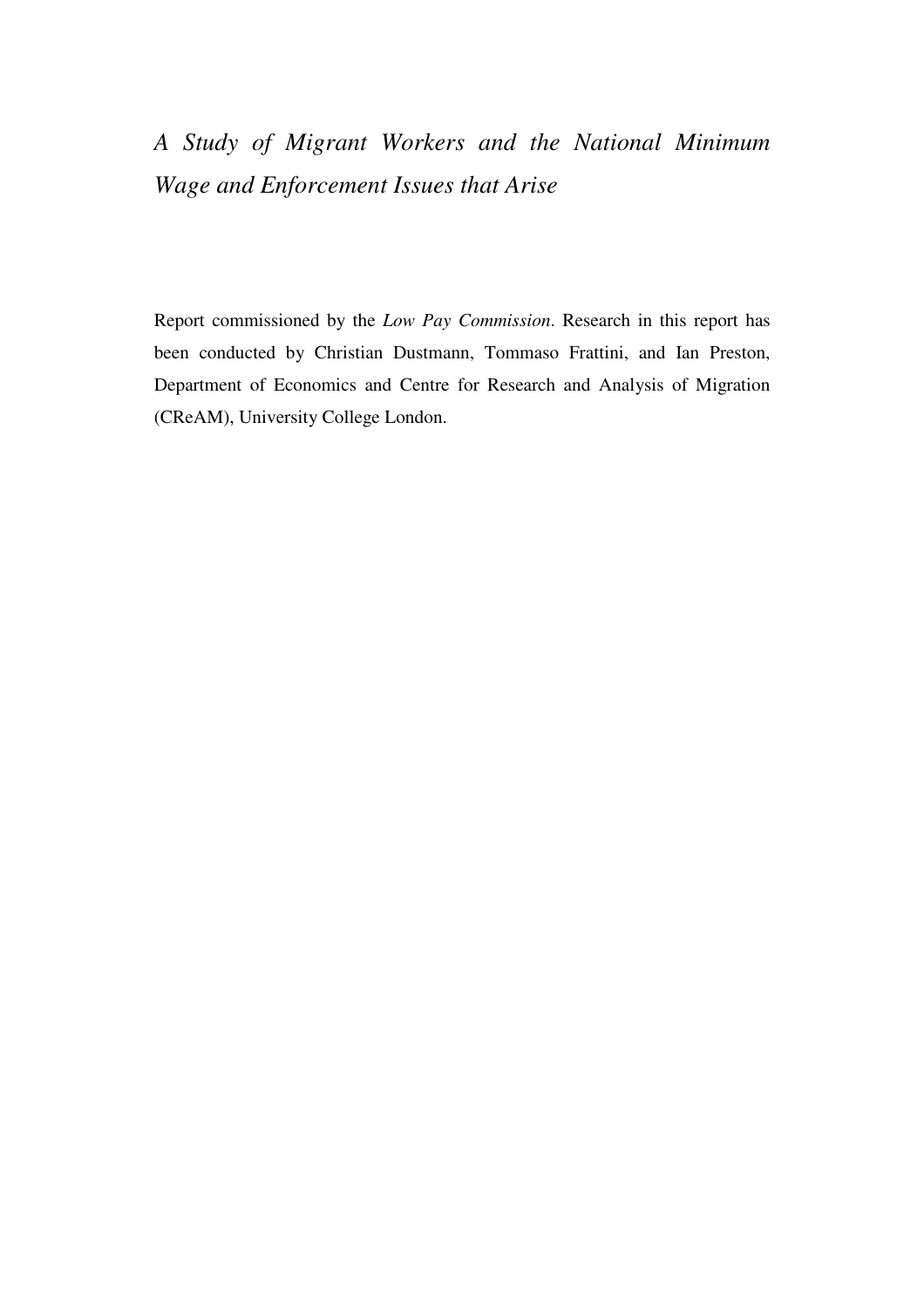# **Table of Content:**

| 5.2 Position of Immigrants in the Non-immigrant Wage Distribution42 |  |
|---------------------------------------------------------------------|--|
|                                                                     |  |
| 5.4 Immigration and Average Wages, Different Population Groups 46   |  |
|                                                                     |  |
|                                                                     |  |
|                                                                     |  |
|                                                                     |  |
|                                                                     |  |
|                                                                     |  |
|                                                                     |  |
|                                                                     |  |
|                                                                     |  |
|                                                                     |  |
|                                                                     |  |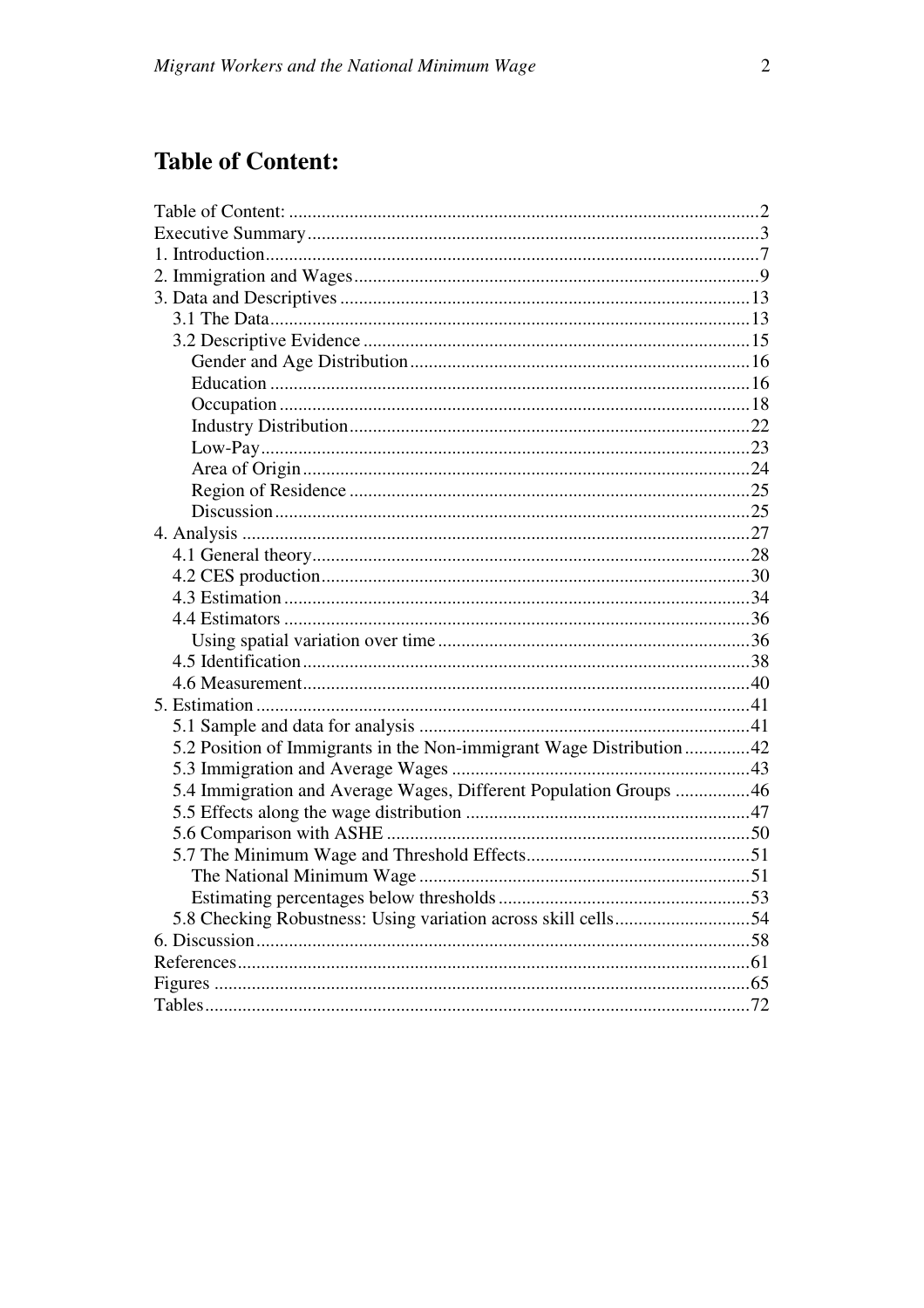# **Executive Summary**

In 2001, the last census year, 4.8m immigrants lived in the UK, which amounts to 8.47 percent of the total population, or 9.75 percent of the working age population.<sup>1</sup> Since then, Britain has experienced a further increase in its foreign born population, and the share of foreign born in the working age population in 2005 was 11.5 %. In this study we investigate the impact that the inflow of immigrants over the last decade had on the British labour market. For our analysis we use the British Labour Force Survey, the Annual Survey of Hours and Earnings (ASHE), and the UK Census. Our main findings can be summarized as follows.

- The percentage of foreign born individuals in the working age population in Britain increased from 8.35 percent in 1993 to 9.09 percent in 1999 to 11.5 percent in 2005.
- Immigrants to the UK have on average higher educational attainments than native born workers. In 1992, 1998, and 2005, 10, 13 and 16 percent respectively of the native born population in Britain left full time education after the age of 21. This compares to 22, 28 and 35 percent of immigrants in the same years who have been in the UK for more than two years, and 44, 52 and 45 percent of immigrants who arrived in the UK less than two years earlier. On the other hand, while 69, 64, and 57 percent of the native born population in 1992, 1998, and 2005 left full time education before the age of 16, this is the case for 45, 39, and 31 percent of immigrants who where in the country for more than 2 years, and 16, 14 and 14 percent of immigrants who arrived within the previous 2 years. All numbers refer to shares in the working age population, as defined above.
- The occupational distribution (looking at 8 broad occupation groups) of immigrants who have been in the UK for more than 2 years is similar to that of native born workers. However, recent immigrants (arrivals over the last two years) downgrade considerably, working in jobs that are less skilled and pay

 $\overline{a}$ 

 $<sup>1</sup>$  We define immigrants as individuals who are born in another country than the UK.</sup>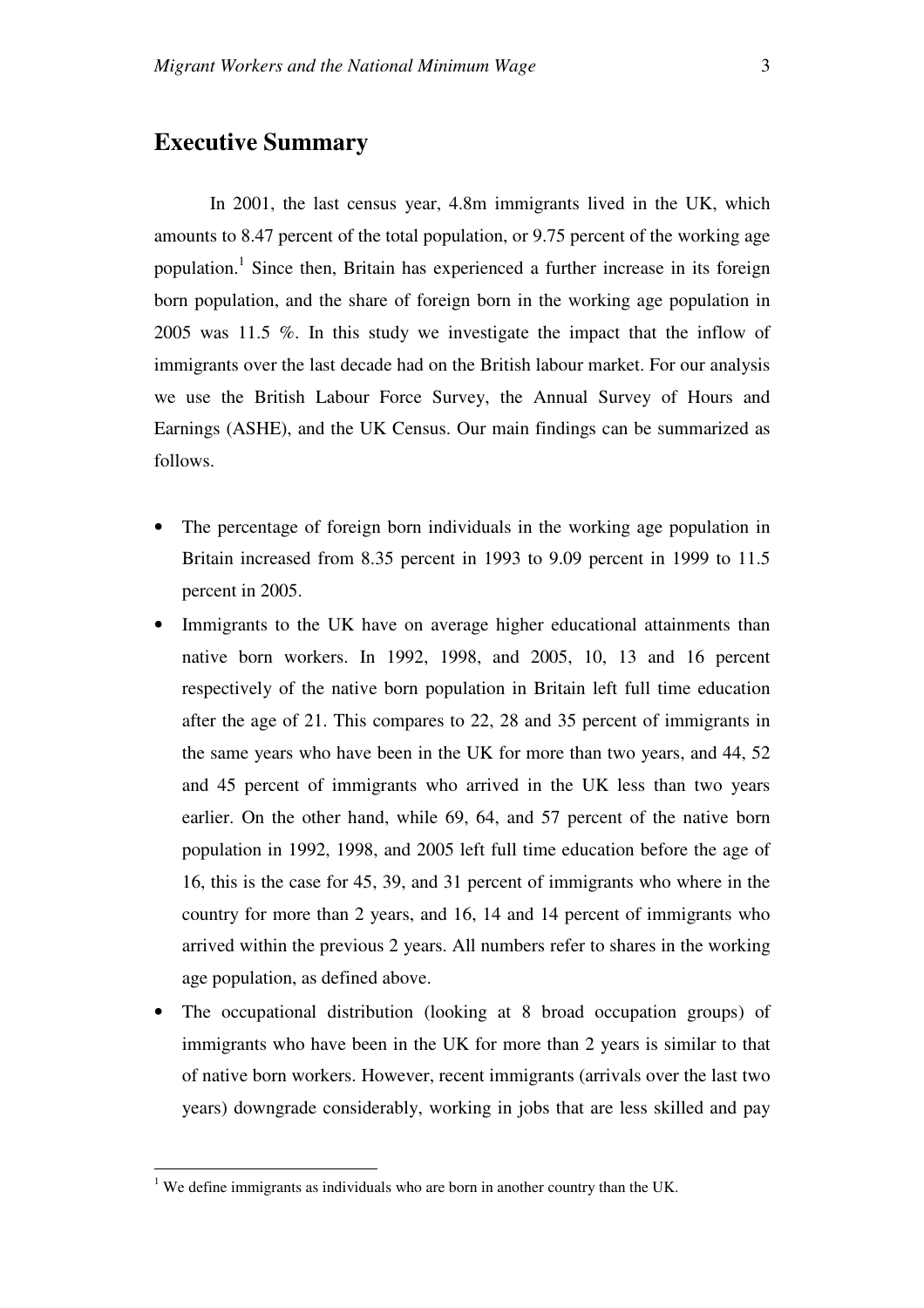lower wages, with the exception of professionals (who include engineers, scientists, medical doctors, professors, architects, lawyers, etc).

- Breaking down the occupational distribution by educational attainment (using the classification above) shows likewise that recent immigrants in all educational groups "downgrade", i.e. are in occupations that are lower ranked in terms of skill content and wages, than native born workers with the same level of education.
- The regional distribution of immigrants is strongly concentrated towards the capital, with 43.2 percent of all working-age foreign born living in Greater London in 2005, while this is the case for only 9.5 percent of working-age native born individuals. The respective figures for 1992 are 41.5 and 9.8 percent, suggesting that relative concentration has largely remained stable over this period.
- Economic theory on the impact of immigration on wages shows that, if production is based on a combination of capital and different skill groups of labour only, and if capital is supplied at a price fixed on international markets, immigration will have on average a positive wage effect, as long as immigrants differ from natives in their skill composition. This is the immigration surplus. However, across the distribution of wages, some workers will lose, while others will gain.
- We estimate wage effects of immigration using estimators that take account of the possibility that immigrants choose location in response to economic conditions. Our analysis is for mean wages, as well as breakdowns according to education group, and along the wage distribution. We use alternative estimators as well as alternative measures for average wages (both from the LFS and the ASHE) to check robustness of our results.
- In accordance with theory, we find evidence of overall positive wage effects of immigration over the period of study, although the statistical significance of these effects is not always very robust. Our estimates suggest a magnitude of effect that would associate an increase in the migrant population by 1 percent of the native population with an increase in native wages of between 0.3 and 0.4 percent. As the average yearly increase in the ratio of immigrants to natives over our sample period (1997-2005) was about 0.35 %, and the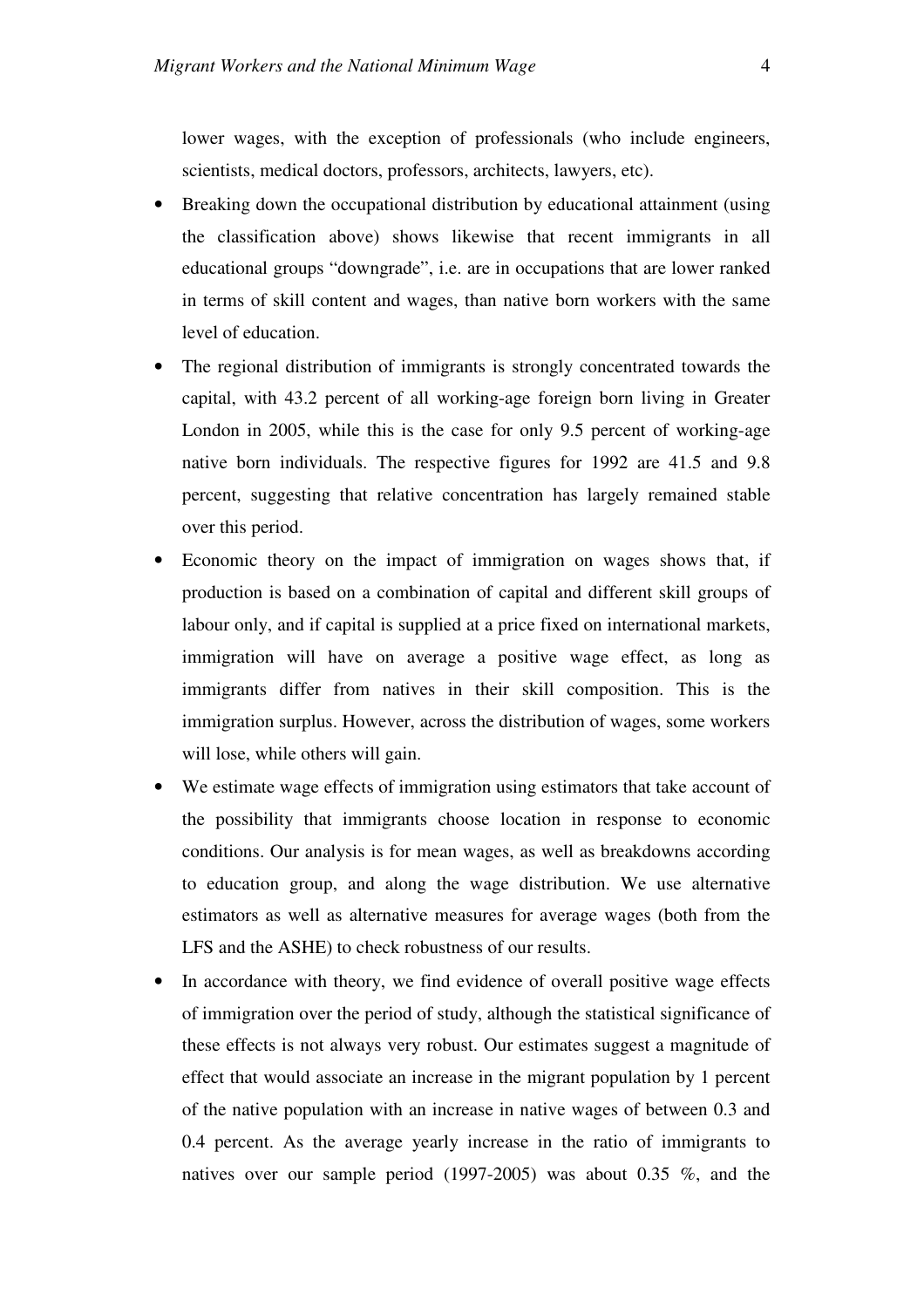average real wage growth was just over 3 percent, this suggests that the effect of immigration contributed less than a twentieth of annual real wage growth over the period. In other words, in 2005 pounds, the increase in average hourly real wages for non-immigrants between 1997 and 2005, according to the Labour Force Survey, was about £0.29 per year. Our estimates suggest that immigration over this period contributed about one penny per year to this wage growth.

- Investigation of the effects of immigration along the distribution of wages of non-immigrant workers suggests that there are clear and significant differences. Non-immigrant individuals in the middle of the wage distribution gain from immigration, while individuals at the bottom of the distribution lose in terms of wages. This is compatible with evidence on where recent immigrants tend to be located in the non-immigrant wage distribution. Immigrants tended, over the period, to be more concentrated than natives below the first quartile of the native wage distribution, exactly where we find evidence that wages were held back, and less concentrated from there on upwards, exactly where we find wage benefits.
- Our preferred estimates suggest that every 1 percent increase in the ratio of immigrants to natives in the working age population ratio led to a 0.5 percent decrease in wages at the  $1<sup>st</sup>$  decile, a 0.6 percent increase in wages at the median, and a  $0.4$  percent increase in wages at the  $9<sup>th</sup>$  decile.
- Investigation of the number of individuals around the minimum wage shows that an increase in immigration is associated with increases in the number of non-immigrant workers who receive wages below thresholds close to the minimum wage.
- These estimated effects must be regarded as specific to the particular pattern of immigration over the period considered and should not be assumed to be a guide to the potential impact of immigration of different composition.

We conclude that evidence points toward recent immigration to the UK, having had on average a slightly positive wage effect, comprising significantly positive wage effects around the middle of the distribution but clearly negative wage effects at the lower end of the distribution. However, given the yearly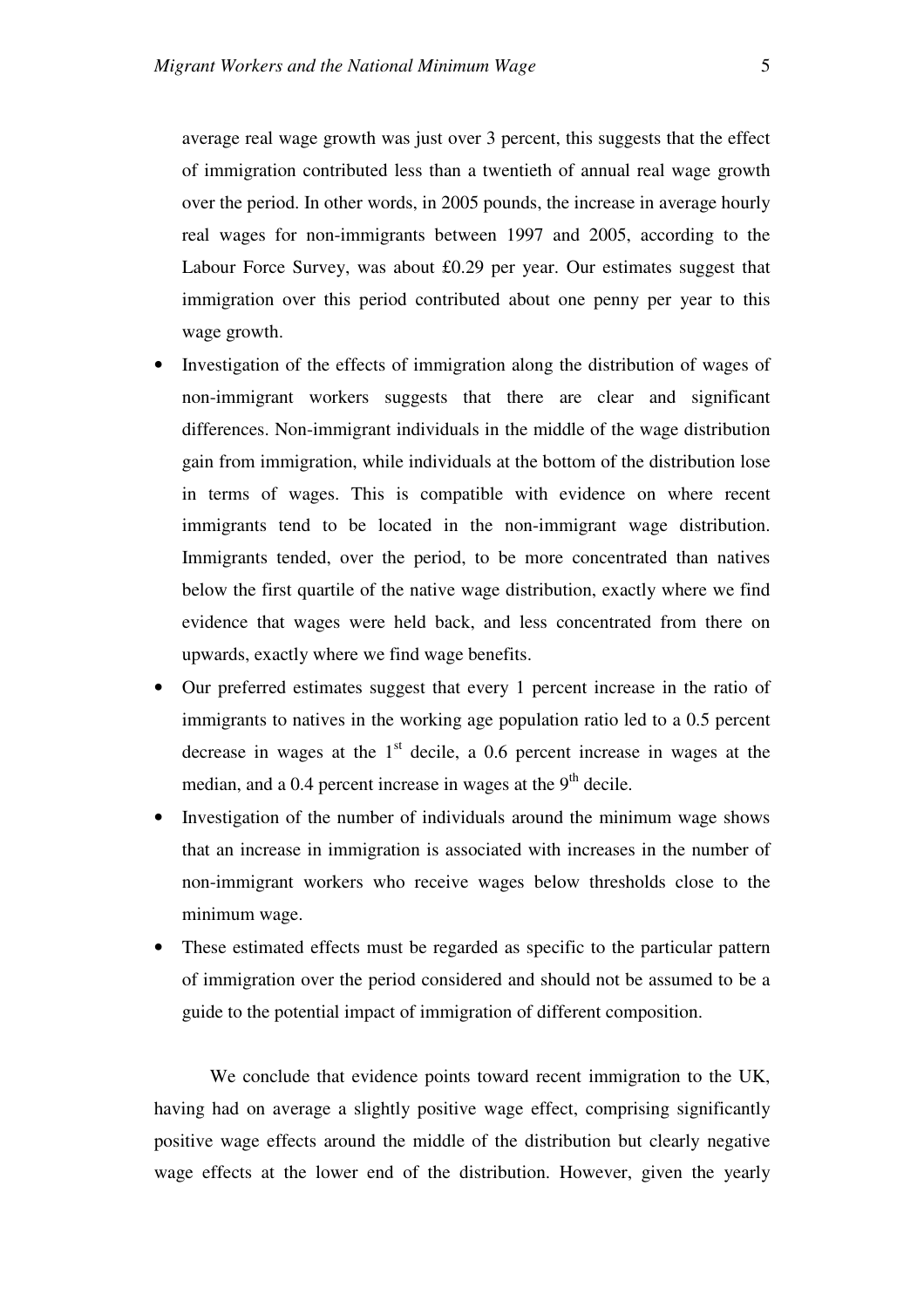average inflows of immigrants over the period we consider, and the average growth of real wages, the size of these effects is modest.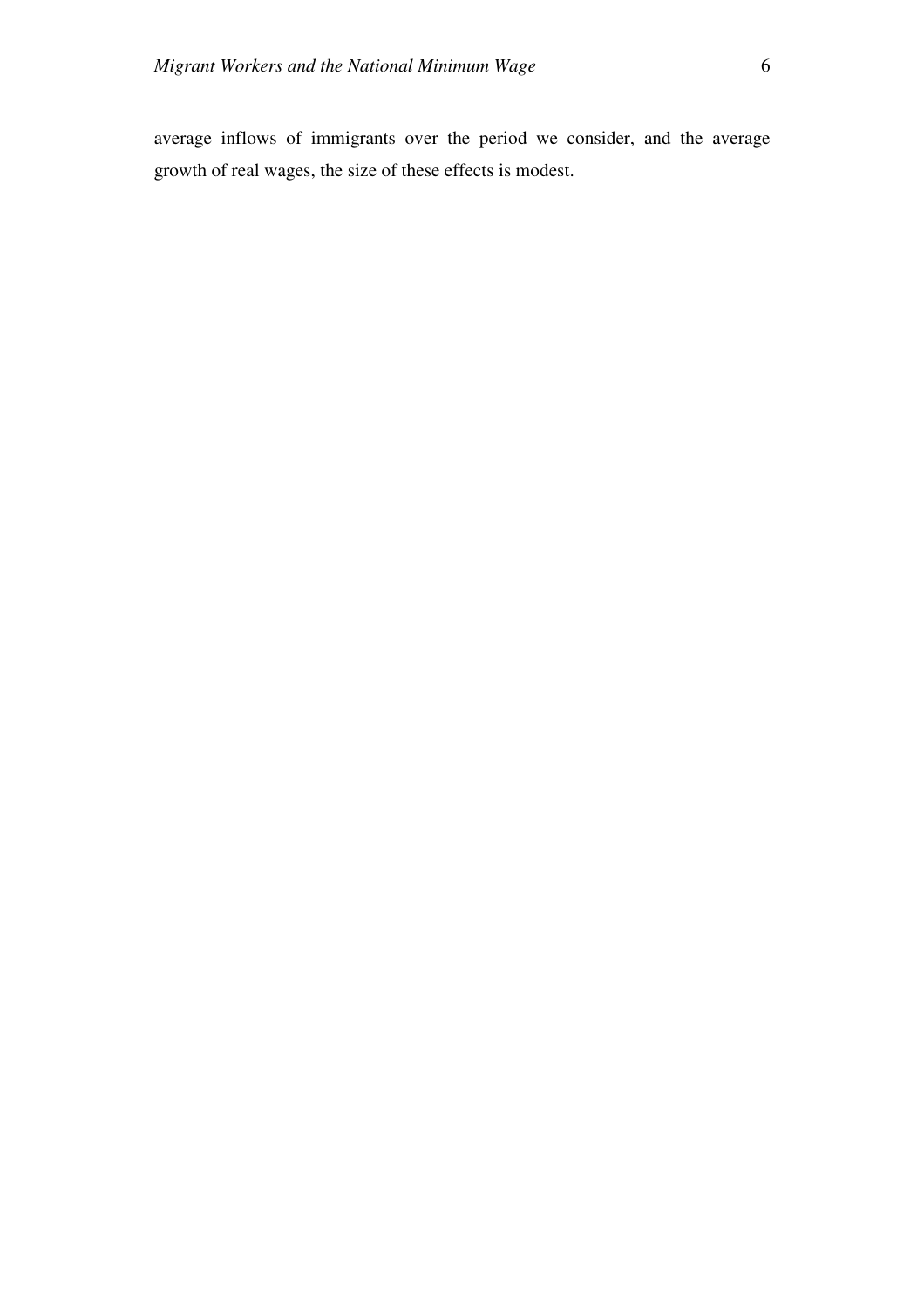# **1. Introduction**

The LPC commissioned this report to find answers to the following questions: (1) what is the effect of an increased number of migrant workers on the operation of the National Minimum Wage? (2) Do migrant workers exert a disproportionate influence at the bottom end of the earnings distribution, or do they exert an influence higher up? (3) What is the extent to which migrant workers gravitate towards specific sectors of the economy, including low-paying sectors? (4) Is there a tendency for wages, particularly in low paid sectors of the economy, to be lower in regions where migrants are liable to cluster (such as London) than in regions that tend not to attract significant numbers of migrants? (5) Are there minimum wage enforcement issues specific to migrant workers?

In this report we address these issues. A key prerequisite for understanding the effect of immigration on the operation of the minimum wage is the analysis of the impact of immigration on wages in general. The report therefore assesses the impact of immigration not only on average wages but also on the entire distribution of wages. This latter focus sets the approach of the report apart from most of the previous literature in this field. This seems to us a more appropriate way of addressing the issues set out above, for two reasons. First, economic theory clearly suggests that the potential wage effects of immigration should be differently felt along the wage distribution. Secondly, any insightful analysis that addresses the relationship between immigration and the minimum wage needs to look at those parts of the wage distribution where the minimum wage is located. Our approach seems also to be natural for other reasons. We demonstrate that there is a substantial skill downgrading of new immigrant groups. It is therefore unclear *ex ante* where in the skill distribution immigrants may put pressure on native wages and where they may lead to wage increases, due to complementarities. Our approach let the data tell us where these processes take place.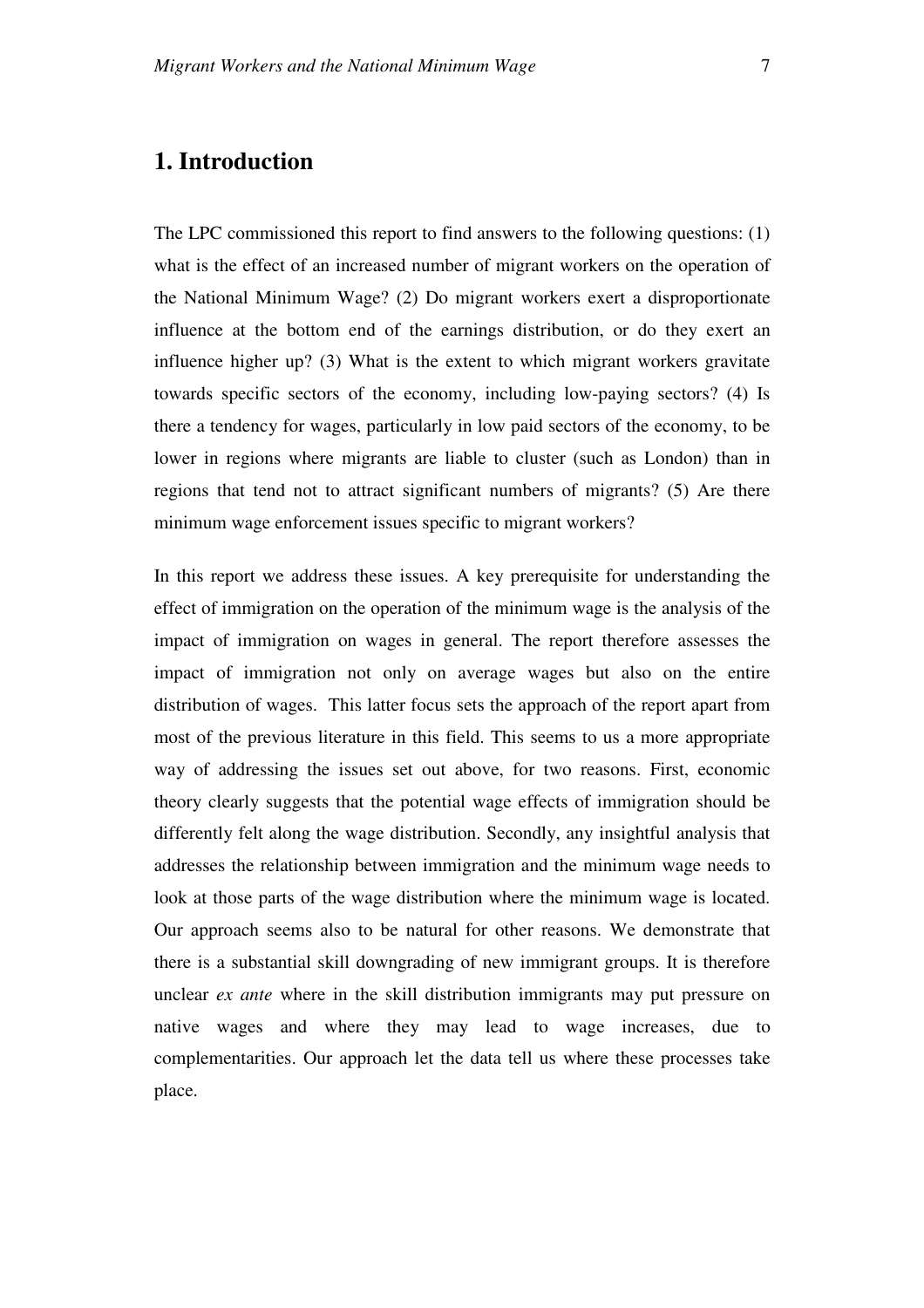We discuss briefly in the next section the key issues in the literature on the impact of immigration on wages. In section 3 we introduce the data sets we are using, and provide extensive descriptive evidence on various aspects of immigration, immigrants and their activities that is relevant for our analysis. Section 4 provides the theoretical framework for our analysis. We commence by the underlying theory of immigration and wages, providing a specific formulation that underlies most of our empirical analysis, and which emphasises the possible effects along the effective skill distribution. We then discuss issues surrounding estimation, the particular estimators we use, and issues of identification. Section 5 provides results. Here we analyse effects of immigration on mean wages, as well as wages across the native wage distribution. We supplement the evidence on the effect in the neighbourhood of the minimum wage by examining also the effect on the percentage of individuals above and below different wage thresholds close to the minimum wage. We provide various robustness checks for our analysis.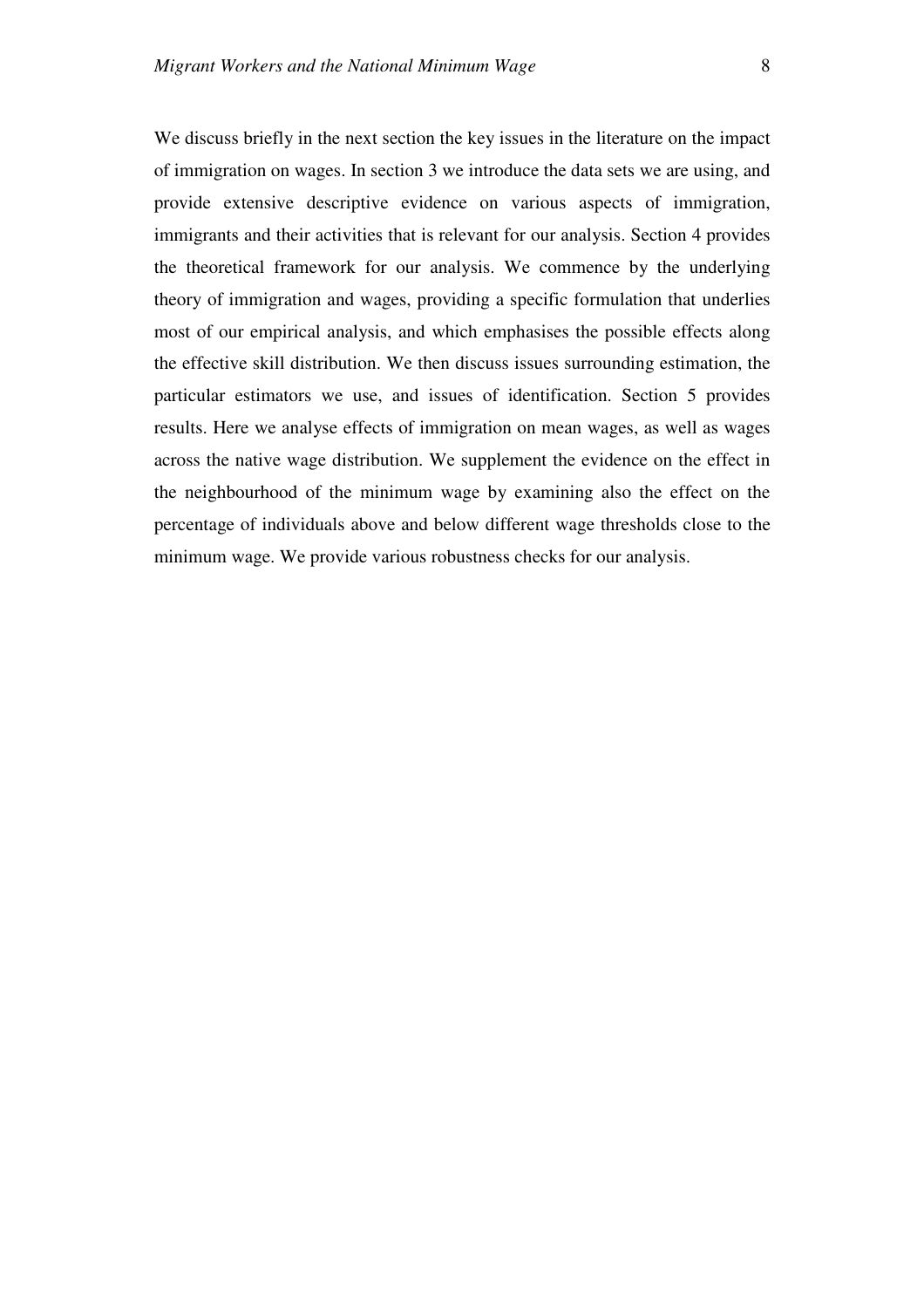# **2. Immigration and Wages**

In 2001, the last census year, 4.8m immigrants lived in the UK, which amounts to 8.47 percent of the total population, or 9.75 percent of the working age population. Since then, Britain has experienced a further increase in its foreign born population, and the share of foreign born in the total population in 2005 was 11.5 %.

There are concerns about the effect that this increase in foreign born individuals may have on wages of native workers. Most of the empirical literature on immigration for the US establishes only small wage effects (see e.g. LaLonde and Topel 1991, Card 2001), although this view is not unanimous (see e.g. Borjas 2003). Findings for the US (or any other country) are not however transferable to the UK, as the skill structure of immigrants as well as the native born population differ between countries. Recent work on the British labour market (Dustmann, Fabbri and Preston 2005) points to possible small negative employment effects, in particular for workers in medium skill categories, but to possibly positive wage effects. More recent work by Gilpin et al. (2006) and Portes and French (2005), which focuses on recent immigration from EU new accession countries, also tend to find a modest but broadly positive impact of new immigration on the UK economy, and no evidence of a negative effect on wage growth.

In this report, we provide new analysis of wage effects of immigration to Britain, using a wider framework of analysis and evaluation than in our earlier work and in most other studies, and concentrating on more recent immigration to Britain. Rather than investigating the effects of immigration on *mean* wages, we focus on the effect of immigration on wages of native born workers at different percentiles of the native wage distribution.

The usual underlying theoretical framework for analysis of immigration on wages and employment is a simple one output economy, with capital and two types of labour (skilled and unskilled) as input factors (see e.g. Altonji and Card 1991). In this model, an increase in unskilled labour supply through immigration would lead to a decrease in wages of unskilled workers, and to an increase in wages of skilled workers, as well as possibly an increase in the returns to capital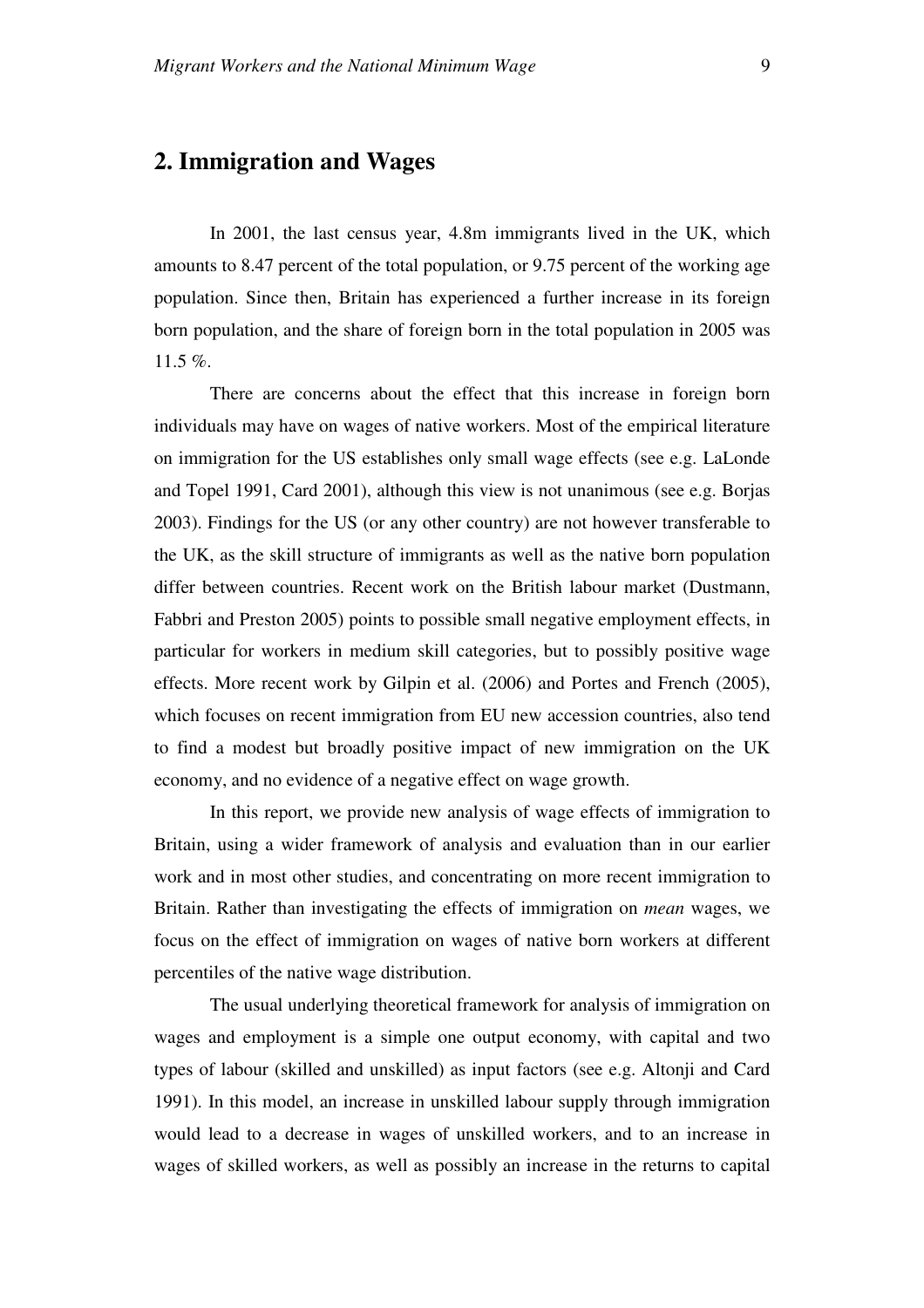owners. As the wages immigrants receive are equal to the marginal product of the last immigrant, this model generates a migration surplus, which is allocated to skilled workers and capital. If capital is perfectly elastic, so that the marginal product of capital is constant, then the surplus will be allocated to workers only*.*  We believe that the assumption of elastic capital supply is not unreasonable when studying small open economies, like Britain. The size of this surplus depends on elasticity of demand for unskilled labour, and the share of unskilled labour in national income. We show below that, under such assumptions, for any technology and production function, the surplus that goes to skilled workers through wage increases will always be at least as large as the loss that unskilled workers experience through wage cuts. An immediate, but often overlooked consequence of this is that immigration can never, in such a setting, lead to a decrease in *average* wages, although if wages change at all then it can and must decrease wages of particular skill groups.

A further and clearly acknowledged consequence of this simple model is that immigration only affects wages, and only creates a surplus, if immigrants differ from native workers in their skill composition. If immigrants resemble nonimmigrant workers in terms of skill mix, immigration will not affect wages.

The empirical literature concerned with identifying the effects of immigration on wages and employment faces a number of tough challenges. The key issue is re-construction of the counterfactual outcome distribution for native workers that would be observed if immigration had not taken place. There are different approaches in the literature, all of them based on the idea of dividing the national labour market into smaller labour markets which are differently exposed to immigration, and then comparing native outcomes across these markets, or cells.<sup>2</sup> The obvious problem is selection into cells that is correlated with outcomes – for instance, immigrants are likely to select into cells that are economically doing well. A further problem may be that individuals of native origin leave cells that have experienced in-migration. Both problems lead to underestimation of the impact of immigration. The first problem can be overcome by exploiting quasiexperimental situations where immigrants are exogenously allocated to regional

 $\overline{a}$ 

 $2$  Existing studies define labour markets in various ways, using for instance education-region-time cells, or education-age-region cells (Card 2001).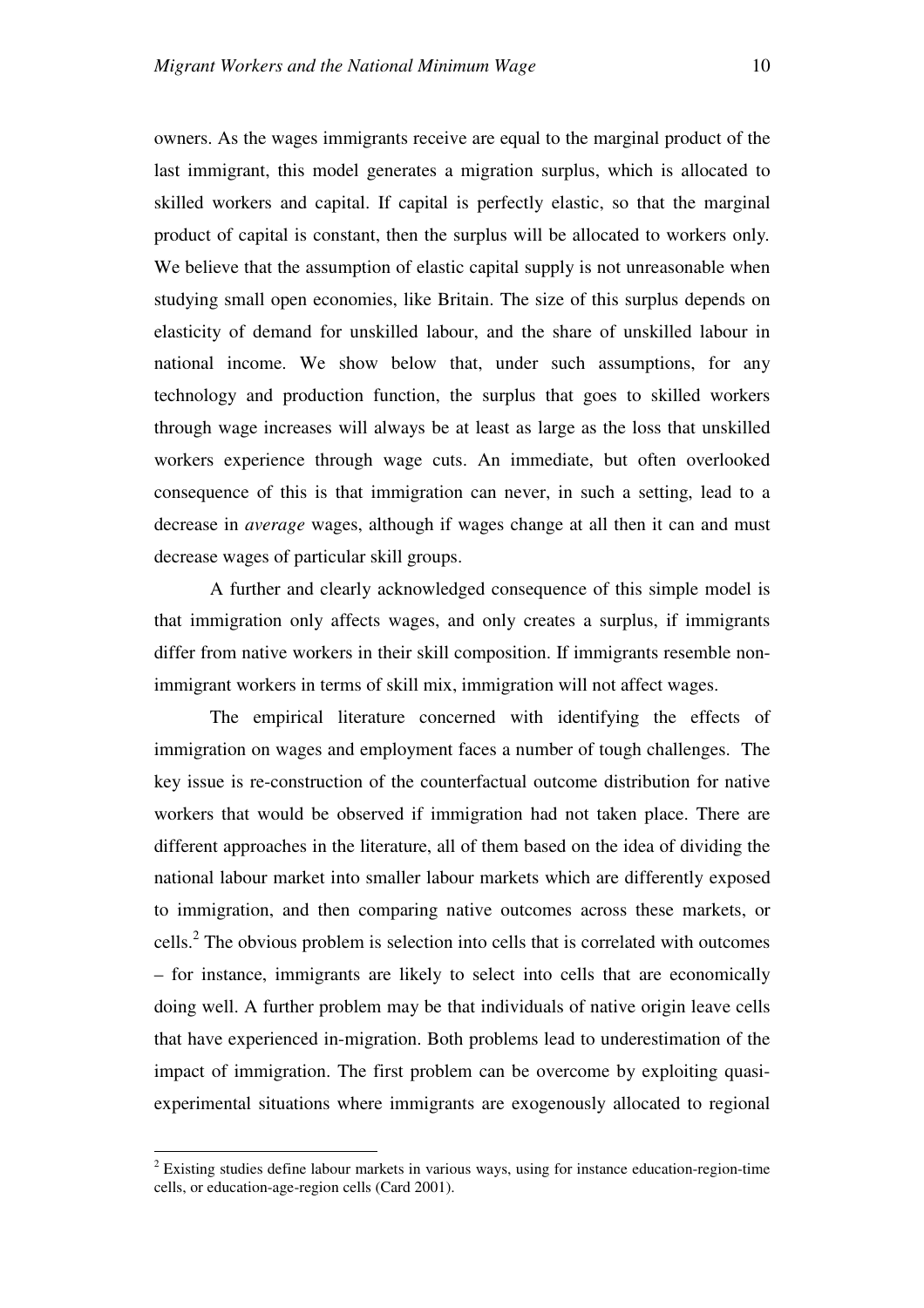labour markets (like Card 1990 and Glitz 2006), or instrumental variable techniques. One way to address the second problem (the importance of which is differently assessed by different authors, see e.g. Card 2005 and Borjas 2003) is to define labour markets by choosing larger geographical units, so that migrations are internalised. Another way to address the second problem has been suggested by Borjas (2003) and Aydemir and Borjas (2006), and consists of defining labour markets as skill-age groups at different points in time on a national level, and assuming that workers in different education-age cells are imperfect substitutes. This latter approach requires that the researcher be able to assign immigrants to the skill groups within which they compete with native workers. As we demonstrate below, this may be difficult to do as immigrants downgrade upon arrival.

In our empirical analysis, we draw on an approach that is natural in our setting by defining labour markets as regional units at different points in time. Alternatively, and as a robustness check, we define labour markets as educationage groups at different points in time. For our first approach, we take account of non-random selection of immigrants into labour markets defined in this way by using IV type estimators.

We also point to the possible surplus that is generated through immigration. We interpret our empirical findings in the context of a simple theoretical model, where we set out with the assumption that capital is perfectly mobile, and that the price of capital is set on international markets. As we point out above, this seems to us a reasonable assumption, in particular for a small open economy like Britain. With capital being perfectly mobile, immigration must lead to overall average wage effects that are zero (in the case that immigrants resemble the native population in terms of skill structure), or positive (in the case that immigrants differ from natives in their skill allocation). In line with that, we do find a consistent pattern of small positive wage effects of immigration across a variety of different estimation techniques and identification assumptions.

As the impact of immigration will not be equally distributed across the skill distribution, there will be some labour types who see their wages being decreased as well as others who experience wage increases. We find that, although the overall effect of migration on wages is positive, wages at the low end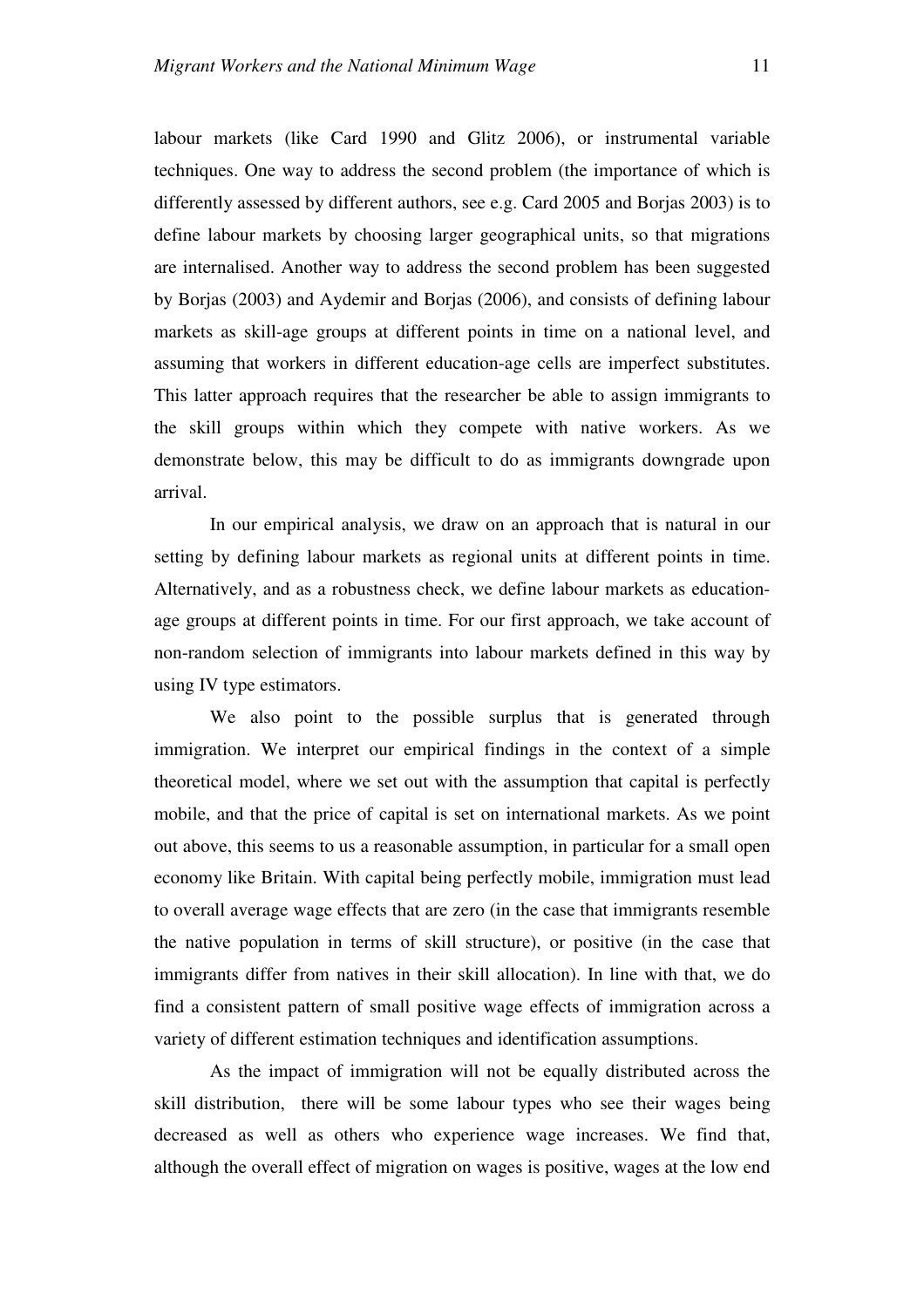of the wage distribution are held back, while wages in the middle of the distribution increase.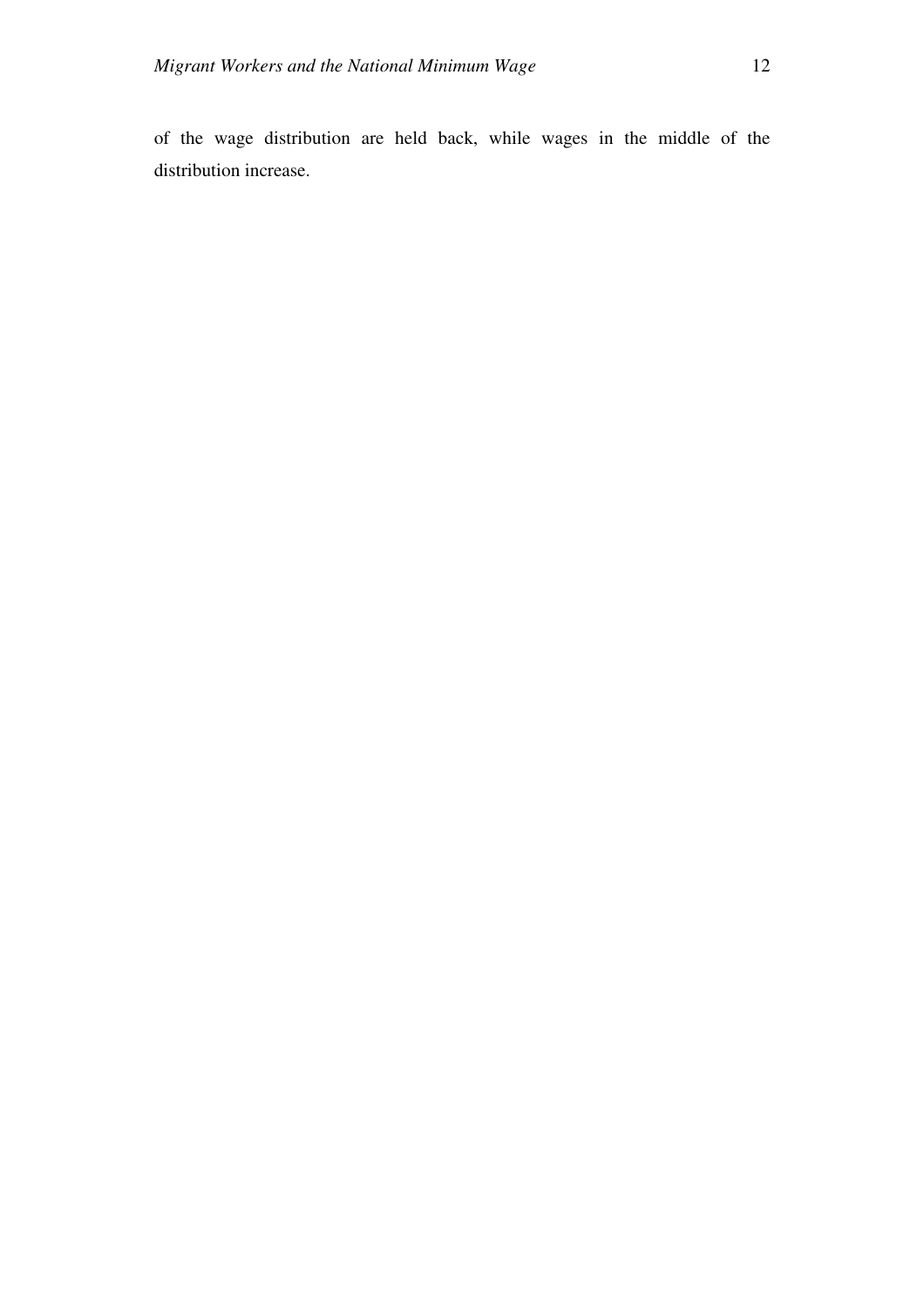# **3. Data and Descriptives**

# *3.1 The Data*

 $\overline{a}$ 

## The Labour Force Survey (LFS)

The main dataset we use for our analysis is the UK Labour Force Survey (LFS). The LFS is a sample survey of households living at private addresses in Great Britain conducted by the Office for National Statistics (ONS). We restrict our analysis to Great Britain, and omit Northern Ireland.

The LFS was established in 1973, and was initially a biannual and then annual survey. Since 1992, the LFS has been a rotating quarterly panel. Each sampled address is interviewed for 5 consecutive times at 3 monthly intervals. The sample size is about 55,000 responding households in Great Britain every quarter, representing about 0.2% of the population.

The LFS collects information on respondents' personal circumstances and their labour market status during a reference period of one to four weeks immediately prior to the interview. From the 1992 -1993 winter quarter onwards the LFS contains information on gross weekly wages and on number of hours worked. Initially this information was asked only in the final wave, but from the 1997 spring quarter onwards questions on wages were asked during the first and the fifth interview. There is no information on wages of self employed individuals, therefore we cannot use this group for our analysis of wages. Spatial information is available at regional level, where region is determined according to usual residence<sup>3</sup>.

The LFS originally identifies 20 regions<sup>4</sup> in the UK. We unify Inner and Outer London into Greater London, and Strathclyde and the Rest of Scotland into Scotland, to create territorially homogeneous regions, and limit our analysis to

 $3$  The LFS provides weights so that the weight of a sub-group corresponds to that sub-group's size in the population. However, the construction of weights does not use country of birth. Therefore we do not normally use weights in our regressions (except when immigrants and natives are pooled together), although we use weights in the descriptive statistics. As a robustness check we also used weights in our regression analysis. Results are very similar to those we report

<sup>4</sup> Tyne & Wear, Rest of Northern Region, South Yorkshire, West Yorkshire, Rest of Yorkshire & Humberside, East Midlands, East Anglia, Inner London, Outer London, Rest of South East, South West, West Midlands (Metropolitan counties), Rest of West Midlands, Greater Manchester, Merseyside, Rest of North West, Wales, Strathclyde, Rest of Scotland, Northern Ireland.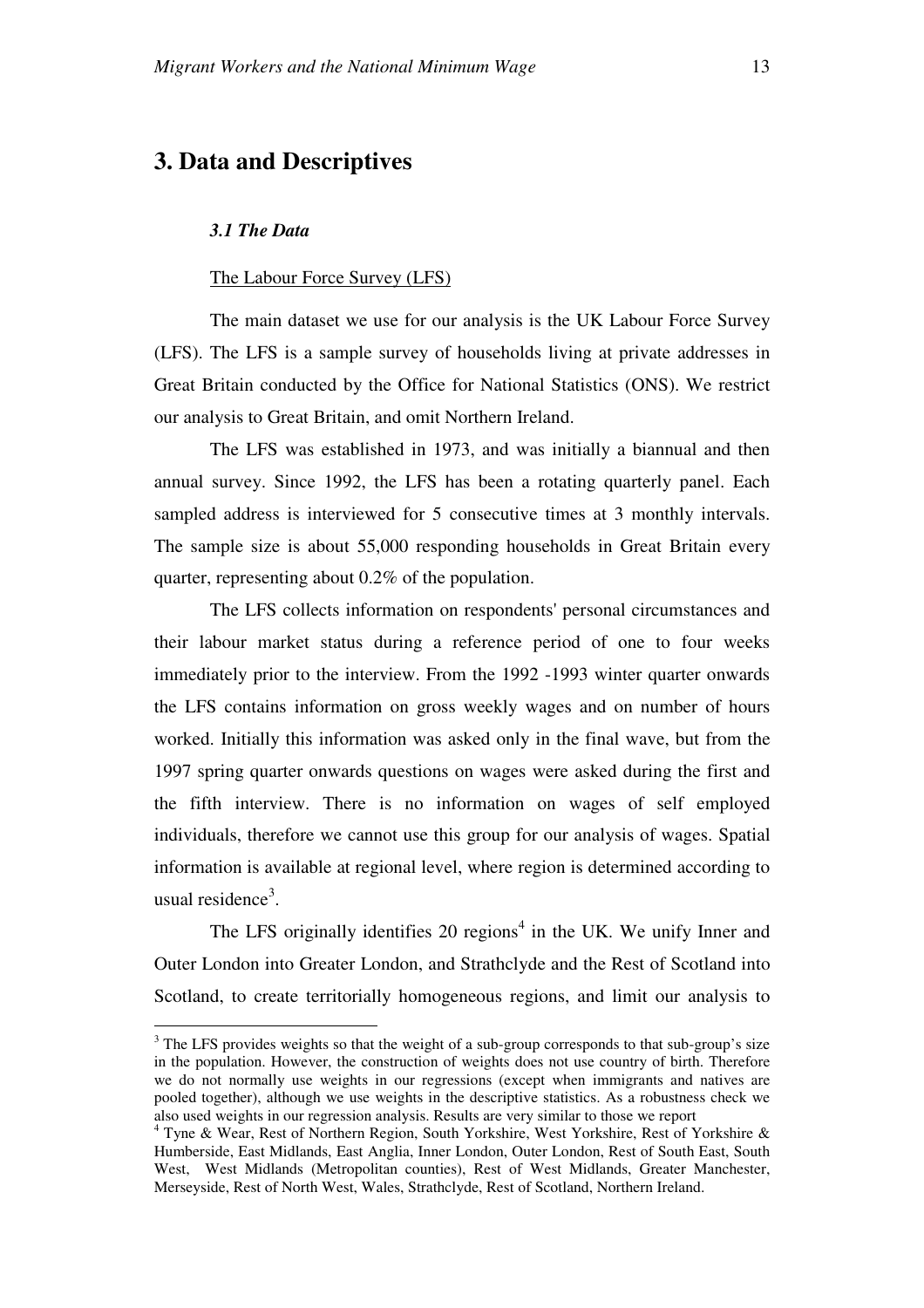Great Britain, dropping Northern Ireland. We have therefore 17 regions, and the usual average sample size is about 20,366. As the LFS is a nationally representative survey, there are a number of drawbacks when using it to study immigration. Since immigrant population in GB was less than 10% over most of the period considered, immigrants' sample size is quite small, especially when it is broken down into smaller subgroups by region, education, or occupation. To resolve this problem, we pool several years together for some parts of our analysis. We explain this in more detail below.

## The Annual Survey of Hours and Earnings (ASHE)

The Annual Survey of Hours and Earnings (ASHE) is a dataset collected by the ONS with information about the levels, distribution and make-up of earnings and hours worked for employees. The sample size is about 160,000 employees in every year, a one per cent sample of employees in all industries and occupations. Information on wages is obtained directly from employers, which makes it likely that wage data are quite accurate.

The ASHE was introduced in 2004 to replace the previously used New Earnings Survey (NES). The ASHE improves on the NES in a number of ways: it provides calibration weights (based on the LFS) to adjust for sample selection, its sample has been increased to include employees in businesses outside of the PAYE system and employees who changed or started new jobs after sample identification, and it imputes for item non-response. The NES data for years 1997- 2003 have been revised by the ONS to take into account the weights and imputation used in the ASHE, and the revised NES is now part of the ASHE dataset, and referred to as ASHE without supplementary information. The ASHE with extended coverage, imputation, and weighting is available from 2004, and it is referred to as ASHE with supplementary information. For 2004 only, both versions (with and without supplementary information) are available.

Crucially for our study, the ASHE does not provide any information on country of birth. Therefore we cannot rely on it to estimate the impact of immigration on non-immigrant. However, as a check for our results we replicate our regressions using NES/ASHE data for 1997-2005 to calculate average wage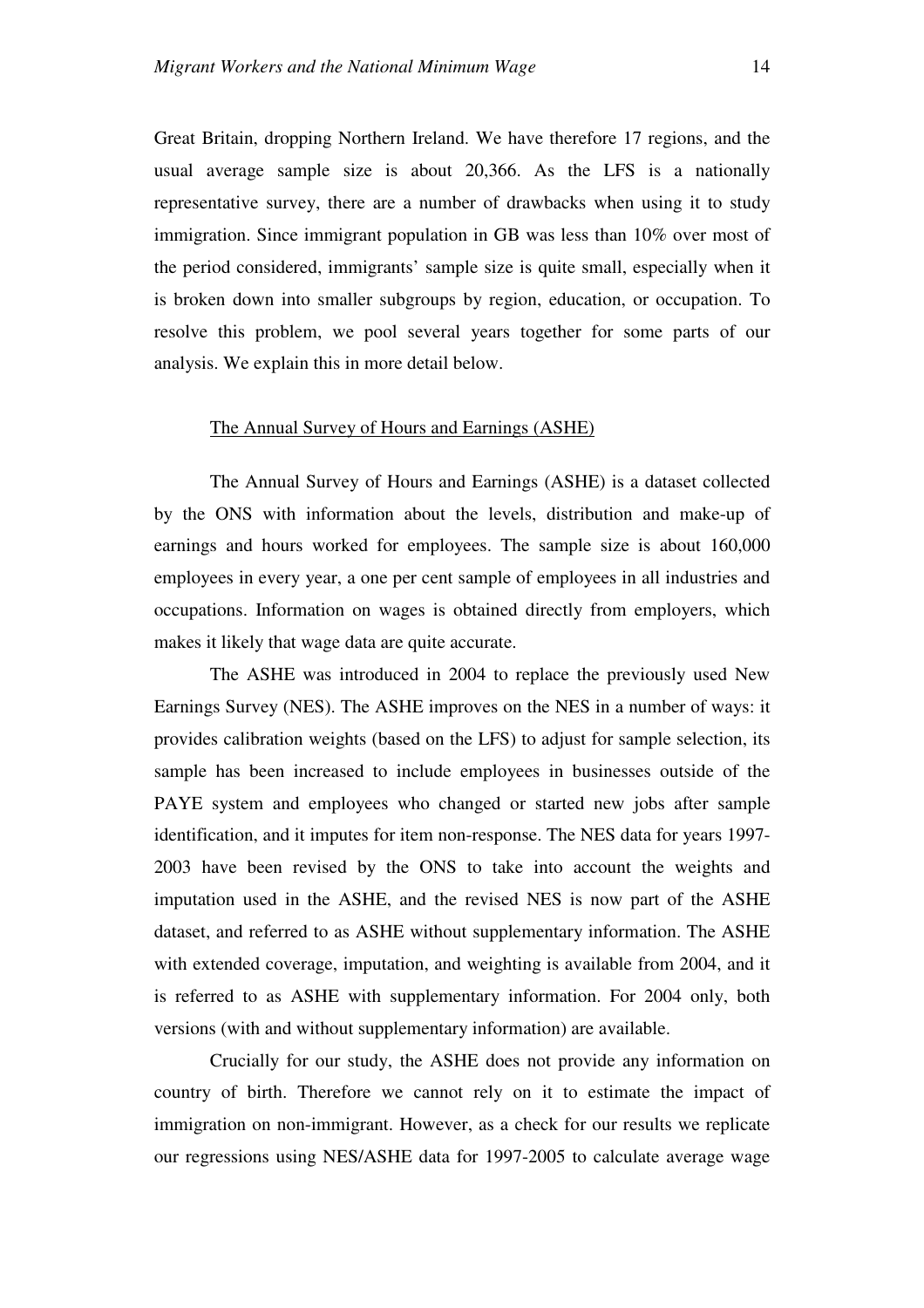and wage percentiles, and compare the results to those obtained from the LFS when immigrants and non-immigrants are pooled together.

The ASHE provides very detailed geographical information, down to parliamentary constituency. In our analysis, we use the local authority detail, and aggregate up to the 17 regions we use in the LFS. The ASHE without supplementary information reports only area of work (while the LFS has information on area of usual residence), but this is not a great concern in our case because we aggregate together many local authorities.

We combine information from the LFS and the ASHE with information from various years of the Population Census. The Census is a decennial survey of all people and households. The most recent Census was in 2001. Although providing information on issues like age, education, and employment status, the Census has no information on wages. Moreover comparability across Census years is not always possible, as variable classifications change quite often. This is for instance the case for occupation and education between the 1991 and 2001 Census. In our analysis below, we use information from the Census for looking at immigrants' geographical distribution in 1991 and 1981 in order to construct our instrumental variables.

# *3.2 Descriptive Evidence*

In table 3.1 we present the total foreign born population in Britain, the percentage in the total population and the percent increase over each of four Census decades. The percentage of foreign born over the total population was 5.87% in 1971, and has constantly increased over the last thirty years. In 2001, it was 8.47%, but 9.75% of the working age population (as shown in table 3.2). The percentage of the foreign born in the working age (16-65) population increased by almost 2 percentage points to 11.5% in 2005. In our analysis we concentrate on the working age population only.

[Table 3.1, 3.2 here]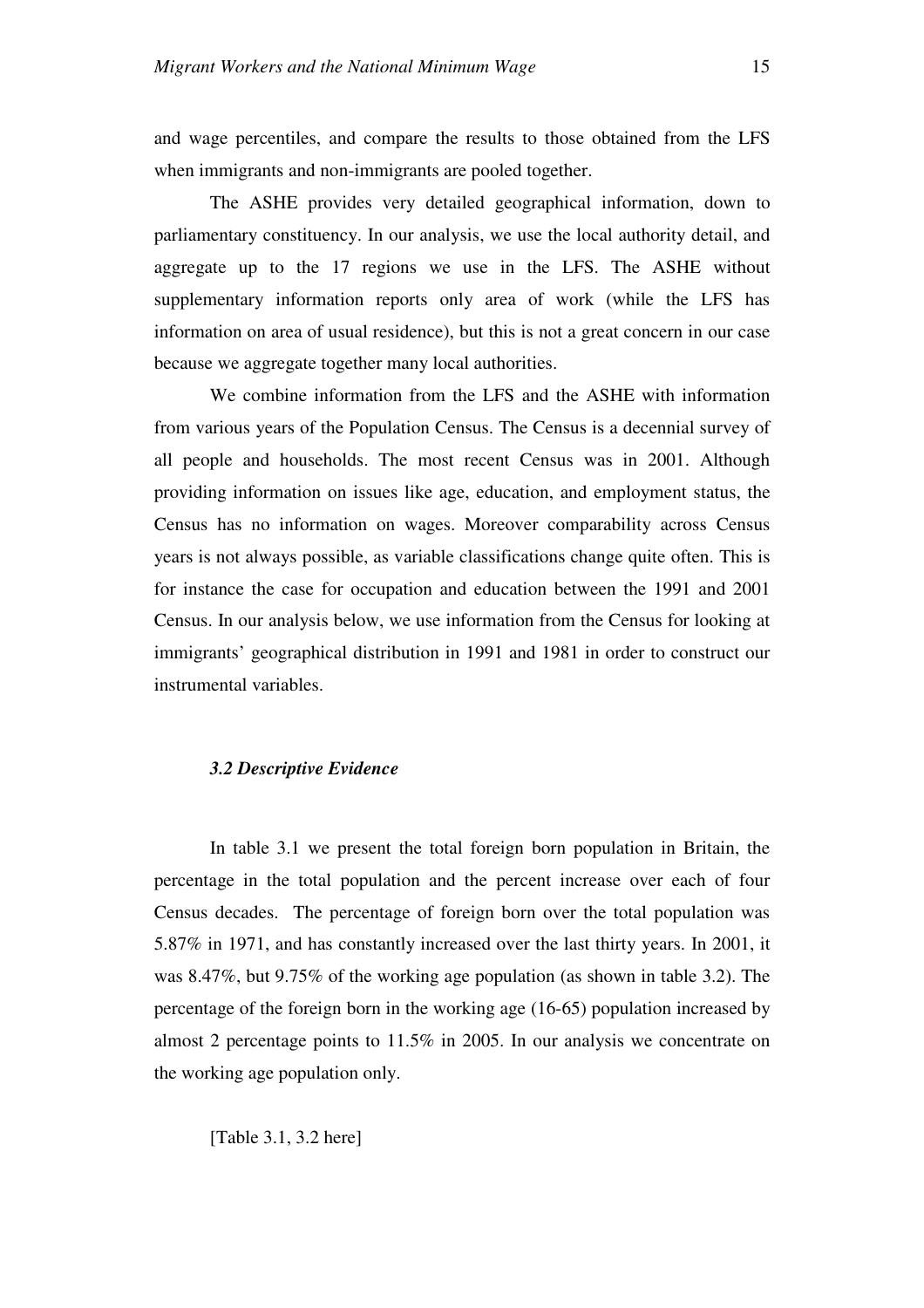#### Gender and Age Distribution

Table 3.3 reports the average age of the native working age population and of the foreign born population, where we distinguish for immigrants between "recent" immigrants (defined as those who arrived in the year of interview, or the year before), and "earlier" immigrants (defined as those who arrived at least 2 years earlier). We also break down natives and the immigrant population by gender. The average age of natives in 2005 was 40, as it was for earlier immigrants. Between 1992 and 2005 the average age of the native population increased by more than one year, while over the same period the average age of the earlier immigrant population stayed relatively constant. Recent immigrants on the other hand are remarkably younger than natives and earlier immigrants: their average age remained constant since 1992 at around 29, which is more than 10 years younger than earlier immigrants or natives. This has important implications for which labour market segments these individuals are competing with. No significant differences seem to exist between the average age of men and women in any group.

[Table 3.3 here]

Table 3.4 shows the gender composition of natives, earlier immigrants and recent immigrants. About 50.6% of the native born working age population were women in 2005, and about 52.4% of earlier immigrants, and 49.8% of the recent immigrants.

### [Table 3.4 here]

# **Education**

Immigration to Britain has always been relatively highly skilled (see e.g. Dustmann and Fabbri 2005 for evidence). This is in sharp contrast to other European continental countries, like Germany, or the US, where (more recent)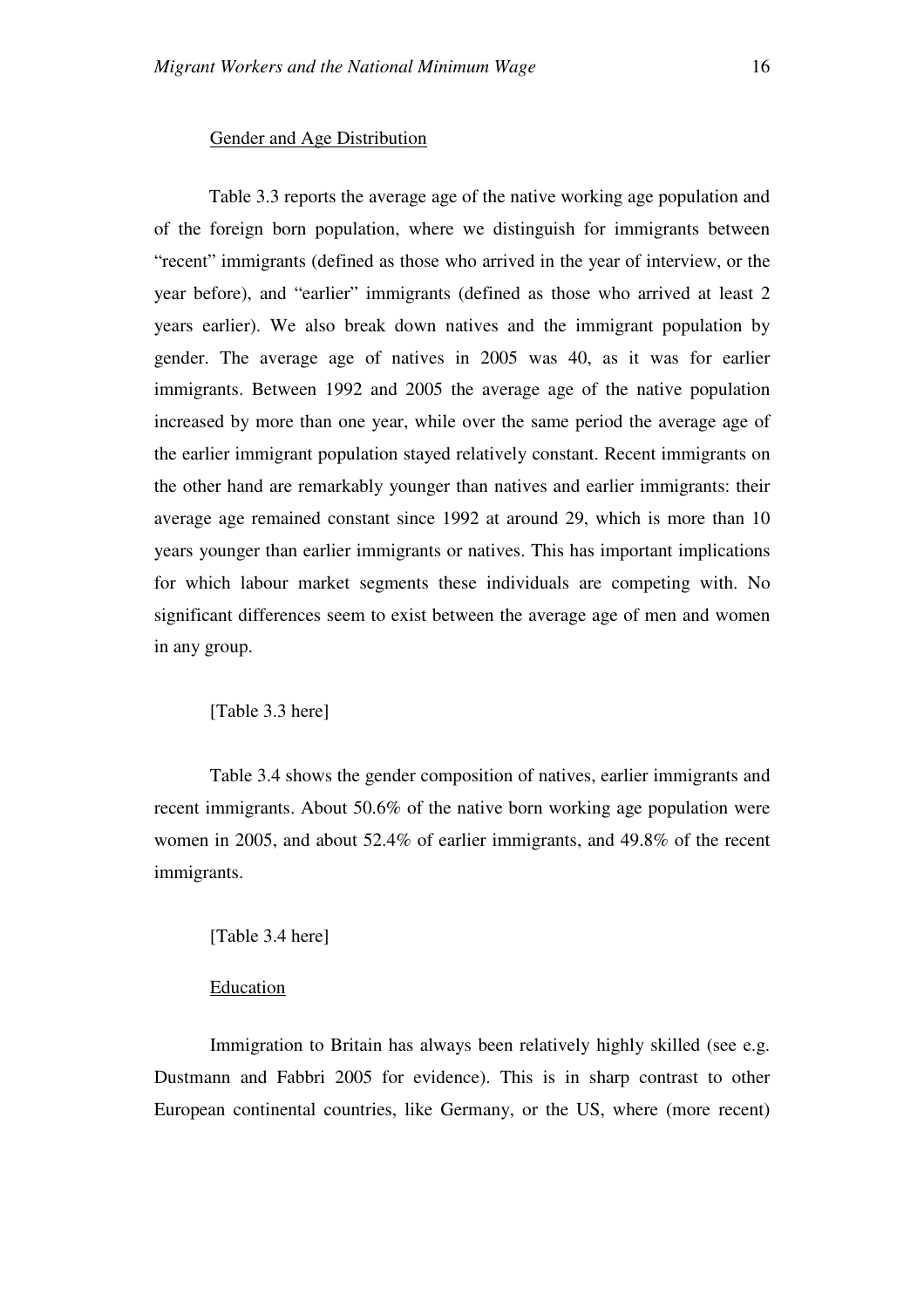immigration has been mostly low skilled.<sup>5</sup> Figure 3.1 illustrates this. The figure displays the overall share of immigrants in the British population, as well as the shares of immigrants in three education groups: low education, intermediate education, and high education. We define education using survey information on the age at which individuals left full time education. We code as low educated all individuals who left full time education at age 16 or earlier, as intermediately educated those who left full time education between the age of 17 and 20, and as highly educated those who left full time education after the age of  $21<sup>6</sup>$ 

The figure shows that the fraction of immigrants among low educated individuals is consistently below the share of immigrants in the overall population, while the share of immigrants among those with intermediate or high educational level is consistently above the share of immigrants in the overall population. While the fraction of immigrants has increased over the period considered by about 3 percentage points, the fraction of low skilled immigrants in the population of low skilled individuals has increased by less, and the fraction of highly educated individuals has increased by more. In 2005, more than one in five individuals classified as highly educated in Britain was foreign born, which compares with roughly one in ten in the overall population. On the other side, just over 5 percent of those classified as low educated are foreign born.

In table 3.5 we display the fraction of natives and foreign born in each of the education categories. As the figure before, the table illustrates the dramatically higher fraction of earlier immigrants in the highly educated category. For instance, while in 1992 22 percent of immigrants and 44 percent of recent immigrants were classified as highly educated, this was only the case for less than 10 percent of native born workers. In 2005, the fraction of highly educated natives has increased to 16.5 percent, while the fraction of highly educated earlier immigrants has increased to 34.5 percent, driven by the inflow of highly educated immigrants throughout that period. On the other hand, the fraction of immigrants

 $\overline{a}$ 

<sup>&</sup>lt;sup>5</sup> Dustmann, Glitz and Vogel (2006) provide a comparison between the immigrant populations in Germany and the UK, which shows sharp differences in educational attainments.

<sup>&</sup>lt;sup>6</sup> The LFS has two alternative measures for educational achievements, age at which individuals left full time education, and "highest qualification achieved". The problem with the latter measure is that it is defined on the British education system and classifies all foreign classifications as "other qualification" (see the discussion in the appendix of Manacorda et al. (2006)).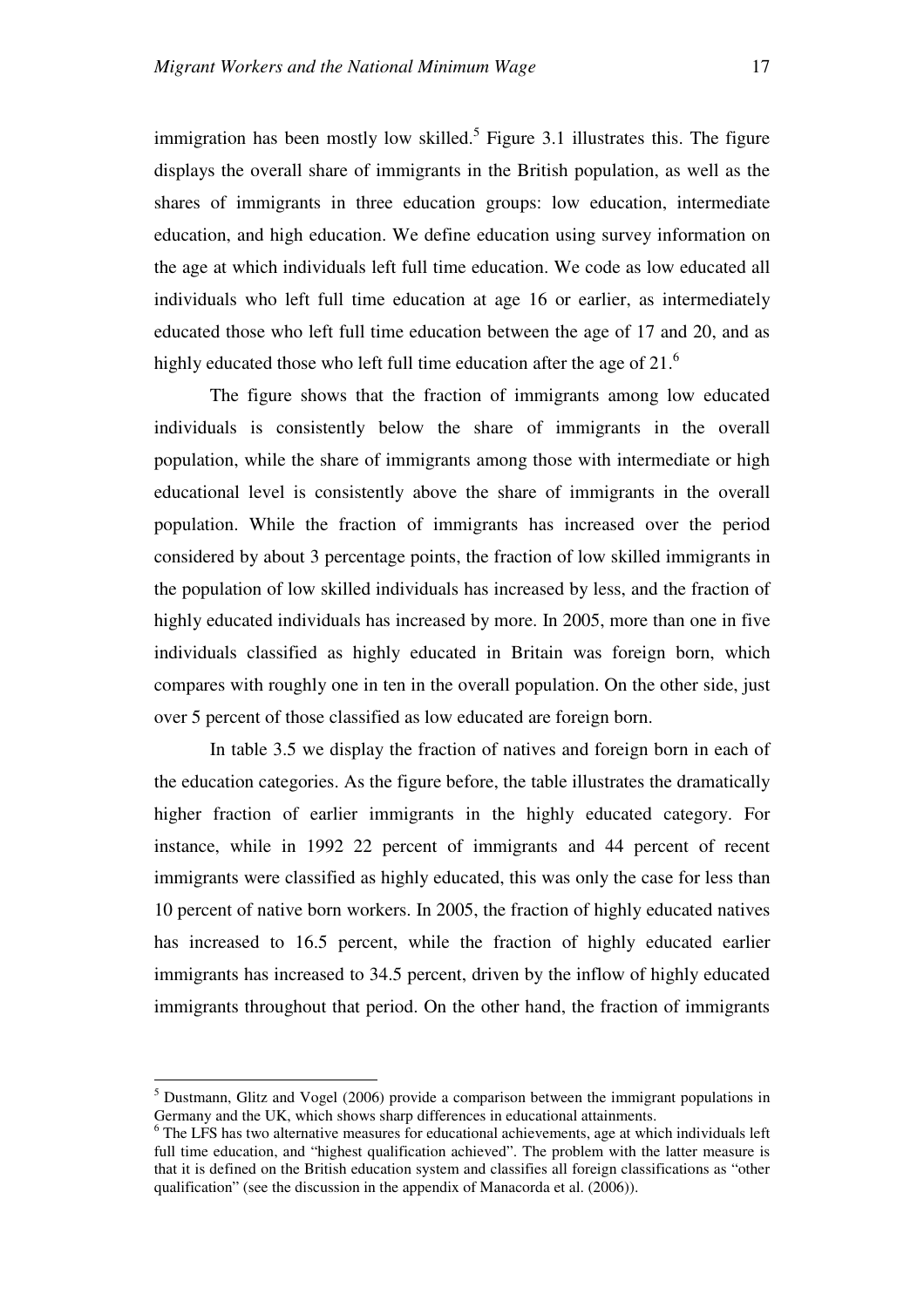among the low skilled is systematically lower, with on average less than 15 percent of recent immigrants being low educated over the period since 1992.

From these figures we can conclude that immigrants in Britain have been consistently better educated than native born workers. There seems to be a continued tendency for immigration of better educated individuals: while 45 percent of recent immigrants to the UK in 2005 are classified as highly educated according to our classification, this is only the case for 34.5 percent of immigrants who have been in the country for more than two years, and for 16.5 percent of native born individuals.

# [Table 3.5 here]

Table 3.6 breaks down education figures by gender for the year 2005. Men have the largest share of highly educated both among immigrants and natives, but native men tend to be concentrated either in the high or in the low category, while relatively more women have an intermediate education. Overall, the mean differences between the three groups we discussed above are similar for both men and women.

#### [Table 3.6 here]

# **Occupation**

Although immigrants to the UK are relatively highly educated, their educational background may not necessarily allow them access to jobs that they would be able to obtain if their education had been received in the UK, as it may not be specific to the UK labour market. Furthermore, upon entry, immigrants may not be able to make use of their educational background to its full potential, as they may lack complementary skills like language, or they may have to search for their best job match (see Eckstein and Weiss 2004).

In Table 3.7 we display the occupational distribution of immigrants in 2004 and 2005, where we distinguish between 8 occupational categories. Categories are derived from the National Statistics Socio-Economic Classification (NS-SEC), used in the LFS since 2001. We aggregate these categories to match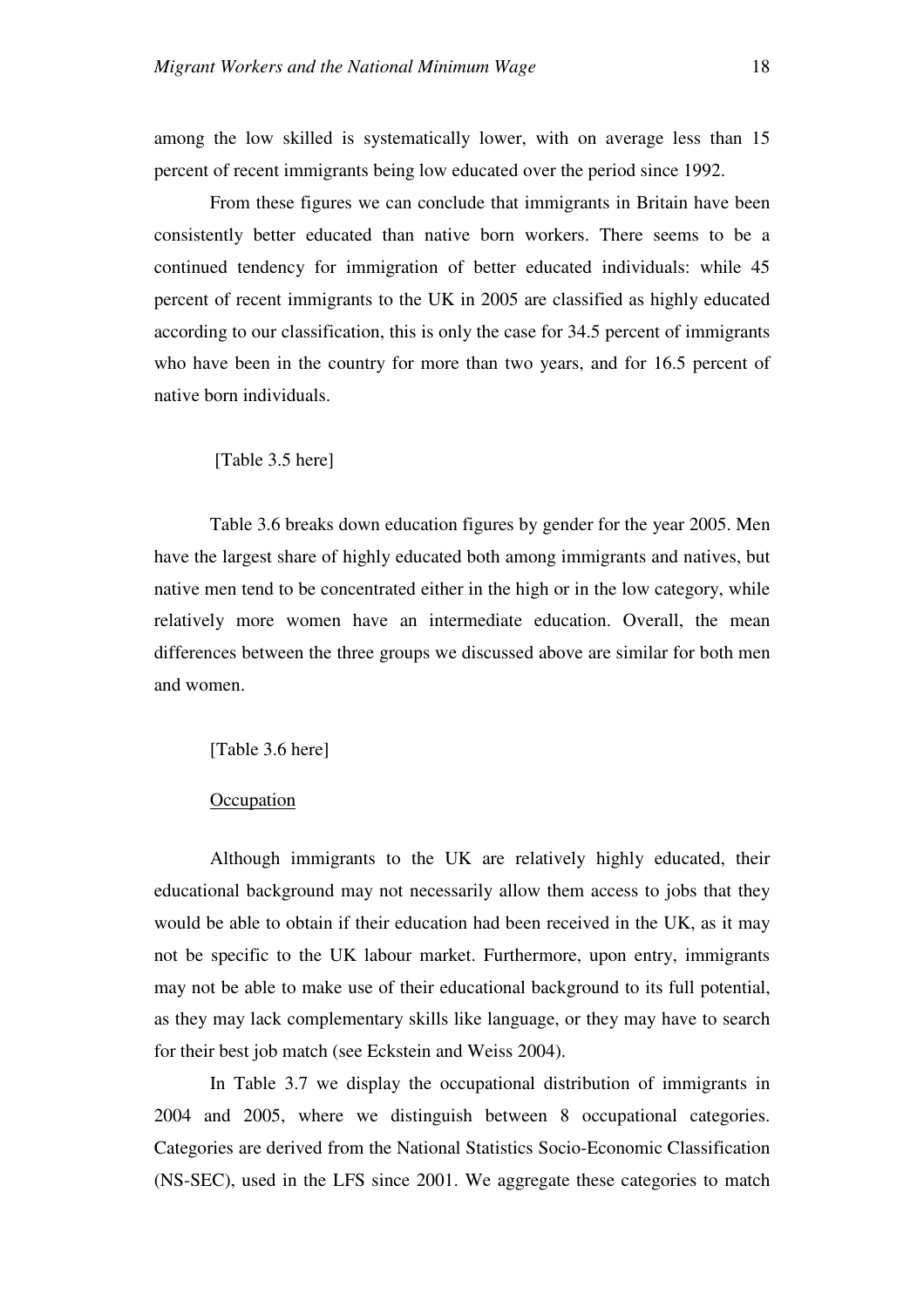the previously used Socio-Economic Group Classification (SEG), which distinguishes between 16 categories.<sup>7</sup> Finally we have aggregated employers and managers of large and small establishments, self-employed and employed professionals, intermediate and junior non manual workers, skilled and semiskilled manual workers, and we have dropped members of the armed forces and agricultural workers.<sup>8</sup> The last column shows the average wage by occupation in the years considered, expressed in 2005 prices<sup>9</sup>. The numbers in the table show that managers and professionals have by far the highest average wages, while personal service workers and unskilled manual workers have the lowest. No information on wages is available in the LFS for own account workers.

[Table 3.7 here]

Again, we distinguish between recent immigrants, and immigrants who have been in the UK for at least 2 years. Although the educational attainment of immigrants is higher than that of native born workers, the occupational distribution of those who have been in the country for at least 2 years is remarkably similar. Recent immigrants, i.e. those who arrived within 2 years of the interview, although being much better educated than the overall immigrant population (see discussion above), tend to be less in white collar and managerial jobs, and more in manual jobs. This strongly suggests that new arrivals are unable to put their human capital into immediate use, and start lower down the occupational distribution. This is similar to results for Israel - see work by Eckstein and Weiss (2004). It also suggests that educational categorisation may not be a good measure when defining labour markets in which native born workers and immigrants compete. The numbers in that table seem to suggest that

 $\overline{a}$ 

<sup>7</sup> Employers and managers (large establishments.), Employers and managers (small establishments), Professional workers (self-employed), Professional workers (employees), Intermediate non-manual workers, Junior non-manual workers, Personal service workers, Foreman and supervisors (manual), Skilled manual workers, Semi-skilled manual workers, Unskilled manual workers, Own account workers, Farmers (employers & managers), Farmers (own account), Agricultural workers, Members of armed forces.

<sup>8</sup> Agricultural workers constitute less than 1 percent in the native born population, and about 0.2 percent in the immigrant population<br><sup>9</sup> We discount wages using the 2005

We discount wages using the 2005-based CPI.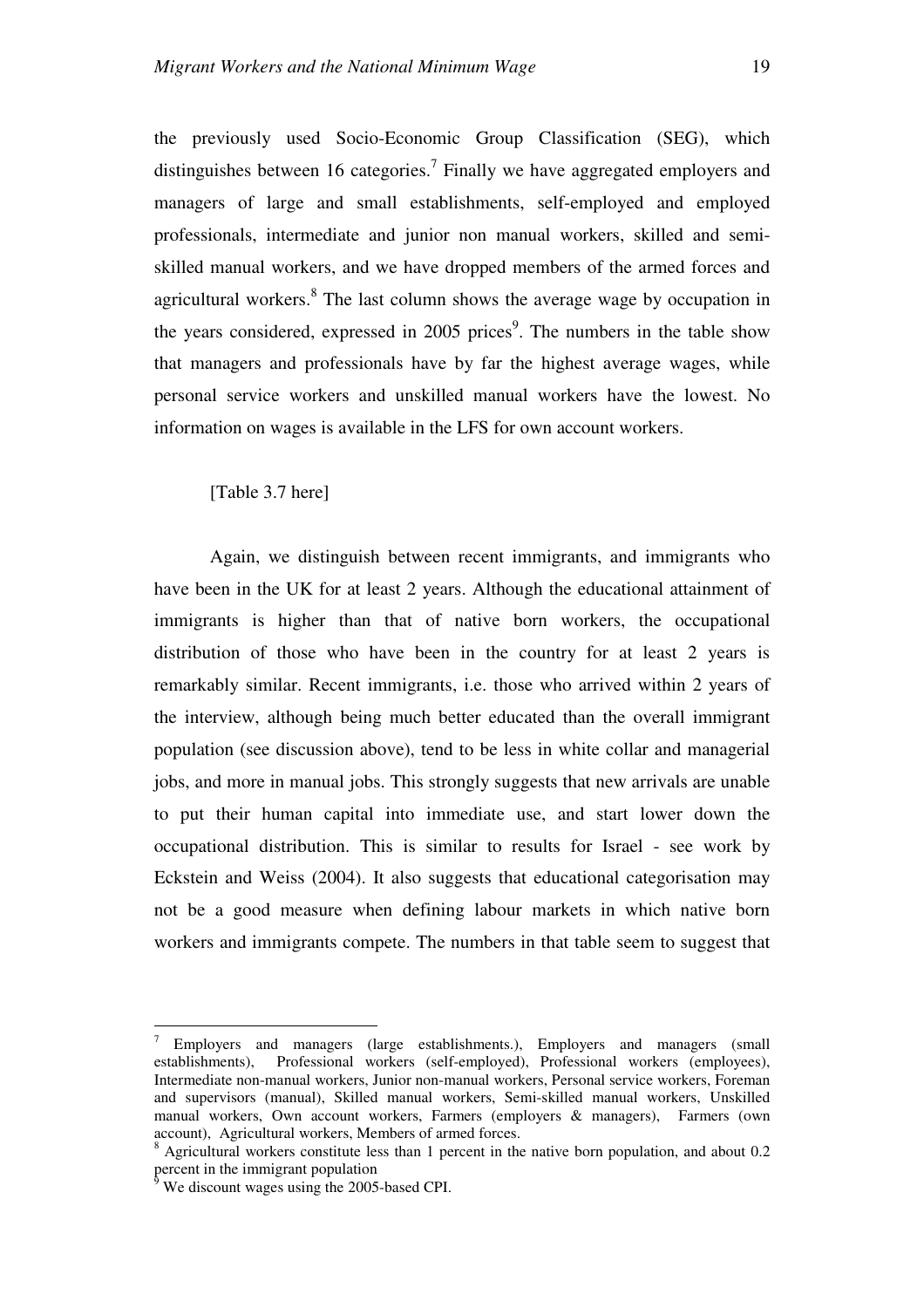better educated new arrivals among the immigrant population compete with native workers much further down the occupational distribution.

Table 3.8 shows the occupational distribution, distinguishing between men and women. While men are more concentrated in white-collar high-pay occupations, such as professionals, and employers and managers, women are more concentrated in skilled and unskilled manual jobs. Women are disproportionately concentrated in intermediate non-manual occupations and in personal service works. Both male and female recent immigrants tend to have lower-paid jobs, compared to natives and previous immigrants. For instance 8.5% of recent immigrant men work in unskilled manual jobs, while this share is only 4.6% for natives and 3.9% for immigrants who have been in the country for at least 2 years. Similarly, 10 percent of recently arrived foreign born women work in personal services, while only less than 3 percent of native and earlier immigrant women are employed in this occupation group.

[Table 3.8 here]

In table 3.9 we break down the occupational distribution by educational attainment, again distinguishing between natives, recent immigrants, and immigrants who have been in the country for more than 2 years. The figures show that within each education group, immigrants are distributed more towards the lower end of the occupational distribution. This is particularly so for recent arrivals. For instance, while among highly skilled natives, only 2.6 percent work as skilled, semi-skilled or unskilled manual workers, this number is 7.6 percent for immigrants who have been in the country for at least two years, and 17 percent for highly educated recent immigrants. On the other hand, while 38 percent of native born workers who are highly educated are employers, managers or professionals, this number is only 30 percent for recent immigrants.

[Table 3.9 here]

In table 3.10 we provide more detail about the occupational distribution of immigrants in relation to their years of residence in the UK. We compare, for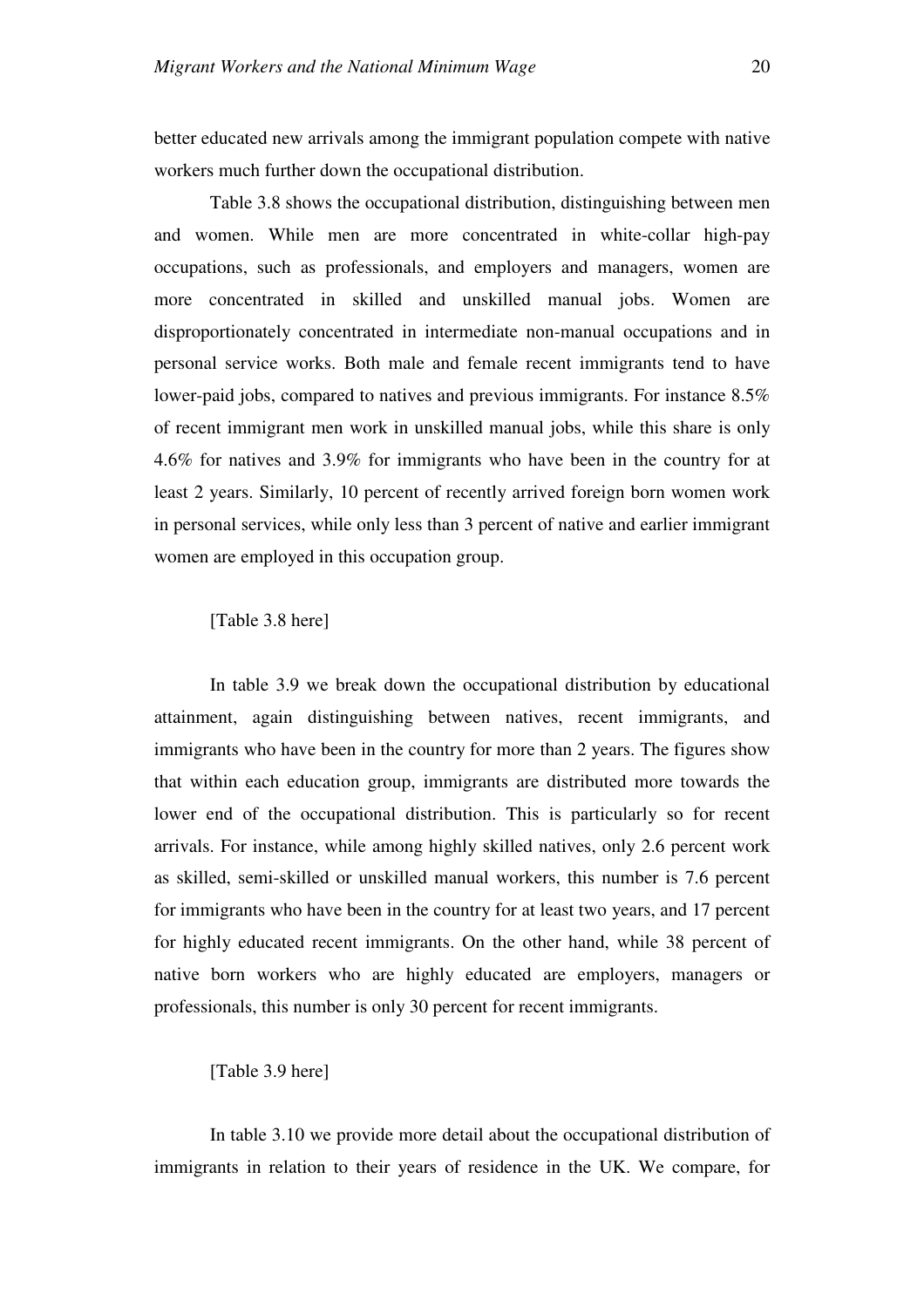2004 and 2005 pooled, immigrants who have been in the UK for less than two years, 2 to 4 years, 4 to 6 years, and 6 to 10 years. The figures in the table show clearly an upward movement of immigrants along the occupational distribution with years of residence in UK. The share of the immigrant population in each of the three lowest paid job decreases over time. While 7.4% of the most recent immigrants are personal service workers, this number is 3.8% for immigrants who have been in the UK for 2 to 4 years, and 2.4% for those who have been in the UK for 4 to 6 years. Similarly 8.3% of immigrants who have been in the UK for less than two years are unskilled manual workers, while this is the case for only 5.7% of those with 2 to 4 years of residence, and 4.8% of those with 4 to 6 years of residence.

[Table 3.10 here]

Table 3.10 compares different cohorts of immigrants and may therefore confuse cohort and residence effects. Alternatively, we investigate how immigrants from the same arrival cohort perform in the labour market at different points in time. Table 3.11 looks at the occupational distribution of immigrants who arrived in the UK during 1995-1996 in years 1995/1996 (column 1), 1997/1998 (column 2), 1999/2000 (column 3), 2001/2002 (column 4), and 2003/2005 (column 5).

[Table 3.11 here]

Although somewhat imprecise due to the small sample size these figures show like those in the previous tables a sharp decline in the fraction of immigrants employed in personal services, from 17% during the first years, to less than 3% after six years from arrival (2001/2002), and a constant increase in the share of foremen and supervisors, from 1.6% in 1995/1996 to almost 8% in 2003/2005. Accordingly, substantial upgrading seems to take place within a cohort and over time. On the other hand, the share of professionals (17%) and employers and managers (15.5%) is initially quite high, but tends to drop and remain relatively constant at around 11% from 2001/2002 onwards. The reason for this is most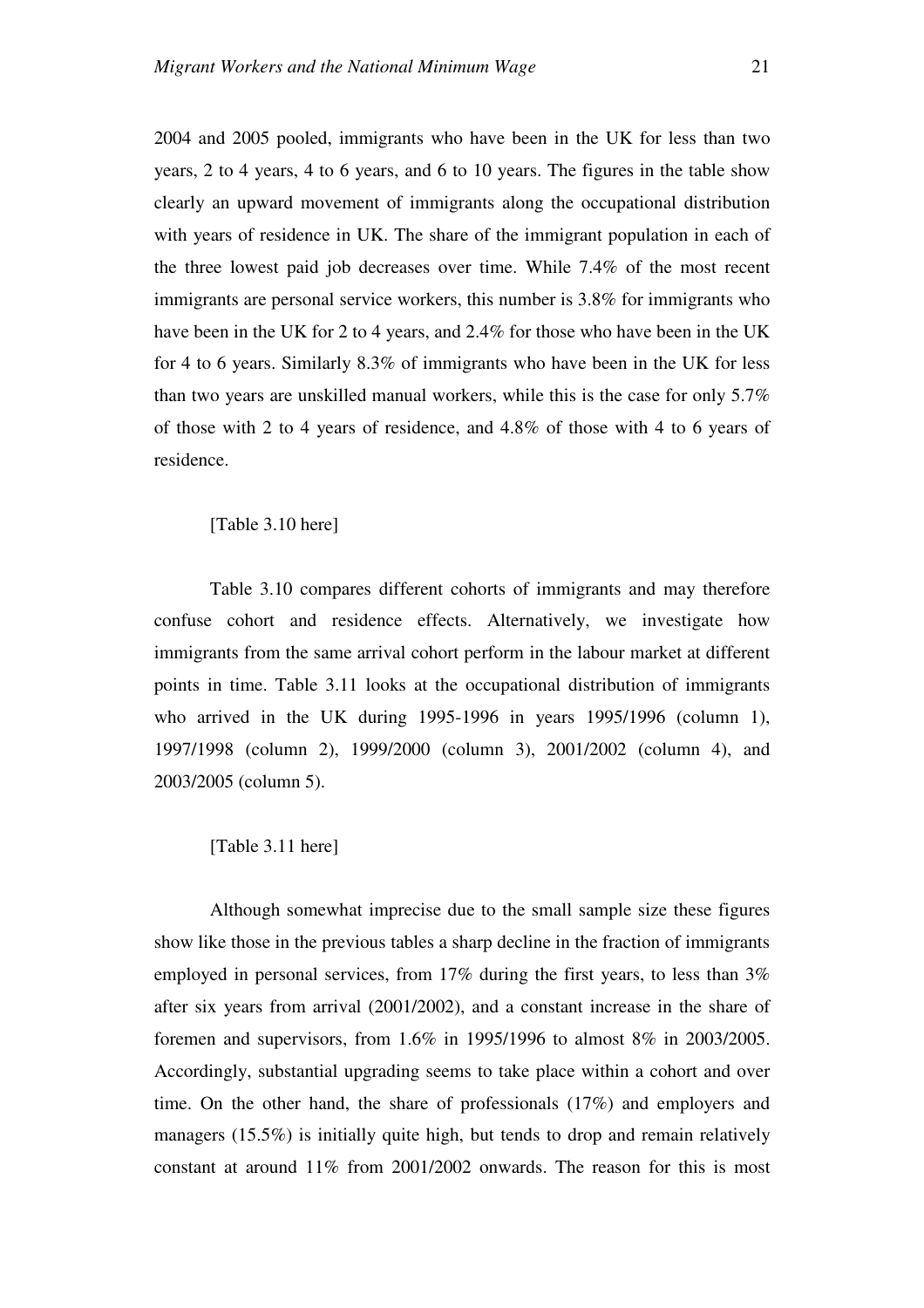likely selective return migration by individuals in the highest skill categories (see Dustmann and Weiss 2007 for further evidence).

This suggests that recent immigrants tend to compete with native workers who are located further down the occupational distribution than what their educational background suggests. At least at the beginning of their immigration history, there seems to be substantial occupational downgrading among immigrants. This suggests caution in interpreting the recent rise in the share of high and intermediately educated immigrants (see figure 3.1) as an increase in labour market competition for high and intermediately educated natives. It also implies that immigrants' "effective" skill distribution in the UK is not constant, and that the allocation of immigrants in the skill distribution by the researcher based on their qualifications may be problematic.

# Industry Distribution

Table 3.12 shows the distribution of immigrants and natives across industries. Industries are classified according to the Standard Industrial Classification 1992 (SIC 92). The original SIC92 contains 17 industry categories<sup>10</sup>. We reduce these to 13 categories by grouping together agriculture, fishing, mining, and extra-territorial organizations in the residual "other" category. Again, we distinguish between "recent" immigrants and "earlier" immigrants.

# [Table 3.12 here]

 $\overline{a}$ 

The industry distribution of earlier immigrants and natives is fairly similar. Natives are relatively more represented in manufacturing and construction, while immigrants are more represented in hotels and restaurants and in health and social work.

<sup>&</sup>lt;sup>10</sup> Agriculture, hunting and forestry; Fishing; Mining, quarrying; Manufacturing; Electricity, gas & water supply; Construction; Wholesale, retail & motor trade; Hotels & restaurants; Transport, storage & communication; Financial intermediation; Real estate, renting & business activities; Public administration & defence; Education; Health & social work; Other community, social & personal; Private households with employed persons; Extra-territorial organisations & bodies.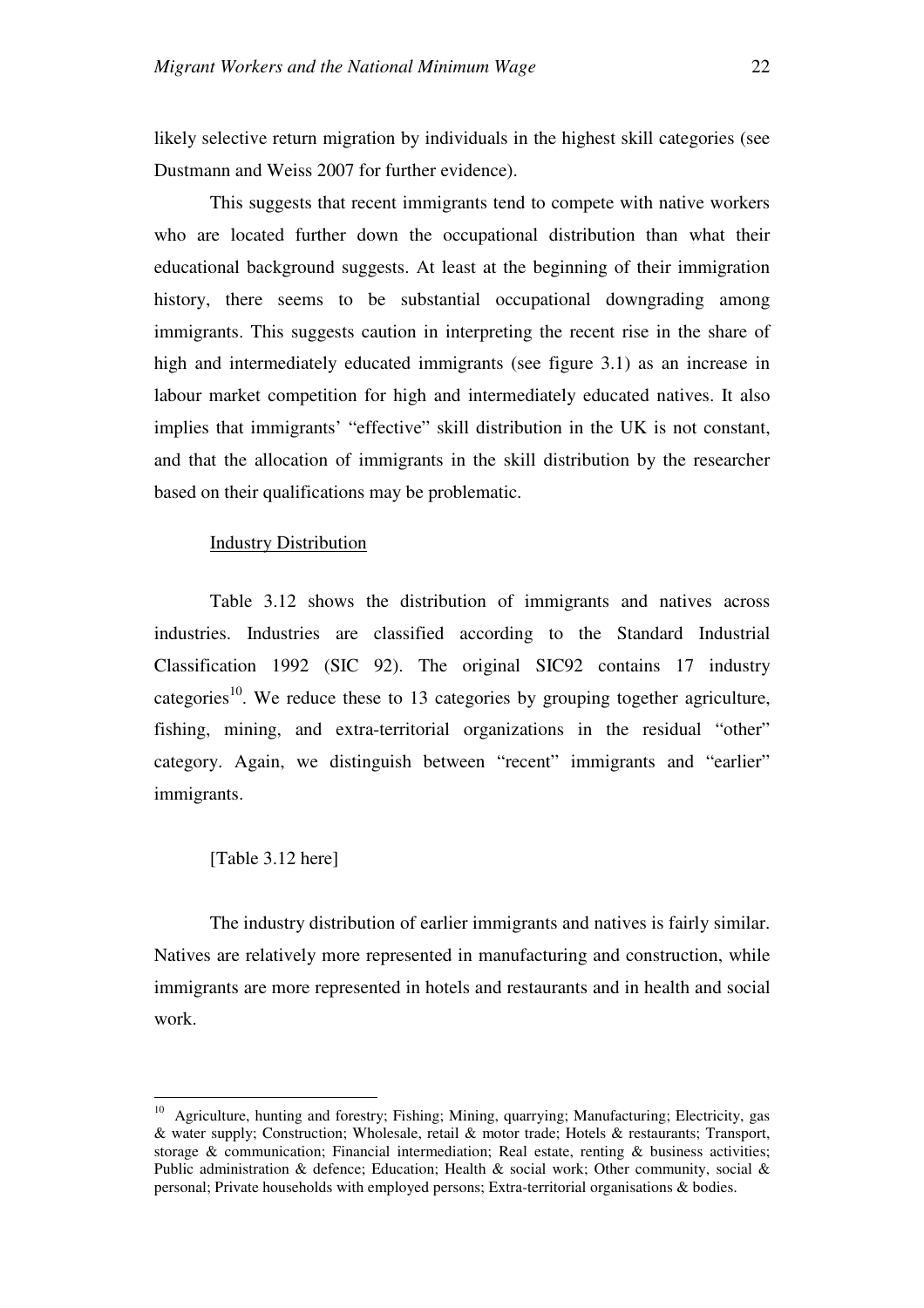However, differences are more pronounced when we compare new immigrants with immigrants who have been in the UK for at least two years, and with native workers. For instance while the share of earlier immigrants in manufacturing has almost halved from 1992/1993 to 2004/2005, with a similar trend for natives, the share of recent immigrants in manufacturing has remained almost constant from 1992/1993 to 2004/2005. Also, the share of recent immigrants working in hotels and restaurants has increased over time from 9.4 to 12.7 percent, while the share of immigrants with more than two years of residence and of natives in that sector has remained constant. Finally, the share of recent immigrants working in private households is substantially larger than the corresponding share of earlier immigrants. It is worth noting that hotels and restaurants and work in private households are the two industries with the lowest average pay.

### Low-Pay

Table 3.13 reports for natives, earlier immigrants, and recent immigrants the ratio of individuals with an hourly wage below the  $10<sup>th</sup>$  percentile (calculated on the whole regional population) in each industry to the total number of individuals of that group that work in that industry. We pool years 2001-2005 to increase the number of observations in each cell, but consider the year-specific  $10<sup>th</sup>$  wage percentile. We do not consider own account workers, as we do not have information on their wages. Across all industries 10.2% of natives, 8.8% of earlier immigrants and 16.9% of recent immigrants have a wage below the  $10<sup>th</sup>$ percentile, but this share differs dramatically across industries. In general earlier immigrants are the group with lowest share of individuals below the  $10<sup>th</sup>$ percentile. The only exception is in manufacturing, where 5.3% of natives and 7.6% of earlier immigrants earn less than the  $10<sup>th</sup>$  percentile. On the other hand, in most industries the group with the highest percentage of individuals below the  $10<sup>th</sup>$  percentile is that of recent immigrants. The sector with the largest difference in the share of low paid individuals between recent immigrants and the other two groups is that of work in private households: almost 88% of recent immigrants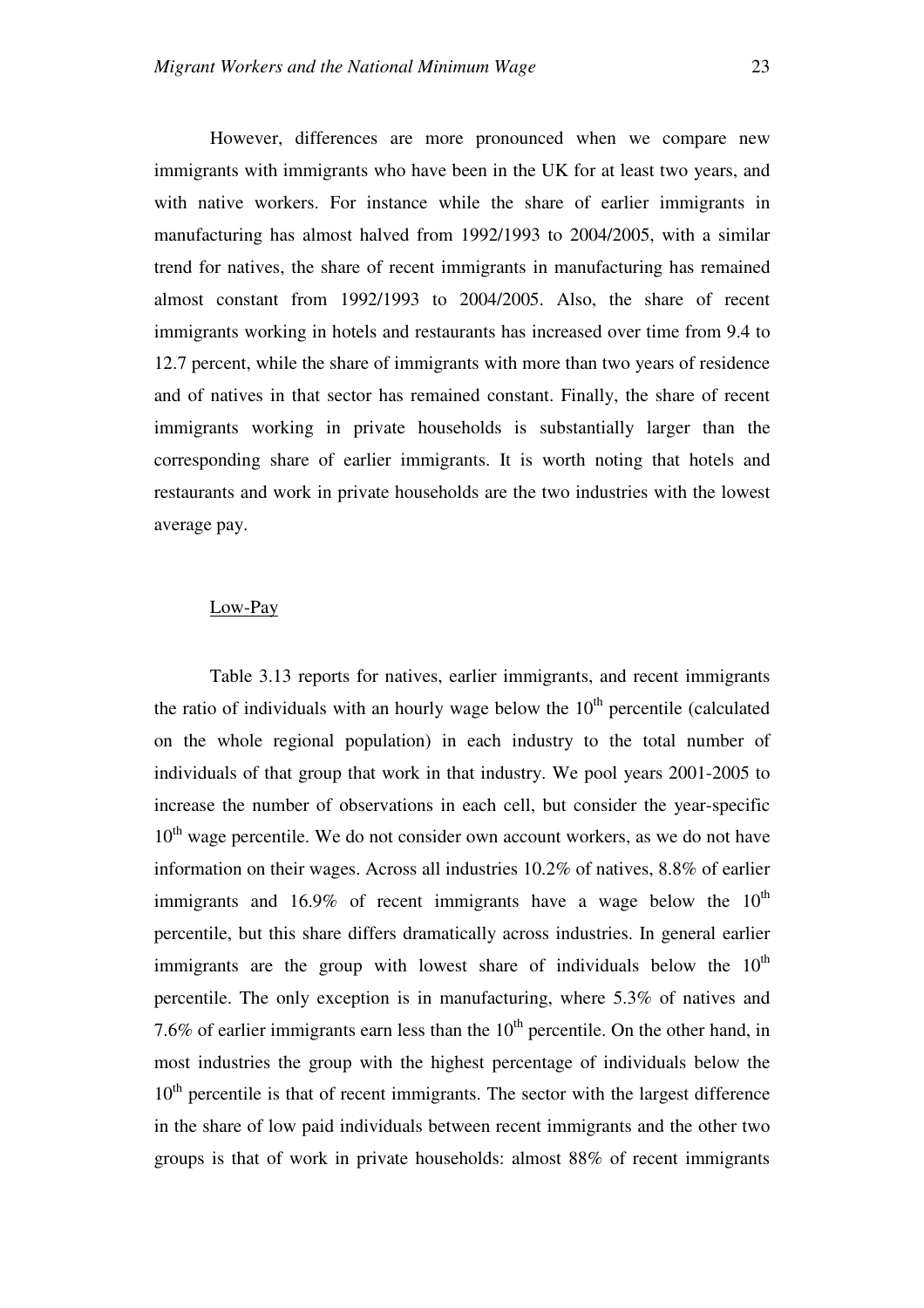working in private households receive a wage below the  $10<sup>th</sup>$  percentile, while this is the case for 37% of earlier immigrants and 21.5% of natives. In another typically low-pay sector, hotels and restaurants, the percentage of natives and recent immigrants earning less than the  $10<sup>th</sup>$  percentile is very similar, respectively 36.7% and 33.9%. Notice however that, as we have shown in table 3.12, the fraction of recent immigrants in this sector is almost three times larger than the fraction of natives.

Overall, table 3.13 shows that recent immigrants not only tend to cluster in low-pay sectors, but also within sectors there is a tendency for recent immigrants to be generally paid less than natives and earlier immigrants.

[Table 3.13 here]

# Area of Origin

Table 3.14 reports the areas of origin of all immigrants. It also reports the areas of origin of all immigrants with a wage below the tenth percentile and of immigrants with high education. As before, we distinguish between recent and earlier immigrants. The East Europe category is interesting. Eastern Europeans are a very recent group in the UK: in 2001-2002 only 5.3 percent of earlier immigrants were Eastern European, but 11.5 percent of new arrivals. Moreover, Eastern European immigrants in 2001 who have been in the UK for 2 years or more account for less than 5% of low-wage immigrants; however, among the recent immigrants, almost 29% of the low-wage earners are from Eastern Europe. The inflow from Eastern Europe has increased in recent years. In 2004-2005, 24% of recent immigrants were Eastern Europeans, and they constituted more than 41% of low-wage recent immigrants. Recent Eastern European immigrants are over-represented in the low-wage group, and under-represented in the high education group: in 2004-2005 19% of highly educated recent immigrants were Eastern European, but they constituted 24% of all recent immigrants. On the other hand, earlier Eastern European immigrants are more highly educated, constituting 7.5% of old immigrants with high education, but only 6.5% of all earlier immigrants.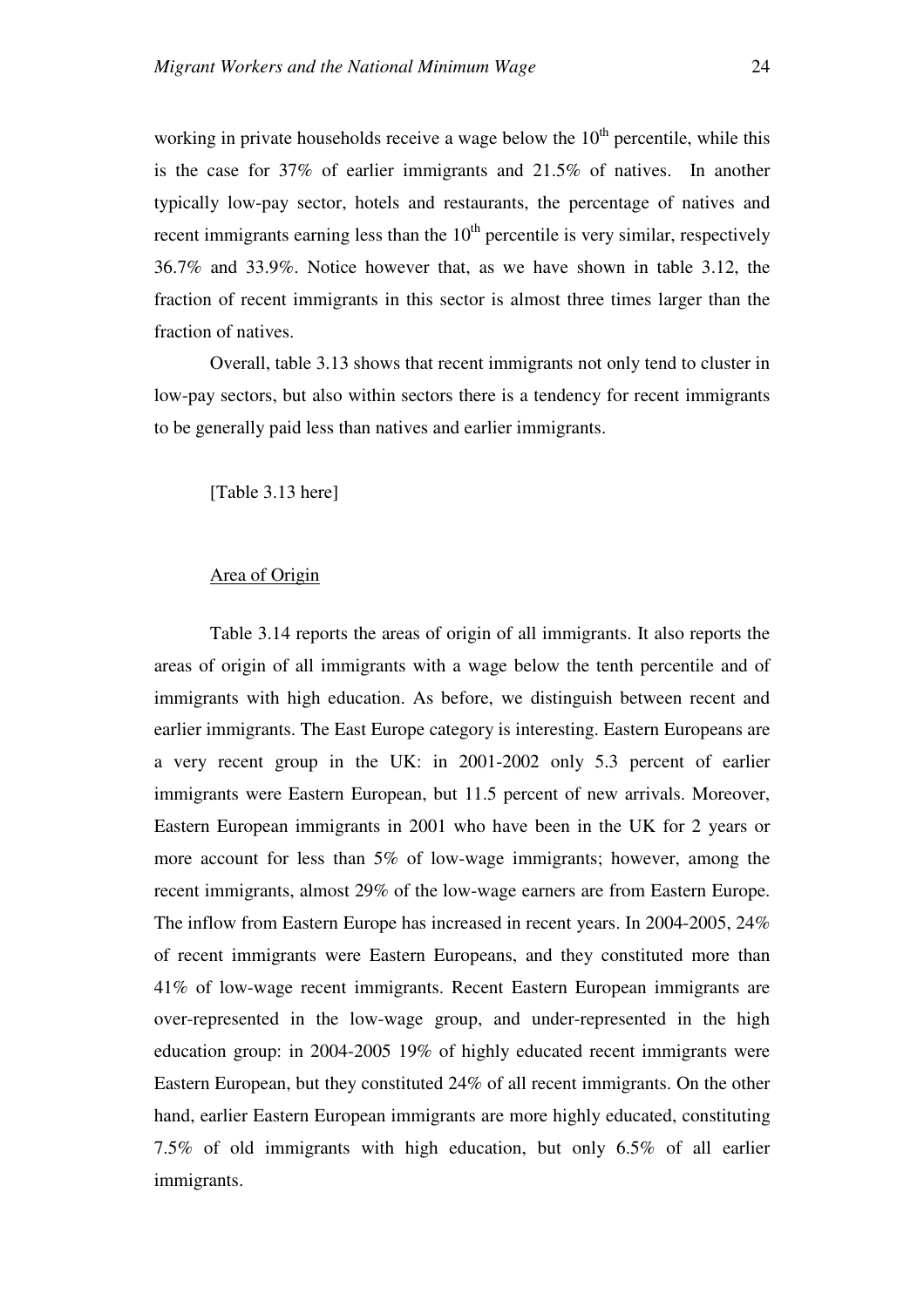[Table 3.14 here]

## Region of Residence

Table 3.15 shows the region of usual residence of immigrants and natives in 1992 and 2005. The regional categorisation in this table is the same as the one we use for some of our estimators below. The numbers show that foreign born individuals are disproportionately concentrated in Greater London: over 40% of all immigrants live here, whereas less than 10% of natives do. The distribution of immigrants and natives has remained largely constant over time.

[Table 3.15 here]

# Discussion

The numbers in the tables in this section suggest that recent immigrants have jobs that do not correspond to their educational attainments. However, over time immigrants improve their position in the labour market, and this process is relatively rapid. This has a number of implications for our analysis below. First, when investigating the effect of changes of the immigrant population in some predefined labour market on the change in economic outcomes of natives, it seems to matter how widely we define the time period over which we draw comparison. As immigrants move across the occupational distribution after entry, they are likely to compete with different native groups just after arrival than after say 2-3 years. This is a process that is not unusual in the migration literature: immigrants lack upon arrival the information as well as key skills (like language) that are required to put their human capital into productive use. During the first years in the UK, they acquire these skills as well as information and gradually move to better jobs.

Second, it seems equally important to emphasise that any analysis of the impact of immigration on native labour market outcomes can only be related to a particular immigration inflow, as immigrant composition may change over time,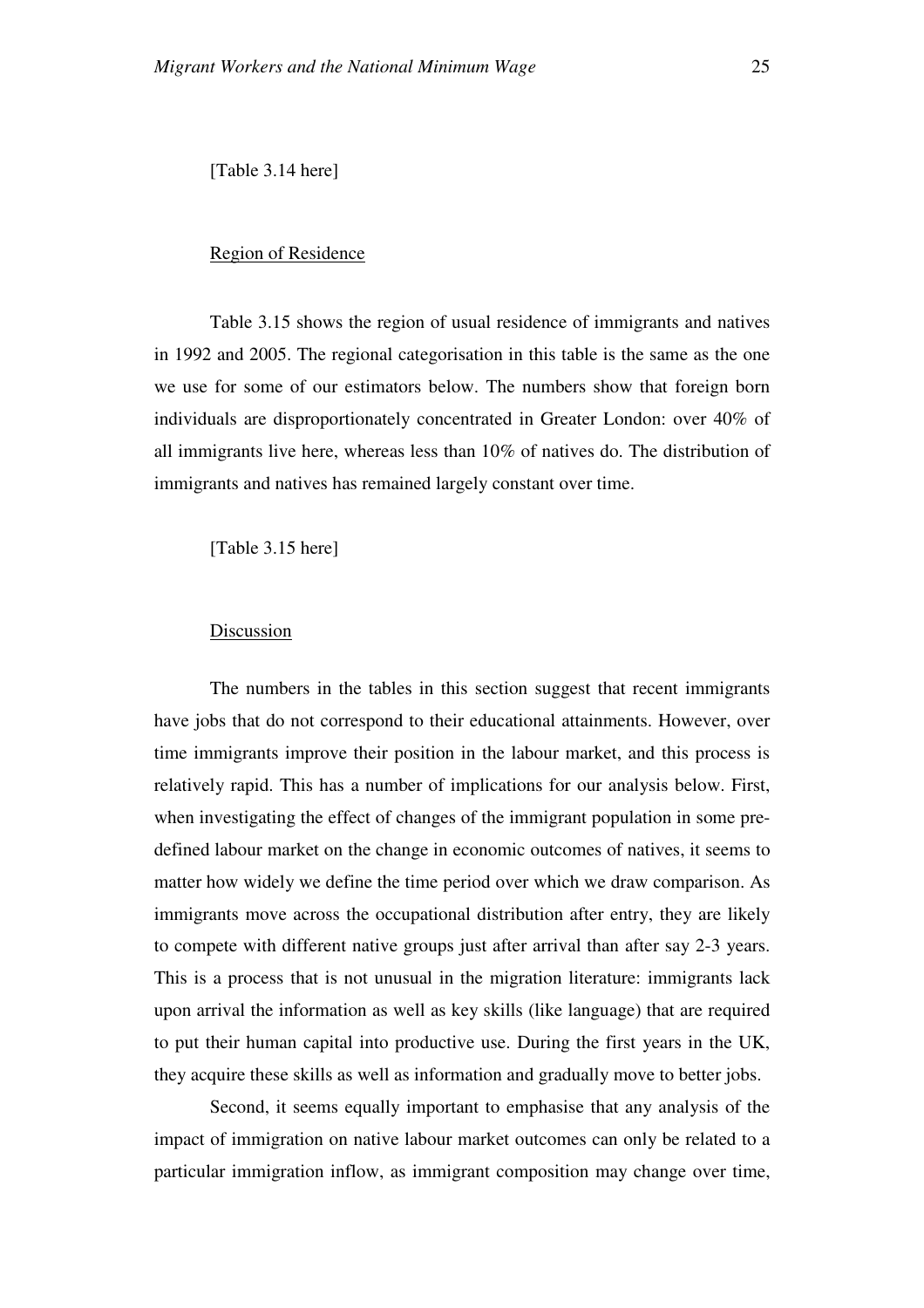thus implying different competitive pressure on natives across the native skill- or wage distribution.

For the analysis we provide below, this has important consequences, as immigrants despite being better educated, are more likely to put pressure on native workers as well as earlier immigrants at the low end of the wage distribution.

It seems important at this stage to emphasise that our interpretation above is based on the assumption that all migrations are permanent, or that return migration is not selective across the skill distribution. If immigrants return and if return is selective, then this may partly be responsible for the changes in the occupational distribution of recent and earlier immigrants (see Dustmann and Weiss 2007 for evidence).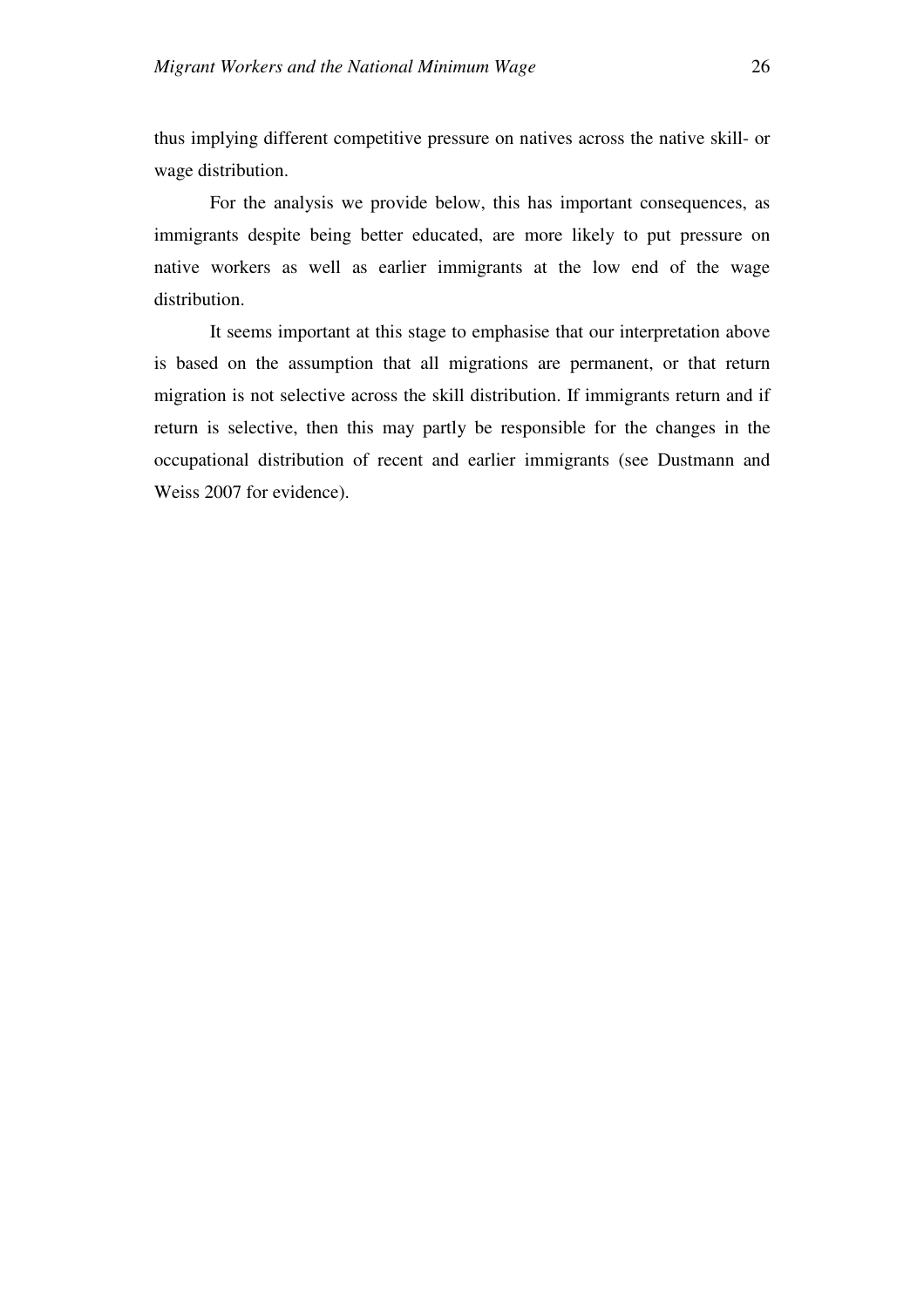# **4. Analysis**

We now set out the overall theoretical and empirical framework on which our analysis of the effects of immigration on native outcomes is based. We start off with the theory. Here we discuss first the overall effect we should expect immigrants to have on the wages of the non-immigrant (or resident) population. Our analysis is based on standard economic theory, where as a starting point an equilibrium is considered where all workers are fully employed. In our model, we do not restrict the number of industries that may produce different products, and we allow for any number of labour input types. This is more general than much of the literature, where typically a type of labour input would be classified as a particular skill group, which could for instance be an age-education cell. We also allow for any number of capital inputs into production. Within this simple model we study the effect of labour migration which may be of any skill type and of any size.

Making the assumption that capital is available in unlimited supply at world market prices, which seems not unreasonable for a small open economy like the UK, we show that an increase in immigration of any skill mix, if it has wage effects, will always lead to an *increase* of average wages in the economy. This is the *immigration surplus* which in the absence of capital rigidities will be allocated to non-immigrant wage earners.

Although on average immigration will increase the non-immigrant wage, immigration *decreases* wages of workers with whom they are most directly in competition. As a consequence, it seems to us that the appropriate way to study the effect of immigration on wages is to consider wage effects along the wage distribution. We provide the theoretical argument by setting out a simple model, confining the number of output goods to just one, and assuming a CES production technology, where we consider a large number of skill types. This model shows the implications immigration has for the wage structure of native workers, and suggests distributional implications.

A natural way of implementing this model is to define labour markets as regional areas at a particular point in time, the so-called *spatial correlation*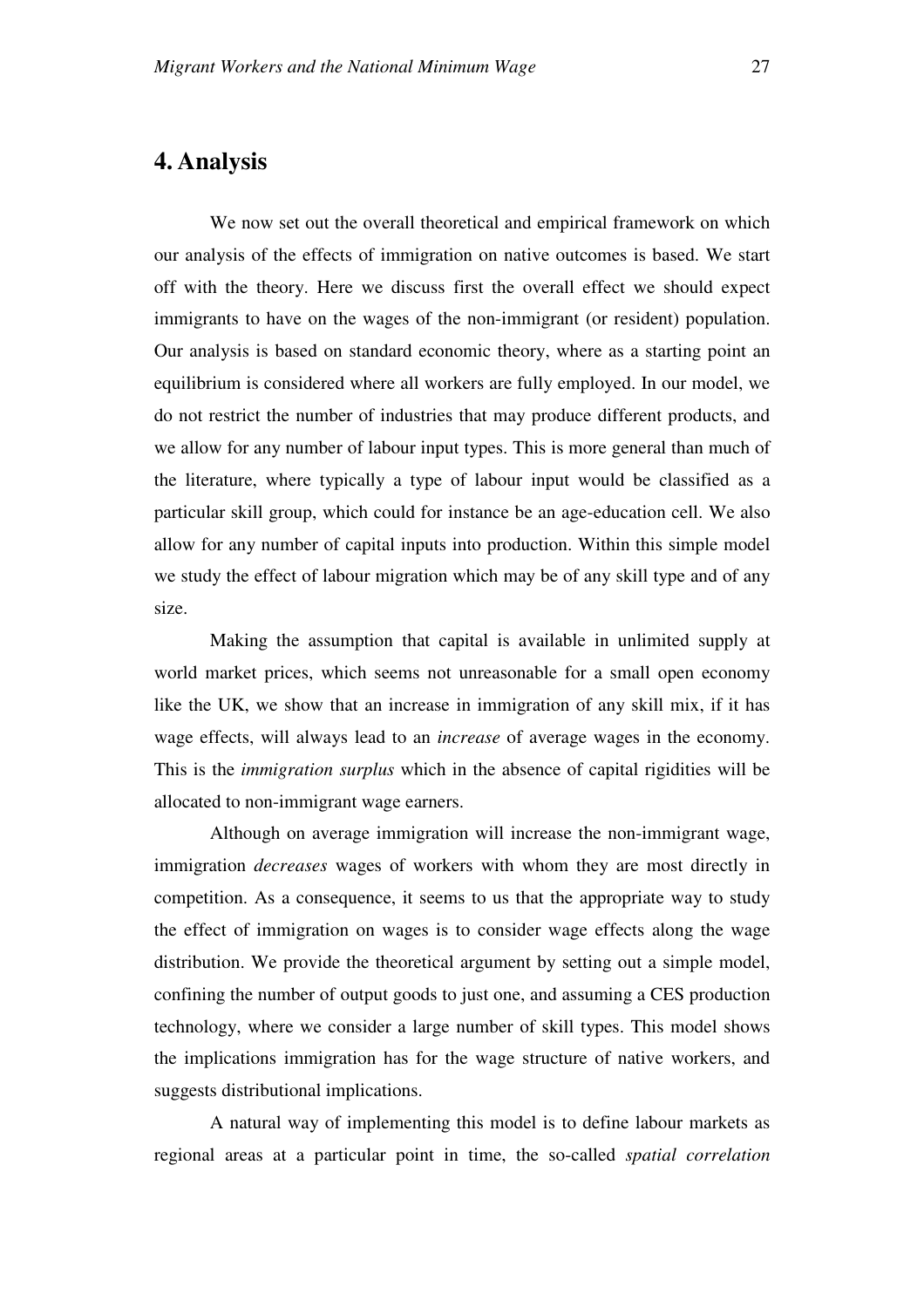*approach*. We derive estimation equations using that type of variation from our model, and we describe the empirical implementation. We also use as a robustness check an alternative approach, which is based on age-education groups on national level. However, this approach requires allocation by the researcher of individuals to particular skill cells, which may be difficult because of initial downgrading, as we discuss above. Also, it does not allow us to investigate wage effects along the wage distribution.

#### *4.1 General theory*

We start with as general a setting as possible. Suppose the economy consists of many firms producing many outputs using many inputs. Specifically, suppose the  $i^{\text{th}}$  firm produces outputs  $y_i$  using capital inputs  $k_i$  and labour inputs *li* , where each of these can be a vector of any length, according to technological restrictions specifying that the output plan  $(y_i, k_i, l_i)$  lies in some technology set. We assume technology obeys constant returns to scale, outputs are sold at fixed world prices *p* and capital inputs are elastically supplied at world capital prices *r*. Wages are denoted *w*.

Individual firms maximise profits taking prices as given which is well known to lead to outcomes equivalent to maximisation of economy-wide profit *p·y-r·k-w·l* at the given prices where  $y = \sum_i y_i$ ,  $k = \sum_i k_i$  and  $l = \sum_i l_i$ . Equilibrium profits of zero are assured by the assumption of free entry but follow also from the assumption of constant returns to scale.

Wages are determined to equate aggregate demand for labour *l* to supply *n*. Before immigration  $n=n^0$  where  $n^0$  is native labour and after immigration  $n=n^l=n^0+m$  where *m* is immigrant labour.

Let  $y^0$  and  $k^0$  be the equilibrium outputs and capital inputs and  $w^0$  be the equilibrium wages before immigration and let  $y<sup>1</sup>$  and  $k<sup>1</sup>$  be the equilibrium outputs and capital inputs and  $w<sup>1</sup>$  be the equilibrium wages after immigration.

By the assumption that profits are maximised at zero before and after immigration

$$
0 = p \cdot y^0 - r \cdot k^0 - w^0 \cdot n^0 \geq p \cdot y^1 - r \cdot k^1 - w^0 \cdot n^1 \tag{1}
$$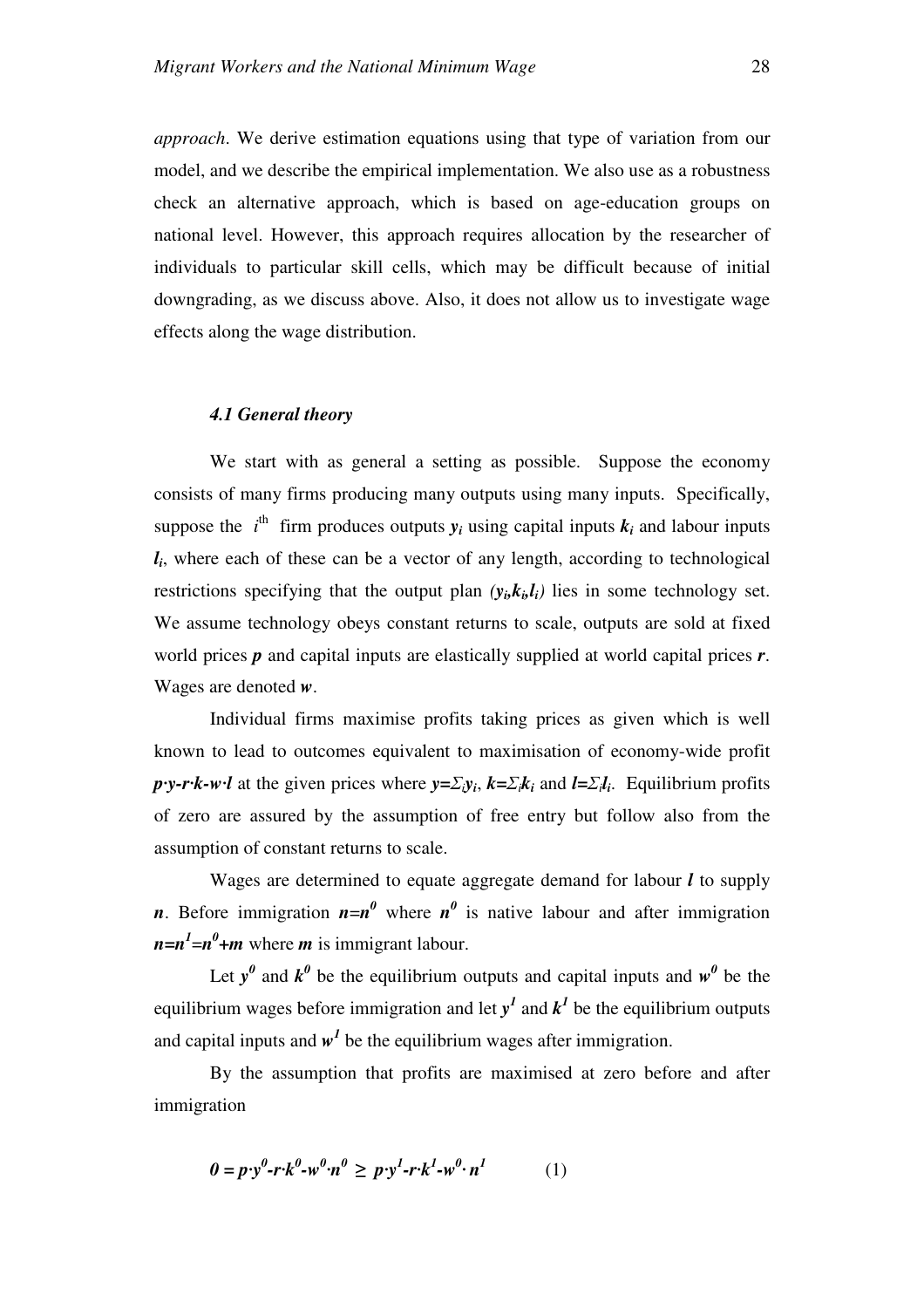and

$$
0 = p \cdot y^1 - r \cdot k^1 - w^1 \cdot n^1 \geq p \cdot y^0 - r \cdot k^0 - w^1 \cdot n^0. \tag{2}
$$

Hence, by subtraction of the rightmost expression in (2) from the leftmost expression in (1)

$$
\Delta w \cdot n^0 \ge 0 \tag{3}
$$

which is to say the average wage of natives cannot fall. If wages change at all, average native wages must rise. This is the immigration surplus. It arises because demand curves for labour cannot slope up and immigrants are therefore paid no more than the value of their addition to output. Given that profits are zero, the resulting surplus is returned to existing factors and, given perfectly elastic supply of capital, payments to existing labour must rise. $11$ 

Furthermore, by subtraction of the leftmost expression in (2) from the rightmost expression in (1)

$$
\Delta w \cdot n^l \le 0. \tag{4}
$$

 $\overline{a}$ 

Note here that if  $n^l$  is proportional to  $n^0$ , so that immigrant skill composition is the same as that in the existing population, then (3) and (4) can both be true only if ∆*w=0* so there are necessarily no changes to equilibrium wages (and consequently also no surplus).

This is not the only case in which wage changes are zero. If the number of output types produced is the same as the number of labour types before and after immigration then immigration should also lead to no change in equilibrium wages (see Leamer and Levinsohn 1994).

 $11$  If capital is less than perfectly elastically supplied then some of the surplus may go to capital and it can be said only that existing inputs as a whole gain.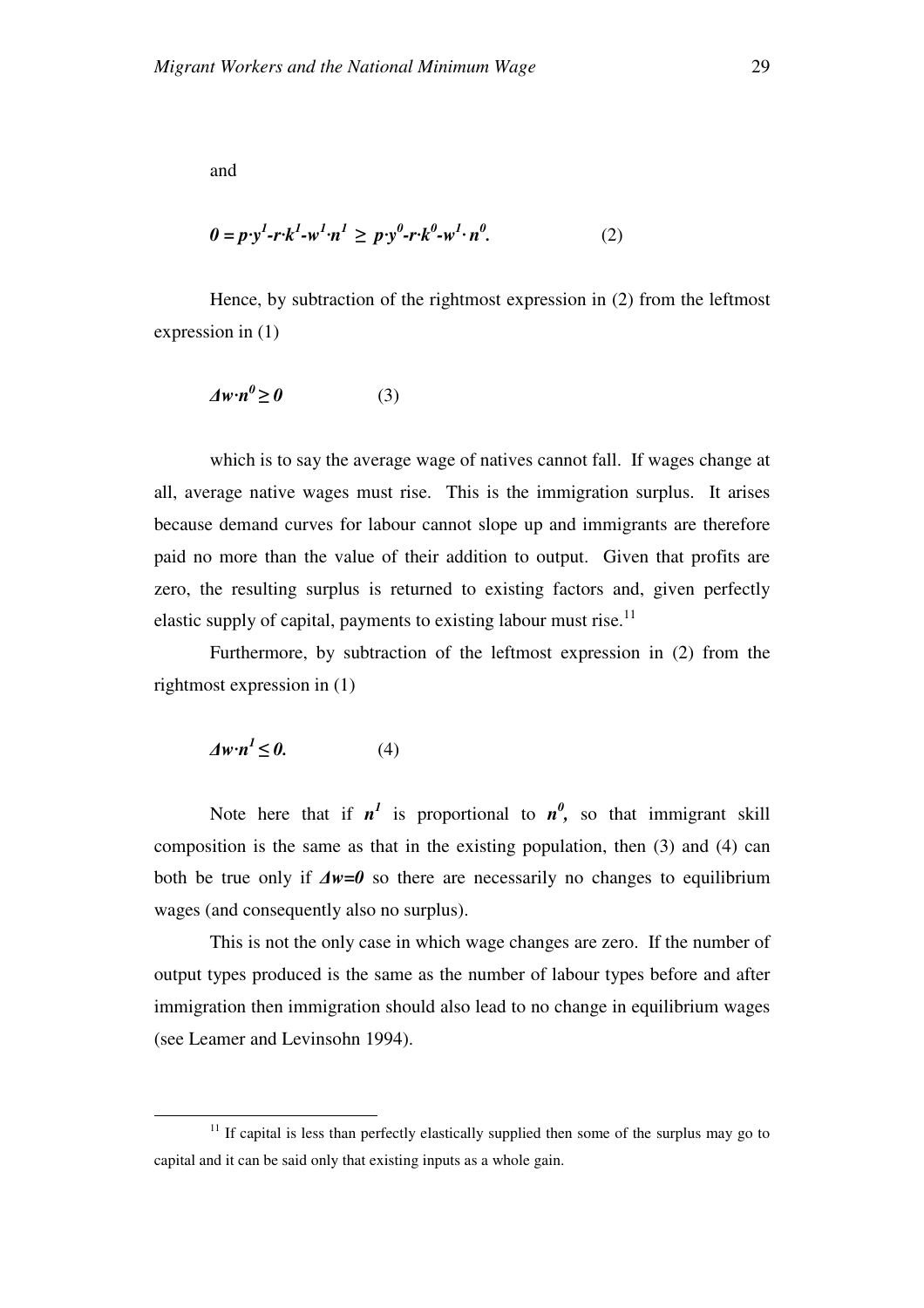Further, by subtraction of (3) from (4) ,

 $\Delta w \cdot m \leq 0$  (5)

Hence, given  $m>0$ , if wages do change then equilibrium wages must fall for some types. The inequality in (5) shows the sense in which these falls must tend to be greater where immigration is most intense.

#### *4.2 CES production*

To arrive at an empirically applicable specification we now consider a particular technology. Let the number of output types be reduced to one, denoted *y*, but continue to allow for a number of labour types, *i=1,…,L*. Let the output be traded on world markets at a fixed price *p* which we normalise to equal 1.

We adopt a CES production function whereby if labour supplied by the *i*th type is *l<sup>i</sup>* then

$$
y = \left[\sum_{i} \alpha_{i} l_{i}^{\ \sigma}\right]^{1/\sigma}
$$

where  $\sigma \leq 1$  determines the elasticity of substitution and  $\alpha_i$  determines productivity of the *i*th type<sup>12</sup>. We assume without loss of generality, a numbering of labour types such that  $\alpha_i > \alpha_j$  for  $i > j$ .

Firms can employ either native labour  $l_i^N$  or immigrant labour  $l_i^l$  of each type *i* and we assume that native and immigrant labour of the same type are both perfect substitutes and equally productive

. *I i N*  $l_i = l_i^N + l$ 

 $\overline{a}$ 

Hence native and immigrant labour of the same type will be paid the same wage in equilibrium.

 $12$  Note that we impose constant returns to scale in labour inputs alone. We can regard this as a production function in which we have substituted out capital inputs, chosen optimally as a function of labour inputs and fixed capital prices.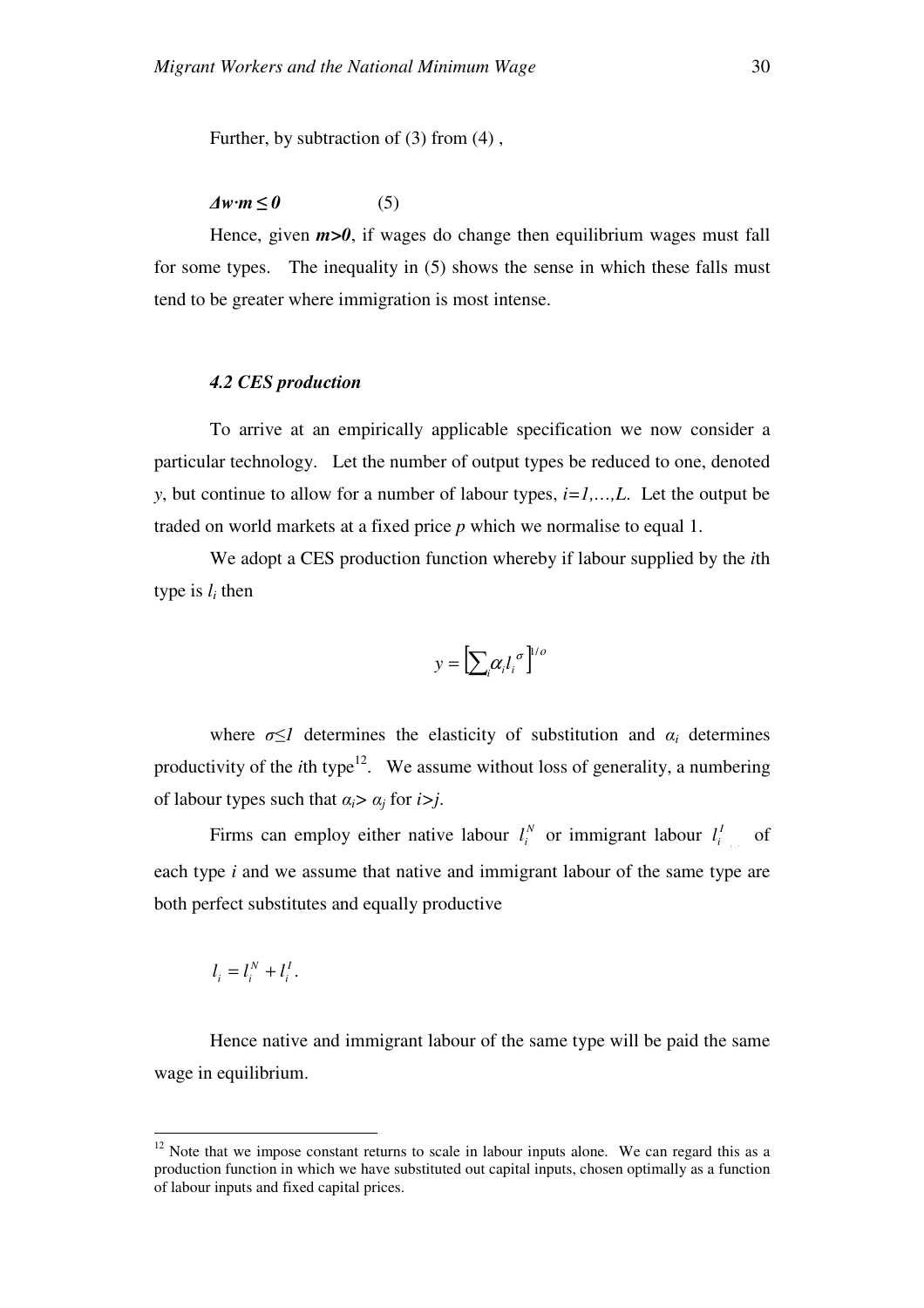First order conditions for cost-minimising input choice imply  $w_i$ , the wage of the *i*th type, is proportional to

$$
\alpha_il_i^{\sigma-1}\Bigl[\sum_i\alpha_il_i^{\,\,\sigma}\Bigr]^{(1/o)-1}
$$

and the unit cost is

$$
c = \left[\sum_{i} w_i^{\sigma/(\sigma-1)} \alpha_i^{-1/(\sigma-1)}\right]^{\sigma-1)/\sigma}
$$

We assume that equilibrium is characterized by two things. Firstly the markets for each labour type clear<sup>13</sup> so that  $l_i = n_i$  for all *i*, where  $n_i$  is the supply of labour of the *i*th type. The labour supply is made up of natives and immigrants, so that  $n_i = n_i^N + n_i^N$ *N*  $n_i = n_i^N + n_i^I$  where  $n_i^N$  and  $n_i^I$  are the supply of immigrant and native labour respectively. We assume for the moment that supply is perfectly inelastic.

We let  $\pi_i^N = n_i^N / \sum_j n_j^N$ *j N i*  $\pi_i^N = n_i^N / \sum_j n_j^N$  and  $\pi_i^I = n_i^I / \sum_j n_j^I$ *j I i*  $\pi_i^I = n_i^I / \sum_i n_i^I$  denote the distribution of total native and immigrant labour supply across types and  $m = \sum_j n_j^2 / \sum_j n_j^N$  $j^{\prime \prime}$  $j^{\prime \prime}$  $\sum_j^{\prime \prime}$  $j^{\prime \prime}$  $m = \sum_i n_i^I / \sum_i n_i$ denote the ratio of immigrants to natives. Secondly, profits are zero in equilibrium so *c=*1.

Solving the implied system gives expressions for equilibrium wages of all types

$$
\ln w_i = \ln \alpha_i + (\sigma - 1) \ln n_i + \left(\frac{1}{\sigma} - 1\right) \ln \left[\sum_j \alpha_j n_j^{\sigma}\right]
$$

Then

 $\overline{a}$ 

<sup>&</sup>lt;sup>13</sup> We assume the existence of an equilibrium in which wages  $w_i$  are ordered across types similarly to productivity  $\alpha_i$ . It is possible that if low skilled types were in sufficiently short supply the wages required to equate their supply and demand would exceed wages of the high skilled. If the high skilled are able to do low skilled jobs then clearly this would not be an equilibrium. Strictly, the appropriate equilibrium condition would require that for each skill type the demand for those with skills no lower than that type should be no less than the supply of those with skills no lower than that type. We assume away this complexity.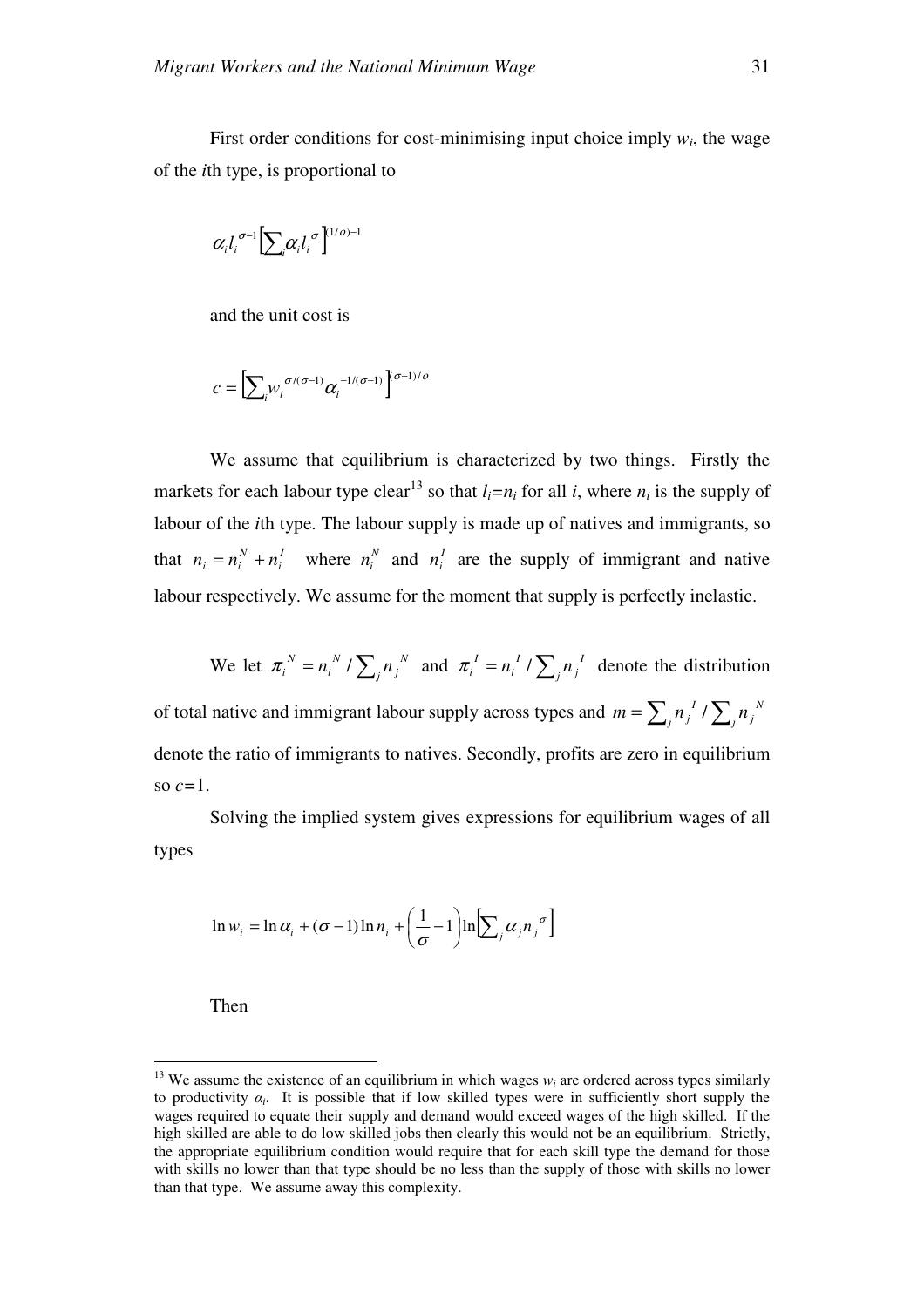$$
\ln w_i^0 \approx A_i + (\sigma - 1) \Big[ \ln \pi_i^N - \sum_j \omega_j \ln \pi_j^N \Big]
$$

And

$$
\ln w_i^1 \approx A_i + (\sigma - 1) \Big[ \ln \pi_i^N - \sum_j \omega_j \ln \pi_j^N \Big] + (\sigma - 1) \Big[ \frac{\pi_i^1}{\pi_i^N} - \sum_j \omega_j \frac{\pi_j^1}{\pi_j^N} \Big] m \qquad (6)
$$

where

$$
A_i = \ln \alpha_i + \left(\frac{1}{\sigma} - 1\right) \sum_j \omega_j \ln \alpha_j
$$

and

$$
\omega_i = \frac{\alpha_i n_i^{\sigma}}{\sum_j \alpha_j n_j^{\sigma}}.
$$

In the absence of immigration the log of the wage of any skill type can be related approximately linearly to the logs of the native skill group shares  $\pi_i^N$  with coefficients reflecting the elasticity of substitution and equilibrium factor shares  $\omega_i$ .

That wage is decreased by immigration if and only if the intensity of immigration at that point in the distribution of types exceeds an appropriate weighted average of immigration intensity across the whole distribution. Note that if the distribution of skill types in the immigrant inflow exactly matches that in the native labour force,  $\pi_i^I = \pi_i^N$  for all *i*, then the effect on wages is zero, as earlier proved more generally. Otherwise the coefficient from a regression of *I*

In  $w_i^1$  on the immigrant native ratio *m* should be proportional to  $\frac{\pi_i^1}{\pi_i^N} - \sum_j \omega_j \frac{\pi_j}{\pi_j^N}$ *j N*  $\Delta_i$ <sup> $\omega_j$ </sup> *i I i* π π ω π  $\frac{\pi_i}{N} - \sum_i \omega_i \frac{\pi_j}{N}.$ 

This is clearly not a deep structural parameter but a reflection of the composition of the immigrant inflow over the period of the data.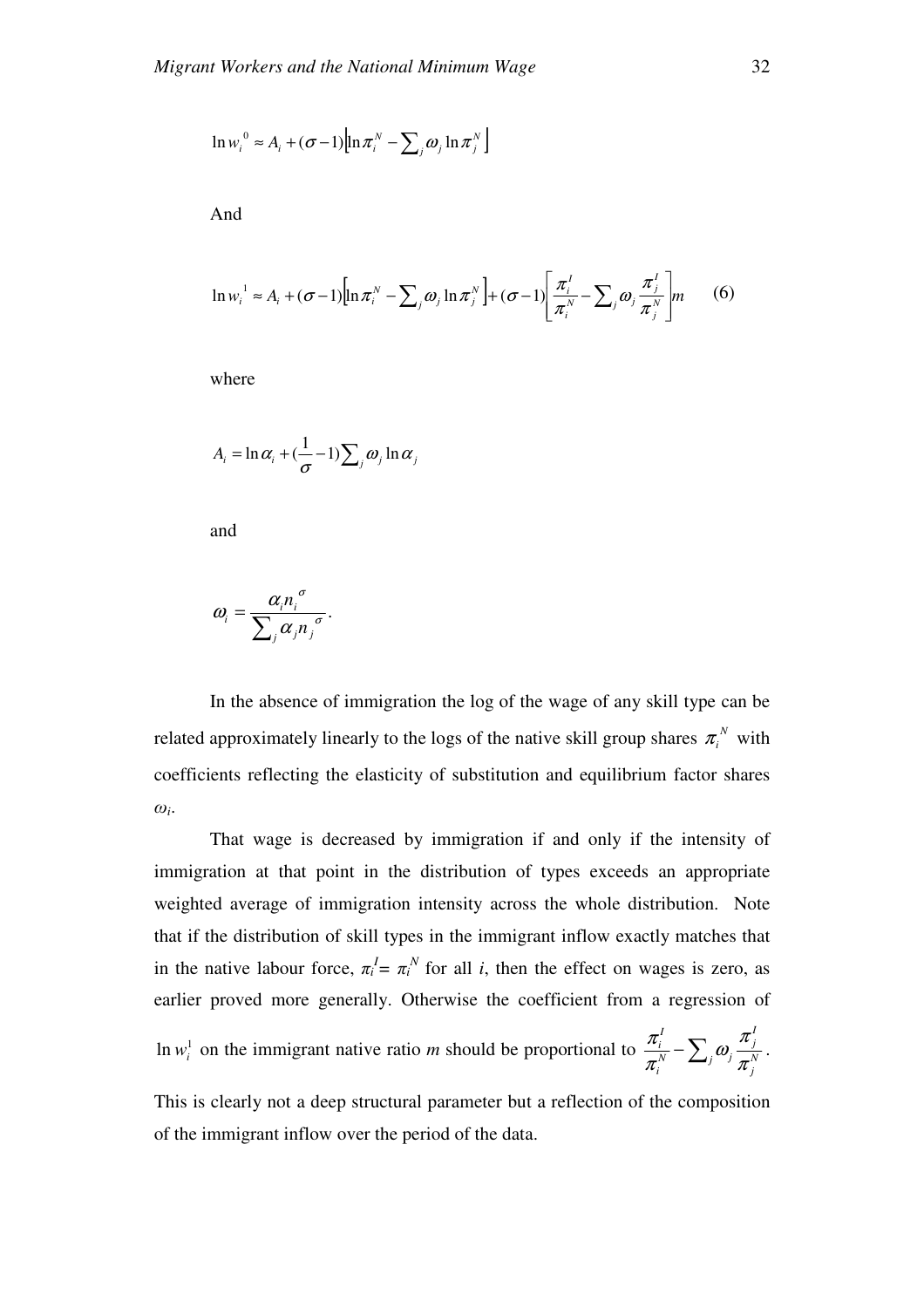The overall average wage effect of immigration is found by averaging the implied effect on levels of wages and is zero to first order. Extending the approximation to higher order terms would show that the second order effect is necessarily positive as established earlier in a much more general setting.

These observations can be translated into observations about wage quantiles. Let  $\iota(p)$  denote the smallest *i* such that  $\sum$ ≤ ≥ *j i*  $\pi_i^N \ge 100p$ . Then  $w_{i(p)}$  is the *p*th wage percentile, expressions for which follow from the discussion above. Furthermore, interquantile wage gaps take a particularly simple form

$$
\ln w_{t(p)}^1 - \ln w_{t(q)}^1 \approx [A_{t(p)} - A_{t(q)}] + (\sigma - 1)[\ln \pi_{t(p)}^N - \ln \pi_{t(q)}^N] + (\sigma - 1)[\frac{\pi_{t(p)}^1}{\pi_{t(p)}^N} - \frac{\pi_{t(q)}^1}{\pi_{t(q)}^N}]m
$$

so the effect of immigration on interquantile wage gaps is determined simply by relative intensity of immigration at the two points.

If we let  $\theta$  denote some fixed wage threshold, then the proportion in the population with wage below that threshold  $F_{\theta}$  is the smallest *p* such that  $w_{i(p)} \geq \theta$ . Let  $\Pi(\ln a) = \sum$ ≤  $\Pi(\ln a) =$ *a N*  $a) = \sum \pi_i$ *i* α  $(\ln a) = \sum \pi_i^N$  denote the distribution function of log productivities. Then  $\Pi^{1}(F_{\theta})$  is the log of the lowest productivity at which wage equals  $\theta$ . By the working above this should be approximately linear in *m* if log wages are. We therefore also estimate equations for  $\Pi^1(F_\theta)$ , taking the log odds transformation as a reasonable choice for  $\Pi^1$ *(.).* In other words we estimate equations for  $\ln(F_\theta)$  $ln(I-F_{\theta})$ . To find effects on proportions below the threshold, coefficients in such regressions need to be multiplied by  $F_{\theta}(1-F_{\theta})$ .

Investigation of numbers below fixed wage thresholds close to the minimum wage seems to be the most appropriate means of investigating pressure on the lower end of the wage distribution and implications for the operation of the National Minimum Wage.

Finally we might want to extend the model to allow for more than one type of output to be produced. In such a setting then output substitution towards goods which are produced relatively intensively with labour types predominating in the immigrant inflow will offset resulting wage pressures. For example, low skilled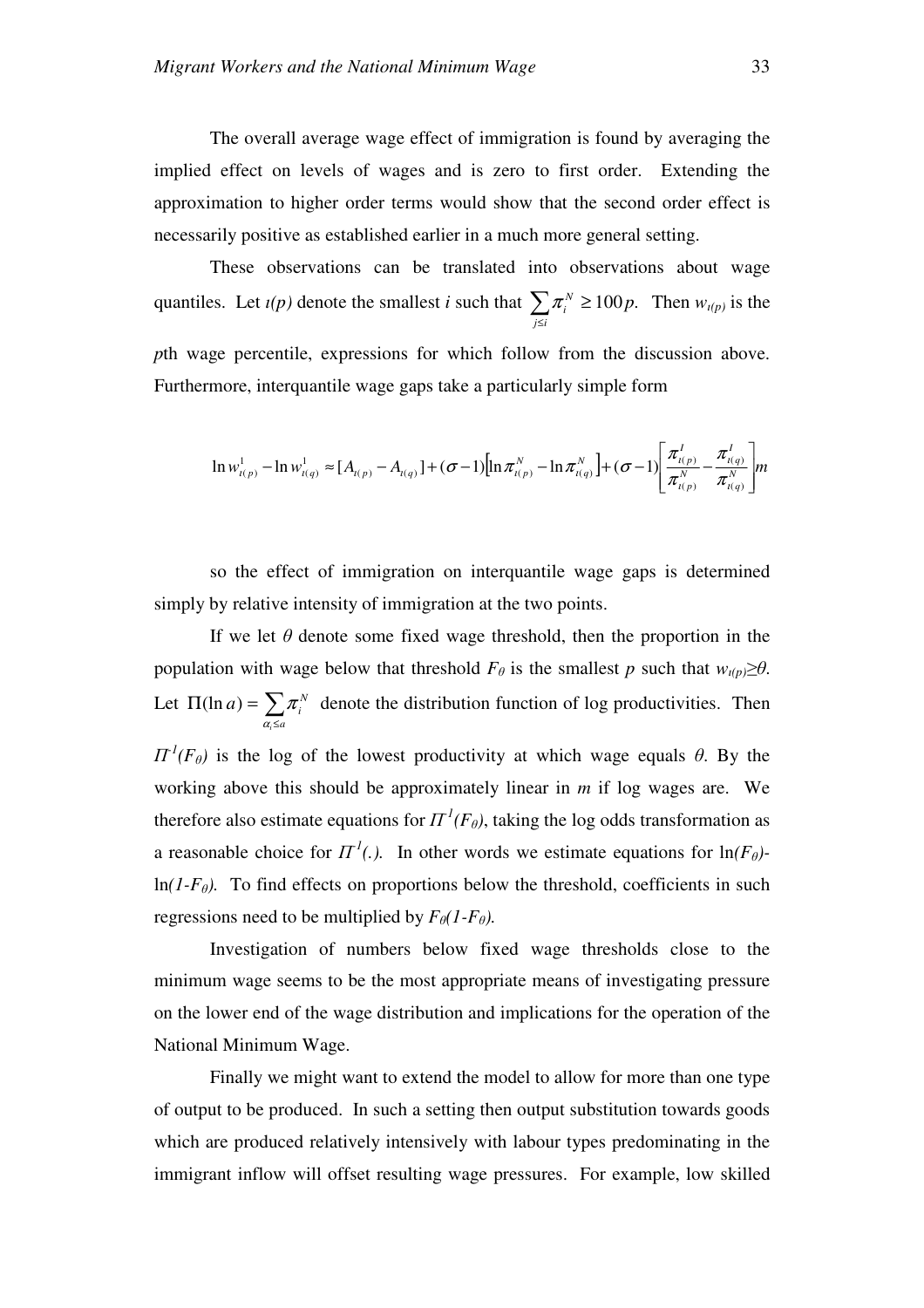immigration, if it depresses low skilled wages, will increase the profitability of sectors using low skilled labour intensively. Expansion of production in those sectors will bid back up wages of low skilled labour somewhat $14$ . If these sort of output mix effects occur over the longer term then this is a reason for thinking long term wage effects may be smaller than short term.

## *4.3 Estimation*

 $\overline{a}$ 

A major challenge in the literature on the impact of immigration on economic outcomes of native born workers is identification of wage- or employment effects. We observe economic outcomes of native born workers after migration has taken place. The missing counterfactual is their outcome distribution had migration not taken place. It is this counterfactual situation that has to be re-constructed.

The basic idea to address this issue is to divide the economy into different labour markets, which experience different intensities of immigrant inflows. Labour markets may be defined as spatial units at different points in time (see e.g. Altonji and Card 1991), but also as occupation or education groups across spatial units (see e.g. Card 2001), occupation groups at different points in time (e.g. Friedberg 2001), or education- age groups at different points in time (e.g Borjas 2003). The key underlying assumption in all these studies is that immigrants and natives are perfect substitutes within these labour markets (see Ottaviano and Peri 2006 and Manacorda et al. 2006 for approaches that relax that assumption). If immigrants were randomly allocated to labour markets defined in any of these ways, then comparison of wages or employment of native workers before and after immigration, and across labour markets with high and low immigration intensity, would result in an estimate of the effect of immigration. The problem is

<sup>&</sup>lt;sup>14</sup> Indeed if there are as many output types as labour types and immigration does not change the number of goods produced in equilibrium (see Leamer and Levinsohn 1994) then this will continue until the economy re-equilibrates in the long run at the initial wage levels in order to restore zero profit in each industry. This extreme but not obviously unrealistic possibility shows that it should not be presumed that equilibrium wages need be affected at all by immigration even if the skill composition of the inflow differs from that of the native population. The question of whether they are affected needs therefore to be resolved empirically.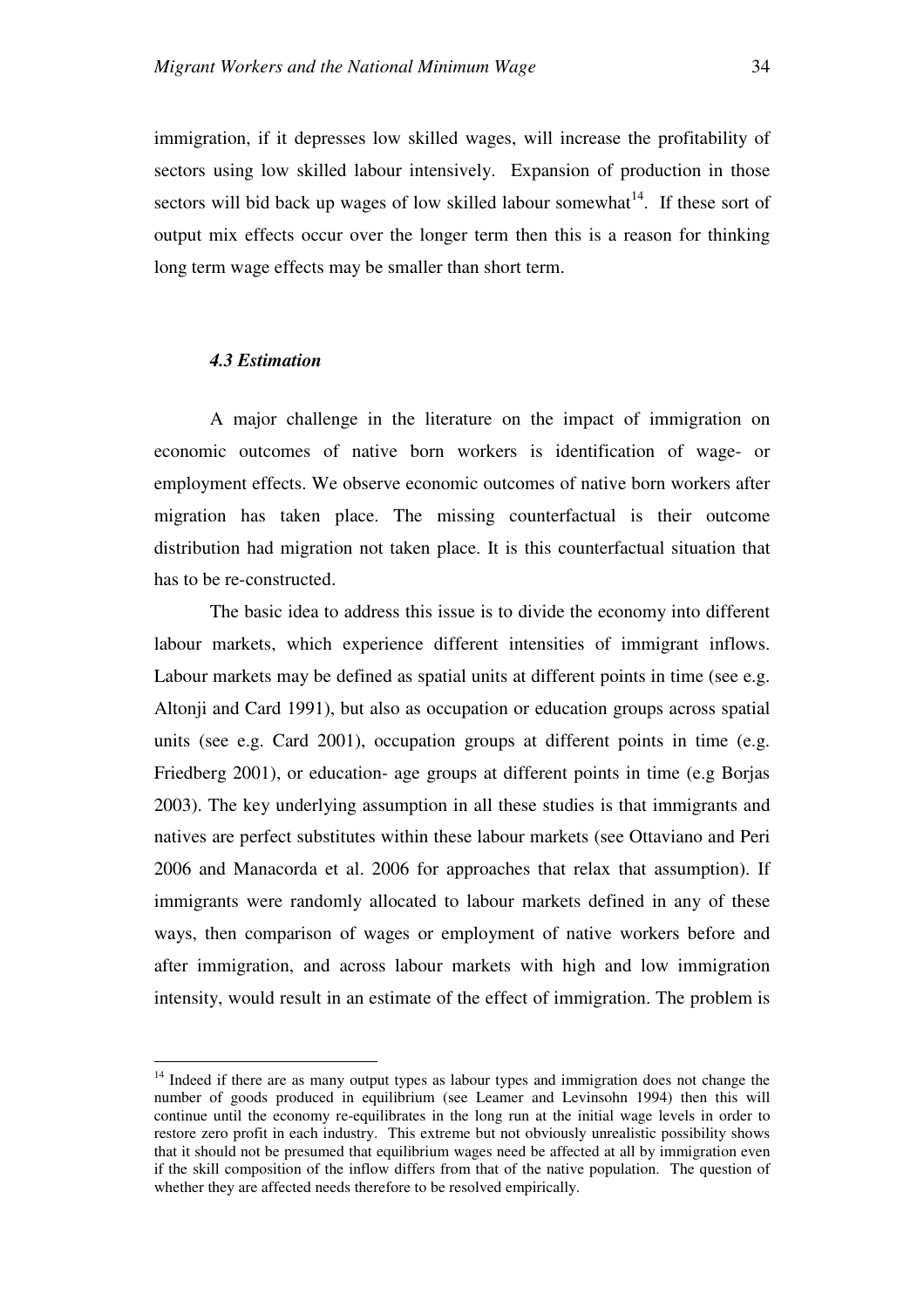that immigrants tend not to allocate themselves randomly to labour markets of any sort or definition.

The literature has taken different directions to resolving this. One approach is using quasi-experimental data. The classical example is Card's (1990) work on the Miami boatlift. Other examples include exploitation of random allocation schemes of immigrants (see e.g. Glitz 2006, Damm 2005). Another approach is an IV type approach, by using variation that is correlated with immigrant allocation to labour markets, but not correlated with temporary shocks that allocate immigrants into particular markets. Such instruments, when defining labour markets on regional level, could be previous immigrant settlement patterns (see Bartel 1989), or information on previous occupational allocation when using labour markets defined by occupation and possibly time (see Friedberg 2001).

A remaining problem is that immigrants may lead to native workers moving out of labour markets that experience in-migration. This issue arises with approaches that use spatial units or occupations to define labour markets. One way to solve this problem is to define labour markets using characteristics that can not be changed easily by individuals (like age and education) and to avoid using spatial variation. Borjas (2003) and Aydemir and Borjas (2006) follow this approach.

For Britain, we do not have any quasi-experimental allocation of immigrants into labour markets, however defined. We therefore rely on approaches that either use IV type methods, or approaches that define labour markets on national level. We define labour markets in two different ways. First, we use variation across spatial units and across time (often referred to as the spatial correlation approach). The ensuing estimation equations follow straightforwardly from the theoretical model we have set up above. This approach may potentially lead to an overly optimistic picture of immigration on native outcomes if natives leave labour markets that experienced in-migration. However, we believe that this, if it occurs, is less relevant in our case, as the large regional definitions we use in our analysis make it more likely that any movements will be internalised (see Borjas et al. 1997 for a similar argument). Nevertheless, we also report results for mean wages using variation across skill cells, defined on national level as age-education groups, following Borjas (2003). As immigration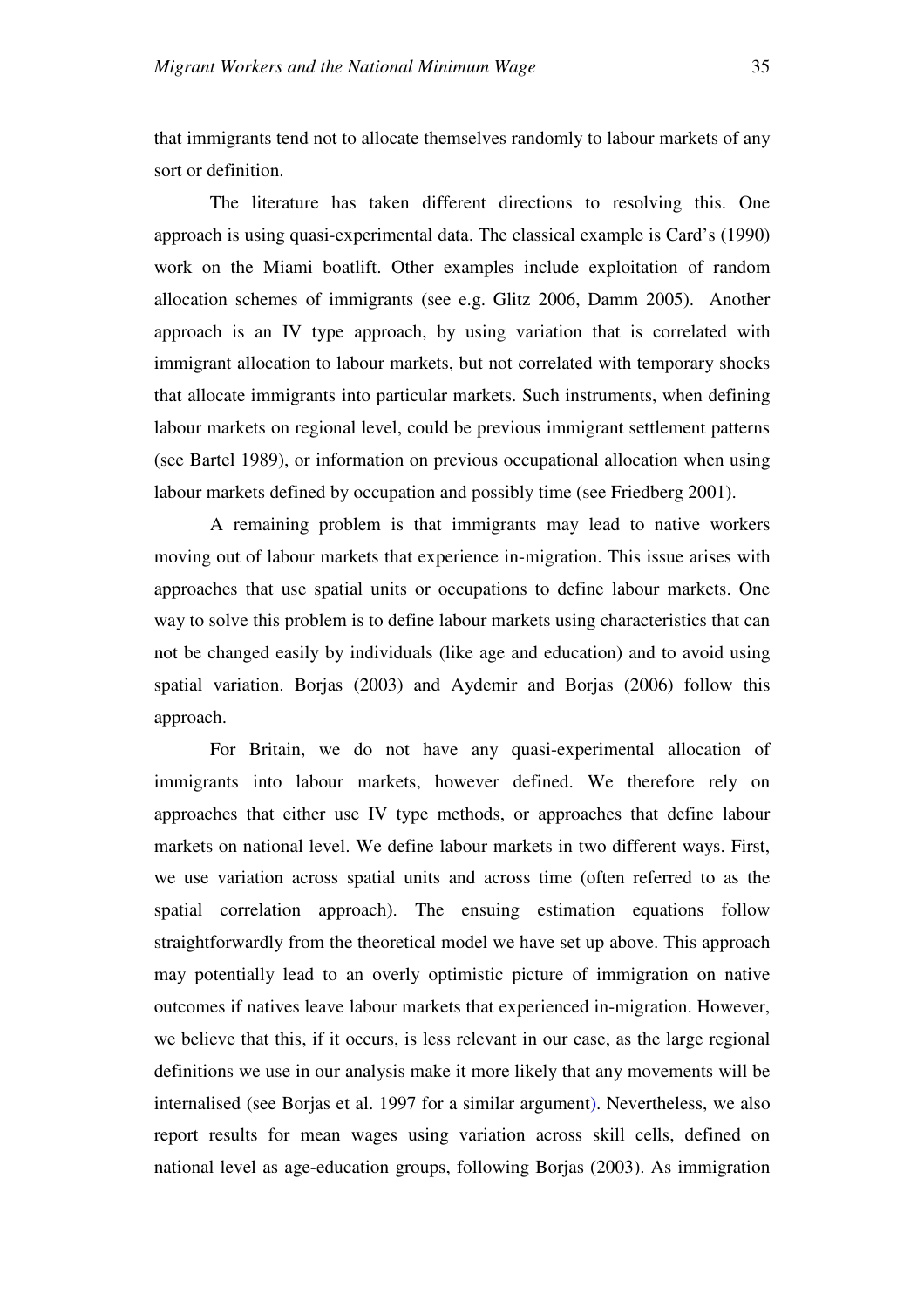into Britain may be more intense in age-education cells that are experiencing positive shocks, estimates should be considered as upper bounds.

#### *4.4 Estimators*

l

# Using spatial variation over time

The typical equation for estimation has a form similar to (6), where a particular outcome, say  $y_{it}$  – in that case the log of a particular wage ln  $w_{it}$  – is related linearly to the immigrant native ratio  $m_{it}$  and other controls  $X_{it}$  with time and market effects.More specifically, our first estimator, using spatial variation over time, has the following form:<sup>15</sup>

$$
y_{it} = \beta m_{it} + \gamma X_{it} + \theta_t + \phi_i + u_{it} \tag{7}
$$

where  $y_{it}$  is the labour market outcome of interest for natives in region  $i$  at time *t* (such as the average wage or a particular quantile of the wage distribution),  $m_{it}$  is the ratio of immigrants to natives in region *i* at time *t*,  $X_{it}$  is a vector of control variables,  $\theta$ <sub>*t*</sub> are time-specific fixed effects,  $\phi$ <sub>*i*</sub> are region-specific fixed effects.

We estimate the model in (7) in differences, therefore eliminating regionspecific fixed effects:

$$
\Delta y_{it} = \beta \Delta m_{it} + \gamma \Delta X_{it} + \Delta \theta_t + \Delta u_{it} \qquad (7\text{-a})
$$

 We construct an instrument for the *changes* in immigration ratios over time, which we explain in more detail below.

A potential problem for studies based on regional labour markets is the possibility that natives respond to in-migration by leaving particular regions. In this case, the potentially adverse impact of immigration on the local labour market

<sup>&</sup>lt;sup>15</sup> See Dustmann, Fabbri and Preston (2005) for a derivation of this estimator from a theoretical model.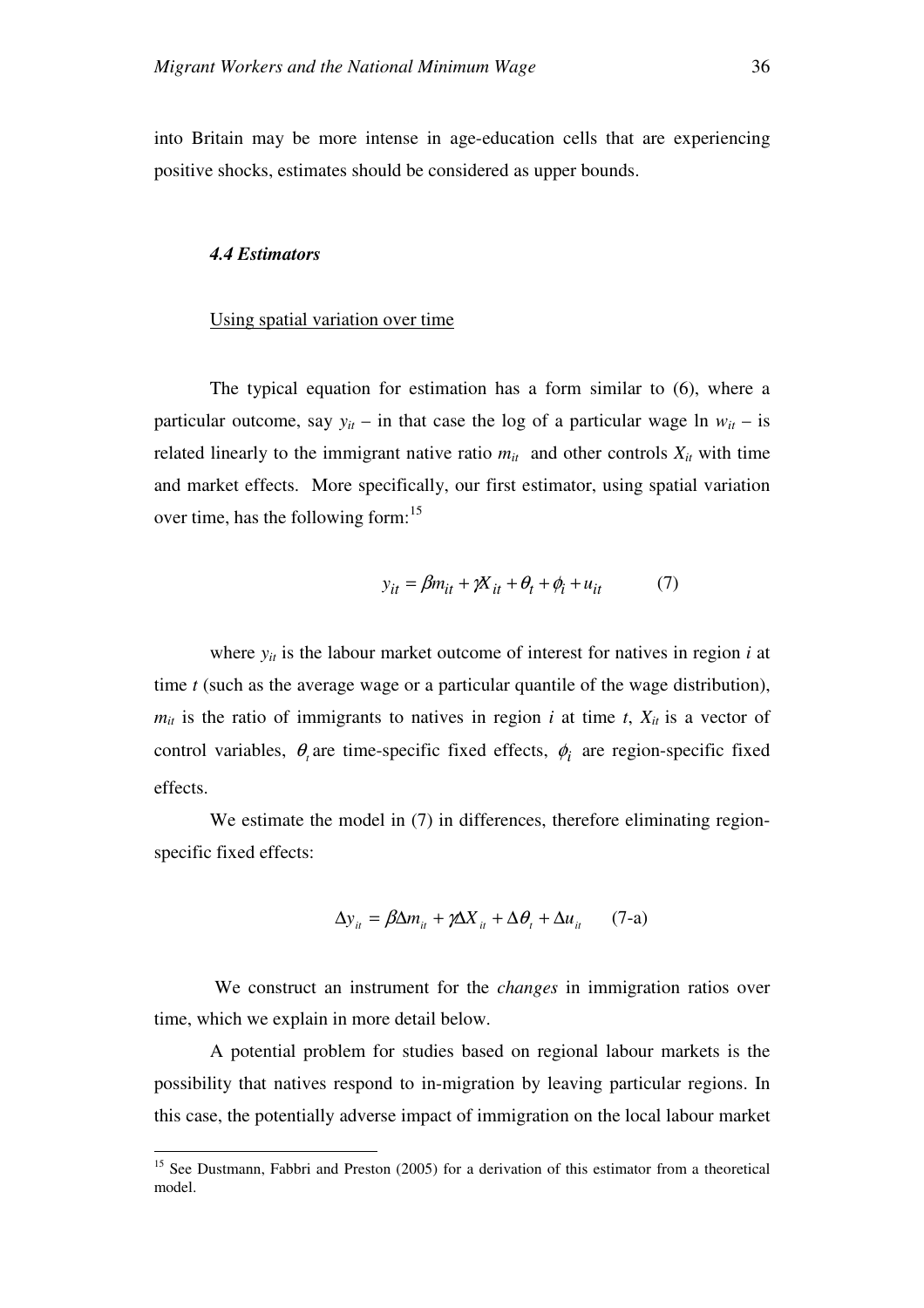would be dispersed to the rest of the economy, leading to an overly optimistic assessment of immigration. This problem is particularly serious when defining labour markets as small spatial units (see Borjas et al. 1997), and less important when using larger spatial units. To an extent we can control for this by including functions of native skill group proportions,  $\ln \pi_i^N$ , among the controls  $X_{it}$  but this is not an ideal solution since there are obvious concerns about whether such proportions ought themselves to be regarded as endogenous in such a setting and there are less obvious instruments to deal with the issue.

In the case just discussed, and as we explain further below, we use regions as local labour markets, which are sufficiently large to eliminate this problem. Nevertheless, and following Borjas (2003), we also follow here an alternative approach, which considers the labour market on a national basis, but identifies the effect of immigration by dividing the labour markets across skill groups on a national basis. This depends on the argument that individuals are not perfect substitutes across age groups within the same skill groups (see Card and Lemieux 2001), and, as the other approaches, that immigrants and natives are perfect substitutes within age-education cells. As this approach does define skill cells on a national level, and uses "fixed" (at least in the short run) classifications for defining labour markets, it is not vulnerable to the out-migration problem. However, it requires allocation of immigrants to particular skill groups within which they are assumed to compete with natives, on the basis of pre-determined characteristics, like education and age. As our discussion in the descriptive section has shown, that may be quite problematic for new immigrants (and these are the ones who create the variation we use for estimation), as they downgrade substantially. This should be kept in mind when we discuss our results. Also, it does not allow assessment of wage effects along the overall wage distribution.

The regression equation in this case is as follows:

$$
y_{ijt} = \beta m_{ijt} + \theta_i + \zeta_j + \xi_t + (\theta_i \times \zeta_j) + (\theta_i \times \xi_t) + (\zeta_j \times \xi_t) + u_{ijt}
$$
 (8)

where  $y_{ijt}$  is the mean value of the labour market outcome of interest for individuals with education  $i$  and potential work experience  $j$  in period  $t$ ;  $m_{ijt}$  is the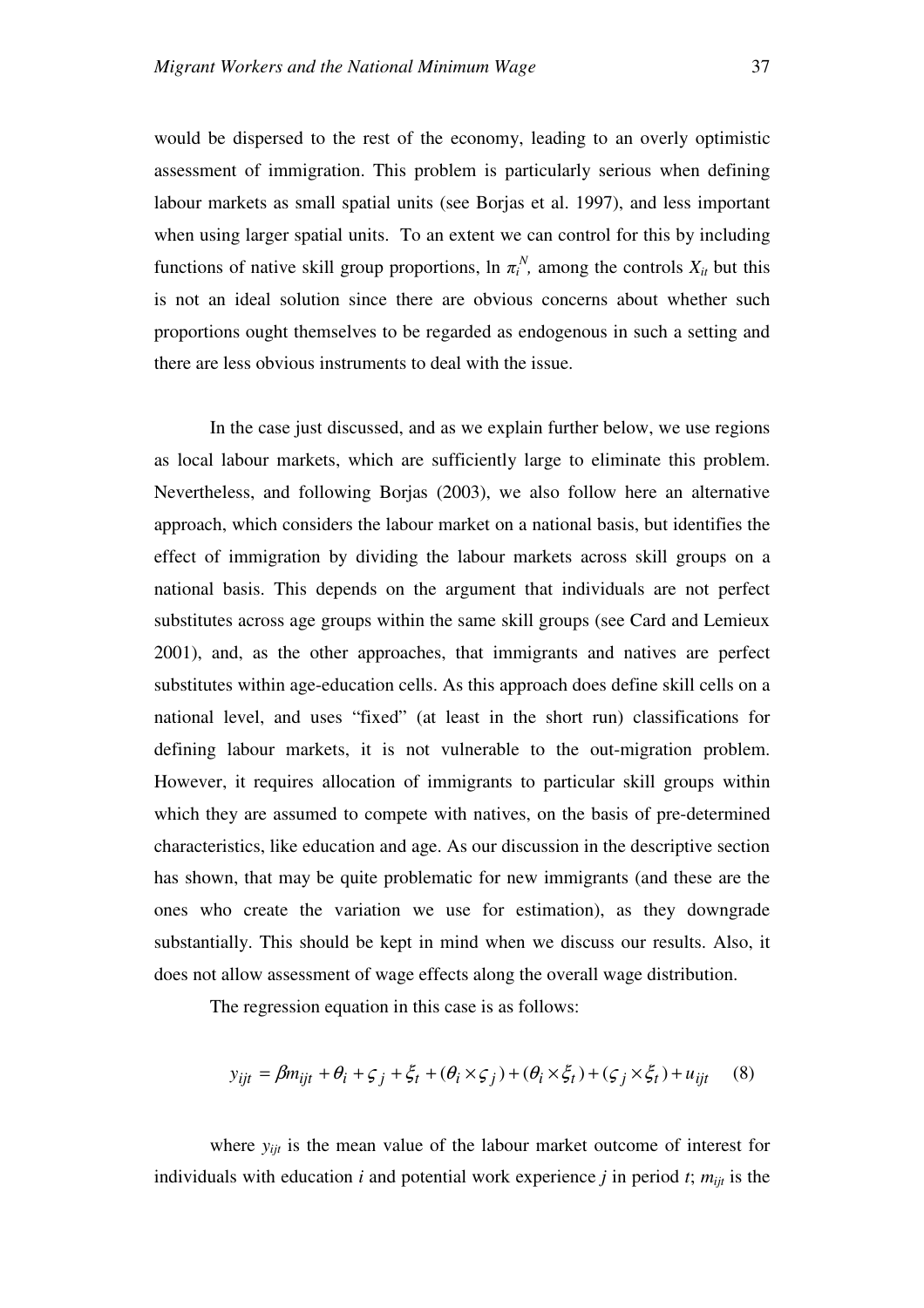ratio of immigrants to natives with education *i* and experience *j* period *t*;  $\theta_i$  is a vector of education fixed effects,  $\zeta_j$  is a vector of experience fixed effects, and  $\xi_t$  is a vector of time fixed effects.

We also estimate equation (8) in first differences, eliminating education and experience fixed effects:

$$
\Delta y_{ijt} = \beta \Delta m_{ijt} + \Delta \xi_t + \Delta (\theta_i \times \xi_t) + \Delta (\xi_j \times \xi_t) + \Delta u_{ijt}
$$
 (8-a)

#### *4.5 Identification*

As we discuss above, a potential problem is the endogenous allocation of immigrants into particular labour markets. One solution is to use instrumental variables estimation. For our first approach which involves estimation of equation (7), we use settlement pattern of previous immigrants as instrument. This instrument has been used in various studies in this literature, following Altonji and Card (1991). The instrument is motivated by a study of Bartel (1989) who shows that settlement patterns of previous immigrants are a main determinant of immigrants' location choices. When estimating (7) we use years 1997-2005, and we compute the ratio of immigrants to natives for each year in each of the 17 regions. We estimate equation (7) in differences, which eliminates region specific permanent effects that are correlated with immigrant settlement patterns and economic conditions alike. Still, if temporary shocks determine immigrant inflows, the estimator is likely to be biased. We therefore instrument the *change* in this ratio using two alternative but closely related instruments: the 1991 ratio of immigrants to natives for each of these regions, from the Census of Population, and four period lags of the ratio of immigrants to natives in each region from the LFS. These instruments are valid under the assumption that economic shocks are not too persistent over time.

Both instrumental variables are strongly correlated to the ratio of immigrants to natives. In figure 4.1, we plot the immigrant-native ratio in 1991 against the change in the immigrant-native ratio in the years 1997-2005, by region and year. The graph shows a strong correlation between the two variables. The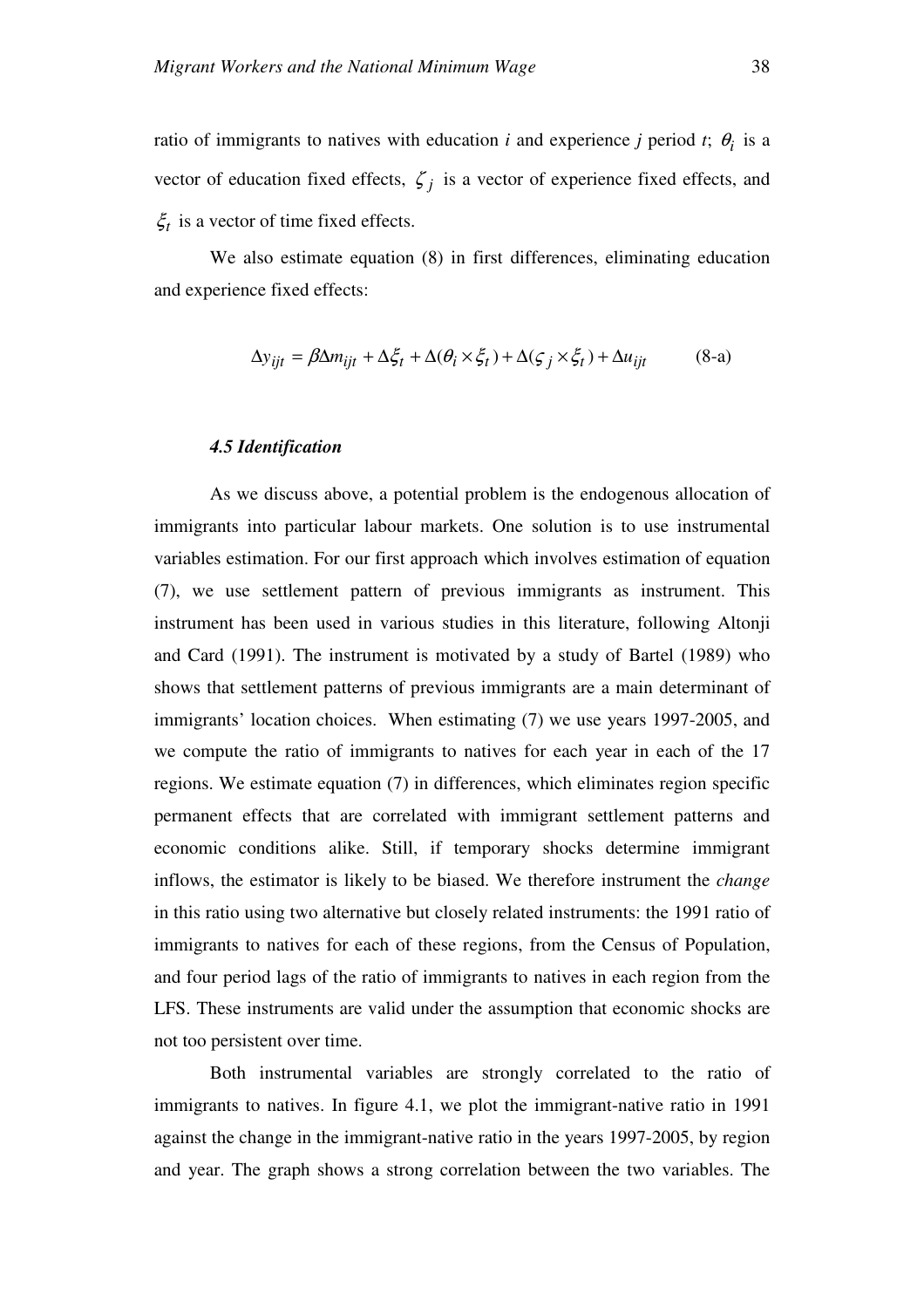regression of the change in the immigrant-native ratio on the 1991 ratio and time dummies gives a coefficient of 0.06 with a t-statistic of 7.72 and an  $R^2$  of 38.5%. Similar results are obtained for the fourth lag of the immigrant-native ratio. A regression of the endogenous variable on this instrument and on time dummies gives a coefficient of 0.043, with a t-statistic of 7.76 and an  $R^2$  of 38.7%. Figure 4.2 shows graphically the correlation between the fourth lag of the immigrantnative ratio and the change in the immigrant-native ratio.

We have also conducted some robustness checks by using alternative instruments. Firstly, we use similar instruments to those described above: further lags of the ratio of immigrants to natives (going back to the 14th lag) and the 1981 immigrant-native ratio. Then we construct a series of instruments based on the predicted inflow of immigrants in each region. Initially we use the difference in the immigrant-native ratio between 1981 and 1991 as a predictor of the annual immigrant inflow in each region. Then we take explicitly into account the area of origin of immigrants and design a variable which predicts the total immigrant inflow in each region in every year, net of contemporary demand shocks. In order to do so we divide immigrants into  $15$  areas of origin<sup>16</sup> and calculate the number of immigrants from area *c* who entered the UK in every year. We then allocate every group of immigrants across regions according to the location of previous immigrants from the same area. If we define  $M_{ct}$  as the number of new

immigrants from area *c* in year *t*, and *c ci*  $c_i = \frac{1}{M}$  $\lambda_{ci} = \frac{M_{ci}}{M_{ci}}$  as the fraction of immigrants

from area *c* in region *i* in a base period,  $\lambda_{ci} M_{ct}$  is then the predicted number of new immigrants from area *c* in region *i* in year *t*. As base periods, we experiment with different years: 1981, 1985, and 1991, using data from the LFS and for 1991 also using data from the Census. Finally, we sum over all origin groups to obtain a predicted total immigrant inflow into region *i* which is "cleansed" of local demand shocks:  $\sum_{c} \lambda_{ci} M_{ct}$ .

As we show later, results with these alternative instrumental variables are very similar to those obtained with the instruments described above.

 $\overline{a}$ 

<sup>&</sup>lt;sup>16</sup> Irish Republic, Old Commonwealth, Eastern Africa (New Commonwealth, NC), Other Africa (NC), Caribbean (NC), Bangladesh, India, Pakistan, South East Asia (NC), Cyprus, Other New Commonwealth, European Community (1992 members), Other Europe, China, Rest of the World.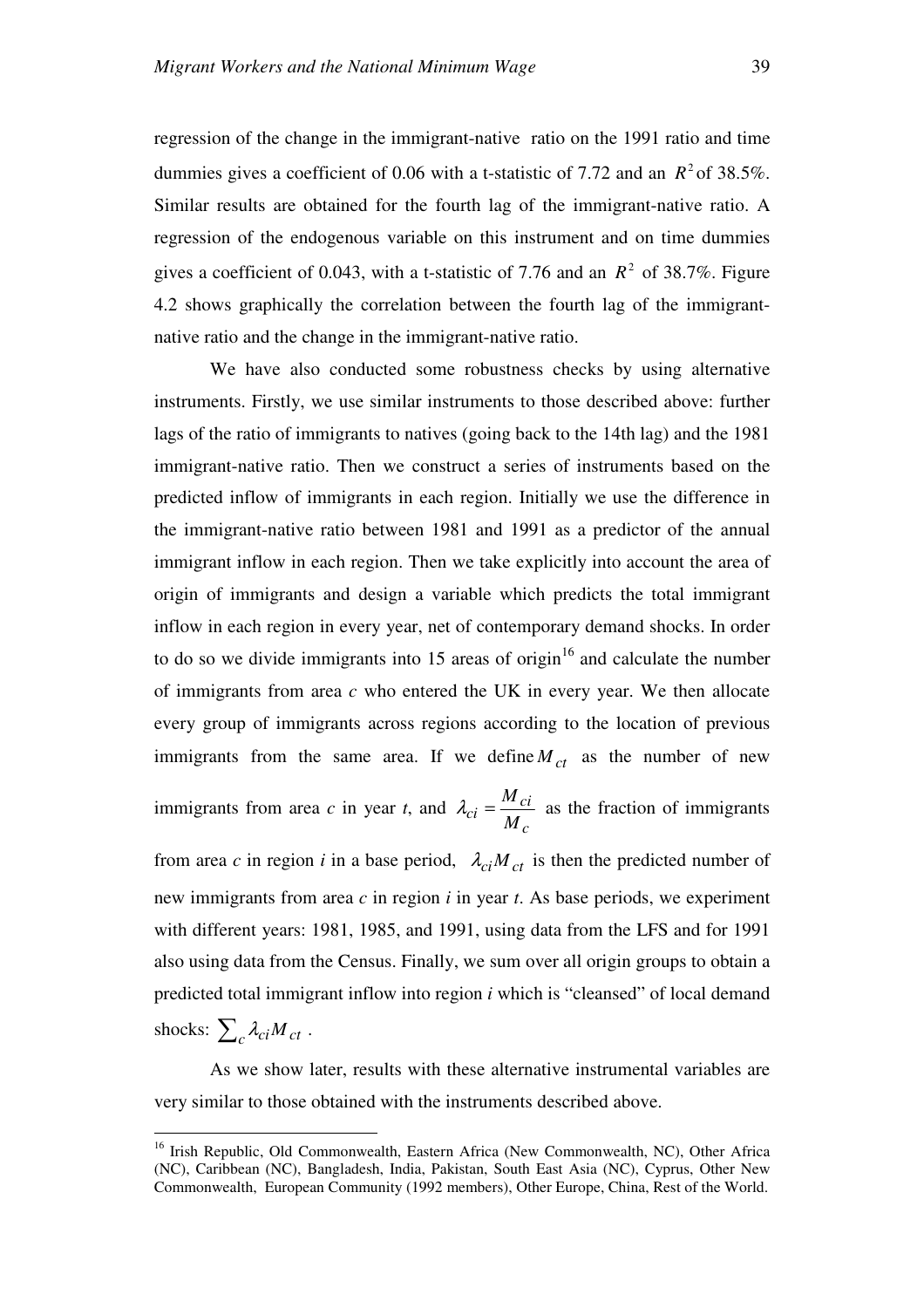## *4.6 Measurement*

As we explained in section 3.1 the LFS is a nationally representative survey, and since the immigrant population accounted for less than 10% of the total population for most of the years we consider, the number of observations for immigrants may be quite small. Therefore measures of regional immigrant concentration may suffer from measurement error due to small sample size. Moreover we estimate our equations in first differences. This tends to amplify the impact of measurement error. The consequence of measurement error on the estimation is the so called "attenuation bias": the estimated coefficient tends to underestimate the magnitude of the effect of the regressor on the dependent variable. A solution to this problem is again the use of instrumental variables that are correlated to the variable measured with error, but not correlated to the source of the error. The same instruments we use to correct for endogeneity are therefore also suitable to correct for measurement error.

A further source of concern may be the possibility of mismeasurement of the wage variables. The LFS variable on the average gross hourly pay (hourpay), which is the basis for our region- specific wage measure, is a derived variable, obtained by dividing the gross weekly pay by the numbers of hours worked including overtime. Averaging to regional level should eliminate much of the error in this variable, even if measurement of either of the three original variables may result in measurement error of the hourly pay (see Dickens and Manning 2002 for a discussion). The only alternative data set is the ASHE (see the data section for details on this dataset). This data is often considered (on individual level) to be more reliable than the wage information in the LFS. For the purpose of our study, a problem with the ASHE data is that it does not allow distinction between foreign born and native born individuals; thus, we can not separate out the effects on native wages, or on wages of the total working population, including recent immigrants. For robustness checks we re-estimate our models using the ASHE data, and compare it with results obtained from the LFS on a sample which refers to the same population.

To address the problem of outliers, we use some alternative measures of average pay by region, like constructed wage indices, as well as region averages obtained from data that are trimmed at the highest and lowest percentiles.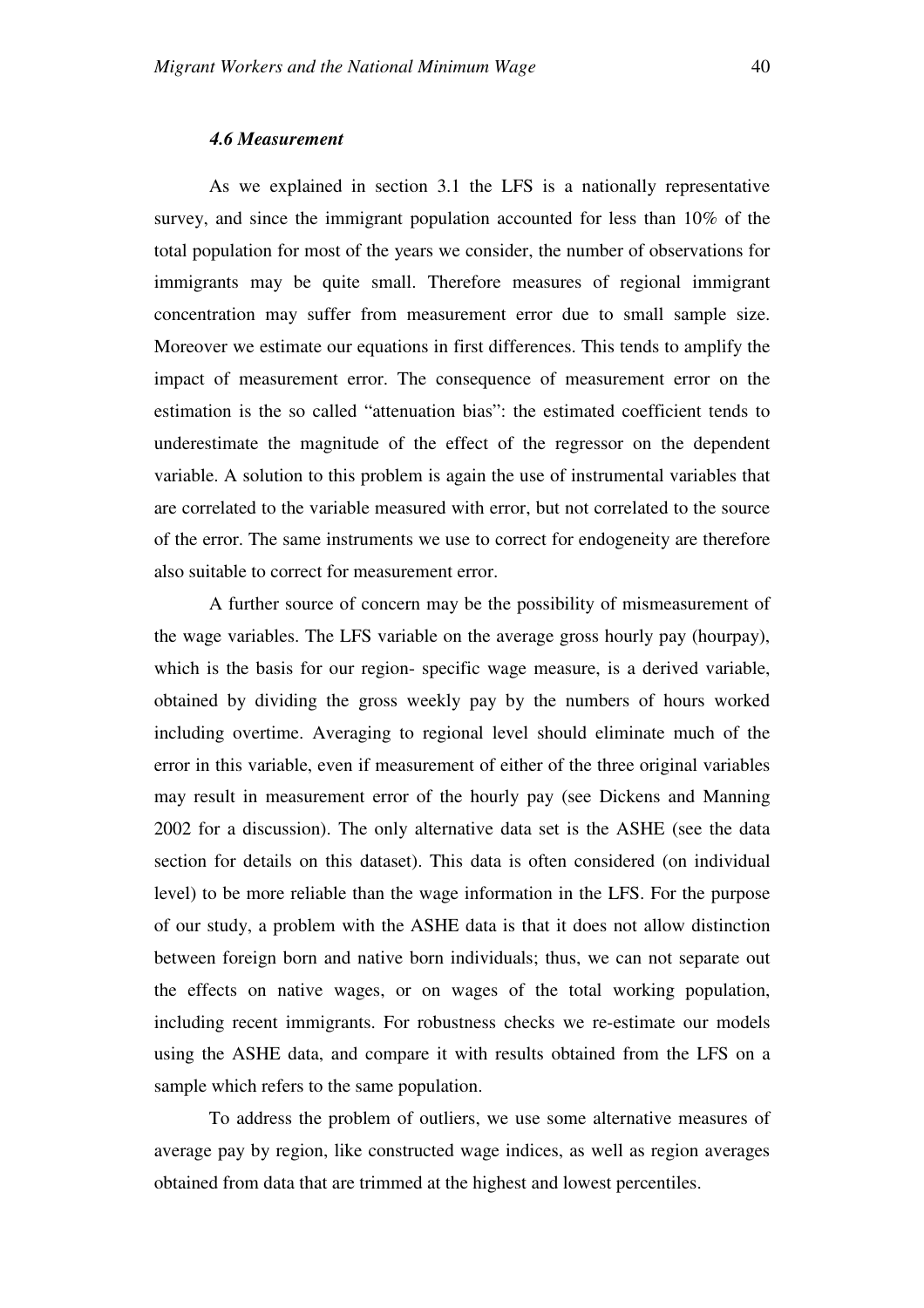## **5. Estimation**

### *5.1 Sample and data for analysis*

We perform our main analysis using data from the LFS, and based on the spatial correlation approach. We use years from 1997 to 2005 and we use four different measures of average wages to test the robustness of the results. First we use the simple average regional wage. Then we compute a robust regional average by trimming in every region and year the wage distribution of natives at the region- and year- specific  $1<sup>st</sup>$  and 99<sup>th</sup> percentile. This measure reduces the impact of outliers on our averages by considering only central observations in the wage distribution. Third, we calculate a wage index constructed as the weighted sum of the average wages in each education group, defined as above in terms of years of education (see discussion in section 3.2). The educational composition of the native population is kept constant by choosing as weights the share of each education group in the native population in a base year (which we choose to be 1998). By holding constant the skill composition of the assessed population, this measure is isolated from the effects of changing native skill composition. The theoretical results of earlier sections show that wage changes should raise average wages in the native population holding skill composition fixed and this measure comes closest to capturing that.

Finally, we use a robust version of this index based on wages in the trimmed sample. The robust index is constructed using robust average wages for each education group, where the average wages by education group are computed on the same trimmed sample as explained above.

In table 5.1 we report mean and standard deviations of all the variables we use, and in table 5.2 we show the year specific mean and standard deviation of the change in the immigrant-native ratio.

[Table 5.1, 5.2 here]

The average change in the immigrant-native ratio across all years and regions is 0.3%, but there is considerable variability among regions and years: in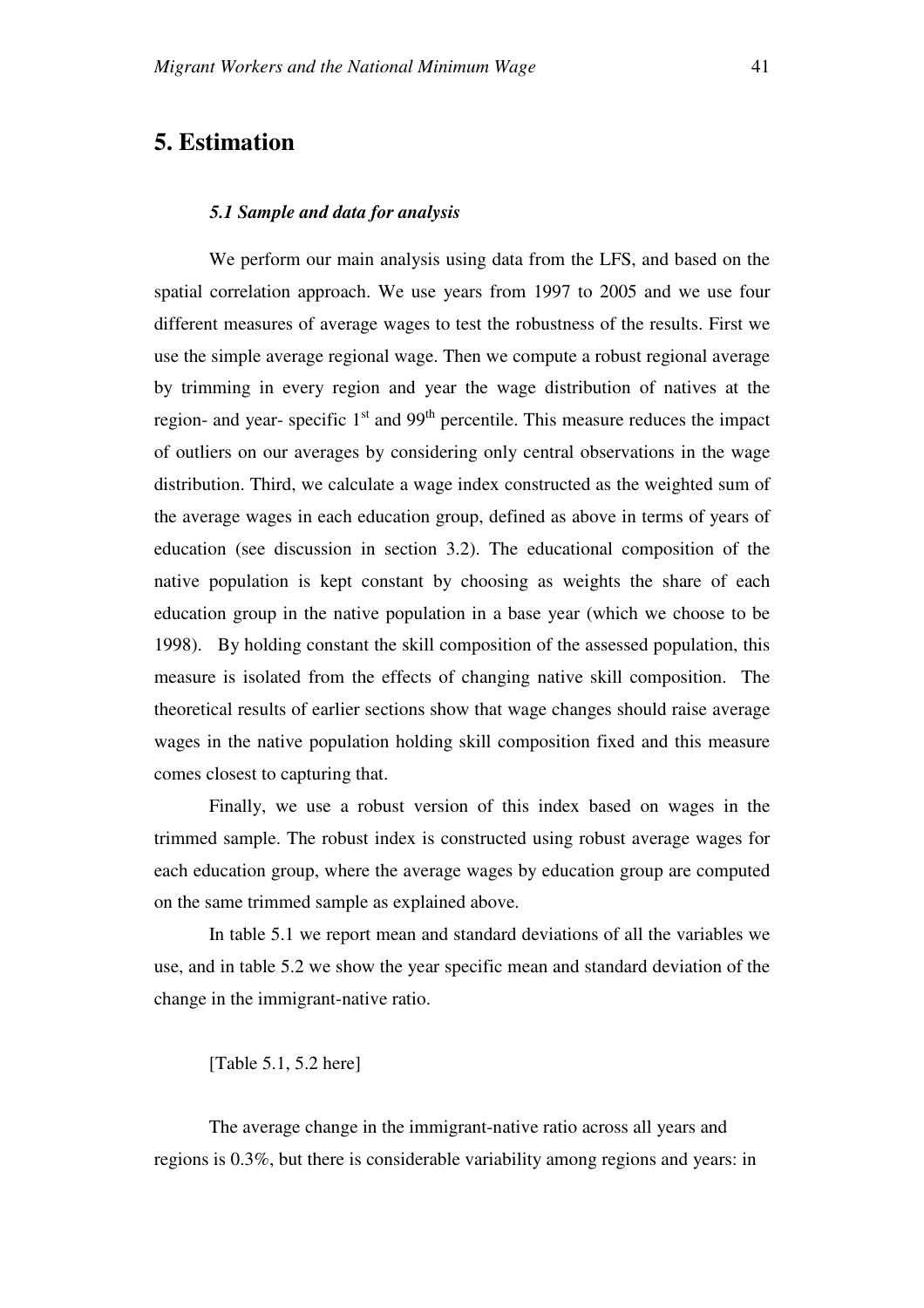1999 the average was 0.02%, while in 2005 it was 0.8%. Net immigrant inflows were most common after 2000, although in every year there were some regions experiencing a net outflow of immigrants.

In section 5.4 we compare results from regressions using wage variables from the LFS with results from regression with wage variables from the NES/ASHE. We use ASHE without supplementary information for 1997-2003, and ASHE with supplementary information for 2004 and 2005. As we explain above, we construct regional average and robust average wages using the same trimming applied to the LFS data. Across all regions and years the average value of the first percentile is £3 per hour, while the minimum is £1.9 and the maximum £4.5. The average 99<sup>th</sup> percentile is £35.4, the lowest is £26.1, and the highest £72.

Table 5.3 shows the annual real growth rate of the average hourly wage, the median wage, and the  $10<sup>th</sup>$  and  $90<sup>th</sup>$  wage percentiles in the LFS and the ASHE for years 1998-2005.

## [Table 5.3]

 The two datasets display slightly different growth rates. The annual growth rate of average wages has been on average about 3% according to both sources.

#### *5.2 Position of Immigrants in the Non-immigrant Wage Distribution*

 Because the LFS distinguishes between immigrants and non-immigrants it is possible to use it to identify where immigrants are located in the non-immigrant wage distribution at any interval after arrival. This is useful because it can be seen as a more direct measure of where immigrants compete in the labour market than indirect and potentially misleading indicators such as education.

Figure 5.1 presents estimates of the density of immigrants in the nonimmigrant wage distribution. In each year for each sampled immigrant it is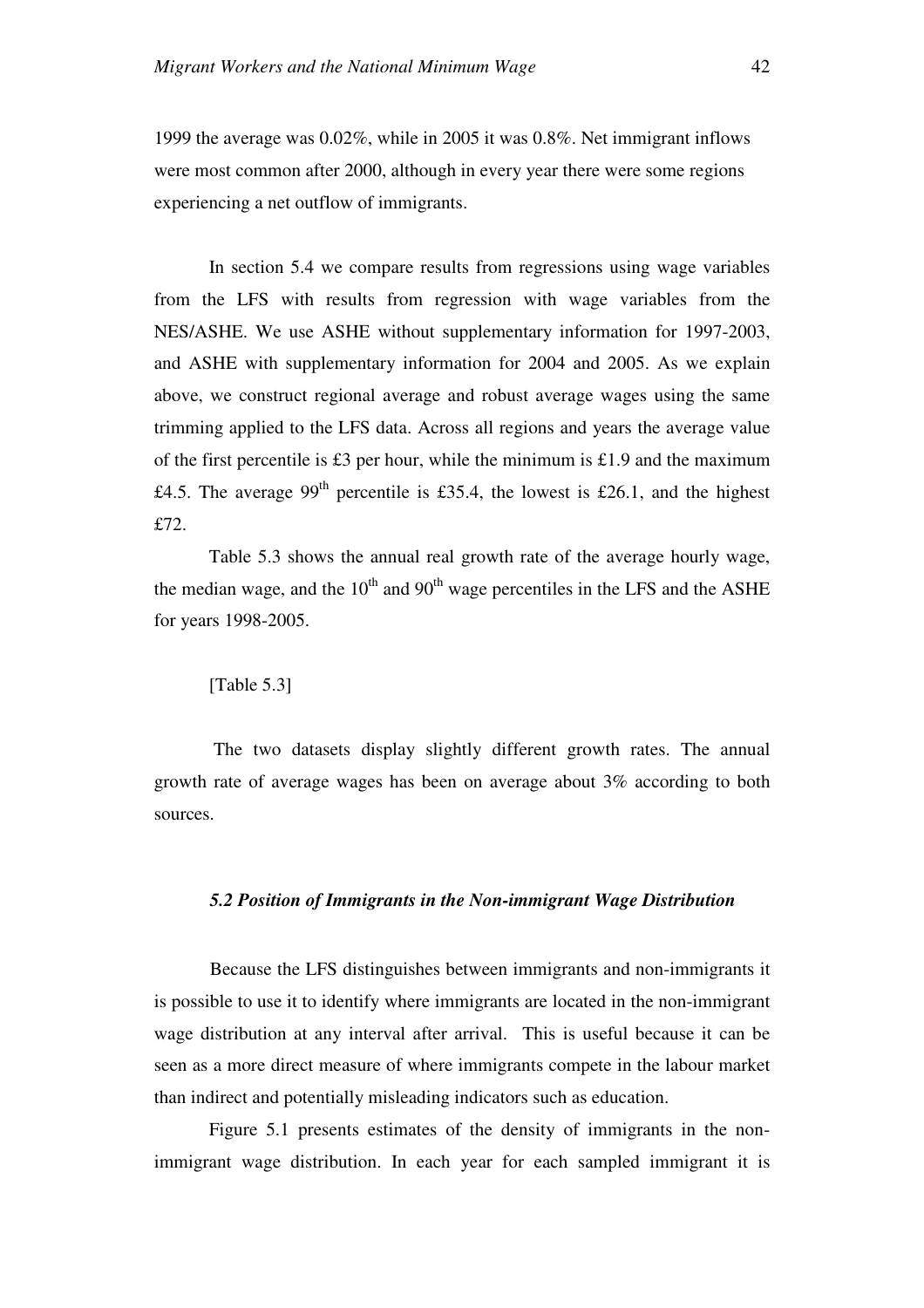possible to calculate what proportion of non-immigrants are working at a lower wage. The figure shows the estimated distribution<sup>17</sup>, over the period 1997-2005, of this indicator of immigrant position relative to natives, and does so separately for those arriving within the last two years and for those arriving within the last five.

A clear picture emerges of immigrants competing predominantly at the lower end of the non-immigrant wage distribution and much less present in the middle range of wages. Comparing the estimated density for recent and less recent arrivals also shows clearly the tendency for immigrants to move up the wage distribution with length of stay. This is compatible with the evidence from occupational distribution presented earlier.

According to the theory presented earlier this picture should match, negatively, the distribution of wage effects across the wage distribution<sup>18</sup>. Wage effects should be positive up to about the lower quartile where the immigrant density falls below that of non-immigrant and positive across the bulk of the rest of the distribution.

#### *5.3 Immigration and Average Wages*

The first set of results we present uses variation across regions and over time to identify the effects of immigration on wages. In table 5.4, we present results from estimating equation (7) for men and women together in differences (columns 1 and 2), and from IV estimation, using alternatively previous settlement patterns from the 1991 census (columns 3 and 4) and 4-period lags of the regressor (columns 5 and 6). Estimation is based on yearly data for the years 1997-2005 and for 17 regions. This has been the period with the largest inflow of immigrants: as table 3.2 shows, the percentage of the foreign born in the working

 $18$  The wage effect at a point in the distribution was shown to be negatively proportional to

.

$$
\frac{\pi_i^I}{\pi_i^N} - \sum_j \omega_j \frac{\pi_j^I}{\pi_j^N}
$$
 and Figure 5.1 is precisely an estimate of  $\frac{\pi_i^I}{\pi_i^N}$ 

 $\overline{a}$ 

 $17$  These are kernel density estimates. Given that the variable in question is bounded, by construction, between 0 and 1, conventional kernel estimation with fixed window width would give misleading estimates at the extremes. The kernel estimates are therefore calculated on the log of the odds of the position in the non-immigrant distribution and appropriately transformed.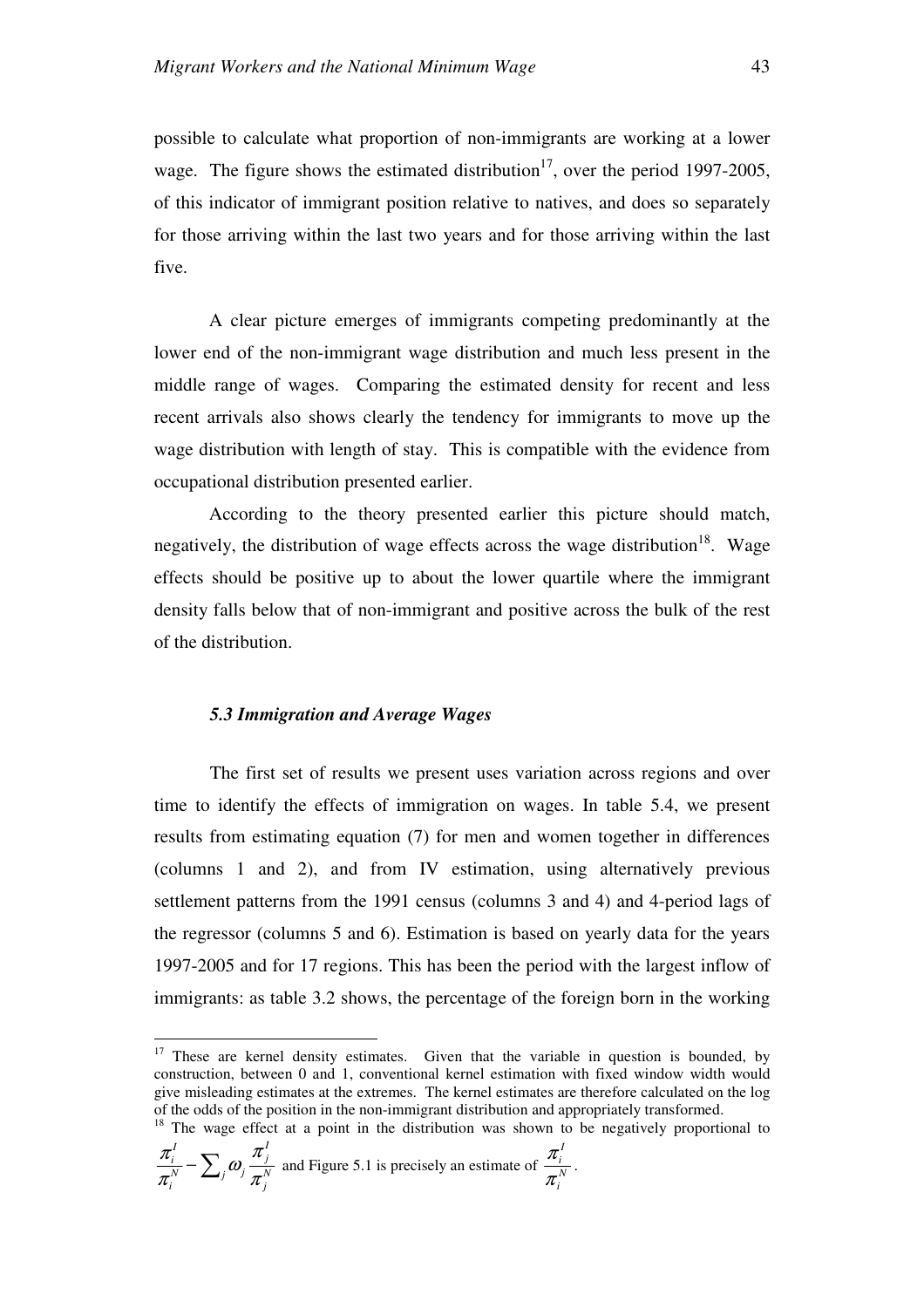age population increased from 8.7 percent in 1997 to 11.5 percent in 2005. Wages are expressed in 2005 real terms. The first row reports the estimated coefficient of a regression on the log of average wages in each region and year. The second row uses a robust version of the average wage as described above. The third row reports results for regressions using the wage index as dependent variable, and the fourth row the robust version of the index where average wages by education group are computed on the trimmed sample.

[Table 5.4 here]

 $\overline{a}$ 

Specifications in columns 1, 3 and 5 regress the change in log average wages on the change in the ratio of immigrants to natives and on year dummies only. Specifications 2, 4 and 6 control in addition for the average age of natives and immigrants in the region, and for natives' education. As educational measures we use the logarithm of the ratio of natives in each education group to natives with no qualifications. This second specification eliminates to some extent variation across regions in native skill composition.

Results are consistent across all specifications, and show a positive impact of immigration on natives' average wages. In both OLS differences regressions, the coefficient on the ratio of immigrants to natives is positive and significant, and slightly decreasing when we condition on natives' skill and age composition. The estimates based on the robust wage measures are slightly smaller.

Coefficient estimates based on IV regressions are reported in columns 3 to 6. We should expect the coefficients to be smaller as immigrants location choice may be correlated with temporary labour market shocks. On the other hand, the concentration measures we use may suffer from measurement error due to small sample sizes, which is accentuated in differences, and will lead to a downward bias. In fact, the coefficient estimates we obtain using IV are slightly larger than those we get in the simple OLS regression, which may suggest that measurement error dominates the selective migration choices of immigrants. Results are remarkably stable and consistent across the different specifications.<sup>19</sup> The

 $19$  It is worthwhile to note that the standard errors of the IV estimator are smaller than the standard errors of the OLS estimator in differences. The reason is that standard errors are calculated on the assumption of lack of serial correlation in the residuals of the levels equation so that the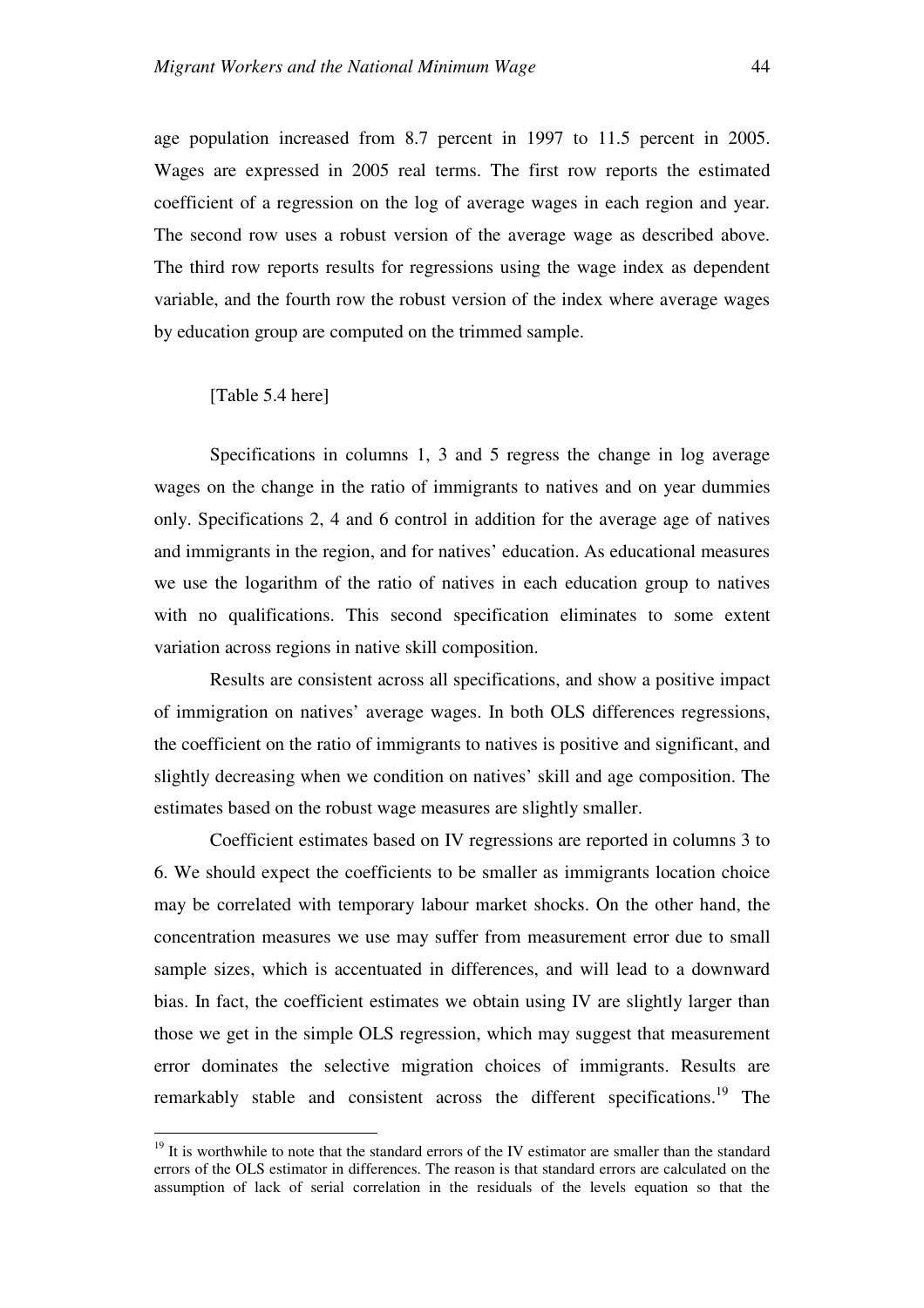coefficients on the wage index (in the third row), and on the robust wage index (in the fourth row), which as we explain in section 5.1, are those that more closely capture the mean impact at fixed skill composition which is predicted to be positive by our theoretical model, indicate that an increase in the foreign population of the size of 1% of the native population leads to an increase of about 0.3% in average wages. This qualitative result is in line with our model above.

In table 5.5 we report results from a regression of average wages (column 1) and robust average wages (column 2) on the ratio of immigrants to natives and year dummies only, where we experiment with the alternative instrumental variables we describe in section 4.4. The first five rows use different lags of the ratio of immigrants to natives as IV. Rows six to eight use respectively the immigrants-natives ratio in 1991, in 1981, and the change in this ratio between the two years, taken from the Census. Finally, rows nine to twelve use the predicted inflows of immigrants in each region, calculated as described in 4.4 taking into account the ethnic composition of the inflows. Each of these final rows is different in either the base year or the data source chosen to construct the variable  $\lambda_{ci}$ , the share of immigrants from area *c* predicted to settle in region *i*: we use either the 1991 Census (row nine) or the 1991, 1985, and 1981 LFS (in row 10, 11, and 12 respectively). Results using different instrumental variables are very similar, which reassures us that our estimates are not driven by the choice of a specific instrument.

To summarise, and based on our preferred estimates, which are IV estimates using 4 period lags, as displayed in table 5.4, columns three, our results suggest that an increase in the migrant population by 1 percent of the native population increases native wages by between 0.3 and 0.4 percent. As the average yearly increase in the immigrant/native ratio over our sample period (1997-2005) was about 0.35 %, and the average real wage growth just over 3 percent, immigration contributed about 3.5-4.5 percent of annual real wage growth. In other words, in 2005 pounds, the increase in average hourly real wages for nonimmigrants between 1997 and 2005, according to the Labour Force Survey, was about £0.29 per year. Our estimates suggest that immigration over this period

 $\overline{a}$ 

differenced equation is assumed to have residuals with a specific pattern of first order serial correlation. OLS is not efficient given such serial correlation, even under exogeneity of the regressors, and IV may accordingly give lower standard errors**.**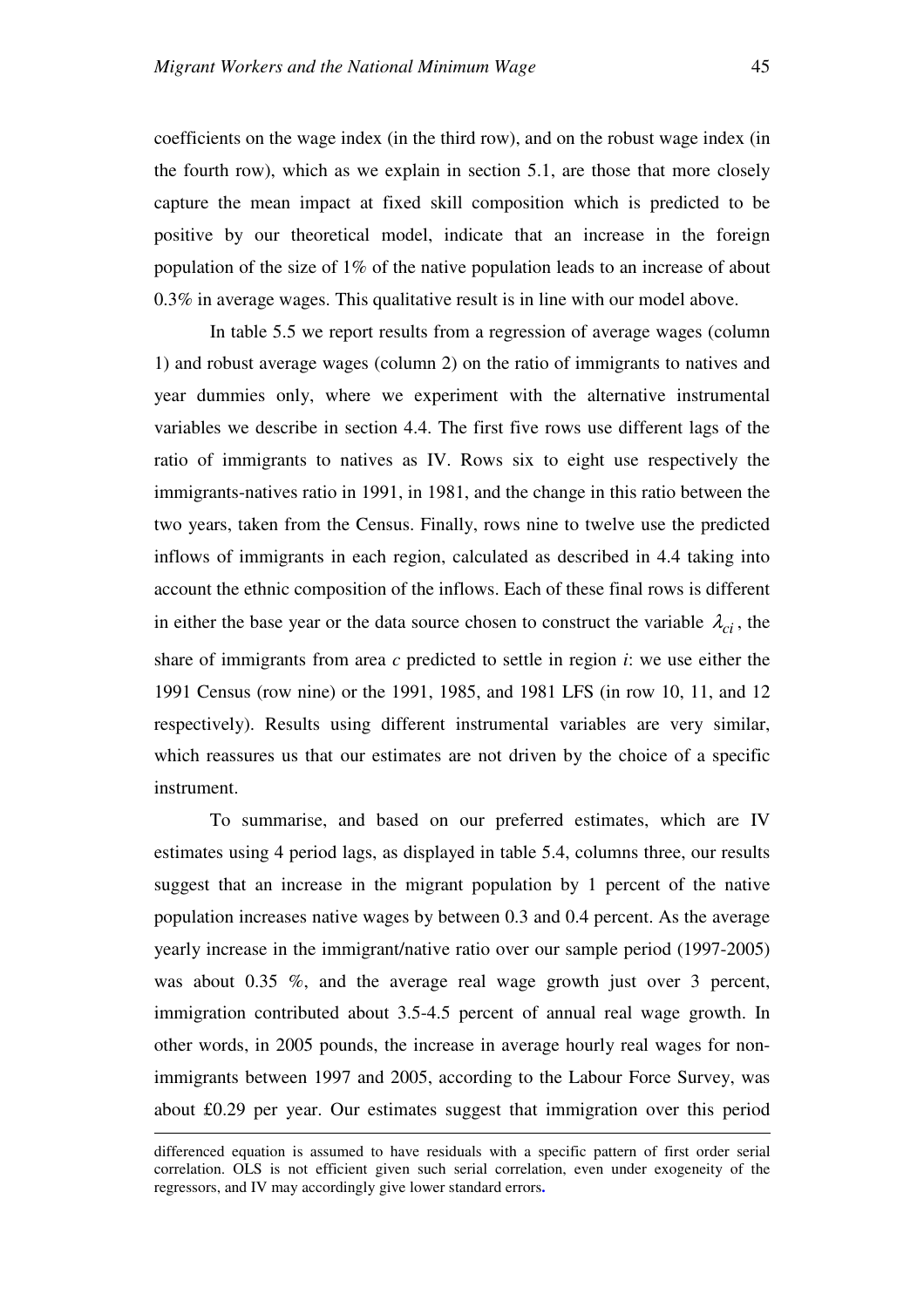contributed about £0.01 per year to this wage growth. The overall effects are therefore modest.

## *5.4 Immigration and Average Wages, Different Population Groups*

We now split the labour market along various dimensions to investigate which groups are affected by immigration. In Table 5.6, we present results for different education groups, following the classification we have introduced above. Estimation is based on equation (7).

[Table 5.6 here]

We report results for two different measures of average wages: the simple average and the robust measure obtained from the trimmed wage distribution. Although all specifications give positive coefficients, the estimated coefficients are different across the two measures, with the robust wage measure resulting in smaller coefficient estimate throughout.

The IV results suggest a positive effect on wages for all education groups, although the effect on the high and low educated is not significant when we use the robust measure. The size of the coefficients also varies between the two measures. However, in both cases the coefficient for highly educated is larger than that for the intermediately and low skilled.

Table 5.7 reports results of separate regressions on log average wages for men and women.

#### [Table 5.7 here]

Results are different for males and females.. The estimated IV coefficient for native men is positive and significant, suggesting that an inflow of immigrants of the size of 1% of the native population would increase native men's wages by about 0.6%. The robust measure is slightly smaller in magnitude. On the other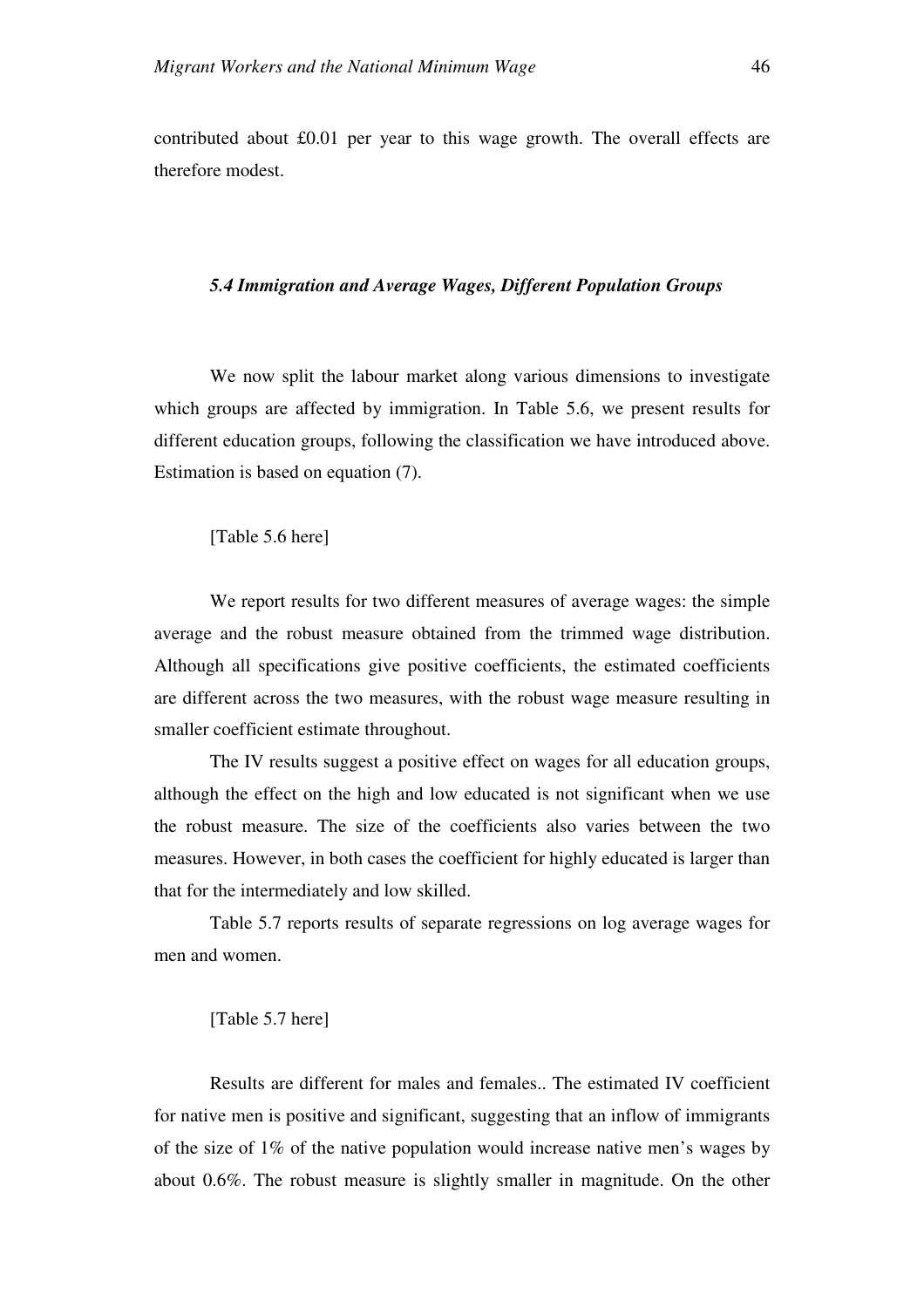hand the size of the estimated coefficients for women is smaller and significant only when we consider the robust average.

In table 5.8 we look at the effect of immigration on the average wages of earlier immigrants (those who have been in the UK for at least two years). Coefficients are not dissimilar to those we find for natives, but they are all insignificant, which may be related to the relatively small sample size we have available to construct the wage measures.

[Table 5.8 here]

#### *5.5 Effects along the wage distribution*

Our results above seem to suggest that immigration to Britain over the last decade has had a positive effect on average wages of native born workers. This is in line with our theoretical exposition, and suggests that immigrants differ in their skill composition from natives, and therefore induce an overall surplus. But exactly where along the distribution do immigrants compete with native workers? The numbers on educational achievements of immigrants, and in particular recent immigrants, suggest that immigrants are well educated and have higher educational attainments than native workers. On the other side, when investigating the jobs, occupations and wages that immigrants attain just after arrival (and these are the inflows we consider in our analysis), it seems that they put pressure rather on the lower part of the labour market.

A classification along educational lines may not be too appropriate, as immigrants compete with natives across different education groups, as table 3.8 suggests. A division along the wage distribution may be more suitable. Figure 5.1, presented earlier, has already indicated where in the distribution we should expect wage effects to occur. In order to investigate that, we analyse now the impact of immigration across the wage distribution. The dependent variable we use is the appropriate sample wage quantile in each cell. The same dummies and control variables as above are included. Results are reported in table 5.9.

[Table 5.9 here]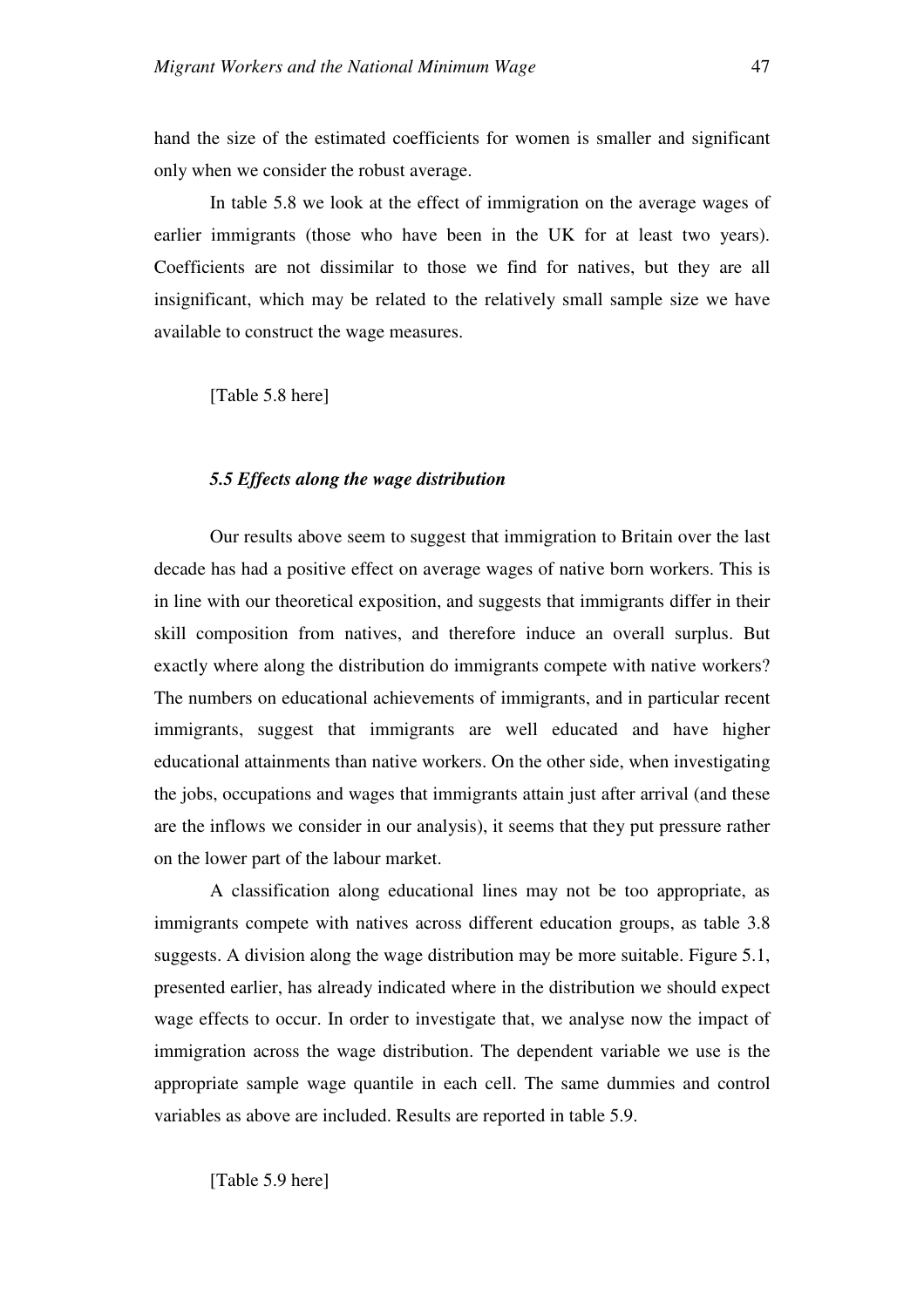Columns 1 and 2 report the OLS results, while columns 3 to 6 show the IV results, with the two different instruments. The regression results show a sizeable negative impact of immigration on the lower wage quantiles. According to IV estimates in column 4, which use the 1991 settlement patterns of immigrants as instrument and includes all controls, the impact of an inflow of immigrants of the size of 1% of the native population would lead to a 0.6% decrease in the  $5<sup>th</sup>$  wage percentile and a  $0.4\%$  decrease in the  $10<sup>th</sup>$  wage percentile; on the other side, it would lead to an almost 0.7% increase in the median wage and a 0.5% increase in the  $90<sup>th</sup>$  percentile. Estimates using the fourth lag of the ratio of immigrants to natives, in columns 5 and 6, give the same picture, but with slightly smaller coefficients. Both IV estimates indicate a strong positive impact of immigration around the median wage, but a negative effect at the bottom of the wage distribution. According to these estimates, immigration seems to put downward pressure on the lower part of the wage distribution, but increases wages at the upper part of the distribution.

To obtain a more detailed picture, we have estimated the model at a finer grid of wage percentiles. In figure 5.2 we plot the estimated coefficients of regressions on percentiles from the  $5<sup>th</sup>$  to the  $95<sup>th</sup>$  percentile, in intervals of 5 percentage points for the OLS regression (figure 5.2.a) and for the IV regression (figure 5.2b) where we use the 1991 ratio of immigrants to natives as IV and no controls (the figures for the OLS regression with controls and for alternative IVs are very similar, and they are not reported). The dotted lines are the 95% confidence interval. The IV graph shows clearly the negative impact on low wage percentiles and the positive impact on percentiles further up the wage distribution. The picture of wage effects evident here is strikingly similar to that suggested by Figure 5.1. The consonance of these two independent pieces of evidence offers strong corroboration for the pattern of effects.

## [Figure 5.2 here]

Overall, these results suggest that immigration tends to stretch the wage distribution, particularly below the median. To make this clearer, we report the implied estimates for the impact of immigration on inter-decile differences. Using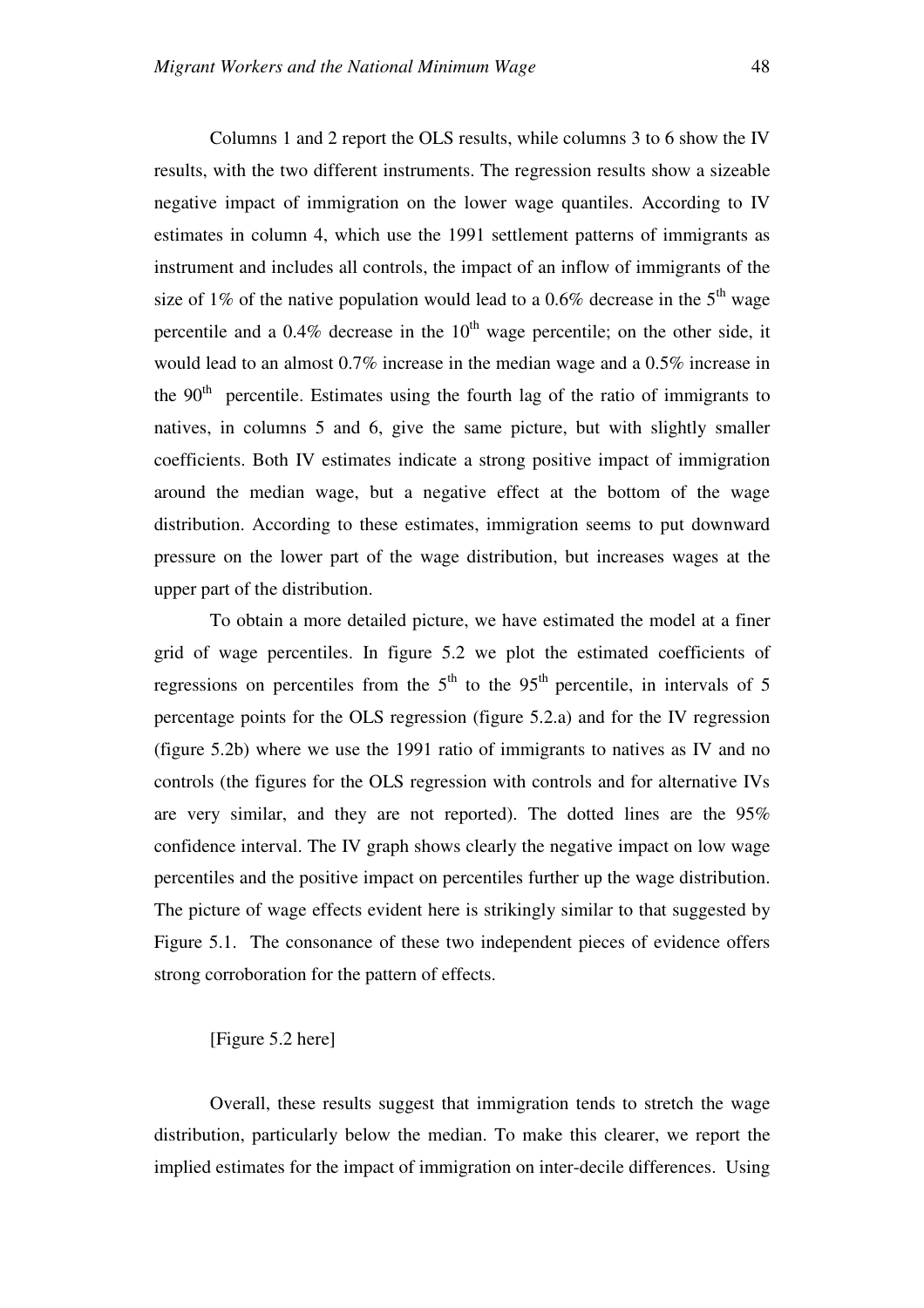the same conceptual framework as before, our dependent variables are now the differences between the  $90<sup>th</sup>$  and the  $10<sup>th</sup>$  wage percentile, the difference between the median and the  $10<sup>th</sup>$  percentile, and the difference between the  $90<sup>th</sup>$  percentile and the median. The coefficients estimates reported in table 5.10 correspond precisely to differences in estimates in the previous table. These estimates suggest that an increase in the immigrant population by about 1 percent of the native population increases the 50-10 differential by about 1 percentage point. This is quite a substantial number, given that the 90-10 differential has increased by 12.1 percentage points between 1995 and 2000, and the 50-10 differential over the same period has increased by 2.9 percentage points<sup>20</sup>. Furthermore, there seem to be hardly any effect of migration on inequality at the upper end of the wage distribution.

## [Table 5.10 here]

As we have documented in section 3.2, Greater London is the main recipient of immigrants in Britain. Although one should be reluctant to omit the strongest point of variation in the data, one might also worry that our results depend critically on London. In fact, results for regression excluding London give the same qualitative results in terms of sign and size of the coefficients, although the standard errors are much larger. Moreover, the instrumental variables we use are weak, once London is excluded. A regression of the change in the immigrantsnatives ratio on the 1991 ratio and time dummies gives a coefficient of 0.026 with a t-statistic of 1.34 and an  $R^2$  of 18.8%, while a regression of the same variable on the fourth lag of the immigrants-natives ratio gives a coefficient of 0.017 with a tstatistic of 1.16 and an  $\mathbb{R}^2$  of 18.5%. Figure 5.3 plot the estimated coefficients of OLS (figure 5.3a) and IV (figure 5.3b) regressions on percentiles when London is excluded. The figures show that the pattern of effects is similar to that of figure 5.2, although the confidence interval is now considerably wider.

[Figure 5.3 here]

 $\overline{a}$ 

 $^{20}$  Our calculations based on table 12.2 in Machin (2003).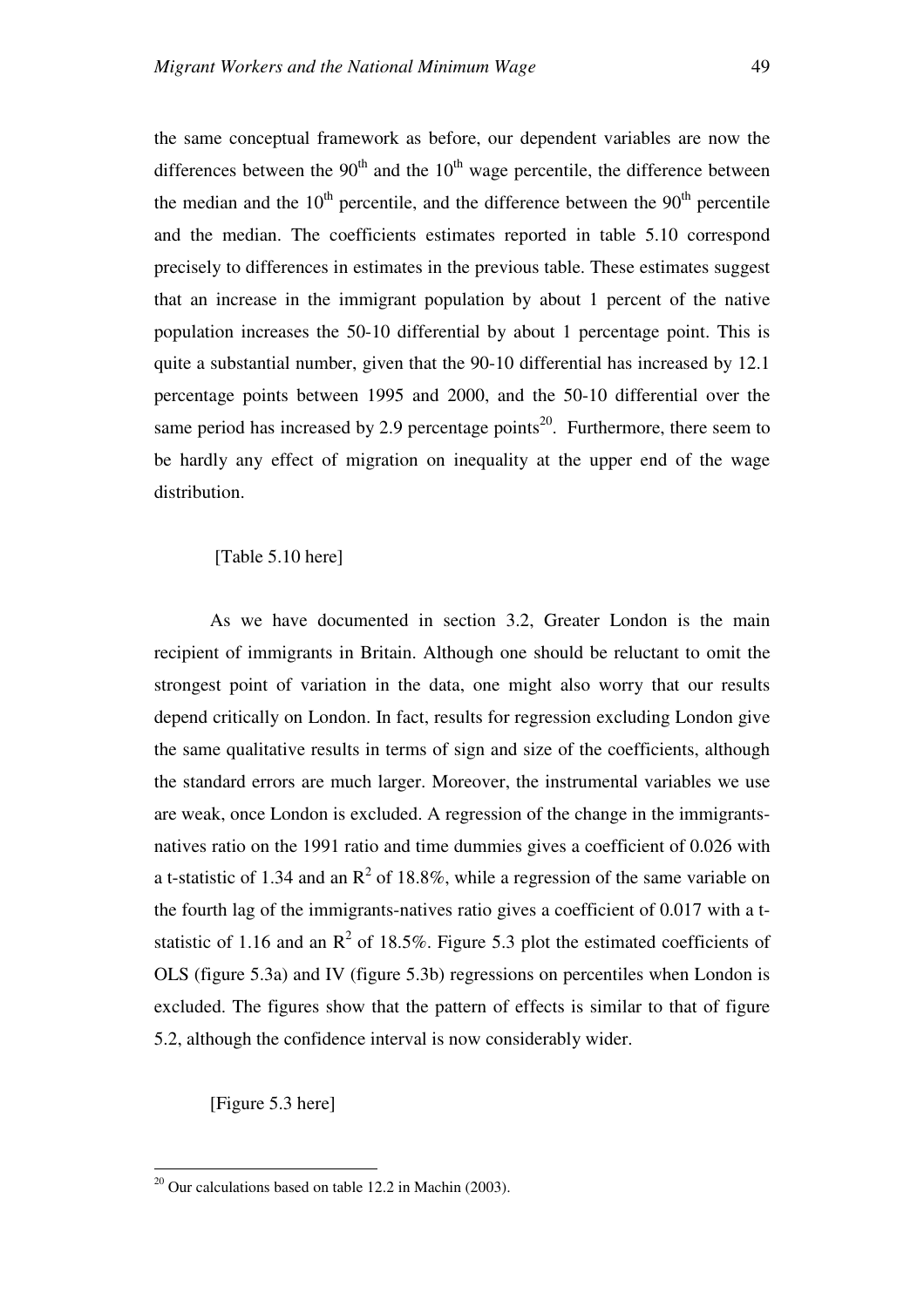To summarise, our preferred estimates (displayed in column 3 of table 5.9) suggest that each 1 percent increase in the immigrant/native working age population ratio led over the period studied to a 0.5 percent decrease in wages at the  $1<sup>st</sup>$  decile, a 0.6 percent increase in wages at the median, and a 0.4 percent increase in wages at the  $9<sup>th</sup>$  decile. Whereas the real hourly wage increased over the period by 18p per year at the  $1<sup>st</sup>$  decile, by 25p per year at the median, and by 53p per year at the 9<sup>th</sup> decile (in 2005 terms), immigration held wages back by 0.7p per hour at the  $10^{th}$  percentile, contributed about 1.5p per hour to wage growth at the median and slightly more than  $2p$  per hour at the  $90<sup>th</sup>$  percentile.

#### *5.6 Comparison with ASHE*

How sensitive are our results to the choice of our source for the wage variables? In this section we replicate our previous analysis for average wages as well as along the wage distribution using the ASHE data. As we explain in section 3.1, the ASHE does not contain any information on immigrant status; therefore our wage measure using ASHE refers to both immigrants and natives together. To construct a comparison sample from the LFS, we also pool here natives and immigrants.

Table 5.11 reports the estimated coefficient for regressions of several dependent variables from the two dataset. Columns 1 and 2 show results for, respectively, OLS and IV regressions using the ASHE, while columns 3 and 4 report results of regressions using the LFS. All regressions have no control variables, except for year dummies, and the instrumental variable used is the 4 period lag. Regressions with alternative instruments and with additional controls have similar results and are not reported.

## [Table 5.11 here]

Results for average wages are not significant in ASHE, and marginally significant in the LFS. The size of the LFS coefficient is smaller than the corresponding LFS coefficient when only natives are considered. This is not surprising given that we know, from Figure 5.1, that the arriving immigrants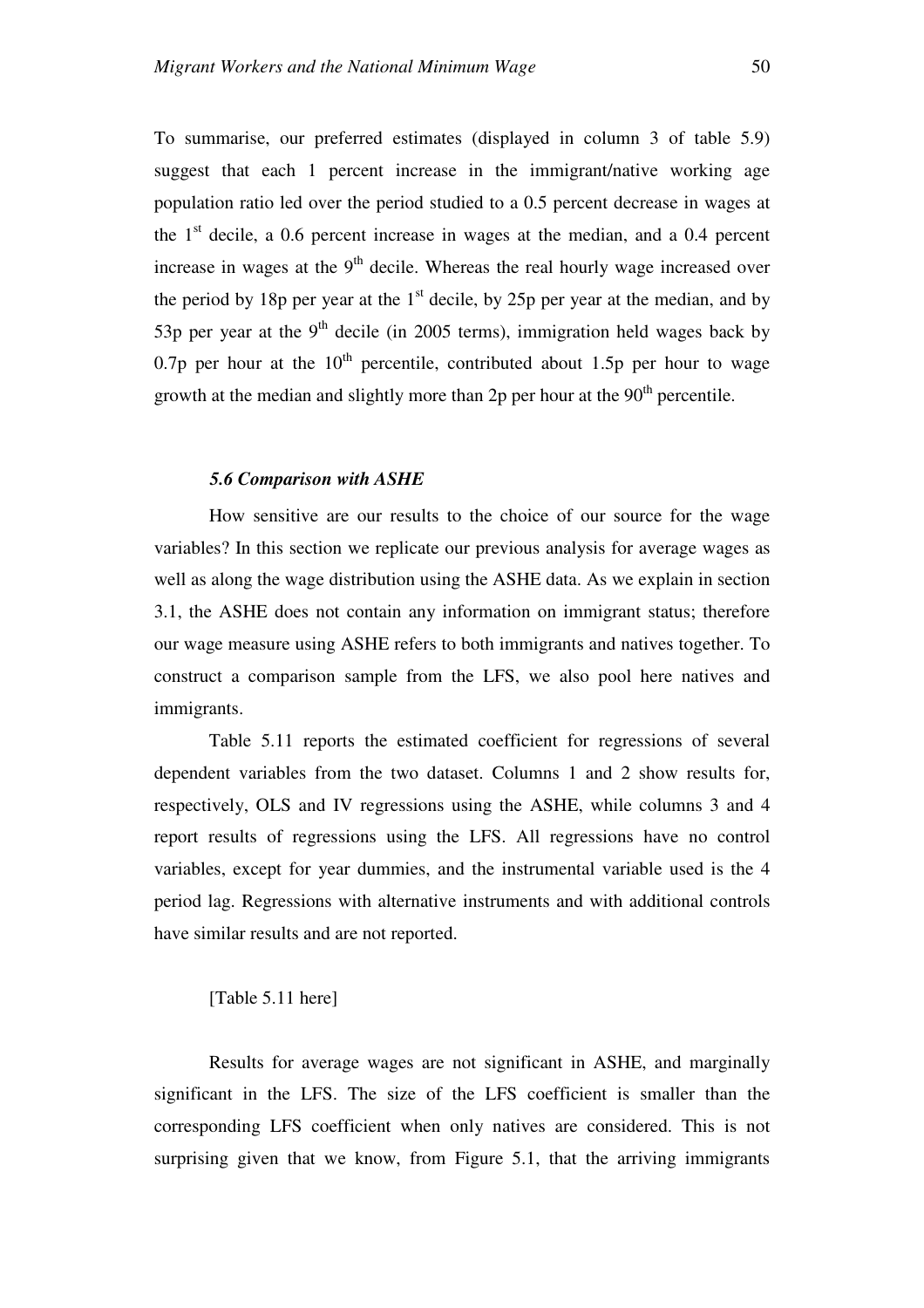themselves are located strongly towards the lower end of the distribution. Also for the robust average the size of the LFS coefficient is substantially smaller than the previously estimated coefficient, but in this case the regression with ASHE gives very similar results.

Results along the wage distribution follow the same pattern in both datasets. IV estimates indicate a negative impact on the  $5<sup>th</sup>$  and  $10<sup>th</sup>$  percentile, no significant impact on the  $25<sup>th</sup>$ , and a positive impact on the median and on higher percentiles. The only discrepancy is for the  $95<sup>th</sup>$  percentile which is significant only with ASHE. The ASHE, in comparison with the LFS, tends to lead to higher estimates of the size of the coefficients at the top and bottom of the distribution, and lower estimates for those in the middle. If we compare results from table 5.11 with those in table 5.9, we can see that including immigrants in the calculation of percentiles tends to amplify the negative impact on lowest percentiles, and to reduce the positive impact on the higher part of the distribution.

### *5.7 The Minimum Wage and Threshold Effects*

#### The National Minimum Wage

We now turn to analysis on the effects of immigration on the proportion of native workers that are below particular threshold wages. This seems particularly important for an evaluation of the impact immigration has on the minimum wage.

We commence by providing some discussion on the minimum wage, and where it can be found in the distribution of wages. As we explain below, measuring the number of people affected by the minimum wage is difficult due to severe data limitations. Although we cannot precisely quantify the coverage of the minimum wage, we can assess the impact of immigration close to the minimum wage by looking at low wage percentiles in our wage distribution, as we did before, and by investigating how immigration increases the proportion of native workers below some wage thresholds close to the minimum wage level.

The National Minimum Wage was introduced in the UK in April 1999. It was originally set at the rate of £3.6 per hour for all workers over the age of 22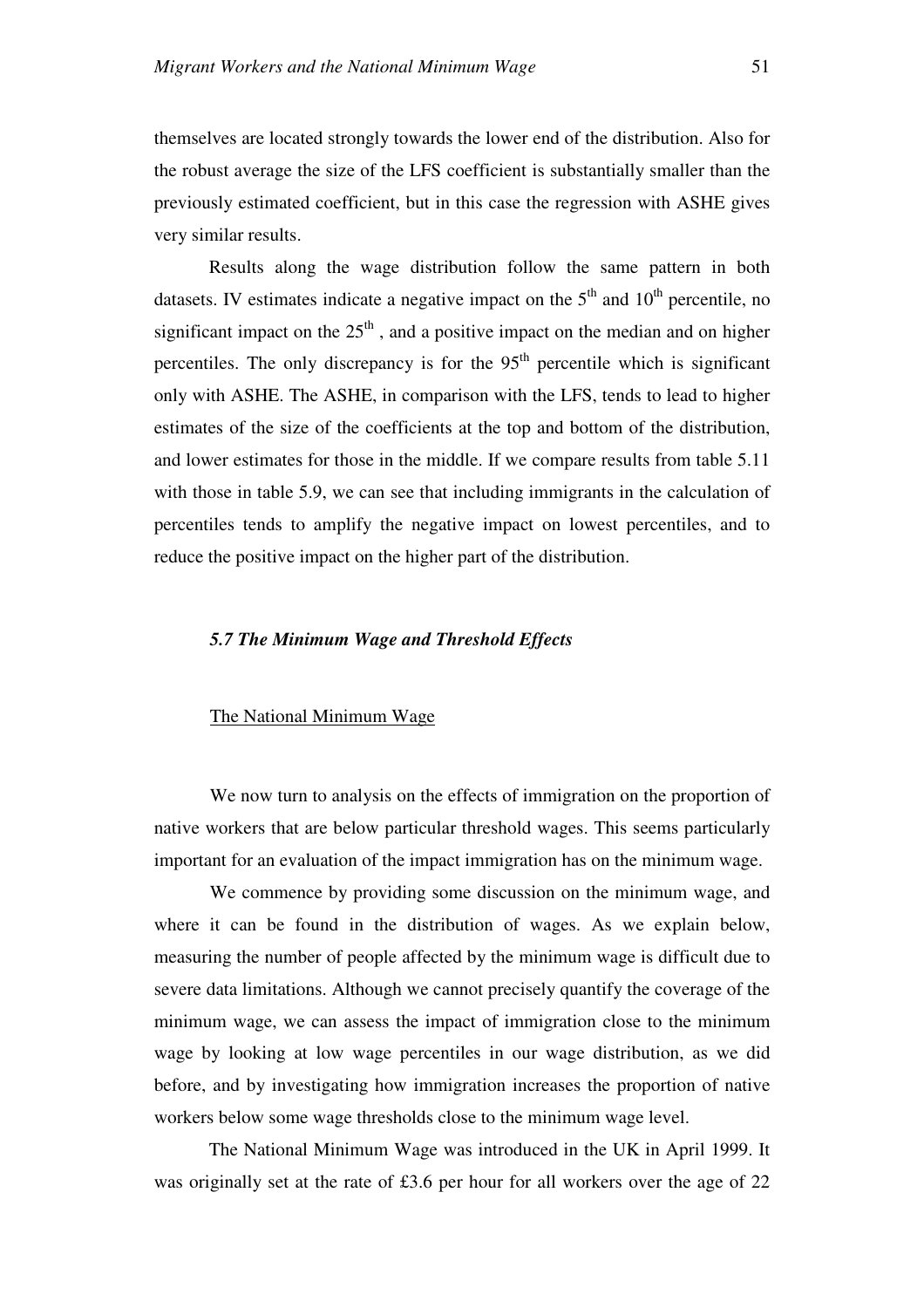(included), with a lower "development rate" of £3 per hour to be applied to younger workers (18-21). A third lower rate for 16-17 was introduced in 2004 at £3 per hour.

Since its introduction the National Minimum Wage has been increased yearly, in October. The percentage yearly increase has been different for different years, and it was linked to the predicted increase in the Average Earnings Index until 2002, with the notable exception of 2001. In 2001, the NMW rose by almost 11 percent because the LPC recognised that due to problems in the measurement of hourly pay of low wage workers, the initial rate had been set at too a low level.

The studies conducted after the introduction the NMW showed no negative aggregate employment effects but sizeable wage effects for low-wage workers (see for instance Stewart 2004, Machin and Wilson 2004). Therefore since October 2003 the yearly increases in the NMW have exceeded the predicted increase in the Average Earnings Index.

## [Table 5.12 here]

 $\overline{a}$ 

Table 5.12 reports the evolution of the NMW rates, together with the  $10^{th}$ wage percentile in every year as obtained by the LFS. The table shows that, according to our data, the minimum wage stays just underneath the  $10<sup>th</sup>$  percentile of the wage distribution in every year<sup>21</sup>. However weaknesses in the available statistics on hourly wages make estimation of the extent of the impact of the introduction of the NMW and of its subsequent increases hard to measure. In particular, the main wage variable of the LFS (hourpay) is known to overestimate the number of low-paid workers (see Dickens and Manning 2002). Table 5.13 reports in column (1) the share of adult workers in April every year that will benefit from that year's increase in MW, as calculated by the ONS. The ONS provides these figures combining data from the National Earnings Survey (NES) and from the LFS till 2003. For 2004 and 2005 these estimates are based on the Annual Survey of Household Earnings (ASHE), the survey which replaced the NES and which has improved its coverage of low-pay workers (see section 3.1).

 $21$  It should be noted that the MW is raised in October every year, therefore the correct comparison is between the wage percentile in every year with the MW rate set in the previous year.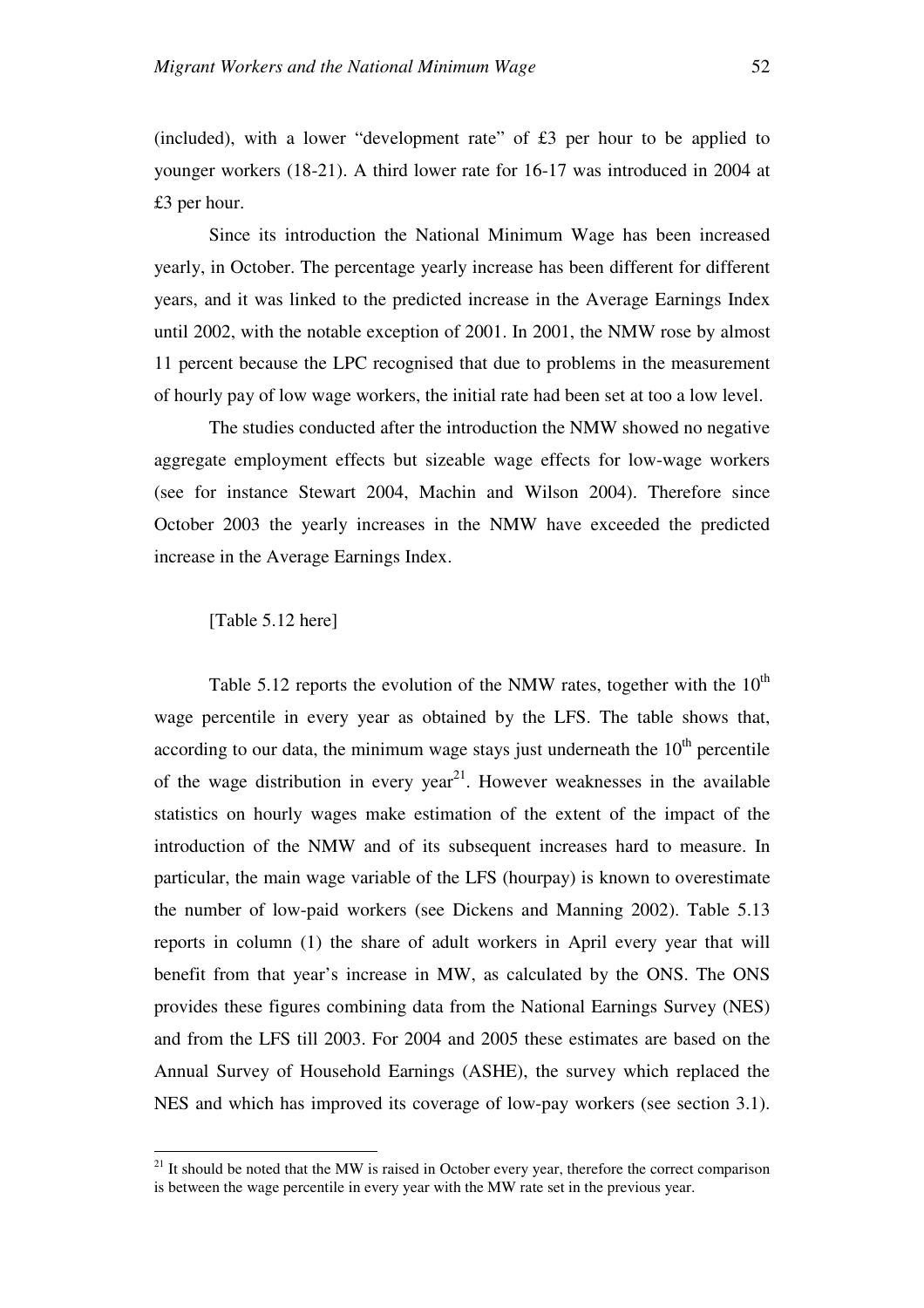In column (2) of table 5.13 we report the estimated share of adults with an hourly pay below the proposed October rate in the Spring quarter wave (March-May) of the LFS in every year. These figures are substantially larger.

[Table 5.13 here]

In figure 5.4 we plot the evolution of the  $90<sup>th</sup>$ , the  $50<sup>th</sup>$  and the  $10<sup>th</sup>$  wage percentile over time, from the year before the introduction of minimum wage (1998) until 2005. All values are expressed in 2005 terms. We have also superimposed a line that shows the evolution (in real terms) of the minimum wage over time. For every year we plot the MW rate prevalent in the year. As the graph shows, the tenth percentile has also increased in real terms over the last years: since the introduction of the national minimum wage in 1999 to 2005 the tenth percentile has grown by £1 in real terms, from £3.93 to £4.99.

Table 5.14 shows the proportion of natives below a wage threshold (in real terms) in every year.

[Table 5.14 here]

## Estimating percentages below thresholds

The discussion above suggests that migration imposes downward pressure on wages at the lower end of the wage distribution. The position of the minimum wage at around the first decile of the wage distribution lies within the range of wages which are depressed by immigration which suggest that immigration over the period in question may have added to numbers of non-immigrants covered by the minimum wage.

An alternative way of looking at this, as suggested earlier, would be to estimate models with percentages below given wage thresholds as dependent variable. In Table 5.15 we show results from estimates of the impact of immigration on the probability of being below certain wage thresholds. We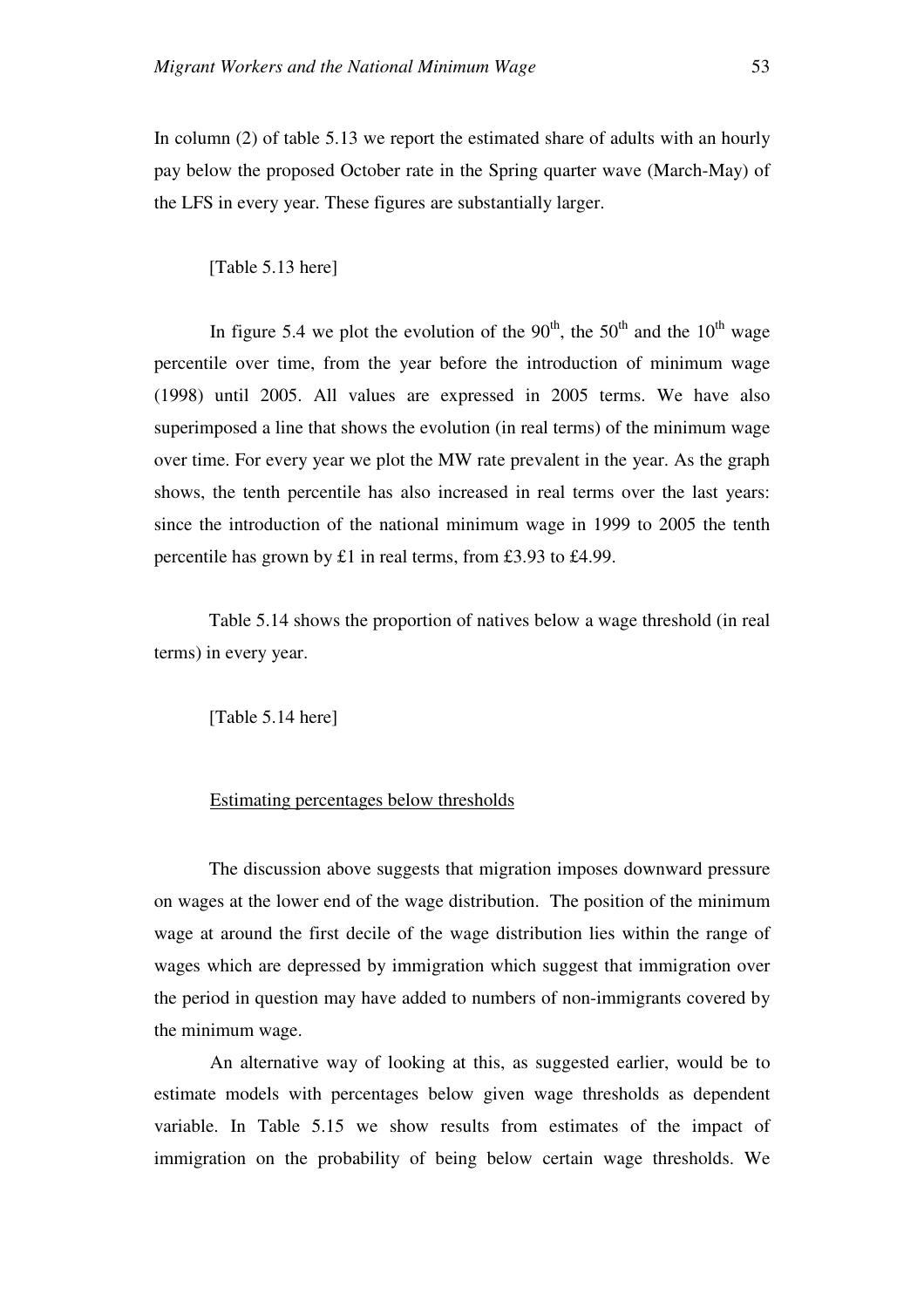provide the theoretical justification for this in section 4. As explained there, the dependent variable is transformed by taking the logarithm of the odds ratio to enhance compatibility of the two approaches. These results should thus tell an essentially similar story to those of the previous section. However since the position of chosen thresholds in the wage distributions do change over time and effects at different wage percentiles were allowed to differ in the model of the previous section, results need not match up exactly.

[Table 5.15 here]

The IV results of columns 3 to 6 do point to a significant positive effect of immigration on the proportion of natives below low wage thresholds, such as the £4 and £5 wage thresholds, values close to the tenth percentile of the wage distribution, and to the recent minimum wage rate, whereas proportions below higher wage thresholds tend to fall. This is indeed in line with the earlier estimated effects on wage percentiles. To get an estimate of the impact of immigration on the probability of natives falling below a wage threshold, requires that we undo the log odds transformation<sup>22</sup>. Doing so suggests that immigration of about 1% of the native population and of the type experienced over the period of the data would typically have increased numbers below either threshold by about 0.3%.

Table 5.16 repeats the same analysis for men and women separately. The impact on native men is not significant, while the impact on native women is strong and significant.

[Table 5.16 here]

 $\overline{a}$ 

## *5.8 Checking Robustness: Using variation across skill cells*

One concern with approaches based on variation in immigrant inflows across regional labour markets is that immigration may lead to out-migration of

 $^{22}$  To do this we multiply by the product of the proportions below and above the threshold. Since this is not constant the effects are not constant. We take the mean proportions over the sample period to illustrate the implied magnitudes.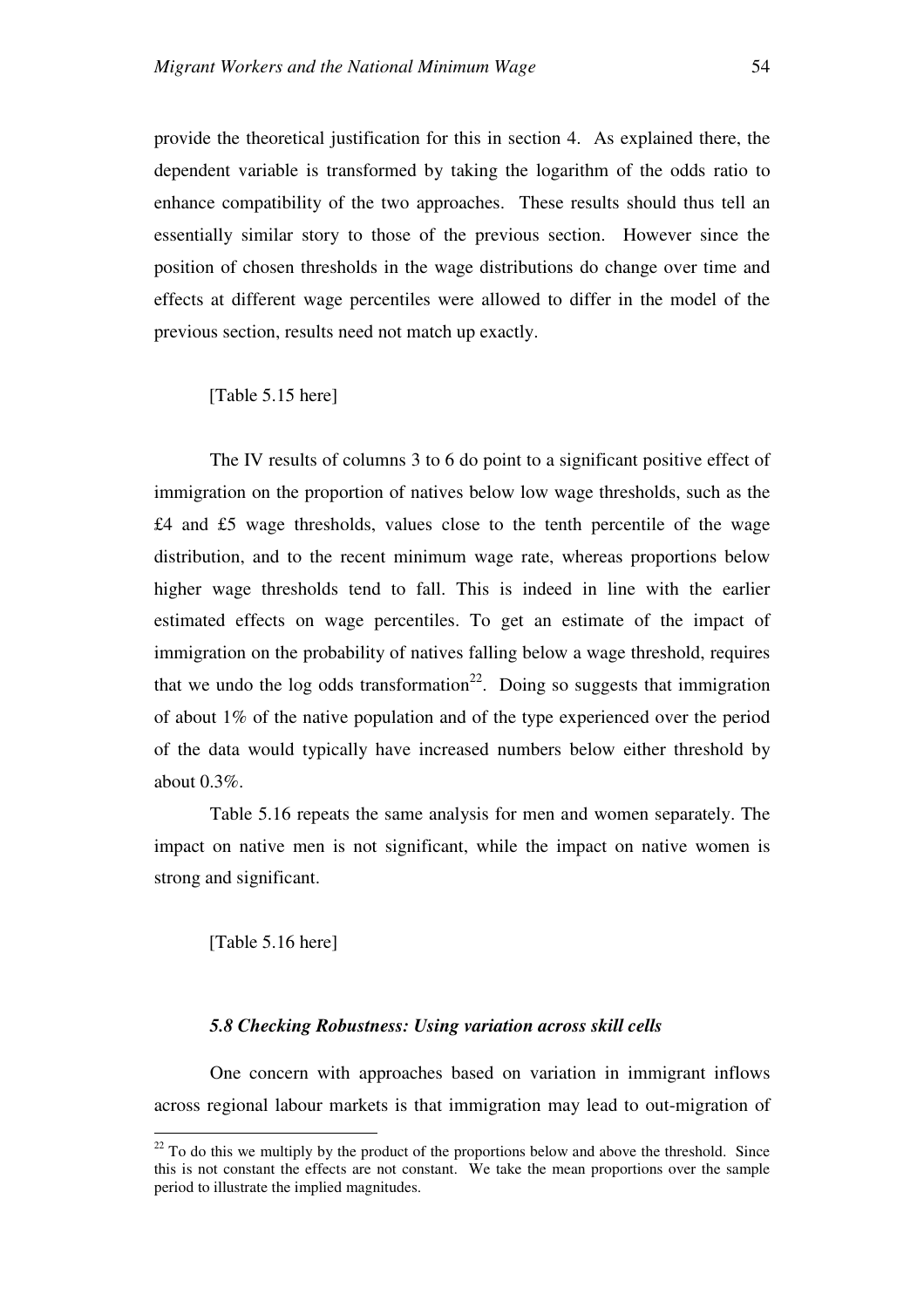native workers, thereby distributing its possible impact across the economy. The literature on the US is divided about the seriousness of this problem (see Borjas 2003, Card and DiNardo 2000). Out-migration of natives should be more problematic the smaller the choice of the local labour market (see Borjas, Katz, Freeman 1997). By using annual changes and fairly large areas as local labour markets we should largely internalise any native responses to immigration. Nevertheless, to check the robustness of our results, we use an estimator suggested by Borjas (2003) that circumvents this problem by defining labour markets as skill-age groups in different time periods on national level (see discussion and equation 8 above).

To implement this approach, we construct four time periods by pooling data for the years 1994-1996, 1997-1999, 2000-2002 and 2003-2005 to avoid too small cell sizes. We then divide our sample for each of the four time period in education-experience cells. We distinguish between three education categories, based on the classification we introduce above, and eight experience categories, defined by five-year intervals from 0 to 40 years. It is important to distinguish different level of experience because, as we mentioned in section 4.4, there is a considerable degree of heterogeneity among workers in the same education group, but with a different number of years of experience. Table 5.17 shows the logarithm of average wages of natives in each education-experience cell in the four time periods we consider. There is substantial variation in wages within education groups across experience cells.

### [Table 5.17 here]

In Figure 5.5 we display the ratio of immigrants to natives in each education group by experience cell for all time periods considered. The figure illustrates that there is some variation over time, in the sense that the different skill cells experience different migratory inflows.

[Figure 5.5 here]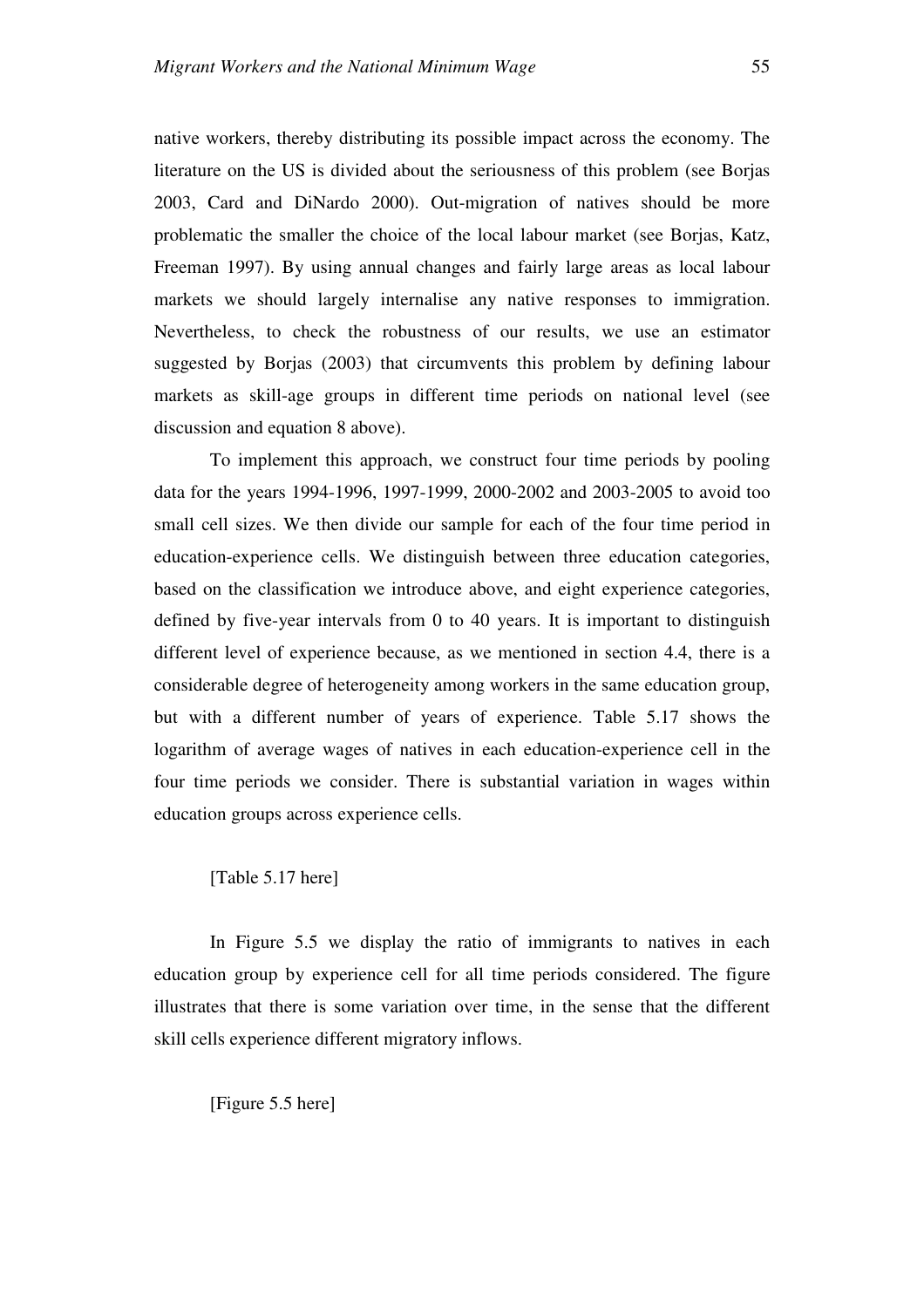We report estimation results in table 5.18. We have estimated the model in two different specifications.<sup>23</sup> In columns 1 and 2, we have followed specification (8) including a full set of time, education, and experience dummies, as well as two by two interactions. In columns 3 and 4 we have estimated it in first differences (specification 8-a), with time dummies and interactions of education and experience dummies with time dummies. In columns 2 and 4 we have also added as additional regressor a control for the logarithm of natives in each cell. In the first row we report results for log average wages of natives of both sexes. In the second and third row we show the results for regressions on log average wages of men and women separately, while in the fourth row results for log average wages of earlier immigrants. Since we are now using time periods constructed by pooling three years, we define earlier immigrants in every period as those who were in the UK before the start of the period.

The results for natives of both sexes are positive but not significant in any specification.

### [Table 5.18 here]

 $\overline{a}$ 

The second and third rows replicate the previous analysis separately for men and women**.** None of the coefficients is significant for native men, while both first difference specifications give positive and significant coefficients for native women. Finally, the fourth row shows the results of regressions on the log average wage of earlier immigrants. Results are not significant and not constant in sign across specifications.

This approach depends crucially on imperfect substitutability of workers across age- and education groups, and on the ability of the analyst to assign immigrants to those skill cells where they compete with native workers. If imperfect substitutability across cells is a poor assumption, then this will lead to poor identification. Furthermore, our descriptive evidence has shown that immigrants select initially into skill groups that are below their qualifications and tend to work at relatively low wages despite their relatively high educational

 $2<sup>23</sup>$  Notice that we use here the ratio of immigrants to natives, and not, like Borjas, the ratio of immigrants to the population. This seems more natural in our setting and ensures comparability of coefficients with earlier results.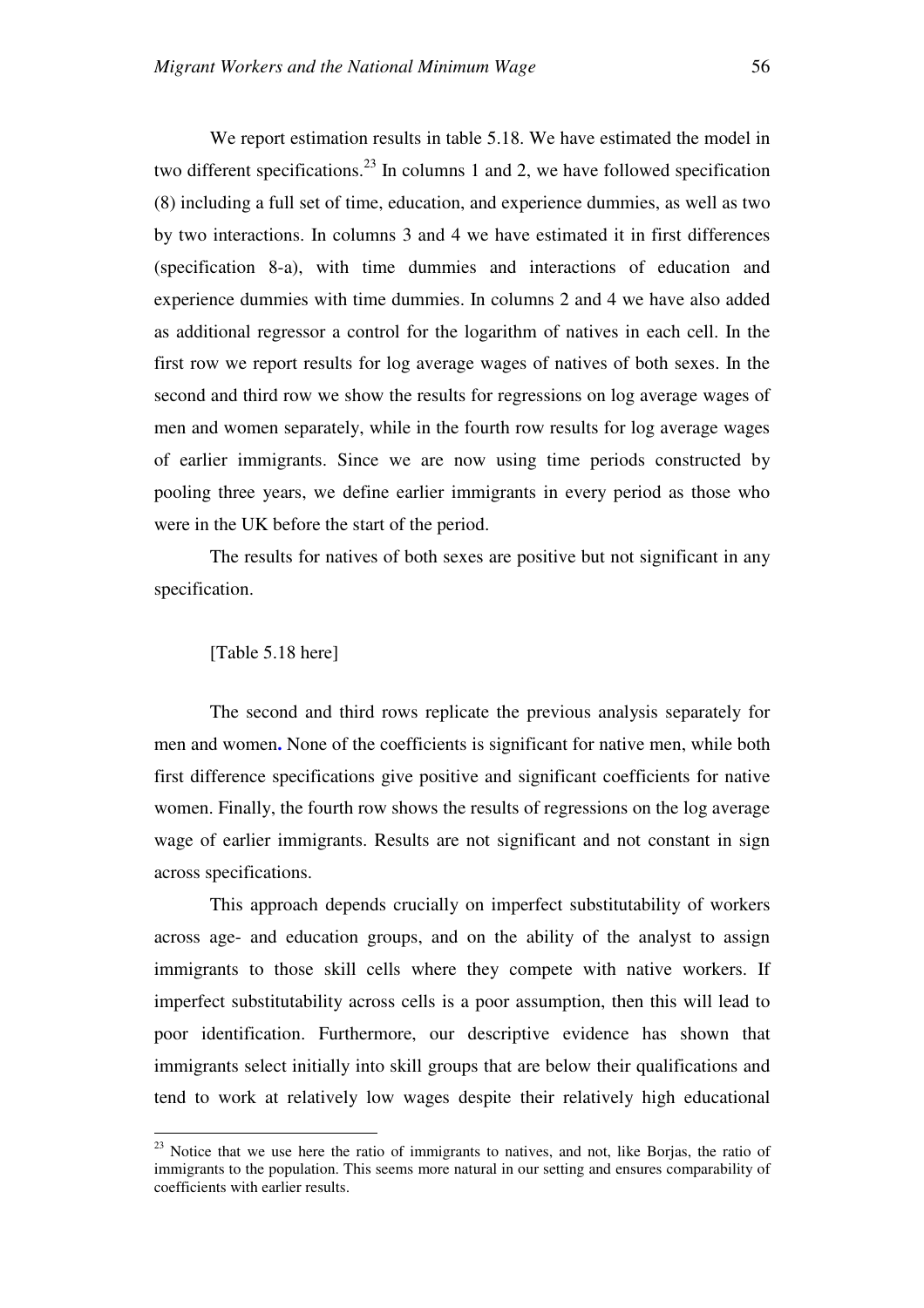qualifications.. As it is the arrival of these new immigrants that drives the coefficients of interest, pre-assignment of the type required with this approach may be quite imprecise and this may be one reason for the poor precision of estimates.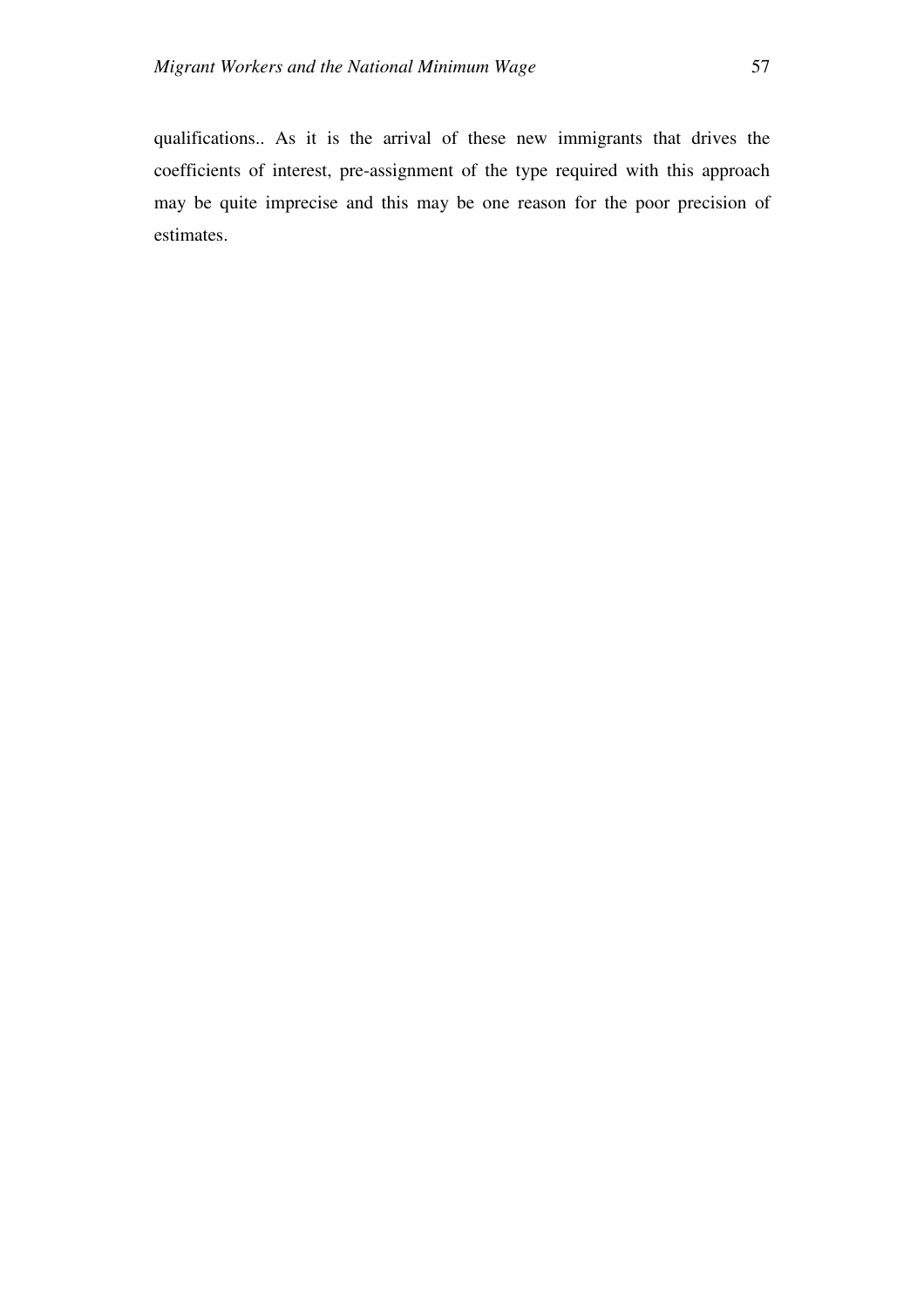What can we conclude from all this for the debate surrounding the minimum wage? We started off by posing the following questions: (1) what is the effect of an increased number of migrant workers on the operation of the National Minimum Wage? (2) Do migrant workers exert a disproportionate influence at the bottom end of the earnings distribution, or do they exert an influence higher up? (3) What is the extent to which migrant workers gravitate towards specific sectors of the economy, including low-paying sectors? (4) Is there a tendency for wages, particularly in low paid sectors of the economy, to be lower in regions where migrants are liable to cluster (such as London) than in regions that tend not to attract significant numbers of migrants? (5) Are there minimum wage enforcement issues specific to migrant workers?

Our analysis is based mainly on data from the LFS and the 1991 and 2001 census, and we use the ASHE for robustness checks. We show that there was a substantial immigration to Britain between 1996 and 2005, with the share of foreign born workers in the British working wage population increasing by about 3 percentage points. Most of these workers have been highly educated, with the average level of education of immigrant populations in the UK steadily increasing. Overall immigrants and in particular the new immigrants, seem much better educated than their native born counterparts. New immigrants are also considerably younger than the overall British workforce.

We show that, while earlier immigrants look very similar in their occupational distribution to native workers, new immigrants, despite being better educated, tend to downgrade upon arrival, thus competing with natives in occupations and jobs that are below their level of education. New immigrants upgrade however over the first years of residence in the UK. This suggests that despite their higher average levels of education, many new immigrants are not able to put their skills into immediate productive use and compete with native workers towards the bottom of the wage distribution initially.

Our empirical analysis on the wage effects of immigration relates the changes in immigrant share in different regions in Britain to the change in wages,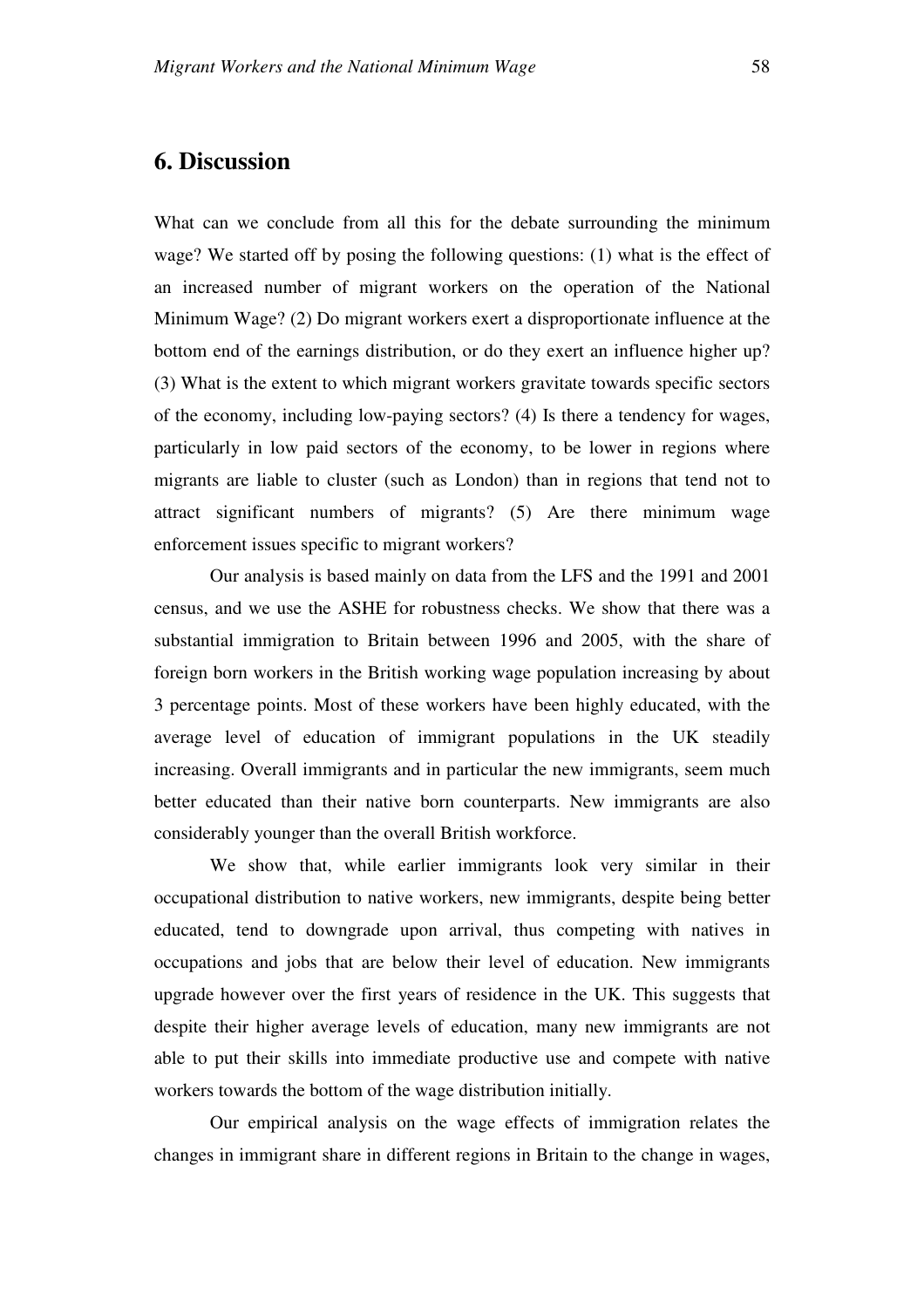using yearly data. Our results suggest that immigration to the UK over the last decade had on average a small positive effect on wages. This is in accordance with a model where capital is supplied at prices that are set on international markets, which seems a reasonable assumption for a small economy like the UK. Such a theory also establishes however that there will be losers as well as winners, and shows the conditions at different positions of the skill distributions according to which natives will be benefited or harmed by an inflow of migration. Overall, migration should harm some workers, but benefit others; those who benefit will gain more than those who lose which leads to a positive overall surplus. Our model calls for analysis of the impact of wages along the wage distribution of resident workers.

Implementing such an analysis suggests that wages at the low end of the distribution (including those at points in the distribution close to the minimum wage) were held back by immigration over the period under consideration. This is compatible with evidence on where recent immigrants tend to be located in the non-immigrant wage distribution. Immigration over this period tended to increase numbers of non-immigrant workers at the low end of the distribution below levels where the minimum wage is binding. This suggests that the minimum wage performs an important role to secure wages of workers who otherwise may lose out from immigration. The overall magnitude of effect that immigration had on wages at the low end of the distribution is modest, however. On average, real hourly wages increased every year by about 4.25 percent, or 18 pence, at the  $1<sup>st</sup>$ decile of the wage distribution (based on the LFS and in 2005 pounds) Immigration held back this growth by about 0.7 pence, which is a very modest effect.

Our results also show, and again in accordance with what we should expect based on our theoretical model, that the losses experienced by workers at the low end of the wage distribution are more than compensated by wage increases of workers further up the wage distribution. Consequently, our estimates suggests that immigration led to an increase in the spread of the wage distribution, by decreasing wages at lower percentiles, but increasing wages further up the wage distribution. The overall magnitude of effect that immigration had on wages at, for instance, the median and the  $90<sup>th</sup>$  percentile was as follows: on average, real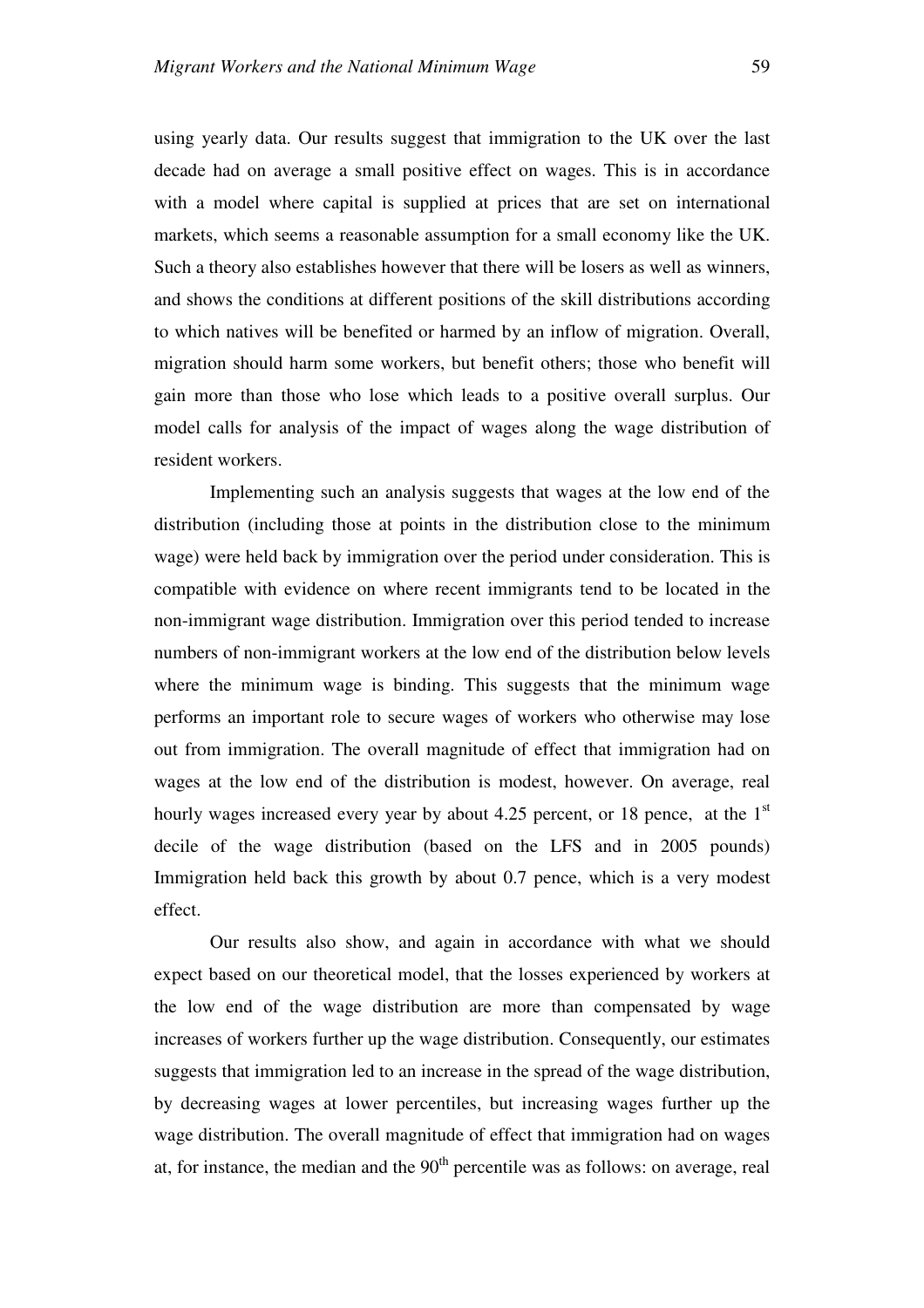hourly wages increased by about 3.26 percent, or 25 pence, a year at the median, and 3.2 percent, or 53 pence, per year at the  $9<sup>th</sup>$  decile of the wage distribution (based on the LFS, and in 2005 pounds). Immigration contributed to this wage growth by about 1.5 pence at the median, and by about 2.3 pence at the  $9<sup>th</sup>$  decile. Again, the magnitude of these effects is modest.

By holding back wage growth at the low end of the distribution, and contributing to wage growth further up the distribution, immigration to the UK over the last decade contributed very slightly to an increase in the spread of the distribution below the median, but has done little to affect the distribution above the median.

Our analysis adds a number of important insights to the academic debate on the impact of immigration. Most importantly, we make the simple point that, if capital is elastically supplied at world market prices, the migration surplus should be allocated across the pre-existing workforce. An immediate consequence of this is that average wages of native workers should increase as a consequence of immigration if they are affected at all. This is consistent with the positive wage effects that are sometimes found in the literature on immigration. To establish where immigration harms, and where it benefits native workers, we suggest estimation along the wage distribution.

It is important to recognise that the empirical results we present should not be casually generalised to immigration in different circumstances. As our theoretical discussion explains, the effects of migration that we recover in empirical analysis are crucially dependent on the particular skill mix of the new immigrant population. If this changes, then the effects will change, possibly dramatically. Thus, it seems to us that any generalisation of the effects of migration across countries, and even across time for the same country, is inappropriate.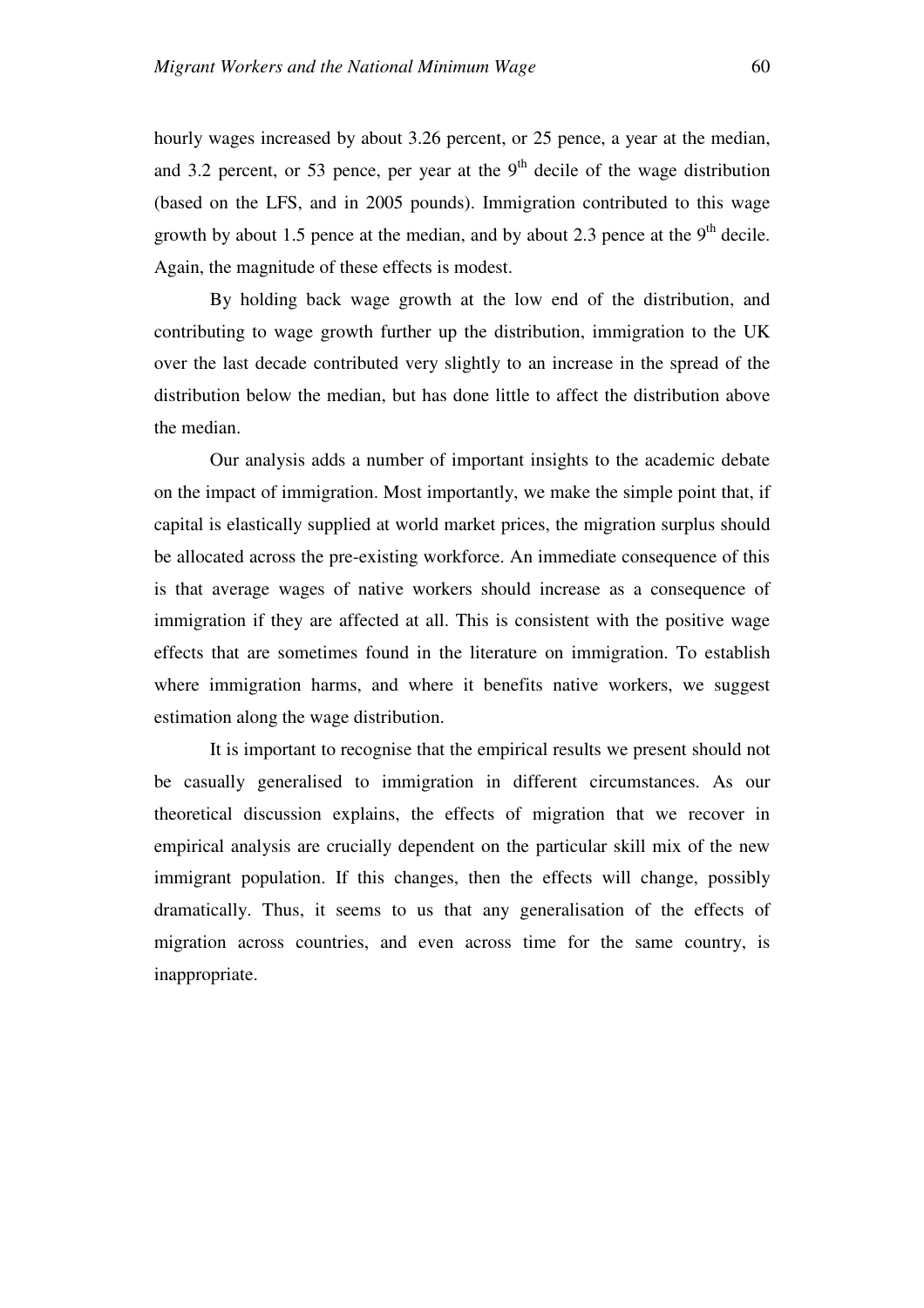# **References**

Altonji, Joseph G. and David Card (1991), "The effects of immigration on the labor market outcomes of less-skilled natives", in: John M. Abowd and Richard B. Freeman, (eds.), *Immigration, trade and the labor market*, University of Chicago Press, 201–234

Aydemir, Abdurrahman and George J. Borjas (2006) "A Comparative Analysis of the Labor Market Impact of International Migration: Canada, Mexico, and the United States" , NBER Working Paper No. W12327

Bartel, Ann P. (1989), "Where Do the New United-States Immigrants Live", *Journal of Labor Economics*, 7 (4), 371-391

Borjas, George J. (1999), "The Economic Analysis of Immigration", in O.Ashenfelter and D.Card (eds), *Handbook of Labor Economics*, vol. 3A, 1697- 1760, Amsterdam, Elsevier Science.

Borjas, George J. (2003), "The Labor Demand Curve Is Downward Sloping: Reexamining The Impact Of Immigration On The Labor Market," *The Quarterly Journal of Economics*, 118(4), 1335-1374

Borjas, G. J., Freeman, R.B. and L.F. Katz (1997), "How Much Do Immigration and Trade Affect Labor Market Outcomes?", *Brookings Papers on Economic Activity*, no. 1, 1-67.

Card, David (1990): The Impact of the Mariel Boatlift on the Miami Labor Market", *Industrial and Labor Relations Review*, 43, 245-257.

Card, David (2001), "Immigrant Inflows, Native Outflows, and the Local Labor Market Impacts of Immigration", *Journal of Labor Economics*, 19, 22-64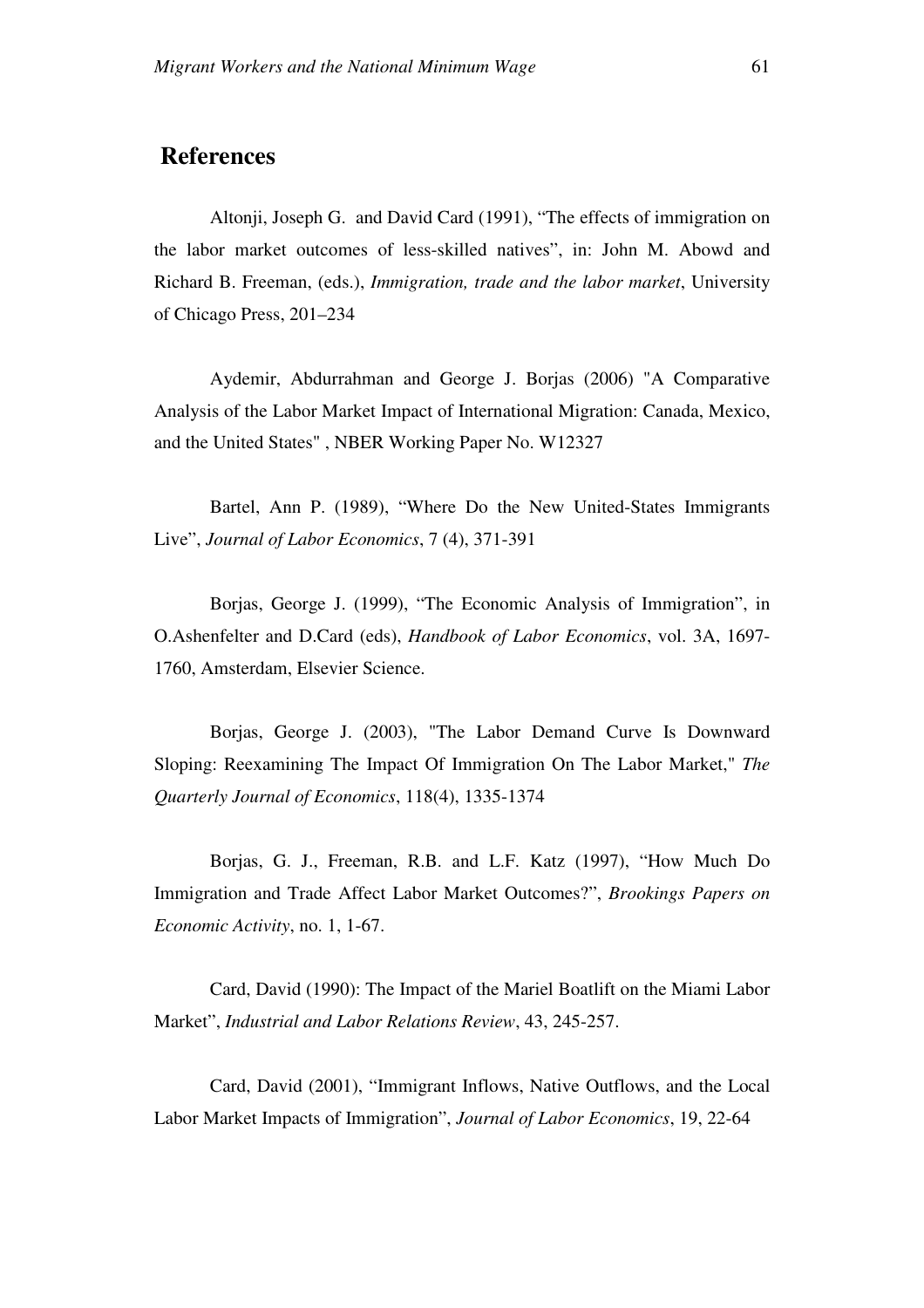Card, David and Thomas Lemieux (2001), "Can Falling Supply Explain the Rising Return to College for Younger Men? A Cohort-Based Analysis", *Quarterly Journal of Economics*, 116(2), 705-746

Card, David and John DiNardo (2000), "Do Immigrant Inflows Lead to Native Outflows?", *American Economic Review*, vol. 90(2), 360-367

Damm, Anna Piil (2005), "Ethnic Enclaves and Immigrant Labour Market Outcomes: Quasi-Experimental Evidence", *CReAM Discussion Paper* no. 07/06

Dickens, Richard and Alan Manning (2002) "The Impact of the National Minimum Wage on the Wage Distribution, Poverty and the Gender Gap", Report to the Low Pay Commission.

Dustmann, Christian and Francesca Fabbri (2005), "Immigrants in the British labour market", *Fiscal Studies*, 26 (4), 423-470

Dustmann, C., Fabbri, F. and I. Preston (2005), "The Impact of Immigration on the British Labour Market", *Economic Journal*, vol. 115(507), F324-F341.

Dustmann, C., Glitz, A. and T. Vogel (2006), "Employment, Wage Structure, and the Economic Cycle: Differences between Immigrants and Natives in Germany and the UK", *CReAM Discussion Paper 09/06*

Dustmann, Christian and Yoram Weiss (2007), "Return Migration: Theory and Empirical Evidence", *CReAM Discussion Paper 02/07*; forthcoming *British Journal of Industrial Relations.*

Eckstein, Zvi and Yoram Weiss (2004), "On the Wage Growth of Immigrants: Israel 1990-2000", *Journal of the European Economic Association*, 2(4), 665–695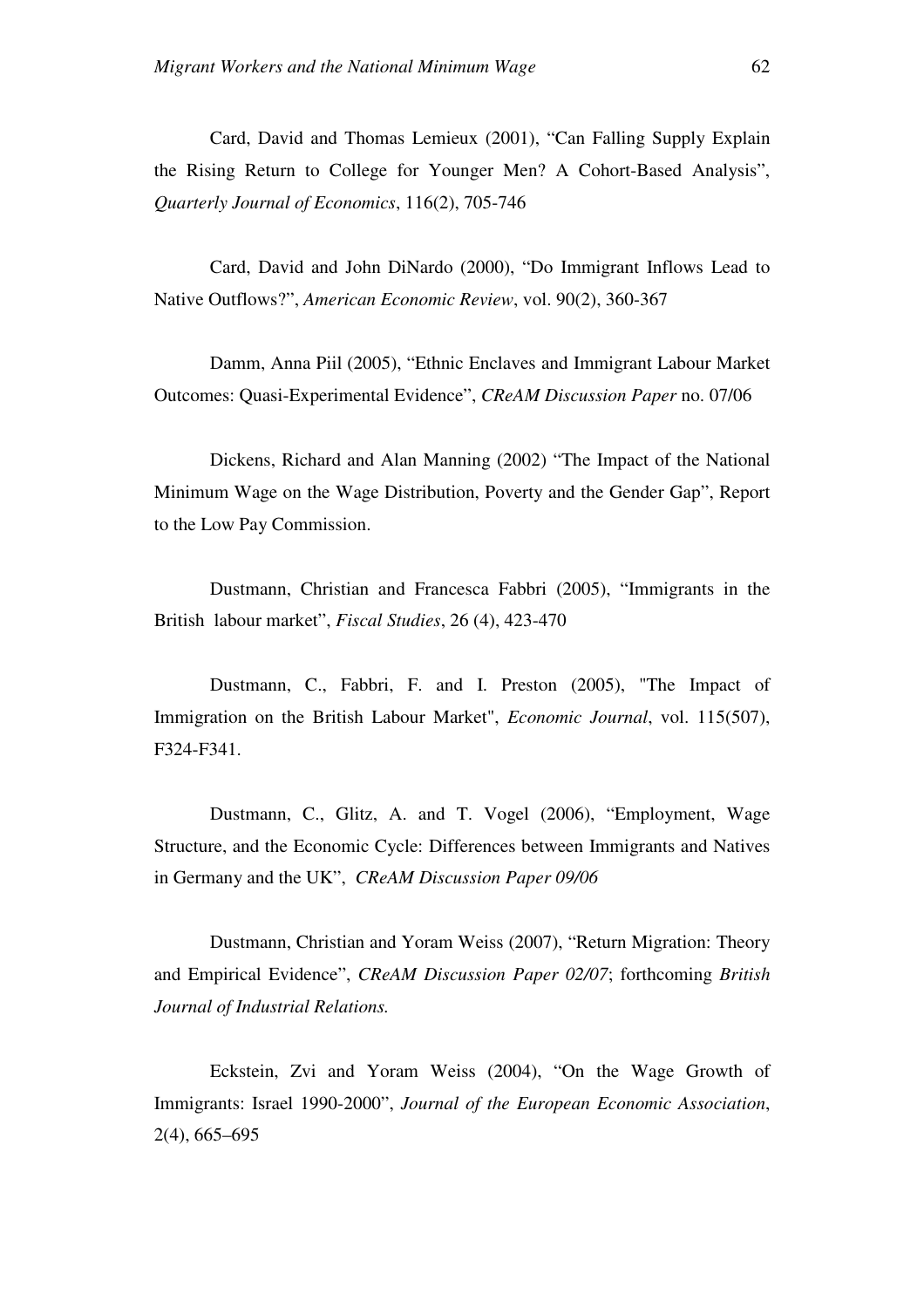Friedberg, Rachel M (2001), "The Impact of Mass Migration on the Israeli Labor Market", *The Quarterly Journal of Economics*, 116(4), 1373-1408.

Gilpin, N., Henty, M., Lemos, S., Portes, J., and Bullen, C. (2006), "The Impact of Free Movement of Workers from Central and Eastern Europe on the UK Labour Market", DWP Working Paper No. 29

Glitz, Albrecht (2006), "The Labour Market Impact of Immigration: Quasi-Experimental Evidence", *CReAM Discussion Paper 12/06*

Lalonde, Robert J. and Topel, Robert H. (1991): "Labor Market Adjustments to Increased Immigration", in: John M. Abowd and Richard B. Freeman, (eds.), *Immigration, trade and the labor market*, University of Chicago Press, 167–199

Leamer, Edward E. and James Levinsohn (1999), "International Trade Theory: The Evidence", in Handbook of International Economics, Volume 3, edited by G. M. Grossman and K. Rogoff, North Holland Press, 1339-1394.

Machin, Stephen (2003), 'Wage Inequality since 1975', in Richard Dickens, Paul Gregg and Jonathan Wadsworth (eds), *The Labour Market Under New Labour: The State of Working Britain*, Palgrave Macmillan, 191-200.

Machin, Stephen and Joan Wilson (2004): "Minimum Wages in a Low-Wage Labour Market: Care Homes in the UK", *The Economic Journal*, 114, C102–C109.

Manacorda, M., Manning, A. and J. Wadsworth (2006): "The Impact of Immigration on the Structure of Male Wages: Theory and Evidence from Britain", *CReAM Discussion Paper 08/06* 

Ottaviano, Gianmarco and Giovanni Peri (2005): "Rethinking the Gains from Immigration: Theory and Evidence from the U.S", NBER Working Papers 11672, National Bureau of Economic Research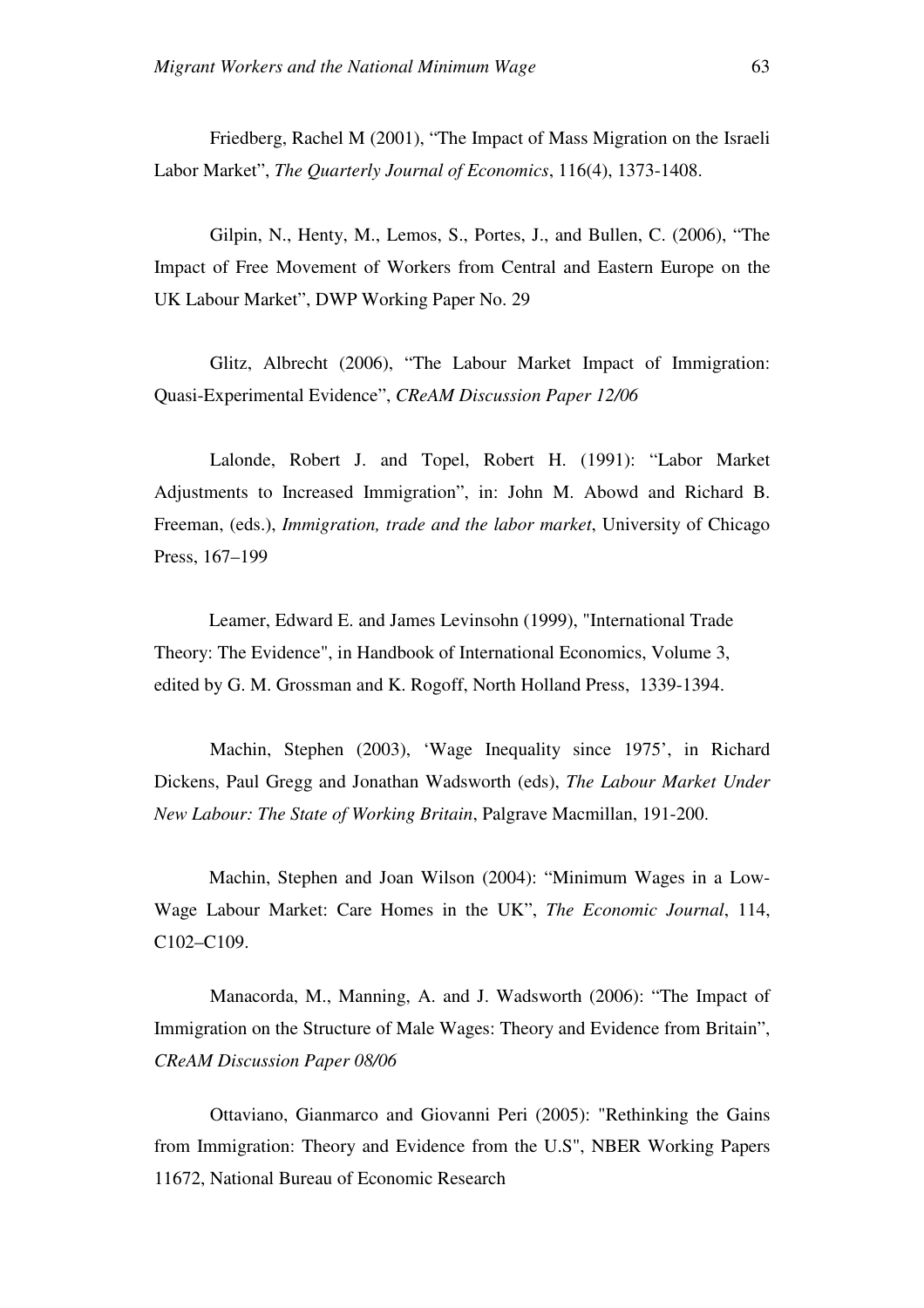Portes, Jonathan and French, Simon (2005), "The Impact of Free Movement of Workers from Central and Eastern Europe on the UK Labour Market: early evidence", DWP Working Paper No. 18

Stewart, Mark B. (2004); "The Impact of the Introduction of the UK Minimum Wage on the Employment Probabilities of Low Wage Workers", *Journal of the European Economic Association*, 2(1), 67–97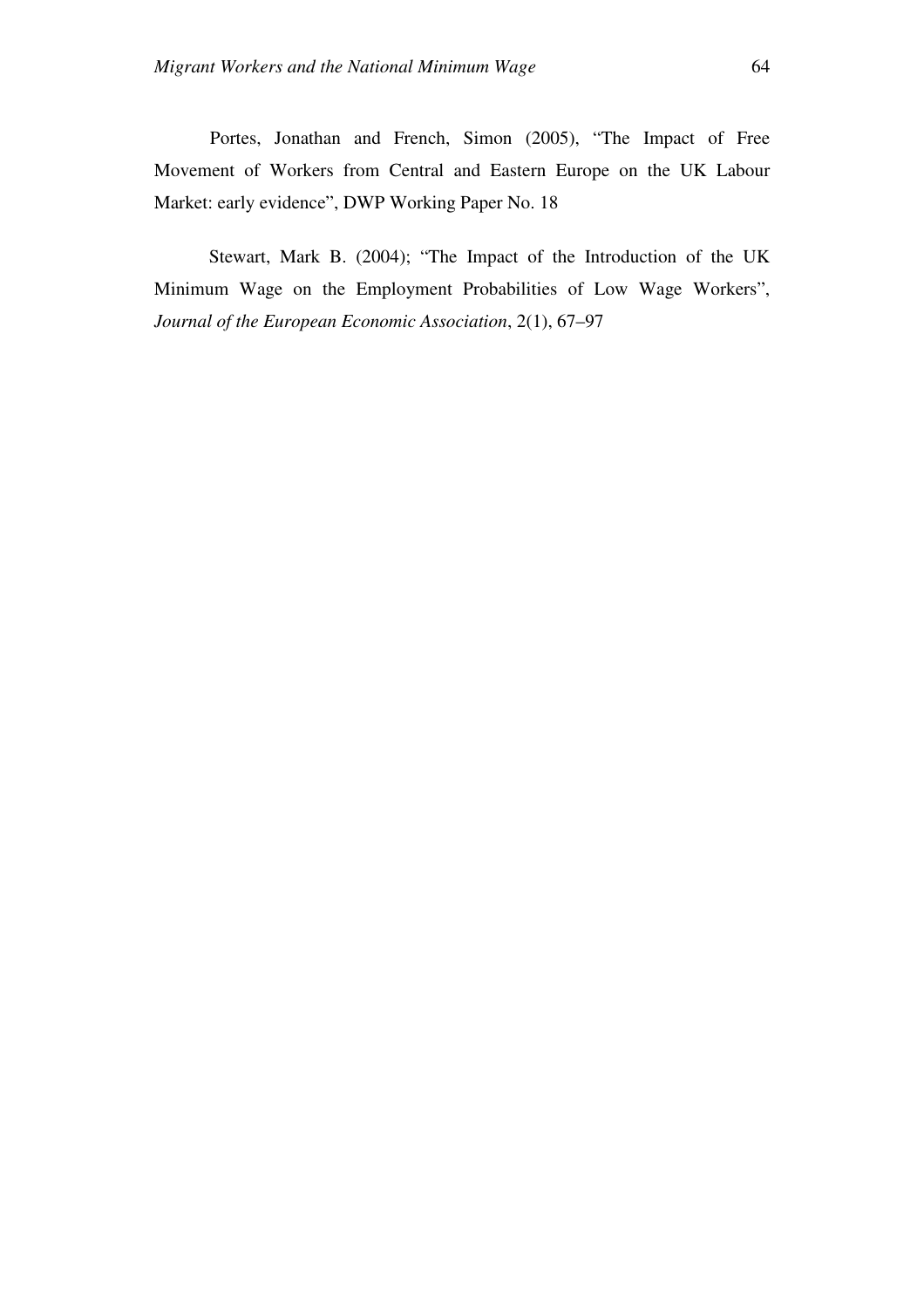# **Figures**





*The figure shows the evolution of the ratio of immigrants in each education group to total population in the same education group, and the ratio of all immigrants to total population, for years 1992-2005.* 

*High education: left full time education at age 21 or later* 

*Intermediate education: left full time education between age 17 and 20 (included) Low education: left full time education not after age 16, or never had full time education*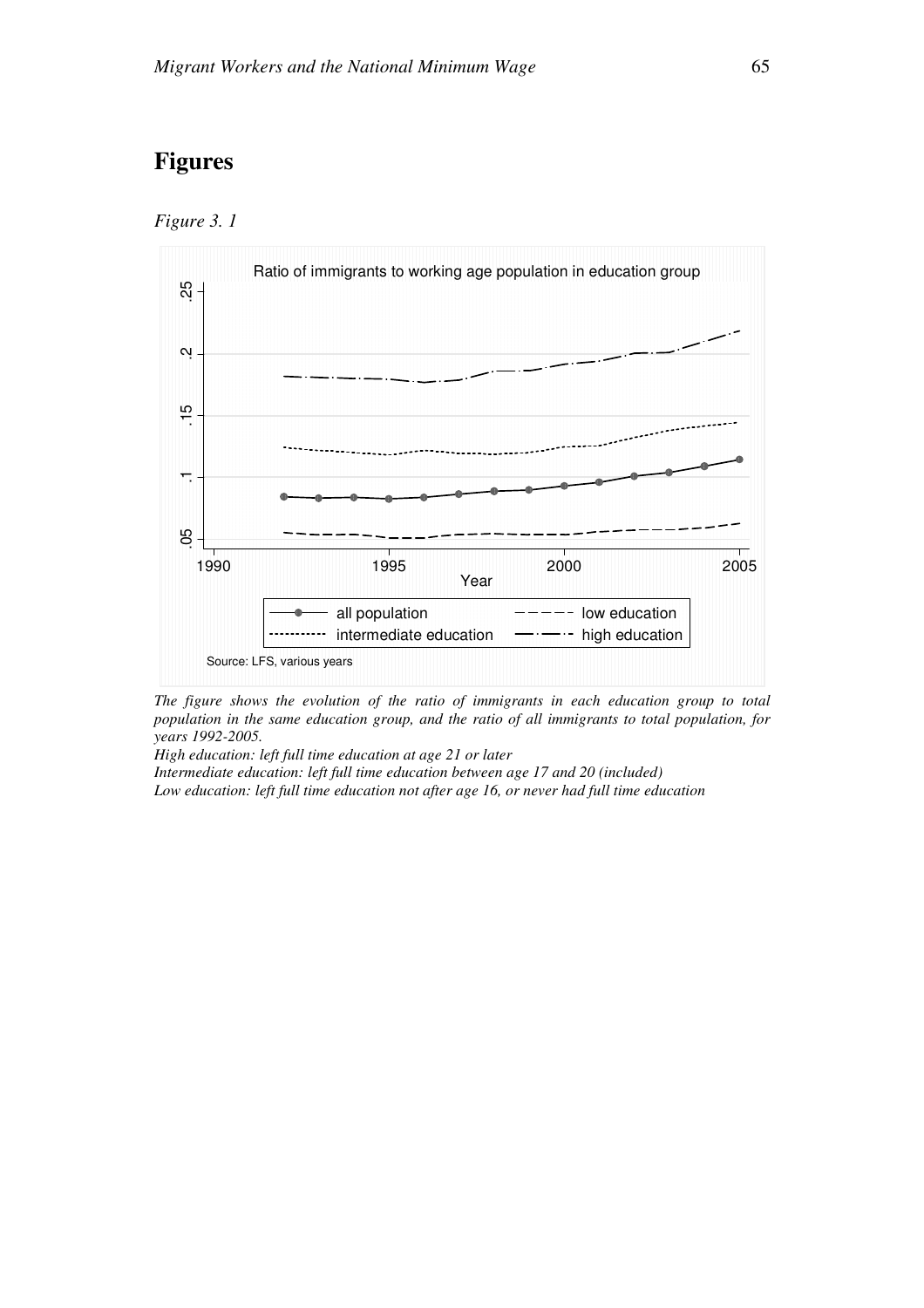



*The figure plots the ratio of immigrants to natives in each region in 1991 (from the Census) versus the change in the immigrants/natives ratio for years1997-2005 (from the LFS)* 

*Figure 4. 2* 



*The figure plots the fourth lag of the ratio of immigrants to natives in each region versus the change in the immigrants/natives ratio for years1997-2005 (from the LFS)*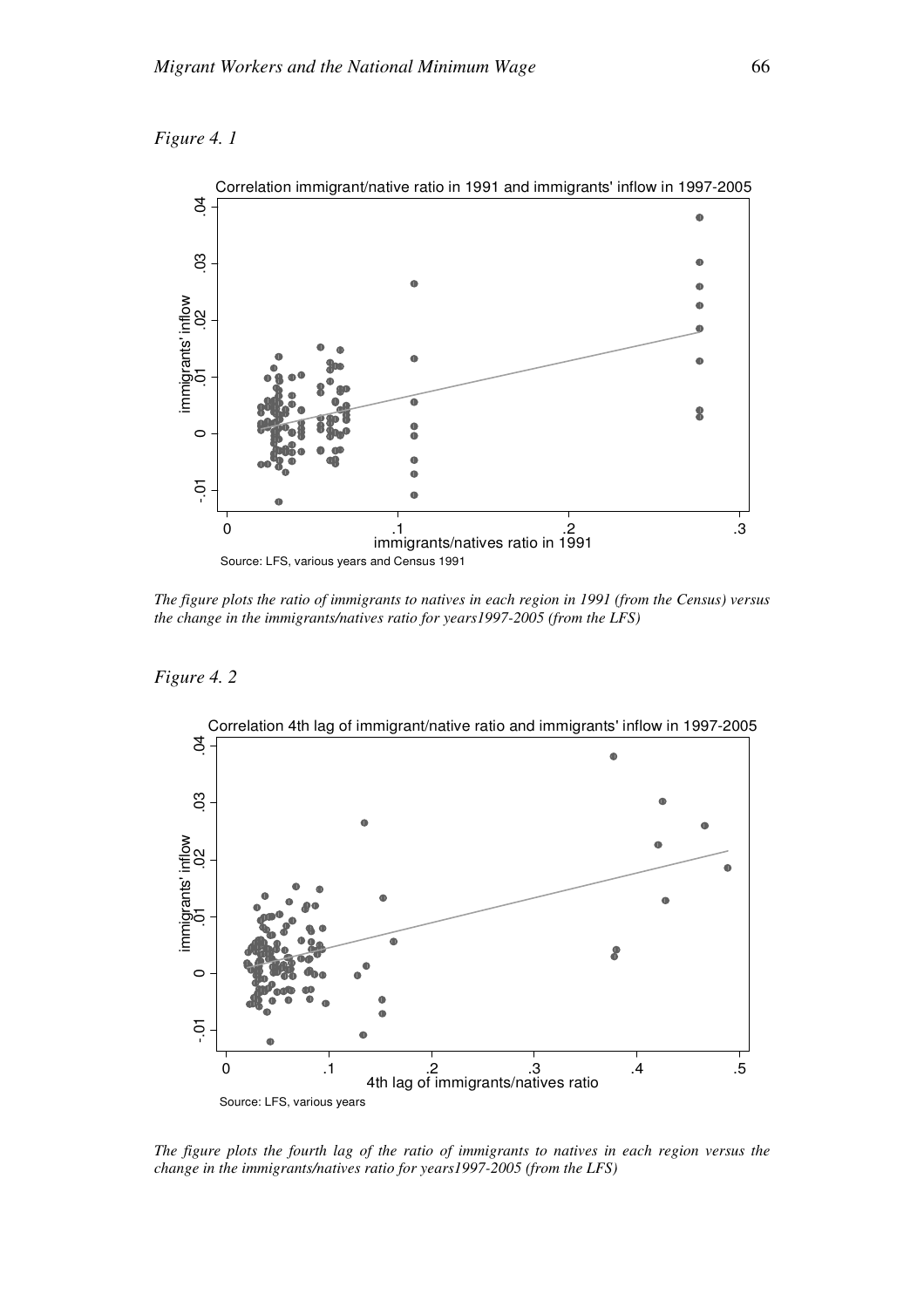



Source: LFS, various years

*The figure shows kernel estimates of the density of immigrants who arrived within the last two (dashed line) or five (dotted line) years in the non-immigrant wage distribution. The horizontal line shows as a reference the non-immigrant wage distribution The kernel estimates are above the horizontal line at wages where immigrants are more concentrated than natives, and below the horizontal line at wages where immigrants are less concentrated than natives.*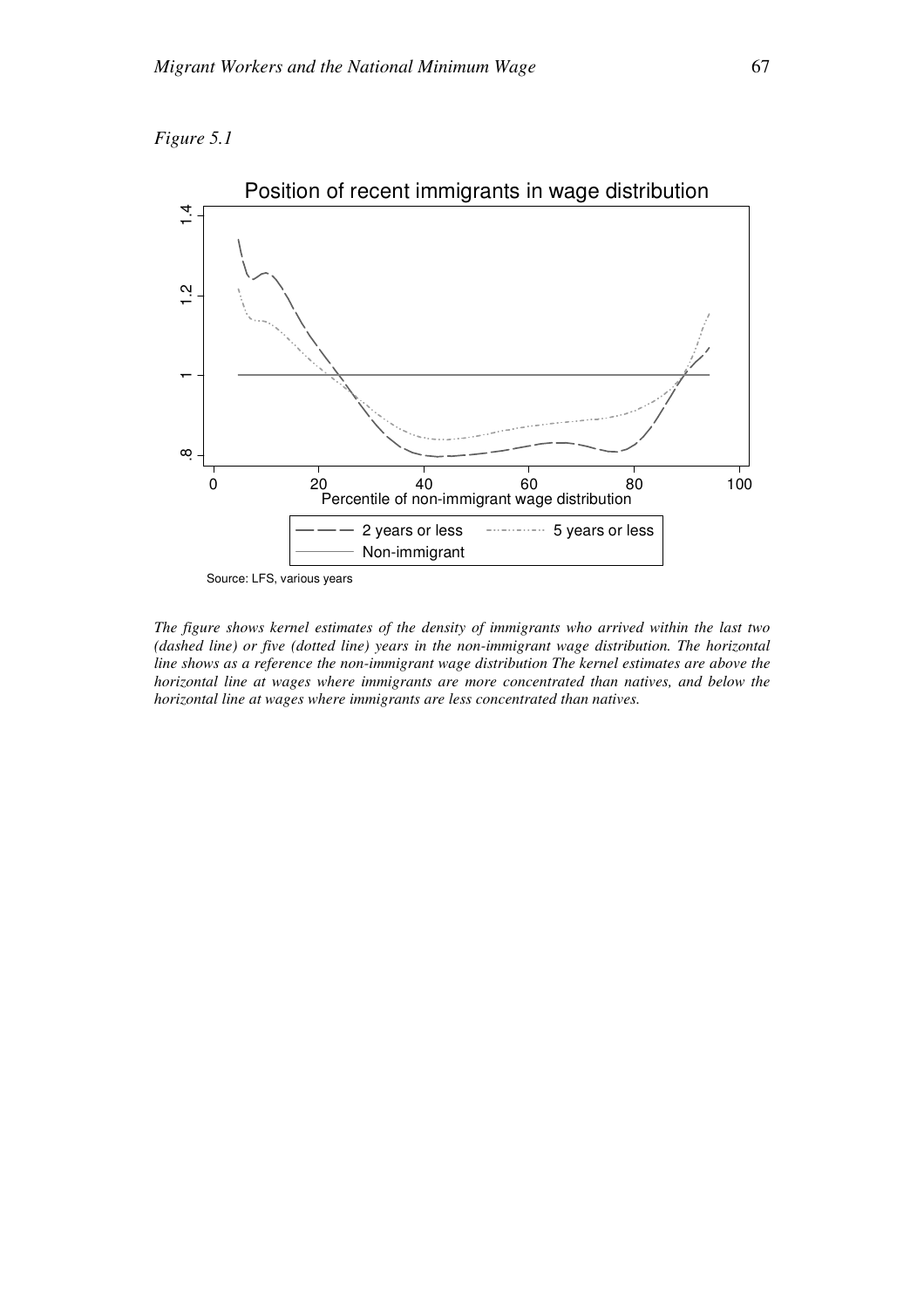*Figure 5.2.a* 







*Figures report the estimated OLS and IV regression coefficients and the 95% confidence interval from a difference regression of each wage percentile on the ratio of immigrants to natives for years1997/2005 and time dummies Instrumental variable is the ratio of immigrants to natives in 1991, obtained from the UK Census. Source: LFS, various years; Census 1991*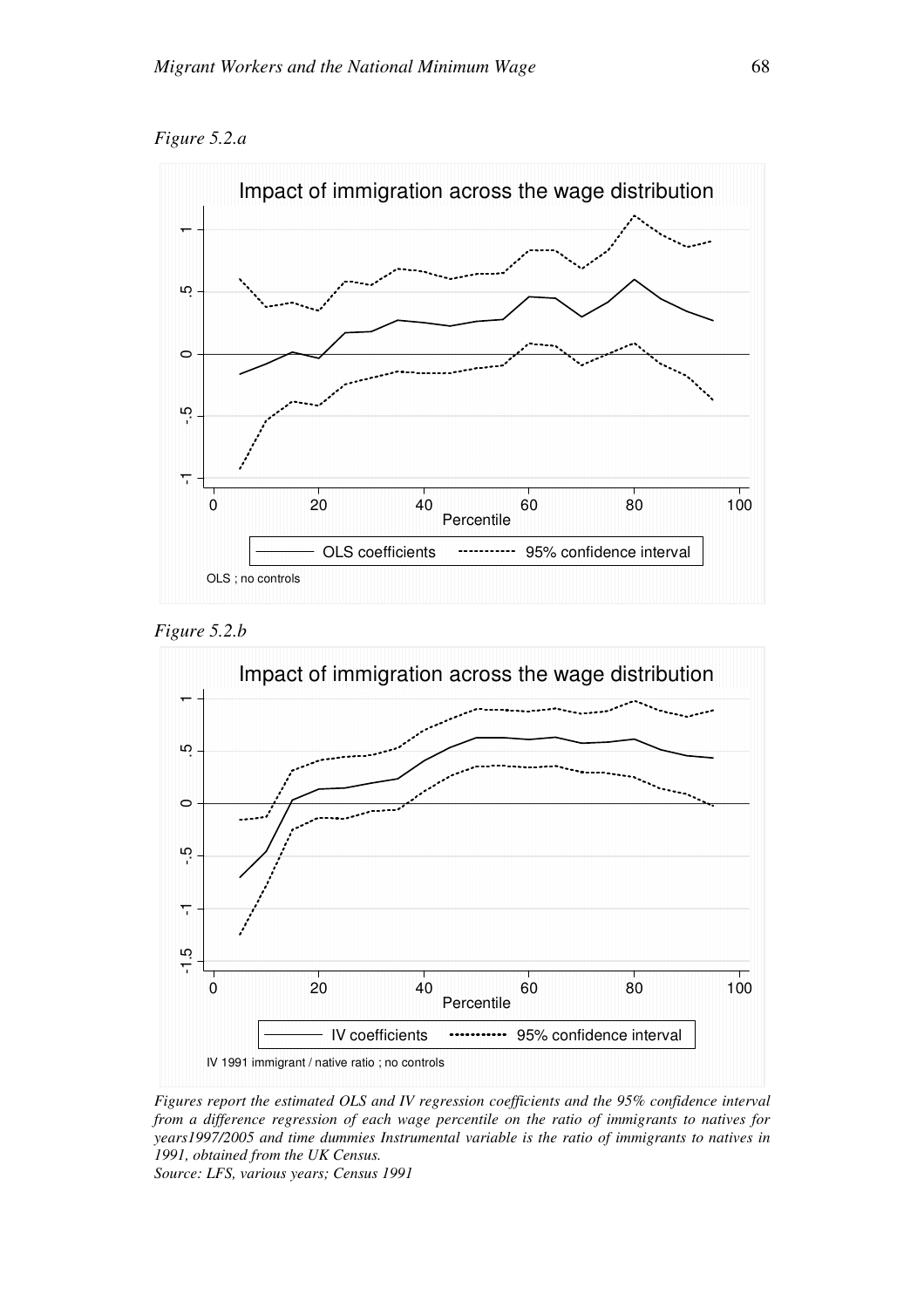







*Figures report the estimated OLS and IV regression coefficients and the 95% confidence interval from a difference regression of each wage percentile on the ratio of immigrants to natives for years1997/2005 and time dummies, when London is excluded from the sample. Instrumental variable is the ratio of immigrants to natives in 1991, obtained from the UK Census. Source: LFS, various years; Census 1991*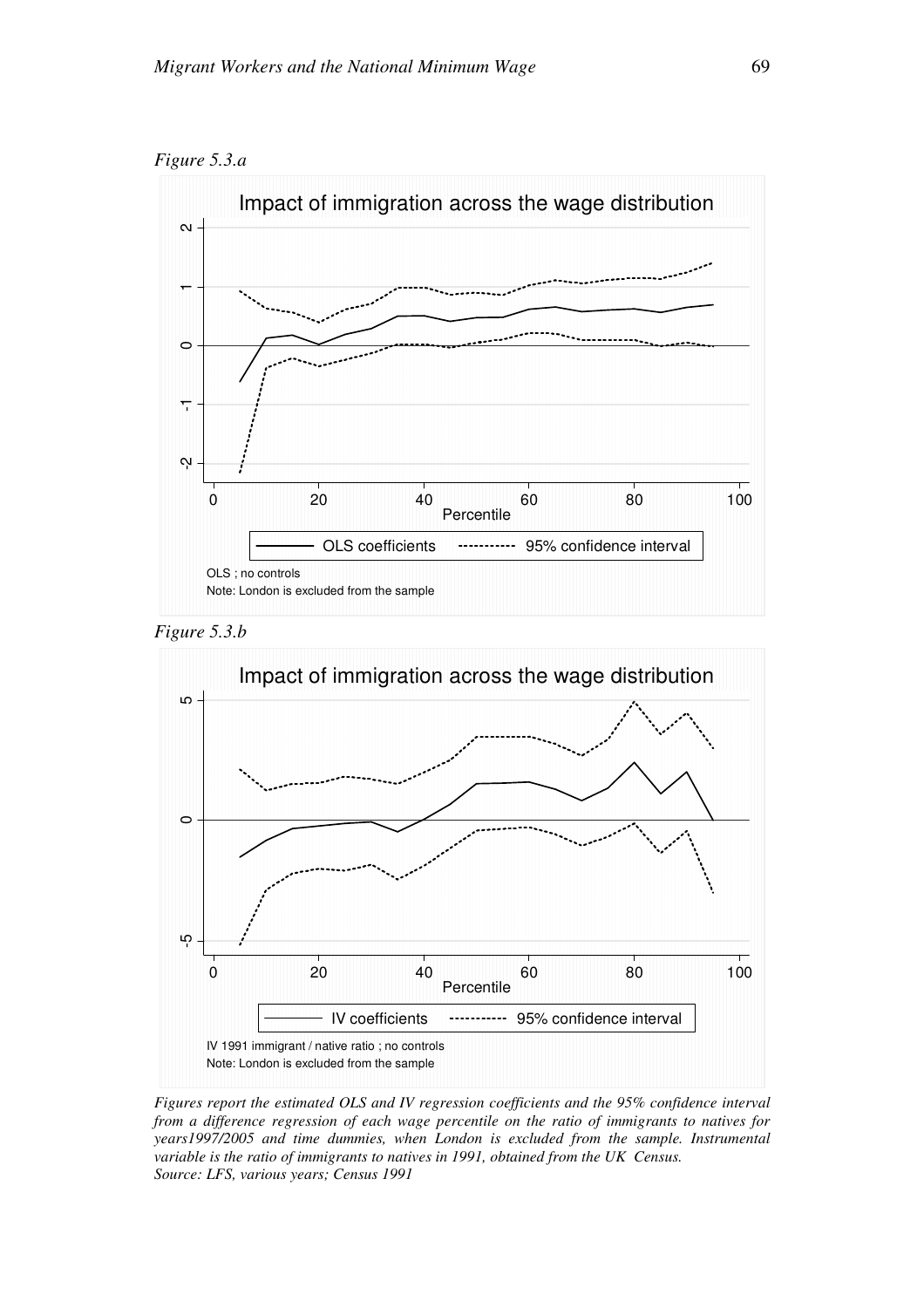



*The figure shows the evolution of different wage percentiles and the minimum wage for years 1998/2005.*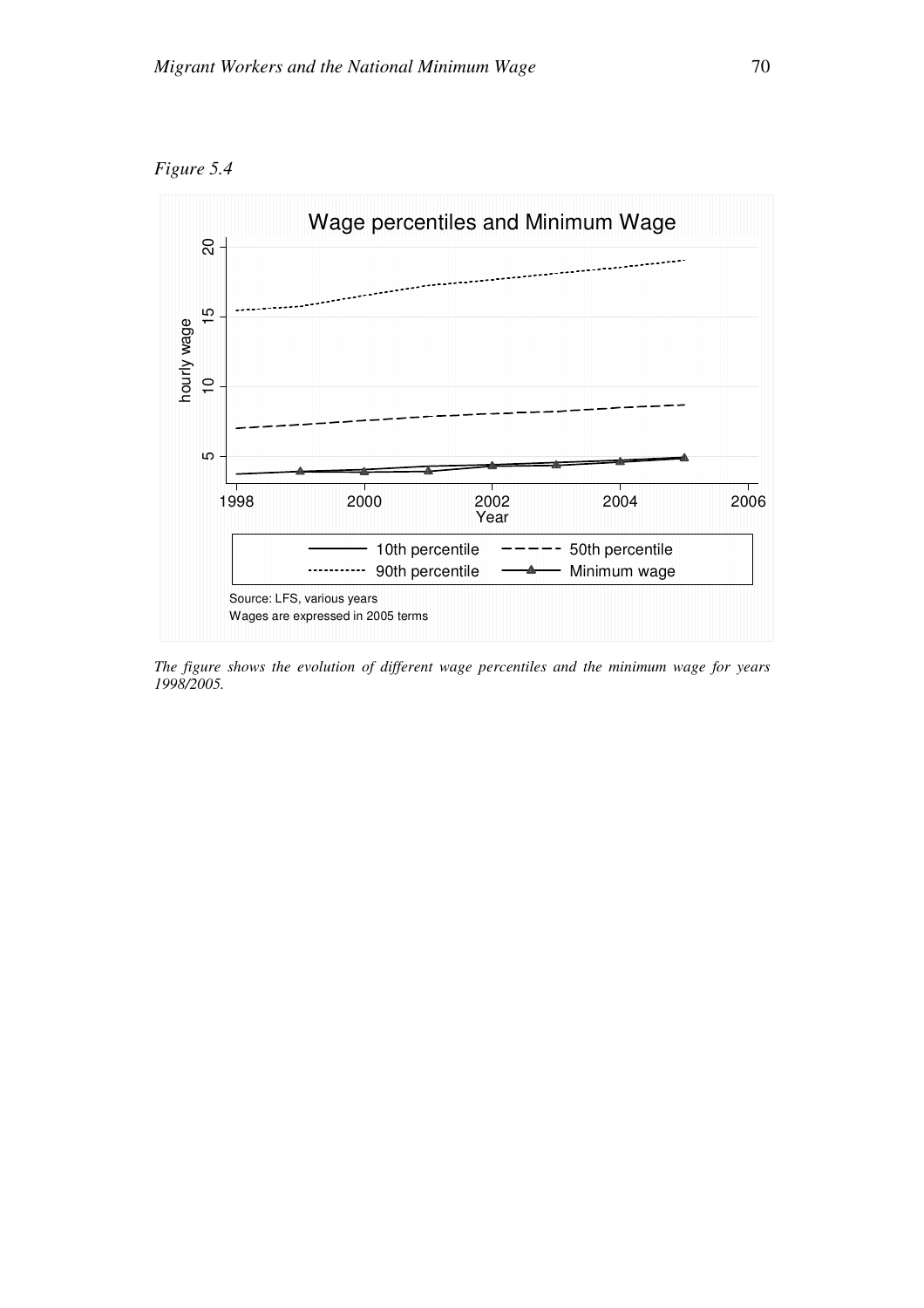



*The figure shows, for different levels of education, the ratio of immigrants to natives for each fiveyear experience group. The midpoint of each experience group is used to illustrate the trend.*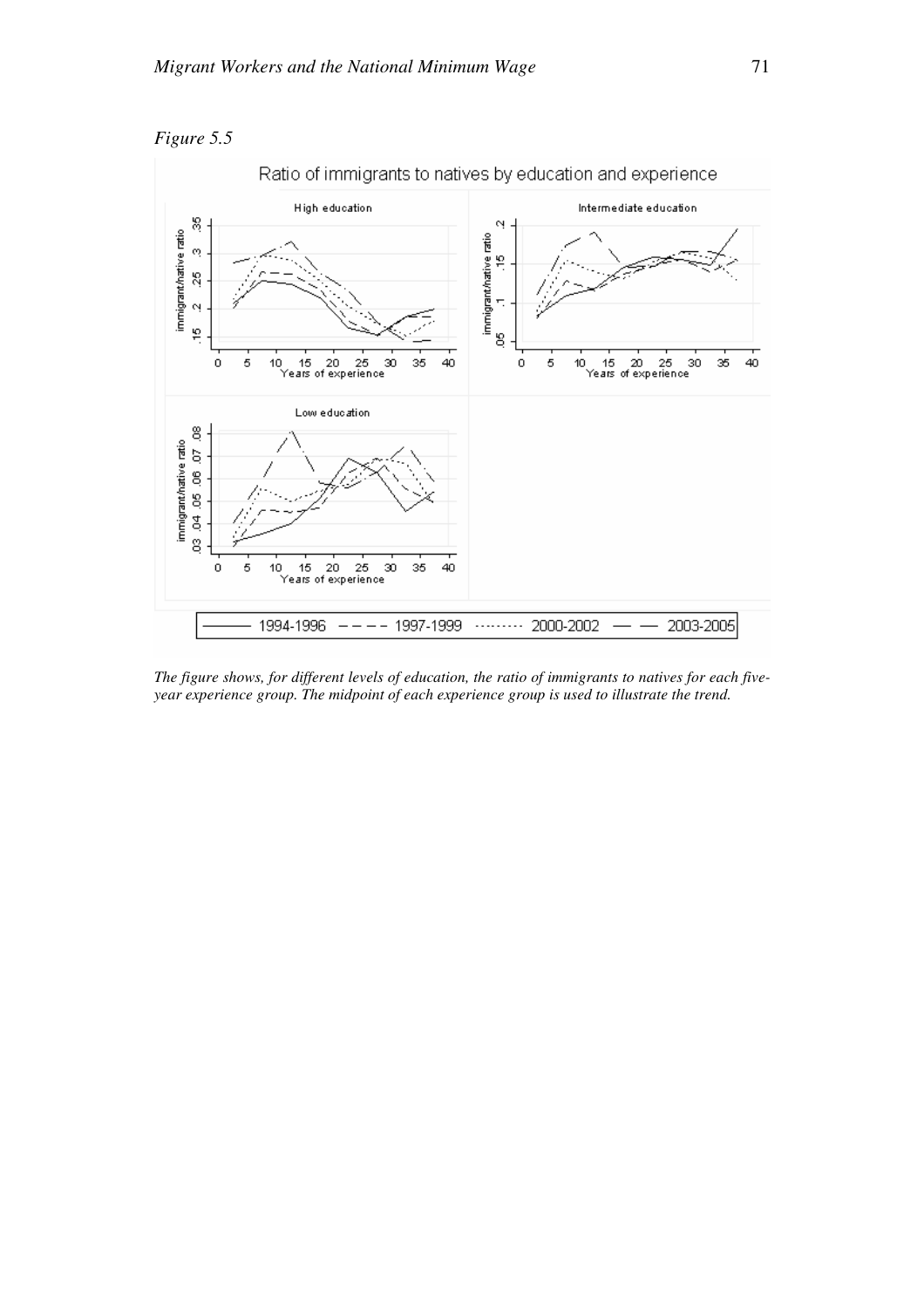## **Tables**

|      | <b>Total foreign</b><br><b>Born</b> | Percentage increase over<br>previous decade | Percentage of<br>total population |
|------|-------------------------------------|---------------------------------------------|-----------------------------------|
| 1971 | 3,086,402                           |                                             | 5.87                              |
| 1981 | 3,359,825                           | 8.86                                        | 6.27                              |
| 1991 | 3,746,122                           | 11.50                                       | 6.82                              |
| 2001 | 4,835,598                           | 29.08                                       | 8.47                              |

*Table 3.1 – Foreign born population in Great Britain* 

*Entries are the total number of foreign born, the decadal percentage increase in the number of foreign born, and the share of foreign born in the total population in Great Britain in 1971-2001 Source:1971, 1981, 1991, 2001 Census* 

*Table 3.2 – Foreign born working age population in Great Britain, 1993-1995*

|      | Percentage of total working age population |  |  |  |  |
|------|--------------------------------------------|--|--|--|--|
| 1993 | 8.35                                       |  |  |  |  |
| 1995 | 8.3                                        |  |  |  |  |
| 1997 | 8.7                                        |  |  |  |  |
| 1999 | 9.09                                       |  |  |  |  |
| 2001 | 9.75                                       |  |  |  |  |
| 2003 | 10.45                                      |  |  |  |  |
| 2005 | 11.5                                       |  |  |  |  |

*Entries are the share of immigrants in the working age population (16-65) of both sexes. Source:LFS, various years* 

## *Table 3.3 – Average age in 1992, 1998, 2005*

|       | <b>Natives</b> |       |       | <b>Foreign Born</b> |       |                    |        |       |       |
|-------|----------------|-------|-------|---------------------|-------|--------------------|--------|-------|-------|
|       |                |       |       | <b>Earlier</b>      |       |                    | Recent |       |       |
|       | 1992           | 1998  | 2005  | 1992                | 1998  | <i><b>2005</b></i> | 1992   | 1998  | 2005  |
| All   | 38.6           | 39.47 | 40.26 | 40.22               | 40.57 | 39.89              | 28.95  | 28.53 | 29.35 |
| Men   | 38.45          | 39.44 | 40.21 | 40.4                | 40.61 | 39.77              | 29.59  | 29.46 | 29.58 |
| Women | 38.76          | 39.51 | 40.31 | 40.07               | 40.53 | 39.99              | 28.37  | 27 77 | 29.12 |

*Entries are the average age of the working age (16-65) population of the group in every year. Source: LFS various years*

*Table 3.4 – Gender Composition in 1992, 1998, 2005*

|       | <b>Natives</b> |       | <b>Foreign Born</b> |                |       |                    |               |       |       |
|-------|----------------|-------|---------------------|----------------|-------|--------------------|---------------|-------|-------|
|       |                |       |                     | <b>Earlier</b> |       |                    | <b>Recent</b> |       |       |
|       | 1992           | 1998  | 2005                | 1992           | 1998  | <i><b>2005</b></i> | 1992          | 1998  | 2005  |
| Men   | 49.83          | 49.63 | 49.36               | 47.81          | 46.69 | 47.57              | 46.93         | 44.89 | 50.16 |
| Women | 50.17          | 50.37 | 50.64               | 52.19          | 53.31 | 52.43              | 53.07         | 55.11 | 49.84 |

*Entries are the share of men and women among working age (16-65) natives and immigrants every year. Source: LFS various years*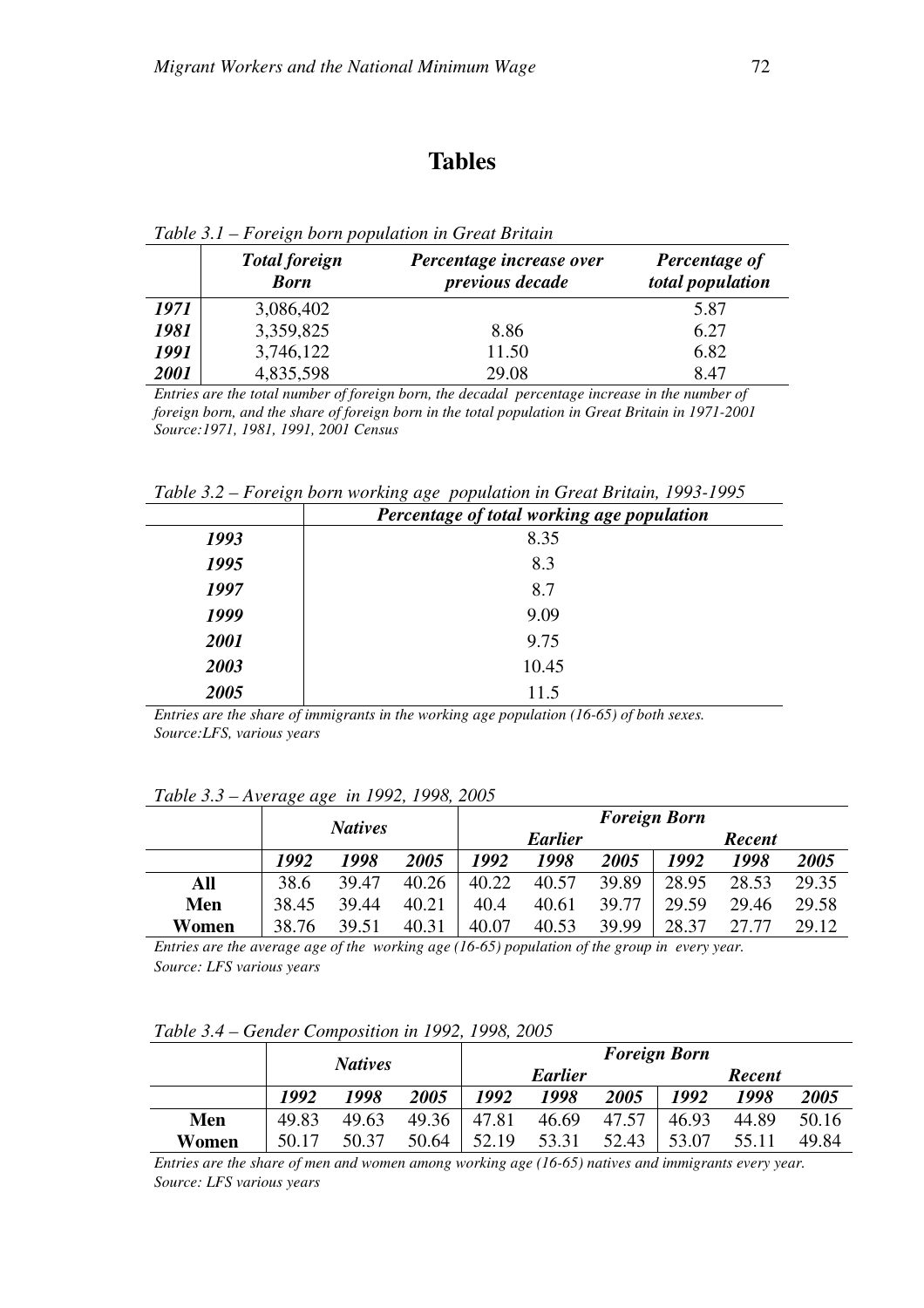|                  |       | <b>Natives</b> |       |       |                | <b>Foreign Born</b> |               |       |       |
|------------------|-------|----------------|-------|-------|----------------|---------------------|---------------|-------|-------|
| <b>Education</b> |       |                |       |       | <b>Earlier</b> |                     | <b>Recent</b> |       |       |
|                  | 1992  | 1998           | 2005  | 1992  | 1998           | <i><b>2005</b></i>  | 1992          | 1998  | 2005  |
| High             | 9.7   | 12.68          | 16.49 | 22.27 | 27.87          | 34.55               | 44.13         | 52.46 | 45.04 |
| Intermediate     | 21.32 | 23.72          | 26.76 | 32.47 | 32.71          | 34.26               | 39.57         | 33.74 | 41.09 |
| <b>LOW</b>       | 68.98 | 63.6           | 56.75 | 45.26 | 39.41          | 31.19               | 16.3          | 13.8  | 13.87 |

*Table 3.5 – Education in 1992, 1998, 2005, both sexes*

*Entries are the share of working age (16-65) natives and immigrants of both sexes in each education group in each year.* 

*High education: left full time education at age 21 or later* 

*Intermediate education: left full time education between age 17 and 20 (included)* 

*Low education: left full time education not after age 16, or never had full time education Source: LFS various years*

*Table 3.6 – Education in 2005, men and women*

|                     |                | Men            |               | <b>Women</b>   |                |               |  |
|---------------------|----------------|----------------|---------------|----------------|----------------|---------------|--|
| <b>Education</b>    | <b>Natives</b> | Foreign        |               | <b>Natives</b> | Foreign        |               |  |
|                     |                | <b>Earlier</b> | <b>Recent</b> |                | <b>Earlier</b> | <b>Recent</b> |  |
| <b>High</b>         | 17.12          | 37.39          | 46.62         | 15.83          | 31.91          | 43.47         |  |
| <b>Intermediate</b> | 23.94          | 31.69          | 40.77         | 29.71          | 36.65          | 41.41         |  |
| Low                 | 58.94          | 30.92          | 12.61         | 54.46          | 31.44          | 15.12         |  |

*Entries are the share of working age (16-65) natives and immigrants in each education group in each year. High education: left full time education at age 21 or later* 

*Intermediate education: left full time education between age 17 and 20 (included) Low education: left full time education not after age 16, or never had full time education Source: LFS 2005*

|                                        | <b>Natives</b> | <b>Foreign Born</b> |               | Average |
|----------------------------------------|----------------|---------------------|---------------|---------|
|                                        |                | <b>Earlier</b>      | <b>Recent</b> | wage    |
| <b>Professionals</b>                   | 5.70           | 9.94                | 7.90          | 17.32   |
| <b>Employers and Managers</b>          | 15.33          | 15.22               | 8.99          | 16.5    |
| <b>Non-Manual Workers</b>              | 42.11          | 39.71               | 34.83         | 10.66   |
| <b>Foreman and Supervisors</b>         | 8.09           | 6.82                | 4.61          | 8.4     |
| <b>Skilled and Semi Skilled Manual</b> | 15.91          | 14.87               | 23.70         | 7.6     |
| <b>Unskilled Manual Workers</b>        | 4.03           | 3.65                | 8.30          | 6.43    |
| <b>Personal Service Workers</b>        | 1.62           | 1.82                | 7.36          | 5.34    |
| <b>Own Account Workers</b>             | 7.21           | 7.98                | 4.31          |         |

*Table 3.7 – Occupational distribution in 2004 and 2005, both sexes*

*Entries are the share of working age (16-65) natives and immigrants of both sexes in each occupation group in years 2004-2005 pooled.* 

*Average wage is the average wage in the occupation in 2004-2005, expressed in 2005 terms.* 

*No information on wages of own account workers is available. Average professionals' wage is calculated for professional employees only.* 

*Source: LFS 2004,2005*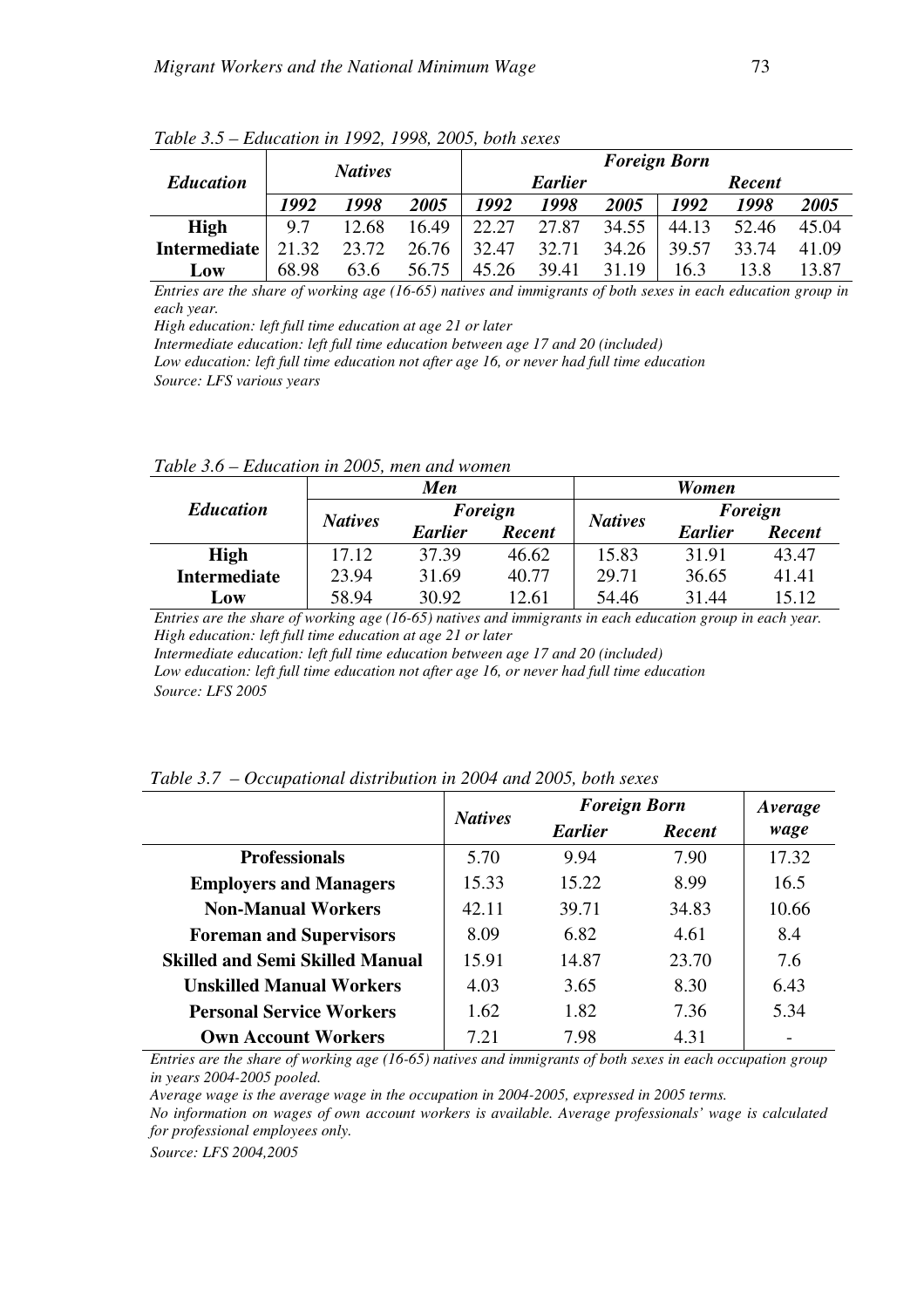|                                           |                | <b>Men</b>          |               | Women          |                     |        |  |
|-------------------------------------------|----------------|---------------------|---------------|----------------|---------------------|--------|--|
|                                           | <b>Natives</b> | <b>Foreign Born</b> |               | <b>Natives</b> | <b>Foreign Born</b> |        |  |
|                                           |                | <b>Earlier</b>      | <b>Recent</b> |                | <b>Earlier</b>      | Recent |  |
| <b>Professionals</b>                      | 7.42           | 12.43               | 9.31          | 3.69           | 7.28                | 6.19   |  |
| <b>Employers and Managers</b>             | 19.25          | 18.86               | 10.34         | 11.10          | 10.80               | 5.60   |  |
| <b>Non-Manual Workers</b>                 | 26.72          | 26.88               | 25.50         | 59.13          | 55.16               | 45.37  |  |
| <b>Foreman and Supervisors</b>            | 9.80           | 7.76                | 5.96          | 6.28           | 5.51                | 3.06   |  |
| <b>Skilled and Semi Skilled</b><br>Manual | 21.66          | 18.66               | 30.82         | 9.44           | 10.54               | 17.74  |  |
| <b>Unskilled Manual Workers</b>           | 4.59           | 3.94                | 8.47          | 3.43           | 3.36                | 8.78   |  |
| <b>Personal Service Workers</b>           | 0.54           | 1.01                | 4.83          | 2.75           | 2.55                | 10.02  |  |
| <b>Own Account Workers</b>                | 10.03          | 10.44               | 4.78          | 4.17           | 4.79                | 3.24   |  |

*Table 3.8 – Occupational distribution in 2004 and 2005, men and women*

*Entries are the share of working age (16-65) natives and immigrants in each occupation group in 2004- 2005 pooled.*

*Source: LFS 2004,2005* 

*Table 3.9 – Occupation by level of education in 2004 and 2005, both sexes*

|                            |                | <b>High education</b> |                     |                | Intermediate education |                       |                | Low education |                       |  |
|----------------------------|----------------|-----------------------|---------------------|----------------|------------------------|-----------------------|----------------|---------------|-----------------------|--|
|                            | <b>Natives</b> |                       | <b>Foreign Born</b> | <b>Natives</b> | <b>Foreign Born</b>    |                       | <b>Natives</b> |               | <b>Foreign Born</b>   |  |
|                            |                | <b>Earlier</b>        | Recent              |                |                        | <b>Earlier Recent</b> |                |               | <b>Earlier Recent</b> |  |
| <b>Professionals</b>       | 18.33          | 20.65                 | 14.17               | 4.6            | 3.94                   | 1.74                  | 2.01           | 1.92          | 1.69                  |  |
| <b>Employers and</b>       | 19.5           | 17.83                 | 15.56               | 17.79          | 14.87                  | 3.09                  | 12.74          | 12.02         | 2.37                  |  |
| <b>Managers</b>            |                |                       |                     |                |                        |                       |                |               |                       |  |
| <b>Non-Manual Workers</b>  | 53.19          | 43.95                 | 42.26               | 51.94          | 44.76                  | 31.36                 | 33.28          | 26.43         | 15.74                 |  |
| <b>Foreman and</b>         | 2.03           | 3.43                  | 3.68                | 6.51           | 7.52                   | 5.13                  | 10.97          | 10.94         | 7.94                  |  |
| <b>Supervisors</b>         |                |                       |                     |                |                        |                       |                |               |                       |  |
| <b>Skilled and Semi</b>    | 2.33           | 6.48                  | 12.96               | 9.79           | 14.83                  | 31.99                 | 23.61          | 27.49         | 41.39                 |  |
| <b>Skilled Manual</b>      |                |                       |                     |                |                        |                       |                |               |                       |  |
| <b>Unskilled Manual</b>    | 0.32           | 1.11                  | 3.9                 | 2.02           | 3.62                   | 10.92                 | 6.32           | 7.56          | 20.15                 |  |
| <b>Workers</b>             |                |                       |                     |                |                        |                       |                |               |                       |  |
| <b>Personal Service</b>    | 0.47           | 0.93                  | 4.3                 | 1.63           | 2.21                   | 10.15                 | 1.93           | 2.47          | 6.39                  |  |
| <b>Workers</b>             |                |                       |                     |                |                        |                       |                |               |                       |  |
| <b>Own Account Workers</b> | 3.83           | 5.6                   | 3.16                | 5.72           | 8.26                   | 5.61                  | 9.14           | 11.17         | 4.32                  |  |

*Entries are the share of working age (16-65) natives and immigrants of both sexes in each occupation group by level of education in 2004-2005 pooled. Source: LFS 2004, 2005*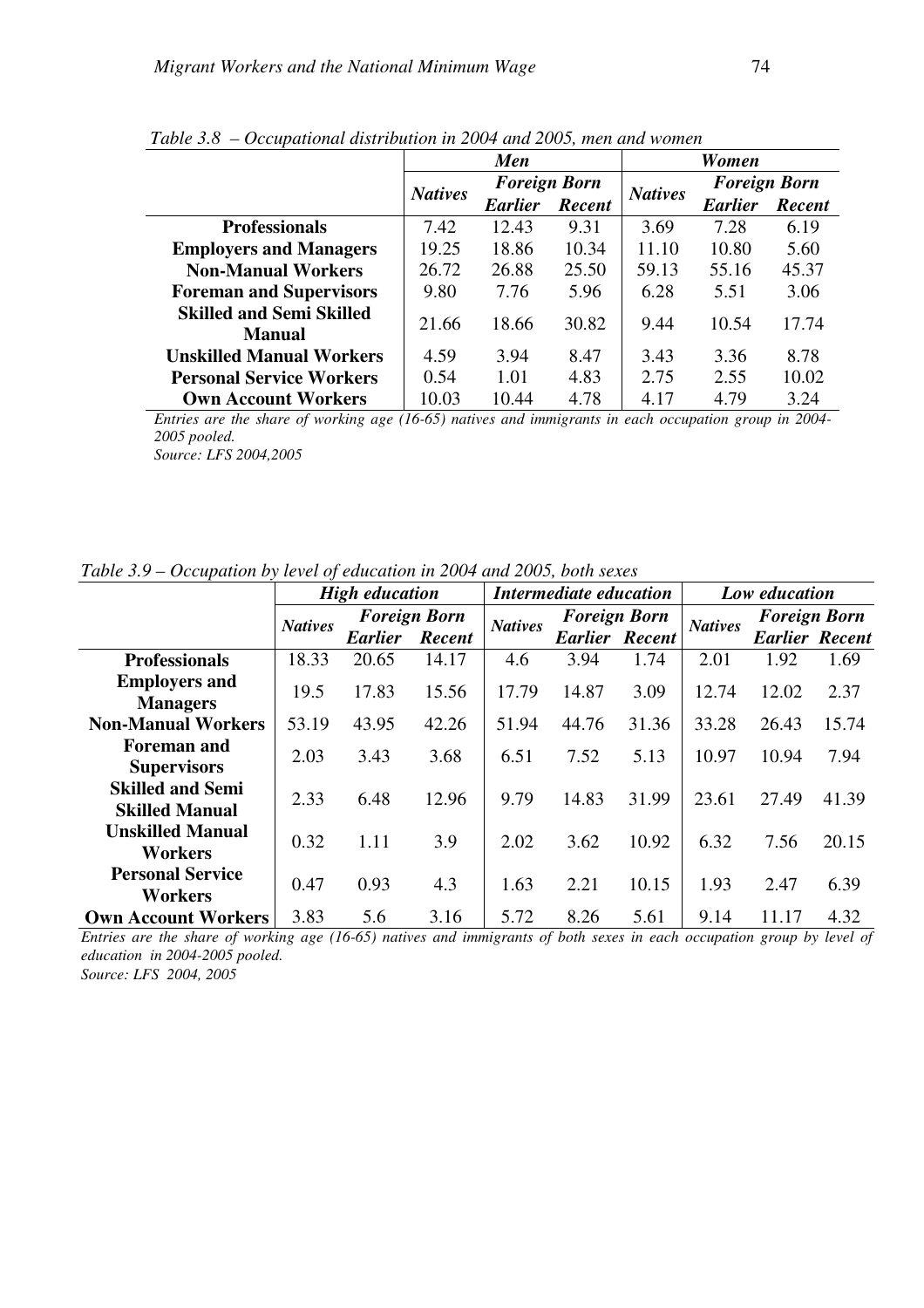|                                        |          |         | <b>Years in UK</b> |       |
|----------------------------------------|----------|---------|--------------------|-------|
|                                        | $\leq$ 2 | $2 - 4$ | $4 - 6$            | 6-10  |
| <b>Professionals</b>                   | 7.9      | 12.04   | 9.87               | 10.15 |
| <b>Employers and Managers</b>          | 8.99     | 9.41    | 12.74              | 12.92 |
| <b>Non-Manual Workers</b>              | 34.83    | 39.08   | 40.69              | 38.87 |
| <b>Foreman and Supervisors</b>         | 4.61     | 6.29    | 6.08               | 7.29  |
| <b>Skilled and Semi Skilled Manual</b> | 23.7     | 18.07   | 15.07              | 15.56 |
| <b>Unskilled Manual Workers</b>        | 8.3      | 5.72    | 4.77               | 4.47  |
| <b>Personal Service Workers</b>        | 7.36     | 3.76    | 2.41               | 2.07  |
| <b>Own Account Workers</b>             | 4.31     | 5.65    | 8.37               | 8.66  |

*Table 3.10 – Occupational distribution of immigrants in 2004 and 2005 by years in the UK*

*Entries are the share of working age (16-65) immigrants in each occupation group in 2004-2005 pooled. Each column shows different cohorts of immigrants.* 

*Source: LFS 2004,2005*

|  |  | Table 3.11 - Occupational distribution of 1995-1996 arrival cohort. |
|--|--|---------------------------------------------------------------------|
|  |  |                                                                     |

|                                           |           |           | <b>Years</b> |                  |                         |
|-------------------------------------------|-----------|-----------|--------------|------------------|-------------------------|
|                                           | 1995/1996 | 1997/1998 | 1999/2000    | <i>2001/2002</i> | <i><b>2003/2005</b></i> |
| <b>Professionals</b>                      | 16.89     | 14.15     | 15.11        | 10.97            | 11.52                   |
| <b>Employers and Managers</b>             | 15.49     | 15.69     | 12.41        | 11.76            | 11.48                   |
| <b>Non-Manual Workers</b>                 | 32.79     | 35.63     | 33.76        | 43.82            | 39.77                   |
| <b>Foreman and Supervisors</b>            | 1.6       | 1.66      | 1.96         | 6.13             | 7.93                    |
| <b>Skilled and Semi Skilled</b><br>Manual | 8.04      | 12.29     | 14.35        | 16.05            | 15.41                   |
| <b>Unskilled Manual Workers</b>           | 4.3       | 5.08      | 5.61         | 4.08             | 3.58                    |
| <b>Personal Service Workers</b>           | 17.22     | 11.7      | 12.56        | 2.68             | 2.42                    |
| <b>Own Account Workers</b>                | 3.68      | 3.8       | 4.24         | 4.5              | 7.89                    |

*Entries are the share of working age (16-65) immigrants arrived in 1995/1996 in each occupation group in 1995/1996, 1997/1998, 1999/2000, 2001/2002, and 2003/2005. Source: LFS, various years.*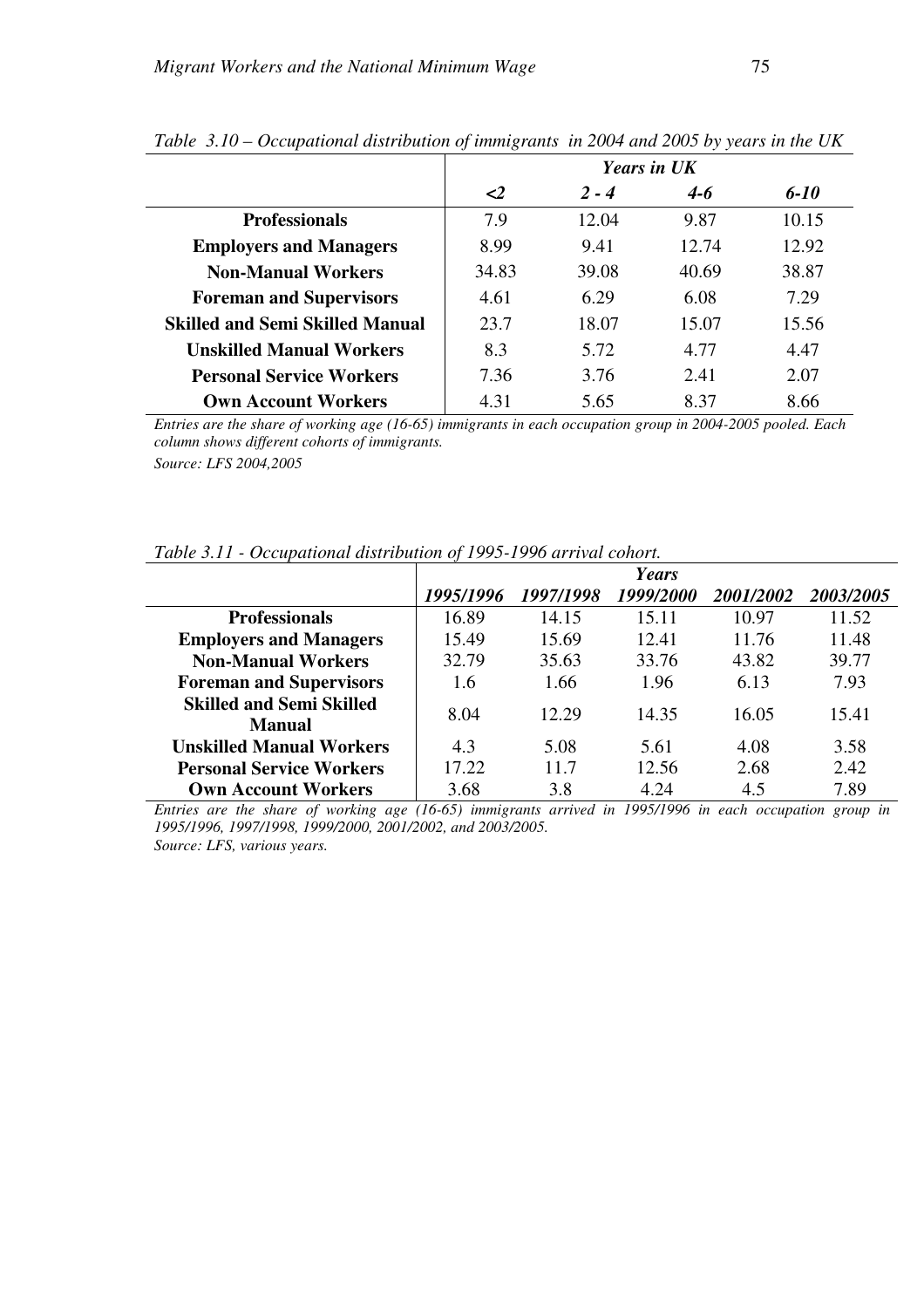|                                               |                | Trailles and minity rands thanself also tomon |        |                |                       |       |                |                   |                       |  |  |  |
|-----------------------------------------------|----------------|-----------------------------------------------|--------|----------------|-----------------------|-------|----------------|-------------------|-----------------------|--|--|--|
|                                               |                | 1992-1993                                     |        |                | 2000-2001             |       | 2004-2005      |                   |                       |  |  |  |
|                                               |                | <b>Immigrants</b>                             |        | <b>Natives</b> | <b>Immigrants</b>     |       | <b>Natives</b> | <b>Immigrants</b> |                       |  |  |  |
|                                               | <b>Natives</b> | Earlier                                       | Recent |                | <b>Earlier Recent</b> |       |                |                   | <b>Earlier Recent</b> |  |  |  |
| <b>Manufacturing</b>                          | 21.77          | 20.64                                         | 14.59  | 17.14          | 14.39                 | 11.91 | 13.97          | 11.52             | 14.38                 |  |  |  |
| <b>Construction</b>                           | 7.39           | 5.65                                          | 2.29   | 7.17           | 4.18                  | 2.60  | 7.78           | 4.58              | 5.39                  |  |  |  |
| Wholesale, retail &<br>motor trade            | 15.92          | 14.19                                         | 10.47  | 15.69          | 14.37                 | 10.59 | 15.92          | 13.98             | 12.11                 |  |  |  |
| Hotels & restaurants                          | 4.69           | 9.13                                          | 9.42   | 4.50           | 8.75                  | 10.19 | 4.45           | 8.74              | 12.69                 |  |  |  |
| <b>Transport, storage</b><br>& communication  | 6.37           | 6.97                                          | 3.39   | 6.90           | 7.74                  | 5.03  | 6.68           | 7.97              | 5.66                  |  |  |  |
| <b>Financial</b><br>intermediation            | 4.30           | 3.88                                          | 6.35   | 4.28           | 4.59                  | 5.82  | 4.21           | 4.61              | 4.52                  |  |  |  |
| Real estate, renting<br>& business activities | 7.64           | 9.03                                          | 11.52  | 10.66          | 13.08                 | 18.73 | 10.82          | 13.86             | 13.20                 |  |  |  |
| <b>Public</b><br>administration &<br>defence  | 6.18           | 4.98                                          | 4.10   | 6.22           | 4.27                  | 3.57  | 6.77           | 5.09              | 2.98                  |  |  |  |
| <b>Education</b>                              | 6.85           | 6.61                                          | 11.19  | 8.01           | 7.61                  | 8.82  | 9.07           | 8.53              | 6.58                  |  |  |  |
| Health & social work                          | 9.78           | 12.64                                         | 10.82  | 10.99          | 13.89                 | 11.01 | 12.02          | 14.70             | 13.87                 |  |  |  |
| Other community,<br>social & personal         | 4.72           | 4.28                                          | 4.55   | 5.43           | 5.19                  | 5.83  | 5.59           | 4.81              | 5.05                  |  |  |  |
| <b>Private households</b><br>with employed    | 0.54           | 0.46                                          | 8.57   | 0.43           | 0.70                  | 3.91  | 0.43           | 0.69              | 2.31                  |  |  |  |
| persons                                       |                |                                               |        |                |                       |       |                |                   |                       |  |  |  |
| Other                                         | 3.86           | 1.56                                          | 2.74   | 2.58           | 1.23                  | 1.98  | 2.29           | 0.93              | 1.26                  |  |  |  |

*Table 3.12 – Natives and Immigrants industry distribution*

*Entries are the share of working age (16-65) natives and immigrants (pooling males and females) in each industry. .We report numbers for the years 1992/1993, 200/2001, and 2004/2005. Industry classification: SIC92* 

*Source: LFS, various years*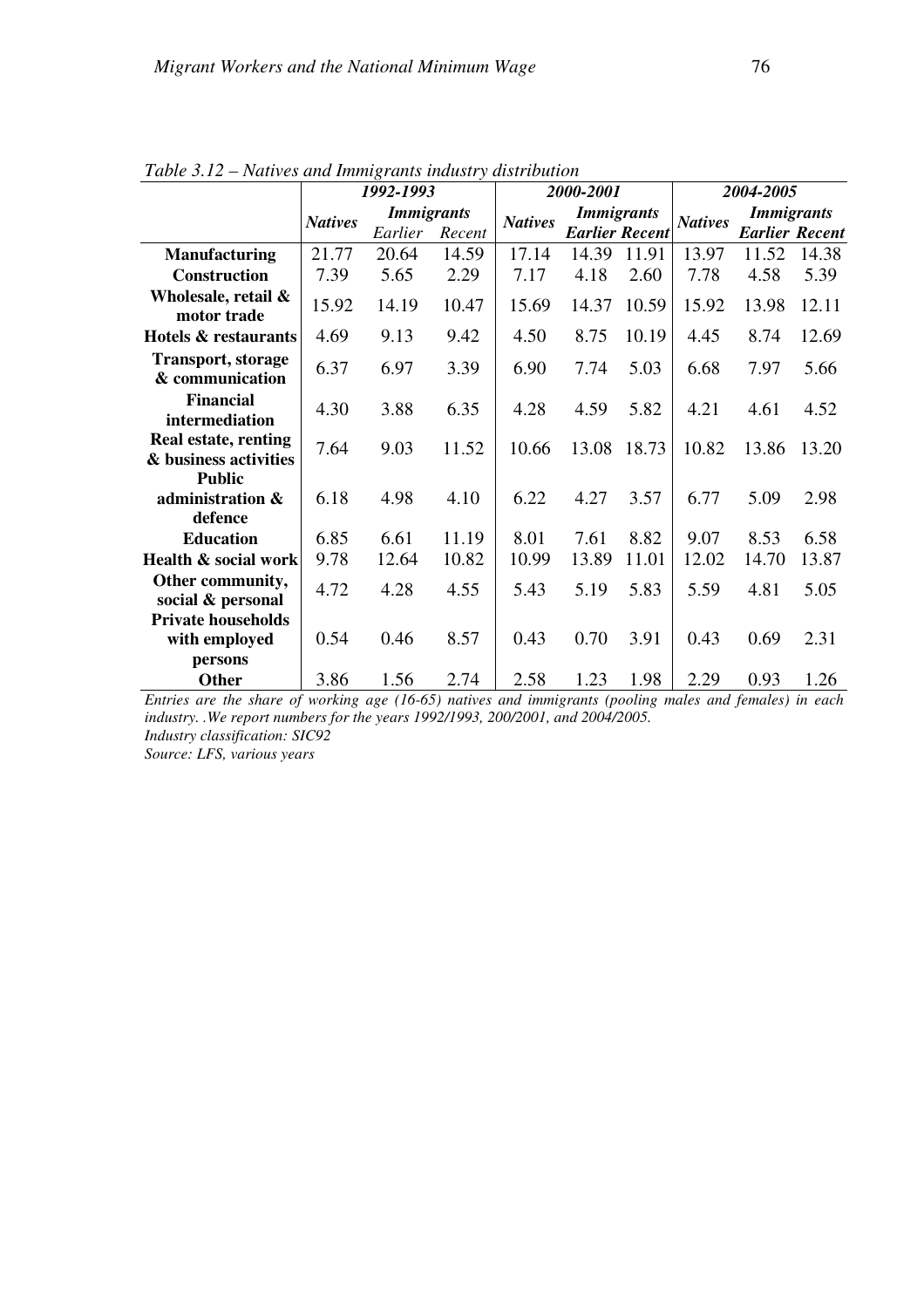| ◡                                          | <b>Natives</b> | <i>Immigrants</i> |               |
|--------------------------------------------|----------------|-------------------|---------------|
|                                            |                | <b>Earlier</b>    | <b>Recent</b> |
| <b>All industries</b>                      | 10.19          | 8.77              | 16.92         |
| <b>Industry</b>                            |                |                   |               |
| <b>Manufacturing</b>                       | 5.29           | 7.58              | 17.67         |
| <b>Construction</b>                        | 7.28           | 5.06              | 5.17          |
| Wholesale, retail & motor trade            | 21.02          | 16.63             | 16.28         |
| Hotels & restaurants                       | 36.70          | 26.07             | 33.86         |
| Transport, storage & communication         | 5.07           | 4.60              | 8.67          |
| <b>Financial intermediation</b>            | 1.83           | 1.86              | 1.62          |
| Real estate, renting & business activities | 6.46           | 5.21              | 6.77          |
| <b>Public administration &amp; defence</b> | 1.90           | 1.85              | 4.15          |
| <b>Education</b>                           | 6.64           | 6.18              | 7.19          |
| Health & social work                       | 9.43           | 5.16              | 10.15         |
| Other community, social & personal         | 16.79          | 13.20             | 26.68         |
| Private households with employed persons   | 21.52          | 36.94             | 87.76         |
| <b>Other</b>                               | 8.12           | 2.86              | 6.84          |

*Table 3.13 - Percentage below 10th percentile* 

*Entries are the share of natives and immigrants (pooling males and females) with an hourly wage below the (year-specific) 10th percentile on the total of natives or immigrants in that industry. We pool years 2001-2005 Industry classification: SIC92*

*Source: LFS, various years* 

*Table 3.14 - Immigrants' origin*

|                                                                                |                   |  | 2001-2002                                                                                         |                                                                                      |       | 2004-2005                |  |                                                    |      |                                             |               |  |
|--------------------------------------------------------------------------------|-------------------|--|---------------------------------------------------------------------------------------------------|--------------------------------------------------------------------------------------|-------|--------------------------|--|----------------------------------------------------|------|---------------------------------------------|---------------|--|
|                                                                                | All<br>immigrants |  | <i>Immigrants</i><br><b>Immigrants</b><br>below $10^{th}$<br>with high<br>percentile<br>education |                                                                                      |       | All<br><i>immigrants</i> |  | <b>Immigrants</b><br>below $10^{th}$<br>percentile |      | <b>Immigrants</b><br>with high<br>education |               |  |
|                                                                                |                   |  |                                                                                                   | Earlier Recent Earlier Recent Earlier Recent   Earlier Recent Earlier Recent Earlier |       |                          |  |                                                    |      |                                             | <b>Recent</b> |  |
| West Europe 25.99 22.08 25.65 23.15 22.70 22.25 22.96 15.40 24.51              |                   |  |                                                                                                   |                                                                                      |       |                          |  |                                                    | 9.39 | 21.04                                       | 17.24         |  |
| <b>East Europe</b> $\begin{bmatrix} 5.34 & 11.52 & 4.60 & 28.57 \end{bmatrix}$ |                   |  |                                                                                                   | 5.59                                                                                 | 8.76  |                          |  | 6.58 23.85 6.61 41.44                              |      | 7.45                                        | 18.99         |  |
| Indian<br>Subcontinent                                                         |                   |  | 20.58 10.05 26.19 18.46 15.53                                                                     |                                                                                      | 10.95 |                          |  | 20.31 13.72 20.21 13.08                            |      | 16.73                                       | 16.57         |  |
| <b>Other</b>                                                                   |                   |  | 48.09 56.35 43.55 29.82                                                                           | 56.18                                                                                | 58.04 |                          |  | 50.15 47.04 48.68 36.09                            |      | 54.78                                       | 47.20         |  |

*Entries report the origin of earlier and new immigrants, of earlier and new immigrants earning an hourly wage below the tenth percentile, and of earlier and new immigrants with high education. Numbers refer to years 2001/2002 (left panel), and years 2004/2005 (right panel).* 

*Source: LFS, various years*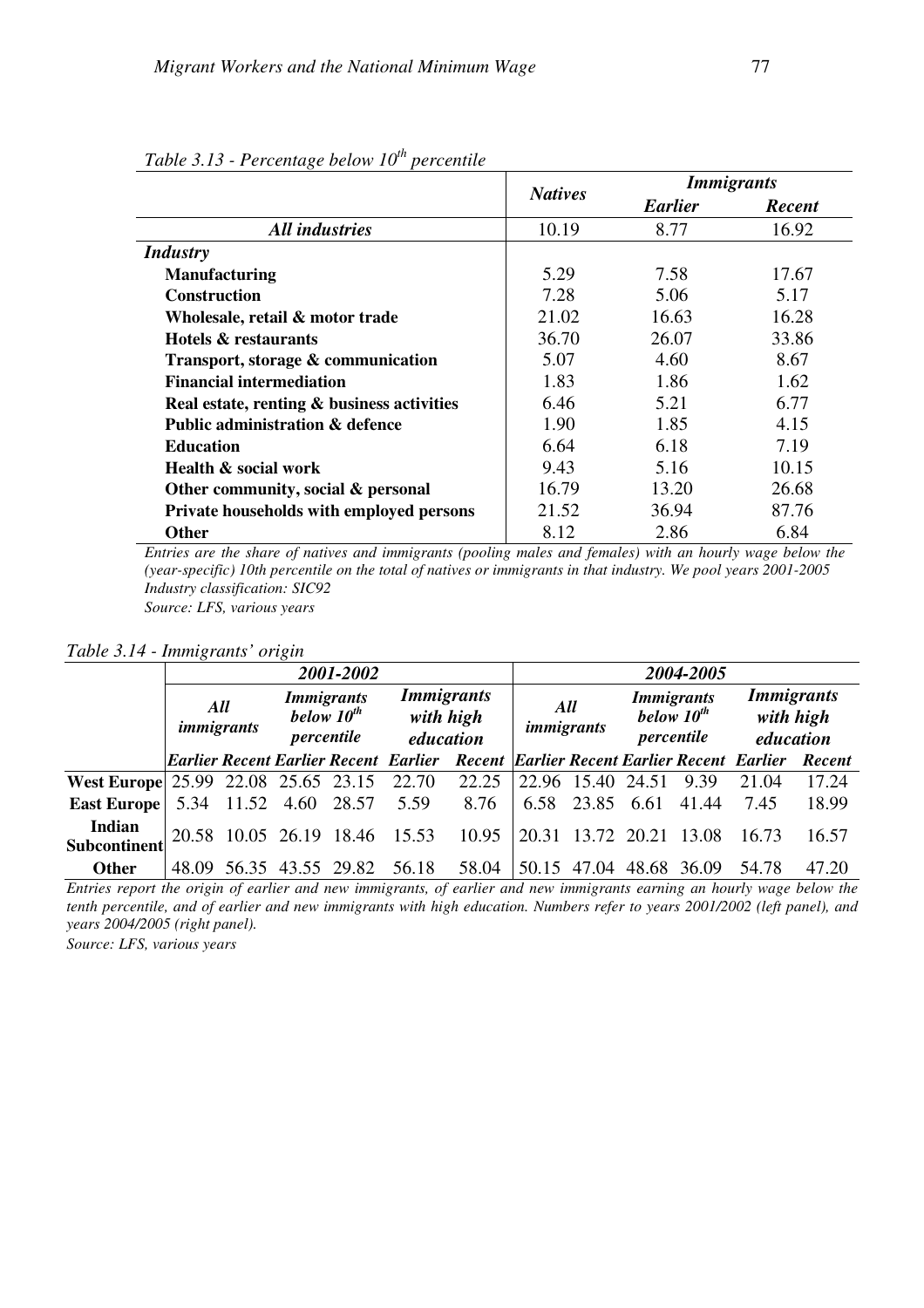|                                       |                | 1992              |                | 2005                     |
|---------------------------------------|----------------|-------------------|----------------|--------------------------|
|                                       | <b>Natives</b> | <i>Immigrants</i> | <b>Natives</b> | <i><b>Immigrants</b></i> |
| Tyne & Wear                           | 2.16           | 0.57              | 1.99           | 0.79                     |
| <b>Rest of Northern Region</b>        | 3.78           | 0.94              | 3.61           | 0.98                     |
| <b>South Yorkshire</b>                | 2.47           | 0.95              | 2.34           | 1.12                     |
| <b>West Yorkshire</b>                 | 3.7            | 3.4               | 3.65           | 3.5                      |
| <b>Rest of Yorks.&amp; Humberside</b> | 3.12           | 1.06              | 2.98           | 1.14                     |
| <b>East Midlands</b>                  | 7.5            | 5.14              | 7.6            | 5.21                     |
| <b>East Anglia</b>                    | 3.77           | 2.92              | 3.87           | 2.9                      |
| <b>Greater London</b>                 | 9.83           | 41.56             | 9.51           | 43.24                    |
| <b>Rest of South East</b>             | 19.26          | 17.73             | 19.98          | 17.38                    |
| <b>South West</b>                     | 8.5            | 4.39              | 8.93           | 4.73                     |
| <b>West Midlands (met county)</b>     | 4.37           | 6.83              | 4.23           | 5.24                     |
| <b>Rest of West Midlands</b>          | 4.95           | 2.25              | 5.14           | 1.53                     |
| <b>Greater Manchester</b>             | 4.55           | 3.89              | 4.45           | 3.41                     |
| <b>Merseyside</b>                     | 2.68           | 0.9               | 2.48           | 0.89                     |
| <b>Rest of North West</b>             | 4.35           | 2.25              | 4.39           | 2.07                     |
| <b>Wales</b>                          | 5.3            | 1.69              | 5.37           | 2                        |
| <b>Scotland</b>                       | 9.7            | 3.54              | 9.48           | 3.87                     |

*Table 3.15 – Region of usual residence in 1992 and 2005, both sexes* 

*Entries are the share of working age (16-65) immigrants and natives by region, for years 1992 and 2005. We pool males and females* 

*Source: LFS 1992, 2005*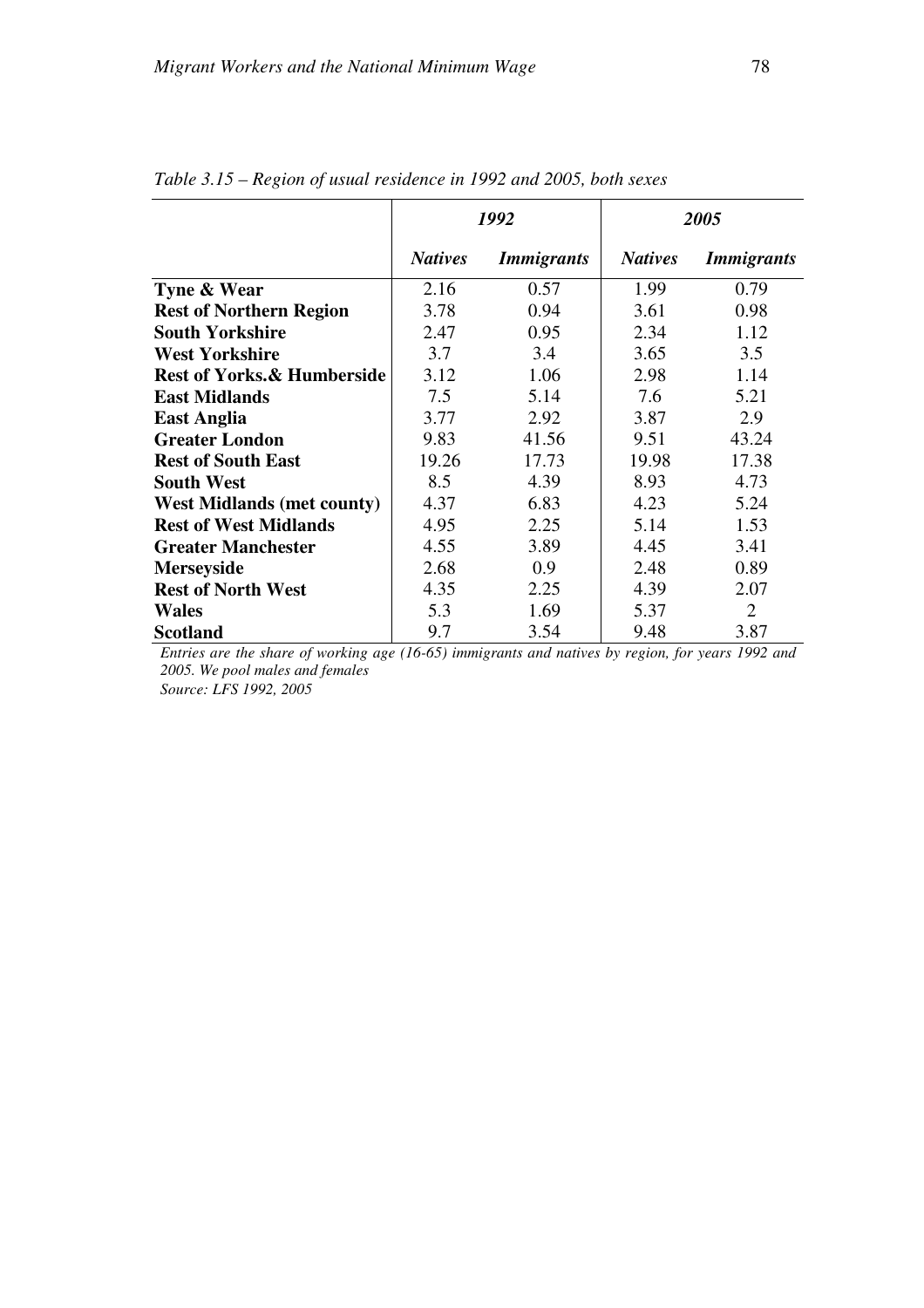| Tubic 5.1 – Descriptive statistics      |          |           |
|-----------------------------------------|----------|-----------|
| Variable                                | Mean     | Std. Dev. |
|                                         |          |           |
| Log-wages, all natives                  |          |           |
| Average hourly pay                      | 2.212    | 0.138     |
| Robust average hourly pay               | 2.183    | 0.136     |
| Wage index                              | 2.194    | 0.131     |
| Robust wage index                       | 2.123    | 0.134     |
| Average hourly pay, men                 | 2.337    | 0.138     |
| Average hourly pay, women               | 2.076    | 0.144     |
| Robust average hourly pay, men          | 2.299    | 0.133     |
| Robust average hourly pay, women        | 2.059    | 0.144     |
| Log-wages, natives by education group   |          |           |
| Average hourly pay, high                | 2.656    | 0.107     |
| Average hourly pay, intermediate        | 2.266    | 0.121     |
| Average hourly pay, low                 | 2.065    | 0.109     |
| Robust average hourly pay, high         | 2.602    | 0.103     |
| Robust average hourly pay, intermediate | 2.247    | 0.098     |
| Robust average hourly pay, low          | 1.970    | 0.123     |
| Log-wages, earlier immigrants           |          |           |
| Average hourly pay                      | 2.279    | 0.152     |
| Robust average hourly pay               | 2.242    | 0.147     |
| Natives' log- wage percentiles          |          |           |
| $5^{\text{th}}$                         | 1.266    | 0.148     |
| $10^{\text{th}}$                        | 1.433    | 0.129     |
| $25^{\text{th}}$                        | 1.678    | 0.131     |
| $50^{\text{th}}$                        | 2.022    | 0.132     |
| $75^{\text{th}}$                        | 2.413    | 0.134     |
| 90 <sup>th</sup>                        | 2.763    | 0.139     |
| $95^{\text{th}}$                        | 2.970    | 0.152     |
| Immigrant-native ratio                  | 0.086    | 0.107     |
| Annual change in immigrant-native ratio | 0.003    | 0.007     |
| Average natives' age                    | 40.331   | 0.944     |
| Average immigrants' age                 | 39.329   | 1.992     |
| $ln$ high educ./low educ.               | $-1.659$ | 0.378     |
| In intermed. educ./low educ.            | $-1.048$ | 0.278     |
|                                         |          |           |

## *Table 5.1 – Descriptive statistics*

*Entries are the mean value and the standard deviation of the variables used in the analysis, across all regions and years 1997-2005.* 

*Wages are expressed in 2005 pounds, using the 2005 CPI index. Source: LFS 1997, 2005*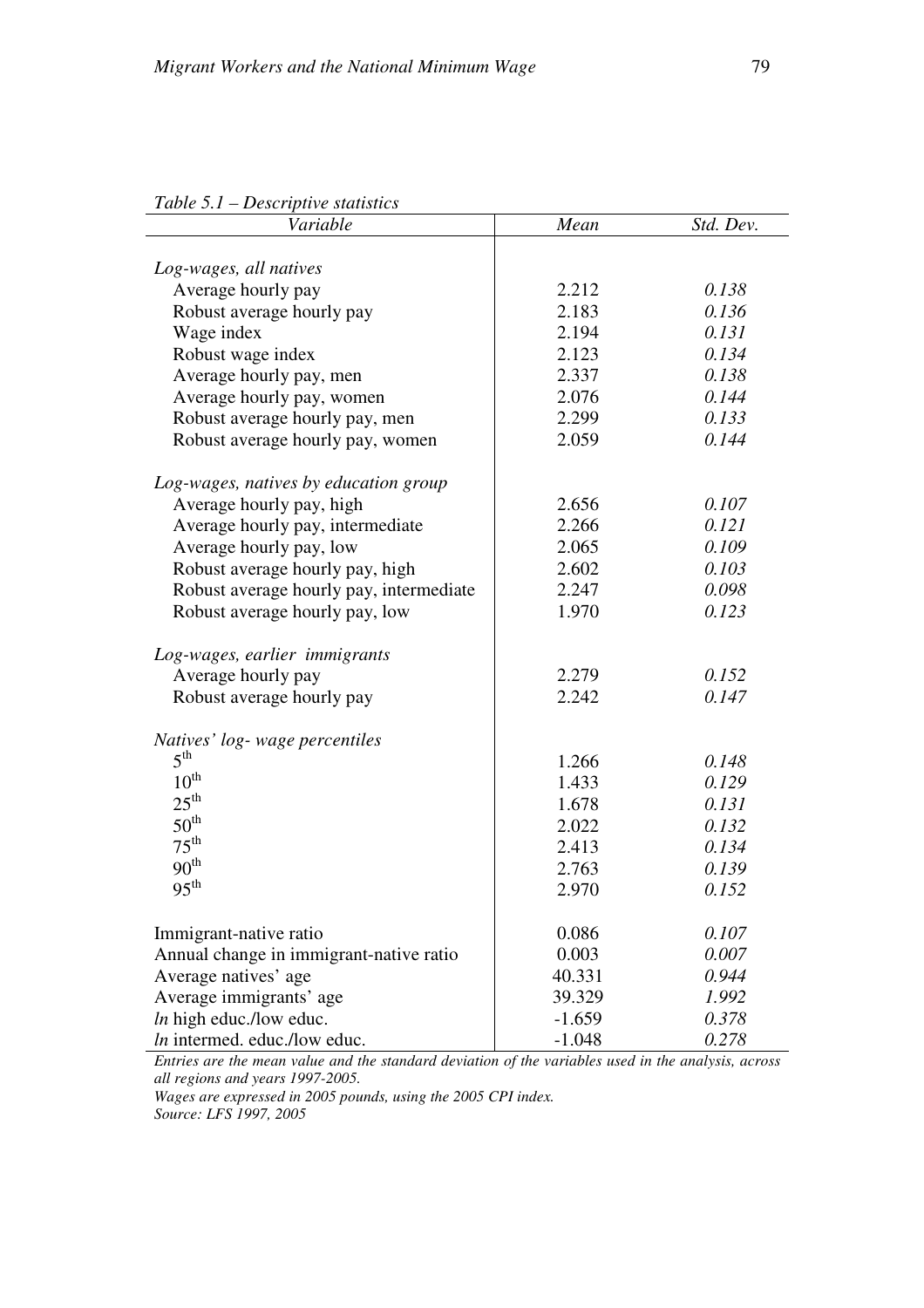| Std.Dev<br>Min<br>Max<br>Years<br>Mean<br>1997-1998<br>$0.79\%$<br>$0.25\%$<br>2.65%<br>$-1.21\%$<br>1998-1999<br>0.50%<br>0.74%<br>$0.02\%$<br>$-1.09\%$<br>1999-2000<br>0.98%<br>3.82%<br>0.15%<br>$-0.68%$<br>2000-2001<br>2.26%<br>$0.45\%$<br>$0.66\%$<br>$-0.47\%$<br>2001-2002<br>$3.02\%$<br>$0.43\%$<br>$0.87\%$<br>$-0.59\%$<br>2002-2003<br>1.28%<br>$0.26\%$<br>$0.45\%$<br>$-0.71\%$<br>2003-2004<br>0.72%<br>2.60%<br>$0.43\%$<br>$-0.47\%$ |           |          | $\cdot$  |           |       |
|-----------------------------------------------------------------------------------------------------------------------------------------------------------------------------------------------------------------------------------------------------------------------------------------------------------------------------------------------------------------------------------------------------------------------------------------------------------|-----------|----------|----------|-----------|-------|
|                                                                                                                                                                                                                                                                                                                                                                                                                                                           |           |          |          |           |       |
|                                                                                                                                                                                                                                                                                                                                                                                                                                                           |           |          |          |           |       |
|                                                                                                                                                                                                                                                                                                                                                                                                                                                           |           |          |          |           |       |
|                                                                                                                                                                                                                                                                                                                                                                                                                                                           |           |          |          |           |       |
|                                                                                                                                                                                                                                                                                                                                                                                                                                                           |           |          |          |           |       |
|                                                                                                                                                                                                                                                                                                                                                                                                                                                           |           |          |          |           |       |
|                                                                                                                                                                                                                                                                                                                                                                                                                                                           |           |          |          |           |       |
|                                                                                                                                                                                                                                                                                                                                                                                                                                                           |           |          |          |           |       |
|                                                                                                                                                                                                                                                                                                                                                                                                                                                           | 2004-2005 | $0.82\%$ | $0.57\%$ | $-0.32\%$ | 1.86% |
| Average 1997/2005<br>$0.35\%$                                                                                                                                                                                                                                                                                                                                                                                                                             |           |          |          |           |       |
| 1997-2005<br>2.81%<br>15.55%<br>3.43%<br>$-0.27%$                                                                                                                                                                                                                                                                                                                                                                                                         |           |          |          |           |       |

*Table 5.2 – Descriptive statistics on immigrants' inflow* 

*Entries are the annual mean, standard deviation, minimum, and maximum across all regions of the change in immigrant-native ratio for years 1997-2005.* 

 *The last row reports the mean, standard deviation, minimum, and maximum across all regions of the 1997/2005 change in immigrants-natives ratio.* 

*Source: LFS, 1997-2005*

| Year    |             | Average wage |             | $\overline{10}$ <sup>th</sup> Percentile |             | Median     |             | $90th$ Percentile |
|---------|-------------|--------------|-------------|------------------------------------------|-------------|------------|-------------|-------------------|
|         | <b>ASHE</b> | <b>LFS</b>   | <b>ASHE</b> | <b>LFS</b>                               | <b>ASHE</b> | <b>LFS</b> | <b>ASHE</b> | <i>LFS</i>        |
| 1998    | 1.51%       | 3.47%        | $0.49\%$    | 4.08%                                    | 0.62%       | 2.78%      | 1.38%       | 3.82%             |
| 1999    | $3.12\%$    | $3.22\%$     | 3.36%       | 5.96%                                    | 2.69%       | $3.94\%$   | 3.56%       | 2.39%             |
| 2000    | 3.16%       | 4.72%        | 2.91%       | $3.77\%$                                 | $2.53\%$    | 4.82%      | 2.89%       | 4.80%             |
| 2001    | 3.99%       | 3.69%        | 2.92%       | 5.68%                                    | 3.09%       | 4.30%      | 4.52%       | 4.99%             |
| 2002    | 3.40%       | 2.46%        | $3.57\%$    | 2.84%                                    | 2.14%       | $2.05\%$   | 2.90%       | 1.95%             |
| 2003    | 3.16%       | $2.51\%$     | 3.91%       | 4.03%                                    | 2.72%       | 2.14%      | 2.52%       | $2.53\%$          |
| 2004    | 1.08%       | 2.58%        | 1.97%       | 3.71%                                    | 2.19%       | $4.02\%$   | 1.53%       | 2.64%             |
| 2005    | 5.60%       | $2.35\%$     | $3.07\%$    | 4.17%                                    | 1.42%       | 1.94%      | 2.61%       | 2.30%             |
| Average |             |              |             |                                          |             |            |             |                   |
| 1998-   | 3.13%       | $3.13\%$     | 2.78%       | 4.28%                                    | 2.18%       | 3.25%      | 2.74%       | 3.18%             |
| 2005    |             |              |             |                                          |             |            |             |                   |

*Table 5.3 - Annual growth rate of hourly pay in ASHE and LFS* 

*Entries are the annual growth rate of the specified variable from the NES/ASHE or the LFS for each year 1998- 2005; the last row shows the average annual growth rate for years 1998/2005.* 

*For consistency, the 2004 ASHE growth rates are calculated using 2003 and 2004 data from the NES/ASHE without supplementary information while the 2005 ASHE growth rates are calculated using 2004 and 2005 data from the ASHE with supplementary information* 

*LFS average wages are calculated using weights.*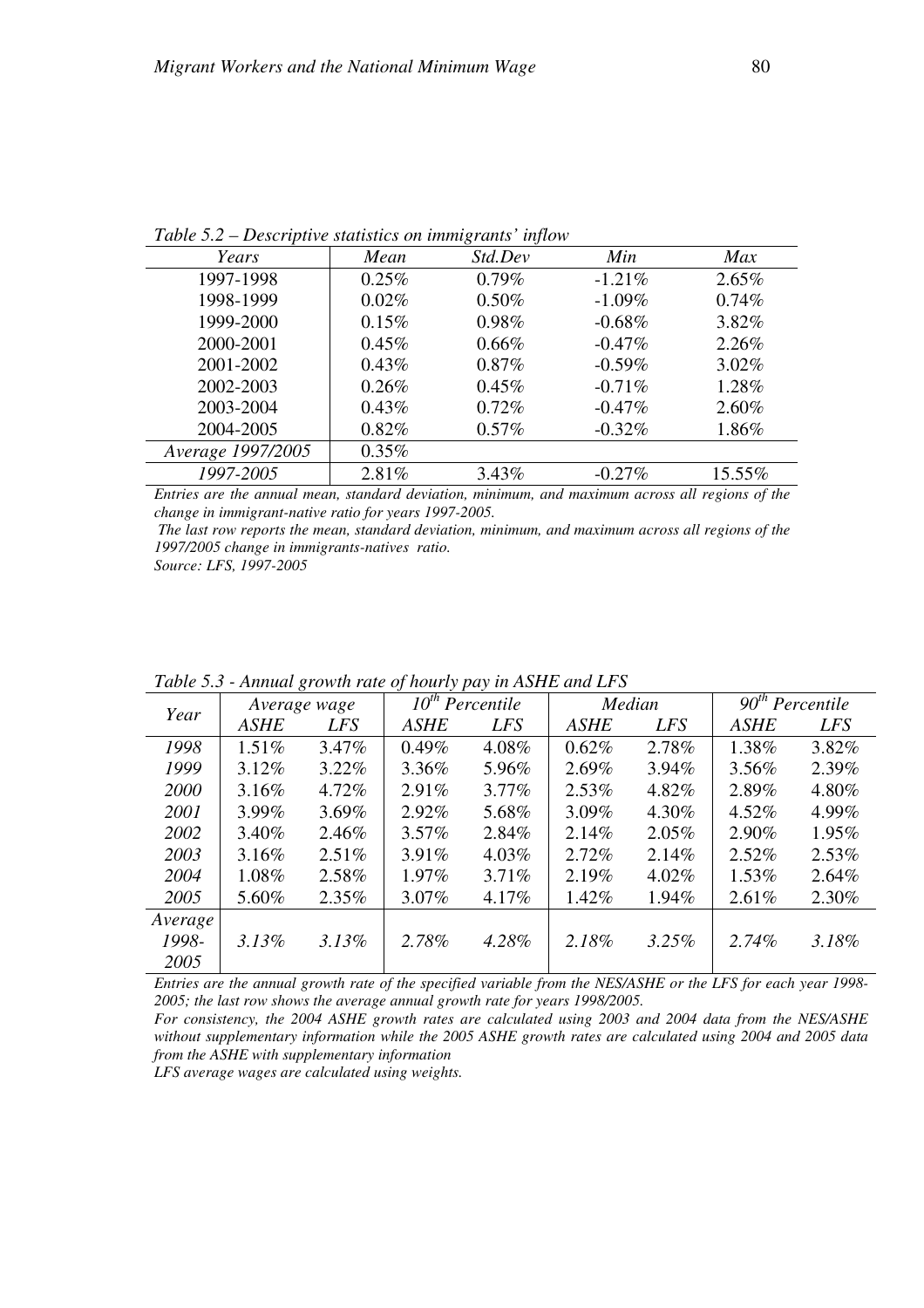|                       | <b>OLS</b>                                                                                                                                                                         |            |                | IV                       | IV                       |         |  |  |  |
|-----------------------|------------------------------------------------------------------------------------------------------------------------------------------------------------------------------------|------------|----------------|--------------------------|--------------------------|---------|--|--|--|
| Dependent             |                                                                                                                                                                                    |            |                | [1991 Immigration Share] | [4 period lag]           |         |  |  |  |
| variable              | <b>First Differences</b>                                                                                                                                                           |            |                | <b>First Differences</b> | <b>First Differences</b> |         |  |  |  |
|                       | (1)                                                                                                                                                                                | (2)        | (3)            | (4)                      | (5)                      | (6)     |  |  |  |
|                       | 0.410                                                                                                                                                                              | 0.389      | 0.455          | 0.487                    | 0.428                    | 0.465   |  |  |  |
| Average               | (0.186)                                                                                                                                                                            | (0.181)    | (0.132)        | (0.128)                  | (0.138)                  | (0.132) |  |  |  |
| Robust                | 0.291                                                                                                                                                                              | 0.266      | 0.396          | 0.432                    | 0.356                    | 0.396   |  |  |  |
| average               | (0.156)                                                                                                                                                                            | (0.153)    | (0.111)        | (0.109)                  | (0.116)                  | (0.112) |  |  |  |
|                       | 0.322                                                                                                                                                                              | 0.311      | 0.315          | 0.348                    | 0.306                    | 0.338   |  |  |  |
| Wage index            | (0.167)                                                                                                                                                                            | (0.169)    | (0.136)        | (0.120)                  | (0.124)                  | (0.124) |  |  |  |
|                       | 0.200                                                                                                                                                                              | 0.169      | 0.294          | 0.344                    | 0.285                    | 0.338   |  |  |  |
| Robust index          | (0.160)                                                                                                                                                                            | (0.161)    | (0.114)        | (0.115)                  | (0.119)                  | (0.119) |  |  |  |
| Year dummies          | Yes                                                                                                                                                                                | <b>Yes</b> | Yes            | Yes                      | Yes                      | Yes     |  |  |  |
| <b>Other Controls</b> | N <sub>0</sub>                                                                                                                                                                     | <b>Yes</b> | N <sub>0</sub> | Yes                      | N <sub>0</sub>           | Yes     |  |  |  |
| <b>Observations</b>   | 136                                                                                                                                                                                | 136        | 136            | 136                      | 136                      | 136     |  |  |  |
|                       | $F_{i_1}, \ldots, F_{i_{k-1}}$ , and $F_{i_1}, \ldots, F_{i_{k-1}}$ , and $F_{i_1}, \ldots, F_{i_{k-1}}$ , and $F_{i_1}, \ldots, F_{i_{k-1}}$ , and $F_{i_1}, \ldots, F_{i_{k-1}}$ |            |                |                          |                          |         |  |  |  |

*Table 5.4 – Spatial correlation Effect of immigration on log average natives' wages*

*Entries are the estimated regression coefficients of the ratio of immigrants to natives in regressions of different measures of log average regional wages on the ratio of immigrants to natives for years 1997- 2005 "Other Controls" include average natives' and immigrants' age, and the logarithm of the ratio of natives in each education group to natives with no qualifications.* 

*Robust average wages are computed by trimming the wage distribution at the (region- and yearspecific) top and bottom percentile.* 

*The wage index is the weighted log sum of the average wage of each education group, using time invariant weights. Its robust version uses the trimmed distribution to compute education-specific averages.*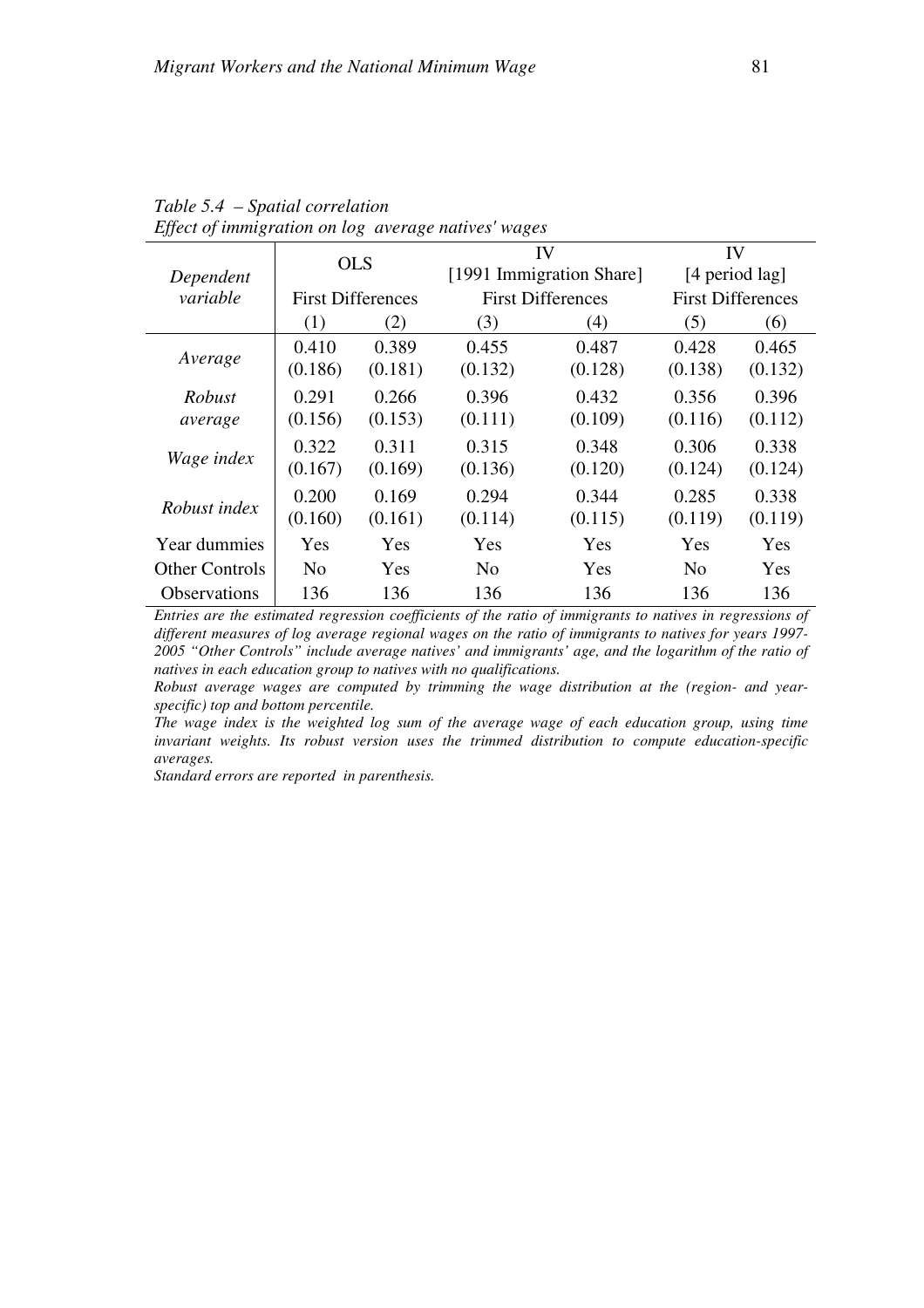| Effect of immigration on log average natives wages – Results using alfferent instruments |         |         |
|------------------------------------------------------------------------------------------|---------|---------|
|                                                                                          | Average | Robust  |
| Instrumental variable                                                                    | wage    | Average |
|                                                                                          | (1)     | (2)     |
| $4th$ lag of immigrant-native ratio                                                      | 0.428   | 0.356   |
|                                                                                          | (0.138) | (0.116) |
| 8 <sup>th</sup> lag of immigrant-native ratio                                            | 0.429   | 0.362   |
|                                                                                          | (0.131) | (0.110) |
| 9 <sup>th</sup> lag of immigrant-native ratio                                            | 0.393   | 0.354   |
|                                                                                          | (0.129) | (0.108) |
| $10th$ lag of immigrant-native ratio                                                     | 0.434   | 0.368   |
|                                                                                          | (0.137) | (0.114) |
| $14th$ lag of immigrant-native ratio                                                     | 0.369   | 0.325   |
|                                                                                          | (0.136) | (0.114) |
| 1991 immigrant-native ratio (Census 1991)                                                | 0.455   | 0.396   |
|                                                                                          | (0.133) | (0.111) |
| 1981 immigrant-native ratio (Census 1981)                                                | 0.446   | 0.401   |
|                                                                                          | (0.137) | (0.115) |
| change 91-81                                                                             | 0.488   | 0.379   |
|                                                                                          | (0.130) | (0.108) |
| Predicted inflow by ethnic group (Census 91)                                             | 0.413   | 0.288   |
|                                                                                          | (0.165) | (0.138) |
| Predicted inflow by ethnic group (LFS 91)                                                | 0.411   | 0.317   |
|                                                                                          | (0.168) | (0.140) |
| Predicted inflow by ethnic group (LFS 85)                                                | 0.326   | 0.268   |
|                                                                                          | (0.186) | (0.155) |
|                                                                                          | 0.332   | 0.290   |
| Predicted inflow by ethnic group (LFS 81)                                                | (0.173) | (0.144) |

## *Table 5.5 – Spatial correlation*

*Effect of immigration on log average natives' wages – Results using different instruments* 

*Entries are the estimated IV regression coefficients of the ratio of immigrants to natives in regressions of log average regional wages and robust log average regional wages on the ratio of immigrants to natives for years 1997-2005. The instrumental variable used is described in the first column.* 

*Robust average wages are computed by trimming the wage distribution at the (region- and year- specific) top and bottom percentile.*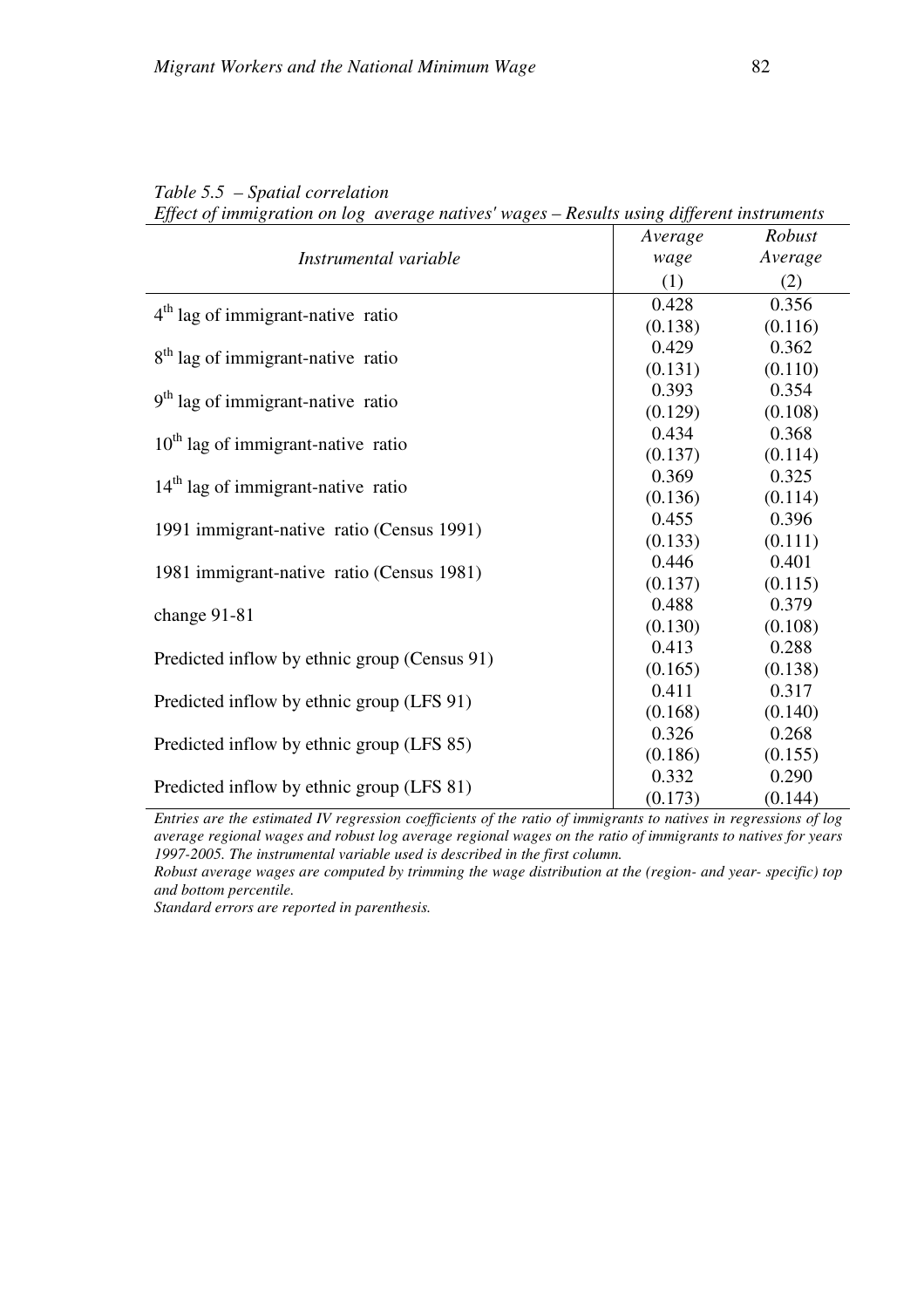| Education             | Dependent         | <b>OLS</b>       |                          | IV<br>[1991 Immigration<br>Share] |                          | IV<br>[4 period lag]     |                  |
|-----------------------|-------------------|------------------|--------------------------|-----------------------------------|--------------------------|--------------------------|------------------|
|                       | variable          |                  | <b>First Differences</b> |                                   | <b>First Differences</b> | <b>First Differences</b> |                  |
|                       |                   | (1)              | (2)                      | (3)                               | (4)                      | (5)                      | (6)              |
|                       | Average           | 1.049<br>(0.462) | 1.072<br>(0.470)         | 0.680<br>(0.329)                  | 0.697<br>(0.335)         | 0.672<br>(0.343)         | 0.675<br>(0.346) |
| High                  | Robust<br>average | 0.960<br>(0.333) | 0.984<br>(0.334)         | 0.365<br>(0.239)                  | 0.433<br>(0.239)         | 0.351<br>(0.249)         | 0.399<br>(0.247) |
| <i>Intermediate</i>   | Average           | 0.314<br>(0.197) | 0.295<br>(0.200)         | 0.294<br>(0.140)                  | 0.337<br>(0.142)         | 0.304<br>(0.146)         | 0.347<br>(0.146) |
|                       | Robust<br>average | 0.280<br>(0.303) | 0.320<br>(0.303)         | 0.299<br>(0.216)                  | 0.279<br>(0.215)         | 0.325<br>(0.225)         | 0.302<br>(0.222) |
| Low                   | Average           | 0.000<br>(0.219) | $-0.045$<br>(0.220)      | 0.377<br>(0.157)                  | 0.414<br>(0.158)         | 0.373<br>(0.163)         | 0.419<br>(0.163) |
|                       | Robust<br>average | 0.104<br>(0.217) | 0.066<br>(0.219)         | 0.136<br>(0.154)                  | 0.184<br>(0.156)         | 0.126<br>(0.161)         | 0.179<br>(0.161) |
| Year dummies          |                   | Yes              | Yes                      | Yes                               | Yes                      | Yes                      | Yes              |
| <b>Other Controls</b> |                   | N <sub>0</sub>   | Yes                      | N <sub>o</sub>                    | Yes                      | N <sub>o</sub>           | Yes              |
| <b>Observations</b>   |                   | 136              | 136                      | 136                               | 136                      | 136                      | 136              |

| Table 5.6 – Spatial correlation                                        |  |
|------------------------------------------------------------------------|--|
| Effect of Immigration on log Average Natives' Wages by education group |  |

*Entries are the estimated regression coefficients of the ratio of immigrants to natives in regressions of different measures of log average regional wages of natives in the relevant education group on the ratio of immigrants to natives for years 1997-2005 "Other Controls" include average natives' and immigrants' age, and the logarithm of the ratio of natives in each education group to natives with no qualifications.* 

*Robust average wages are computed by trimming the wage distribution at the (region- and year- specific) top and bottom percentile.*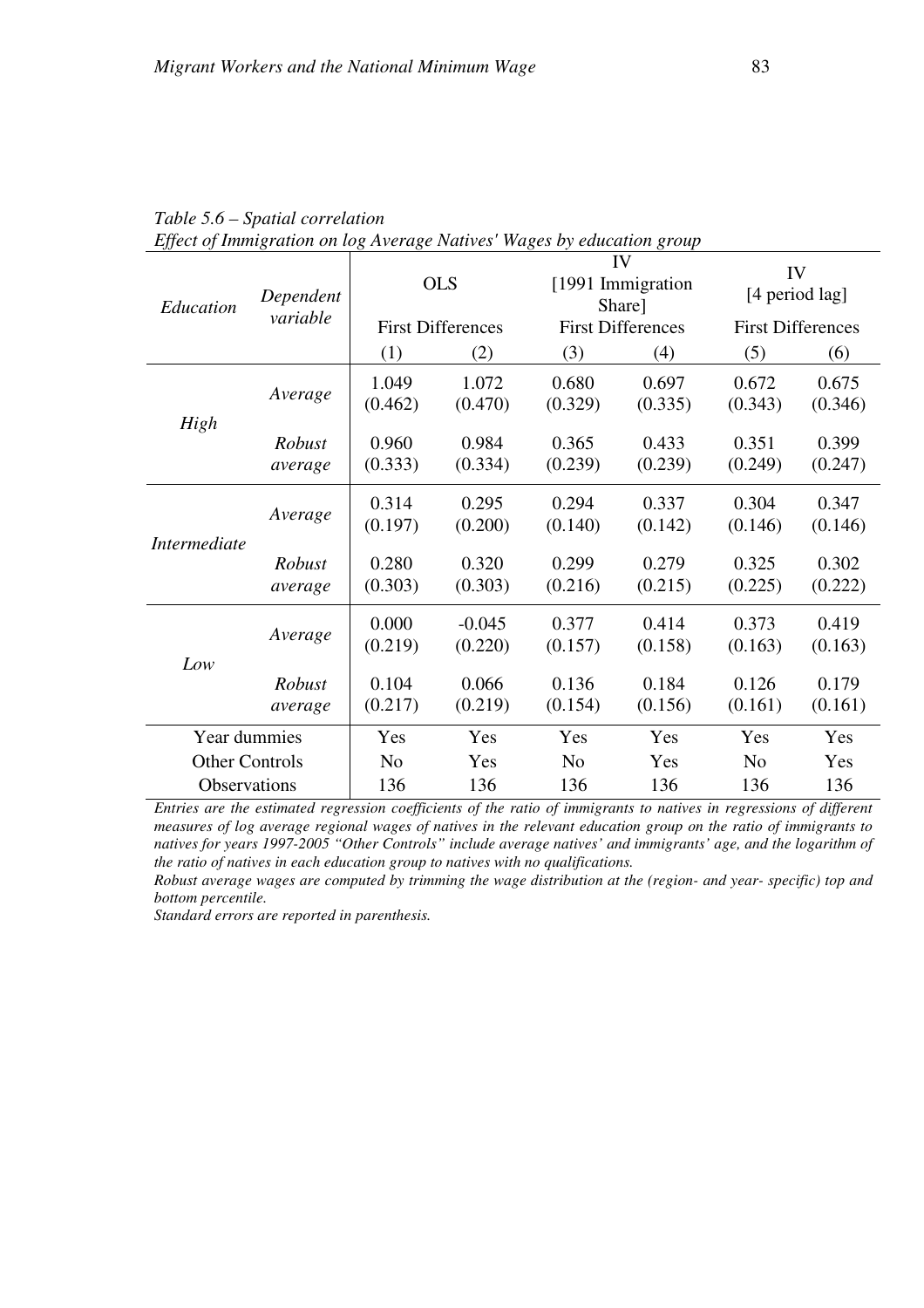| $E_{jj}$ our $\sigma_{j}$ mining convert on | <b>OLS</b>            |                  | IV<br>[1991 Immigration<br>Share] |                          | IV<br>[4 period lag] |                  |                          |
|---------------------------------------------|-----------------------|------------------|-----------------------------------|--------------------------|----------------------|------------------|--------------------------|
|                                             |                       |                  | <b>First Differences</b>          | <b>First Differences</b> |                      |                  | <b>First Differences</b> |
|                                             |                       | (1)              | (2)                               | (3)                      | (4)                  | (5)              | (6)                      |
|                                             | Average               | 0.534<br>(0.243) | 0.536<br>(0.242)                  | 0.617<br>(0.173)         | 0.631<br>(0.172)     | 0.616<br>(0.180) | 0.632<br>(0.178)         |
| Men                                         | Robust<br>Average     | 0.478<br>(0.207) | 0.444<br>(0.206)                  | 0.451<br>(0.147)         | 0.500<br>(0.146)     | 0.394<br>(0.153) | 0.449<br>(0.151)         |
| Women                                       | Average               | 0.313<br>(0.243) | 0.254<br>(0.235)                  | 0.233<br>(0.173)         | 0.301<br>(0.167)     | 0.175<br>(0.180) | 0.255<br>(0.172)         |
|                                             | Robust                | 0.119            | 0.095                             | 0.301                    | 0.336                | 0.274            | 0.313                    |
|                                             | Average               | (0.194)          | (0.192)                           | (0.138)                  | (0.137)              | (0.144)          | (0.141)                  |
|                                             | Year dummies          | Yes              | Yes                               | Yes                      | Yes                  | Yes              | Yes                      |
|                                             | <b>Other Controls</b> | N <sub>o</sub>   | Yes                               | N <sub>o</sub>           | Yes                  | N <sub>0</sub>   | Yes                      |
|                                             | <b>Observations</b>   | 136              | 136                               | 136                      | 136                  | 136              | 136                      |

*Table 5.7 – Spatial correlation Effect of immigration on log average wages of native men and women*

*Entries are the estimated regression coefficients of the ratio of immigrants to natives in regressions of different measures of log average regional wages of native men and women on the ratio of immigrants to natives for years 1997-2005 "Other Controls" include average natives' and immigrants' age, and the logarithm of the ratio of natives in each education group to natives with no qualifications. Robust average wages are computed by trimming the wage distribution at the (region- and year- specific)* 

*top and bottom percentile.* 

*Standard errors are reported in parenthesis.*

| Life of mangranon on average wages of carner mangranis |                     |                          |                                    |                  |                          |                  |
|--------------------------------------------------------|---------------------|--------------------------|------------------------------------|------------------|--------------------------|------------------|
|                                                        | <b>OLS</b>          |                          | IV<br>[1991 Immigration]<br>Share] |                  | IV<br>[4 period lag]     |                  |
|                                                        |                     | <b>First Differences</b> | <b>First Differences</b>           |                  | <b>First Differences</b> |                  |
|                                                        | (1)                 | (2)                      | (3)                                | (4)              | (5)                      | (6)              |
| Average                                                | $-0.609$<br>(1.260) | $-0.660$<br>(1.256)      | 0.341<br>(0.896)                   | 0.551<br>(0.894) | 0.293<br>(0.934)         | 0.461<br>(0.922) |
| Robust Average                                         | 0.280<br>(1.178)    | 0.217<br>(1.156)         | 0.580<br>(0.836)                   | 0.844<br>(0.820) | 0.500<br>(0.871)         | 0.719<br>(0.847) |
| Year dummies                                           | Yes                 | Yes                      | Yes                                | Yes              | Yes                      | Yes              |
| <b>Other Controls</b>                                  | N <sub>o</sub>      | Yes                      | N <sub>o</sub>                     | Yes              | No                       | Yes              |
| <b>Observations</b>                                    | 136                 | 136                      | 136                                | 136              | 136                      | 136              |

*Table 5.8 – Spatial correlation* 

*Effect of immigration on average wages of earlier immigrants*

*Entries are the estimated regression coefficients of the ratio of immigrants to natives in regressions of different measures of log average regional wages of earlier immigrants on the ratio of immigrants to natives for years 1997-2005 "Other Controls" include average natives' and immigrants' age, and the logarithm of the ratio of natives in each education group to natives with no qualifications.* 

*Robust average wages are computed by trimming the wage distribution at the (region- and yearspecific) top and bottom percentile.* 

*Earlier immigrants are defined as all immigrants in the UK two years before the interview. Standard errors are reported in parenthesis. .*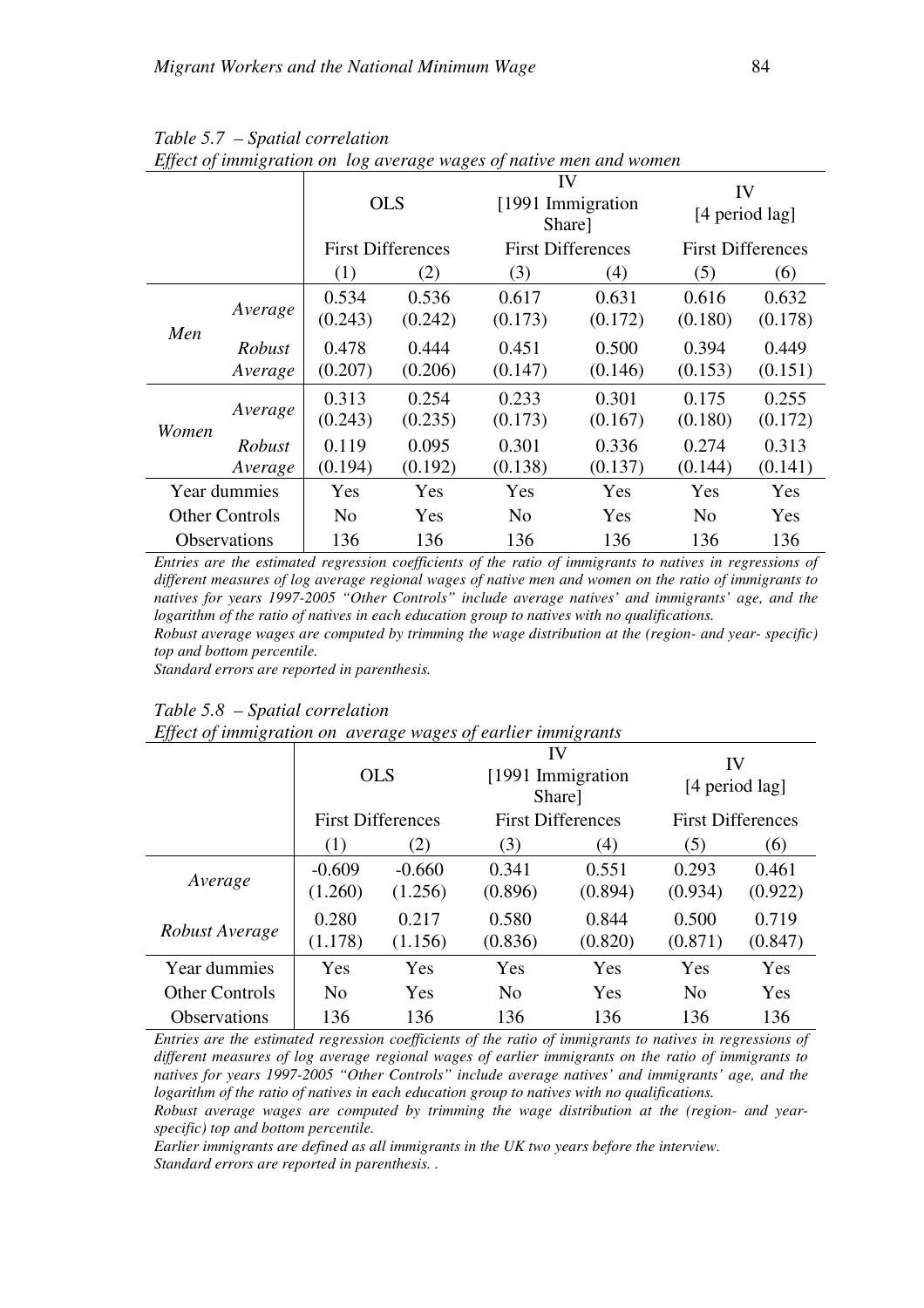| Lycer of managramon on mage ansiriouron - impact on atyferent mage percentities | <b>OLS</b>               |          | IV                       |                          | IV                       |          |
|---------------------------------------------------------------------------------|--------------------------|----------|--------------------------|--------------------------|--------------------------|----------|
| Wage                                                                            |                          |          |                          | [1991 Immigration Share] | [4 period lag]           |          |
| percentile                                                                      | <b>First Differences</b> |          | <b>First Differences</b> |                          | <b>First Differences</b> |          |
|                                                                                 | (1)                      | (2)      | (3)                      | (4)                      | (5)                      | (6)      |
| 5                                                                               | $-0.163$                 | $-0.216$ | $-0.702$                 | $-0.633$                 | $-0.729$                 | $-0.649$ |
|                                                                                 | (0.386)                  | (0.387)  | (0.276)                  | (0.275)                  | (0.288)                  | (0.284)  |
| 10                                                                              | $-0.079$                 | $-0.094$ | $-0.454$                 | $-0.440$                 | $-0.536$                 | $-0.516$ |
|                                                                                 | (0.231)                  | (0.237)  | (0.165)                  | (0.169)                  | (0.173)                  | (0.175)  |
| 25                                                                              | 0.171                    | 0.136    | 0.152                    | 0.243                    | 0.118                    | 0.211    |
|                                                                                 | (0.210)                  | (0.207)  | (0.149)                  | (0.147)                  | (0.156)                  | (0.152)  |
| 50                                                                              | 0.264                    | 0.234    | 0.629                    | 0.668                    | 0.615                    | 0.660    |
|                                                                                 | (0.192)                  | (0.190)  | (0.138)                  | (0.137)                  | (0.144)                  | (0.141)  |
| 75                                                                              | 0.417                    | 0.385    | 0.588                    | 0.638                    | 0.558                    | 0.613    |
|                                                                                 | (0.211)                  | (0.207)  | (0.150)                  | (0.148)                  | (0.156)                  | (0.152)  |
| 90                                                                              | 0.342                    | 0.314    | 0.459                    | 0.487                    | 0.379                    | 0.414    |
|                                                                                 | (0.262)                  | (0.257)  | (0.186)                  | (0.183)                  | (0.194)                  | (0.188)  |
| 95                                                                              | 0.269                    | 0.245    | 0.436                    | 0.426                    | 0.376                    | 0.375    |
|                                                                                 | (0.324)                  | (0.326)  | (0.230)                  | (0.231)                  | (0.240)                  | (0.239)  |
| Year dummies                                                                    | Yes                      | Yes      | Yes                      | Yes                      | Yes                      | Yes      |
| <b>Other Controls</b>                                                           | N <sub>o</sub>           | Yes      | No                       | Yes                      | N <sub>o</sub>           | Yes      |
| Observations                                                                    | 136                      | 136      | 136                      | 136                      | 136                      | 136      |

*Table 5.9 – Spatial Correlation Effect of immigration on wage distribution – impact on different wage percentiles*

*Entries are the estimated regression coefficients of the ratio of immigrants to natives in regressions of different natives' wage percentiles on the ratio of immigrants to natives for years 1997-2005 "Other Controls" include average natives' and immigrants' age, and the logarithm of the ratio of natives in each education group to natives with no qualifications.*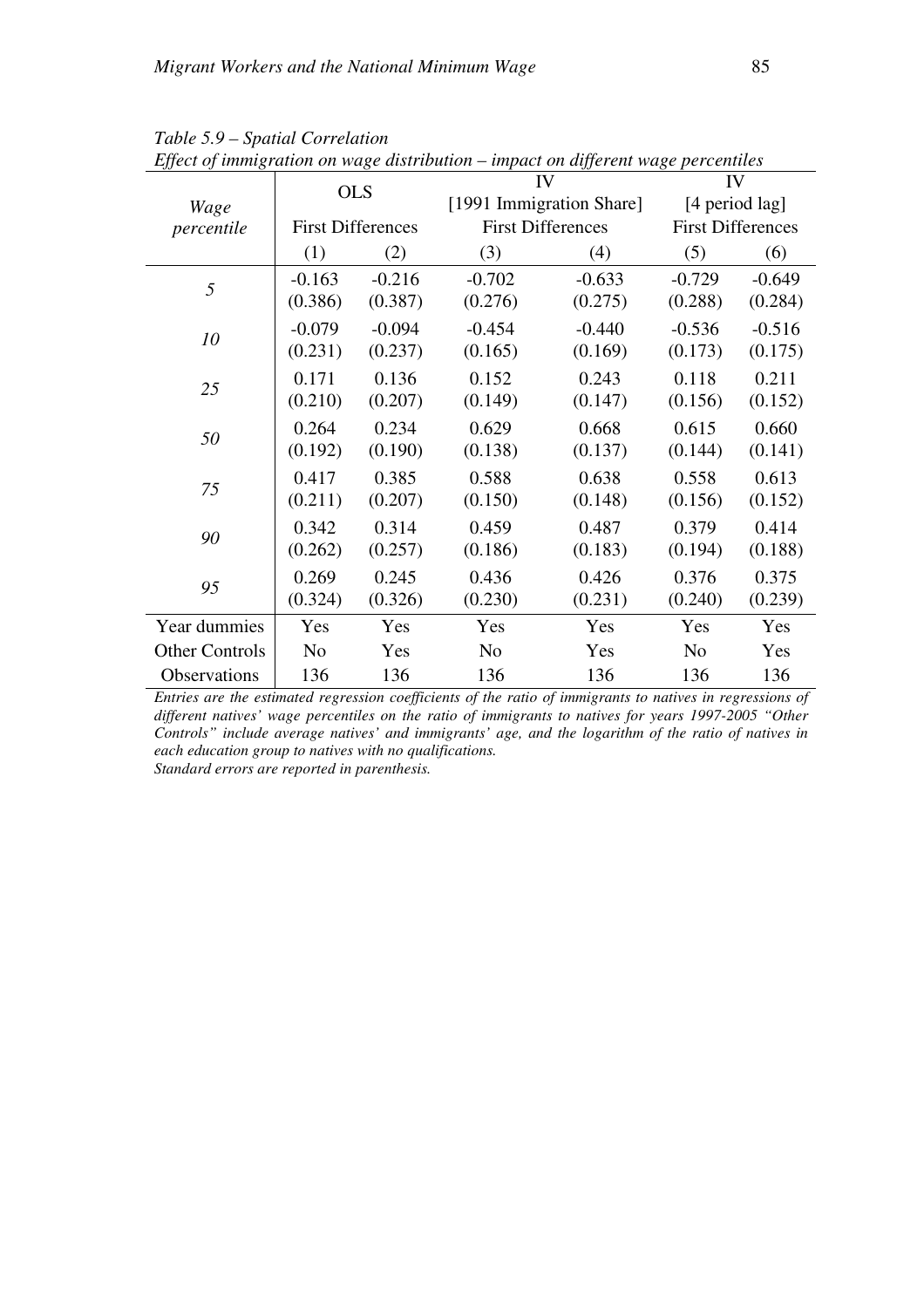| <i>JJ</i> J 0         |                |                          |                |                          |                |                          |  |
|-----------------------|----------------|--------------------------|----------------|--------------------------|----------------|--------------------------|--|
|                       | <b>OLS</b>     |                          |                | IV                       |                | IV                       |  |
| Percentile            |                |                          |                | [1991 Immigration Share] | [4 period lag] |                          |  |
| differences           |                | <b>First Differences</b> |                | <b>First Differences</b> |                | <b>First Differences</b> |  |
|                       | (1)            | (2)                      | (3)            | (4)                      | (5)            | (6)                      |  |
|                       | 0.421          | 0.409                    | 0.913          | 0.927                    | 0.915          | 0.930                    |  |
| $90 - 10$             | (0.351)        | (0.353)                  | (0.251)        | (0.252)                  | (0.261)        | (0.261)                  |  |
|                       | 0.077          | 0.081                    | $-0.170$       | $-0.181$                 | $-0.236$       | $-0.246$                 |  |
| $90 - 50$             | (0.316)        | (0.317)                  | (0.225)        | (0.225)                  | (0.234)        | (0.233)                  |  |
|                       | 0.343          | 0.328                    | 1.083          | 1.108                    | 1.150          | 1.177                    |  |
| $50 - 10$             | (0.242)        | (0.246)                  | (0.177)        | (0.180)                  | (0.185)        | (0.187)                  |  |
| Year dummies          | Yes            | Yes                      | Yes            | Yes                      | Yes            | Yes                      |  |
| <b>Other Controls</b> | N <sub>0</sub> | Yes                      | N <sub>0</sub> | Yes                      | No             | Yes                      |  |
| Observations          | 136            | 136                      | 136            | 136                      | 136            | 136                      |  |

*Table 5.10 – Spatial Correlation Effect of immigration on wage distribution - difference between wage percentiles*

*Entries are the estimated regression coefficients of the ratio of immigrants to natives in regressions of difference in natives' wage percentiles on the ratio of immigrants to natives for years 1997-2005 "Other Controls" include average natives' and immigrants' age, and the logarithm of the ratio of natives in each education group to natives with no qualifications.*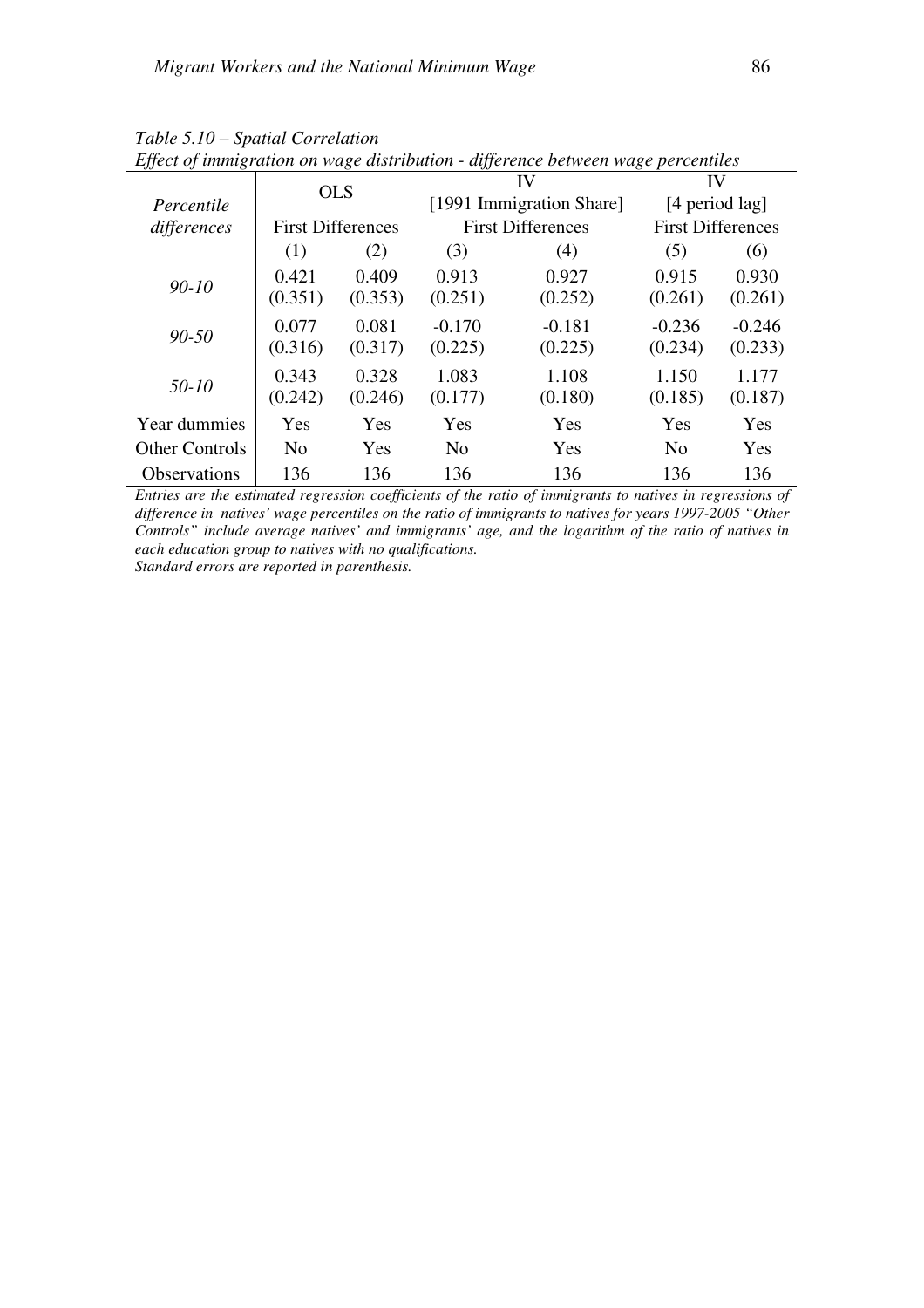|                       |                | <b>ASHE</b>          |                | <b>LFS</b>           |
|-----------------------|----------------|----------------------|----------------|----------------------|
|                       | <b>OLS</b>     | IV<br>[4 period lag] | <b>OLS</b>     | IV<br>[4 period lag] |
|                       | (1)            | (2)                  | (3)            | (4)                  |
| Average wage          | 0.054          | 0.027                | 0.247          | 0.236                |
|                       | (0.201)        | (0.149)              | (0.192)        | (0.142)              |
| Robust average        | 0.203          | 0.216                | 0.265          | 0.232                |
| wage                  | (0.109)        | (0.080)              | (0.193)        | (0.143)              |
| $5th$ Percentile      | 0.021          | $-0.944$             | $-0.280$       | $-0.485$             |
|                       | (0.164)        | (0.134)              | (0.381)        | (0.282)              |
| $10^{th}$ Percentile  | $-0.090$       | $-0.611$             | $-0.084$       | $-0.507$             |
|                       | (0.139)        | (0.107)              | (0.233)        | (0.174)              |
| $25^{th}$ Percentile  | 0.220          | $-0.128$             | 0.033          | 0.033                |
|                       | (0.122)        | (0.092)              | (0.206)        | (0.152)              |
| $50th$ Percentile     | 0.253          | 0.280                | 0.134          | 0.413                |
|                       | (0.121)        | (0.089)              | (0.195)        | (0.145)              |
| $75th$ Percentile     | 0.308          | 0.399                | 0.404          | 0.465                |
|                       | (0.140)        | (0.103)              | (0.215)        | (0.159)              |
| $90th$ Percentile     | 0.207          | 0.549                | 0.387          | 0.365                |
|                       | (0.159)        | (0.119)              | (0.272)        | (0.201)              |
| 95th Percentile       | 0.138          | 0.478                | 0.339          | 0.262                |
|                       | (0.230)        | (0.172)              | (0.347)        | (0.257)              |
| Year dummies          | Yes            | Yes                  | Yes            | Yes                  |
| <b>Other Controls</b> | N <sub>o</sub> | N <sub>o</sub>       | N <sub>o</sub> | N <sub>o</sub>       |
| Observations          | 136            | 136                  | 136            | 136                  |

*Table 5.11 – Spatial Correlation Comparison of results with ASHE and LFS* 

*Entries are the estimated regression coefficients of the ratio of immigrants to natives in regressions of average wages and wage percentiles of the whole population (immigrants and natives pooled) on the ratio of immigrants to natives for years 1997-2005 "Other Controls" include average natives' and immigrants' age, and the logarithm of the ratio of natives in each education group to natives with no qualifications.* 

*Standard errors are reported in parenthesis.* 

*Robust average is obtained by trimming the wage distribution at the (region- and year-specific)top and bottom percentile.* 

 *Standard errors in parenthesis.*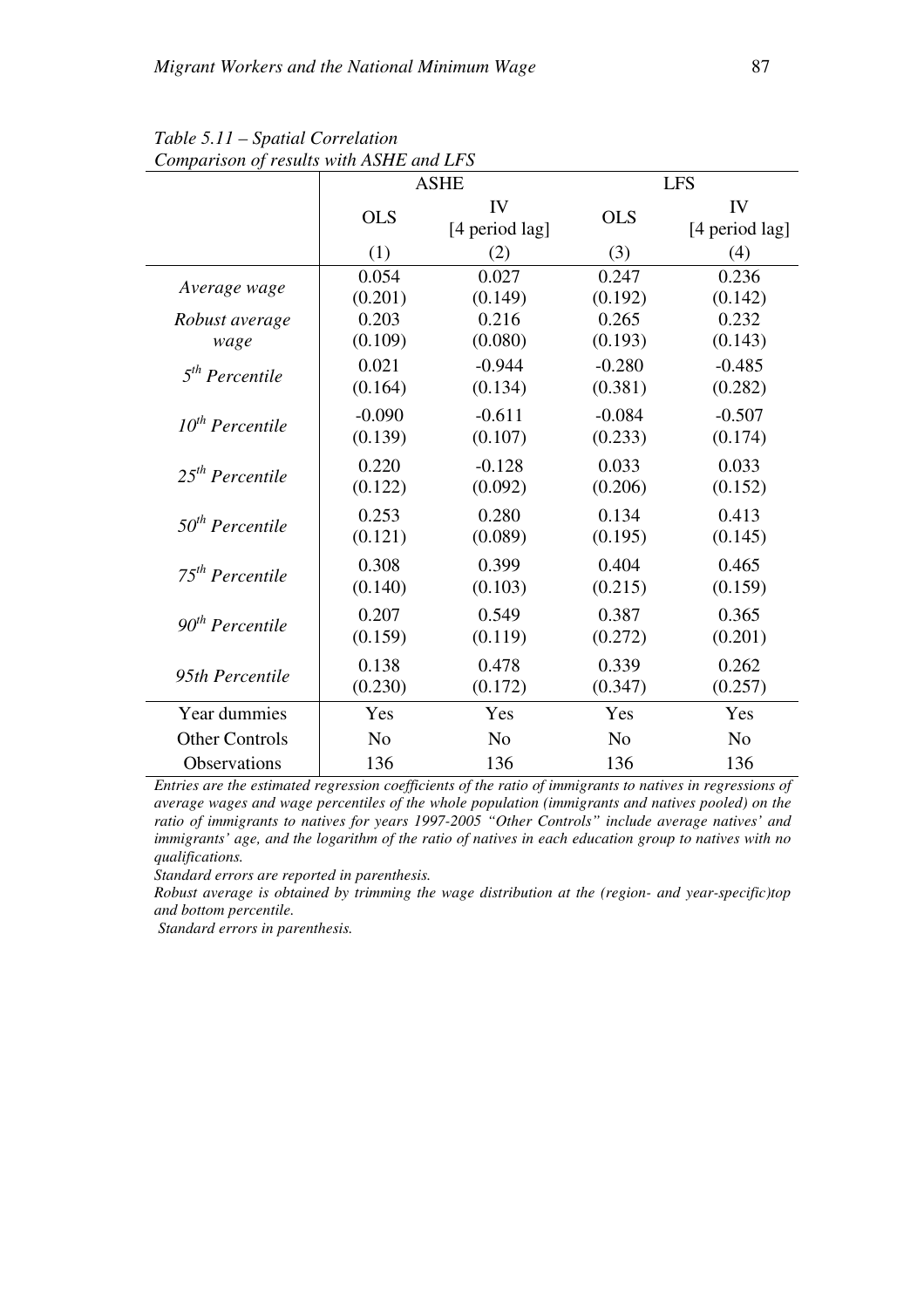|              | $\frac{1}{2}$ |                     |                                 |                           |  |  |  |
|--------------|---------------|---------------------|---------------------------------|---------------------------|--|--|--|
|              | Adult<br>Rate | Development<br>Rate | Percentage<br>increase in adult | wage<br>percentile in the |  |  |  |
|              |               |                     | rate                            | year                      |  |  |  |
| April 1999   | £3.60         | £3.00               |                                 | 3.6                       |  |  |  |
| October 2000 | £3.70         | £3.20               | 2.78%                           | 3.78                      |  |  |  |
| October 2001 | £4.10         | £3.50               | 10.81%                          | 4.03                      |  |  |  |
| October 2002 | £4.20         | £3.60               | 2.44%                           | 4.21                      |  |  |  |
| October 2003 | £4.50         | £3.80               | 7.14%                           | 4.44                      |  |  |  |
| October 2004 | £4.85         | £4.10               | 7.78%                           | 4.66                      |  |  |  |
| October 2005 | £5.05         | £4.25               | 4.12%                           | 5.0                       |  |  |  |

*Table 5.12 – National Minimum Wage Rates 1999-2006* 

*Entries are the national minimum wage adult and development rate, the annual percentage increase in the adult rate and the 10th wage percentile from the LFS in every year in 2005 pounds. The adult rate applies to all workers over the age of 22 (included). The development rate applies to workers aged 18-21.*

| Year | Percentage adults below<br>the proposed October rate<br>in April (ONS) | Percentage adults below the<br>proposed October rate in<br>LFS Spring Quarter |  |  |
|------|------------------------------------------------------------------------|-------------------------------------------------------------------------------|--|--|
|      | (1)                                                                    | (2)                                                                           |  |  |
| 1999 | 2.1                                                                    | 7.2                                                                           |  |  |
| 2000 | 3.3                                                                    | 6.7                                                                           |  |  |
| 2001 | 5.9                                                                    | 8.7                                                                           |  |  |
| 2002 | 4.1                                                                    | 7.3                                                                           |  |  |
| 2003 | 4.5                                                                    | 7.7                                                                           |  |  |
| 2004 | 5.5                                                                    | 9.6                                                                           |  |  |
| 2005 | 5.1                                                                    | 9.1                                                                           |  |  |

*Table 5.13 – Percentage adults below the proposed minimum wage rate* 

*Figures are the percentage of adult (over age 22) employees in April/Spring with an hourly wage below the proposed October MW rate. For 1999 only: below the April MW rate. Source: (1) ONS estimates using NES and LFS for 1999-2003, using ASHE with supplementary* 

*information for 2004 and 2005, reported in LPC Report 2005, 2006; (2) LFS, 1999-2005*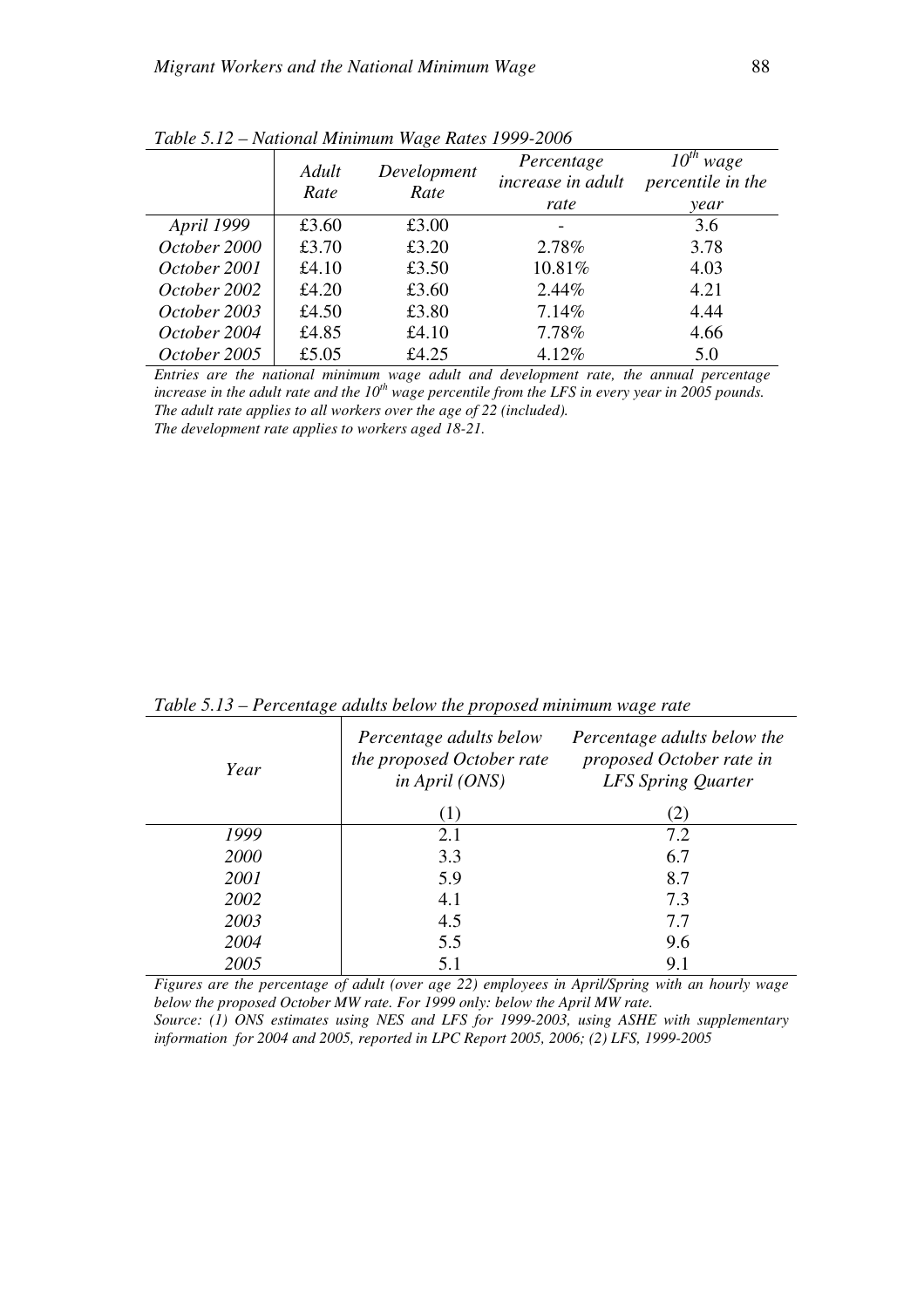| $\ldots$  | The political of natures seton a notary mage the estimate<br>Wage threshold |       |       |       |  |  |
|-----------|-----------------------------------------------------------------------------|-------|-------|-------|--|--|
| Year      | £4                                                                          | £5    | £б    | £7    |  |  |
| 1997-2005 | 8.8                                                                         | 19.86 | 31,87 | 42.84 |  |  |
| 1997      | 15.25                                                                       | 28.89 | 41.01 | 51.89 |  |  |
| 1998      | 13.61                                                                       | 26.65 | 39.14 | 50.02 |  |  |
| 1999      | 11.04                                                                       | 24.23 | 36.48 | 47.30 |  |  |
| 2000      | 9.21                                                                        | 21.46 | 33.45 | 44.35 |  |  |
| 2001      | 7.14                                                                        | 18.01 | 30.03 | 41.27 |  |  |
| 2002      | 5.84                                                                        | 16.57 | 28.25 | 39.46 |  |  |
| 2003      | 5.29                                                                        | 14.67 | 26.84 | 37.72 |  |  |
| 2004      | 4.61                                                                        | 12.29 | 24.06 | 35.11 |  |  |
| 2005      | 4.00                                                                        | 10.81 | 22.12 | 33.07 |  |  |

*Table 5.14 – Proportion of natives below a hourly wage threshold* 

*Entries are the proportion of natives of both sexes below each wage threshold in every year. Wages are expressed in 2005 terms, using the 2005 CPI. Source: LFS, various years* 

## *Table 5.15 - Spatial correlation Probability of being below a wage threshold*

| <b>Threshold</b>      | <b>OLS</b>               |               | IV<br>[1991 Immigration]<br>Share] |          | IV<br>[4 period lag]     |          |
|-----------------------|--------------------------|---------------|------------------------------------|----------|--------------------------|----------|
|                       | <b>First Differences</b> |               | <b>First Differences</b>           |          | <b>First Differences</b> |          |
|                       | (1)                      | $\mathbf{2})$ | (3)                                | (4)      | (5)                      | (6)      |
| f4                    | 1.374                    | 1.535         | 2.890                              | 2.660    | 3.223                    | 2.974    |
|                       | (1.255)                  | (1.281)       | (0.895)                            | (0.911)  | (0.934)                  | (0.942)  |
| £5                    | 0.6198                   | 0.7282        | 1.447                              | 1.266    | 1.909                    | 1.717    |
|                       | (0.814)                  | (0.826)       | (0.580)                            | (0.586)  | (0.6071)                 | (0.607)  |
| £6                    | $-0.400$                 | $-0.249$      | $-0.355$                           | $-0.650$ | 0.076                    | $-0.233$ |
|                       | (0.764)                  | (0.746)       | (0.542)                            | (0.530)  | (0.566)                  | (0.546)  |
| £7                    | -1.111                   | $-1.000$      | $-1.035$                           | $-1.179$ | $-0.793$                 | $-0.958$ |
|                       | (0.582)                  | (0.579)       | (0.413)                            | (0.411)  | (0.431)                  | (0.424)  |
| Year dummies          | Yes                      | Yes           | Yes                                | Yes      | Yes                      | Yes      |
| <b>Other Controls</b> | N <sub>0</sub>           | Yes           | N <sub>0</sub>                     | Yes      | N <sub>0</sub>           | Yes      |
| Observations          | 136                      | 136           | 136                                | 136      | 136                      | 136      |

*Entries are the estimated regression coefficients of the ratio of immigrants to natives in regressions of the log ratio of natives below a wage threshold to natives above the threshold on the ratio of immigrants to natives for years 1997-2005 "Other Controls" include average natives' and immigrants' age, and the logarithm of the ratio of natives in each education group to natives with no qualifications.*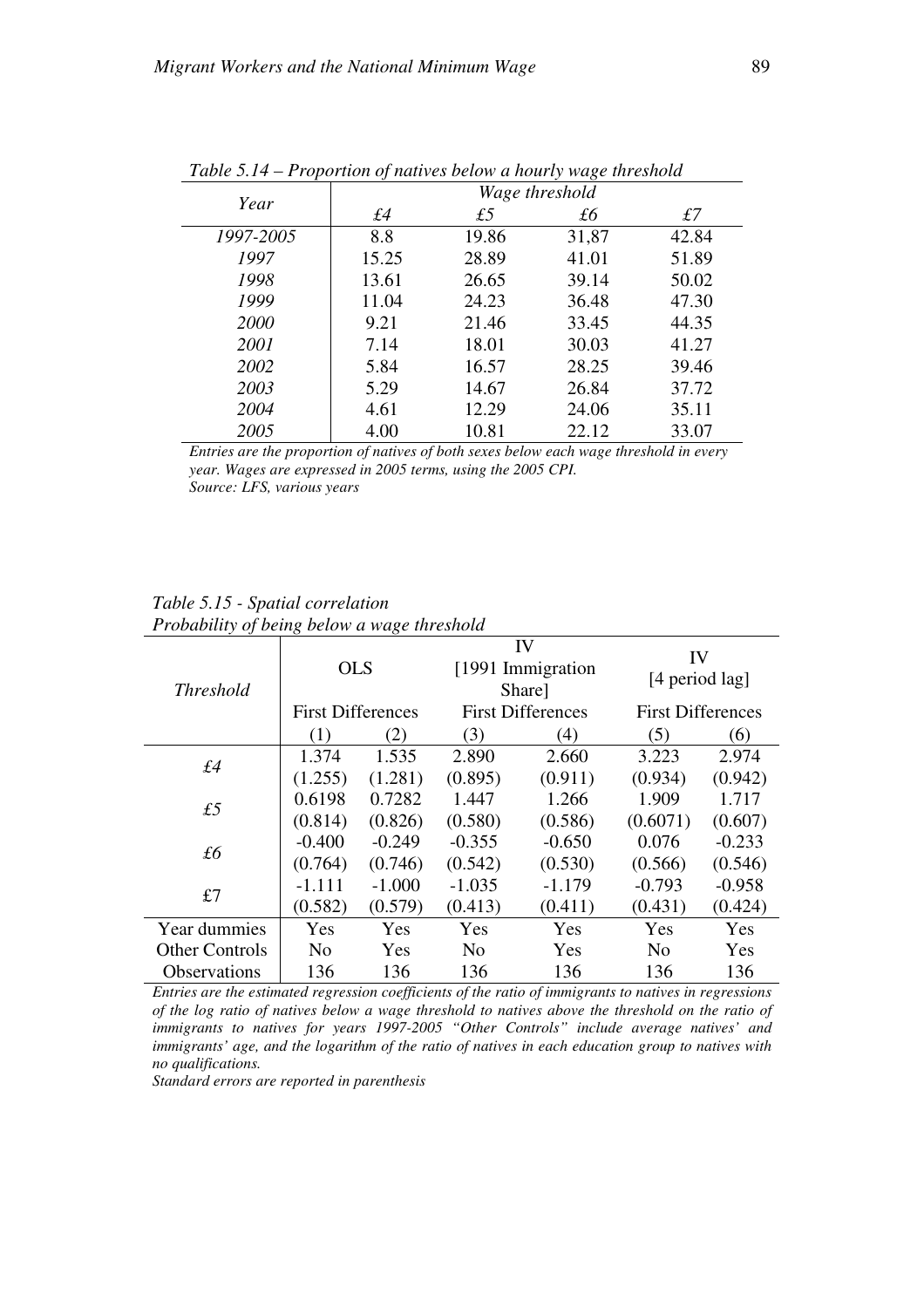| т годилиту ој дених деном и маде ни смони |    |                          |          |                          |          |                          |          |  |
|-------------------------------------------|----|--------------------------|----------|--------------------------|----------|--------------------------|----------|--|
| <b>Threshold</b>                          |    | <b>OLS</b>               |          | IV<br>[1991 Immigration  |          | IV                       |          |  |
|                                           |    |                          |          | Share]                   |          | [4 period lag]           |          |  |
|                                           |    | <b>First Differences</b> |          | <b>First Differences</b> |          | <b>First Differences</b> |          |  |
|                                           |    | (1)                      | (2)      | (3)                      | (4)      | (5)                      | (6)      |  |
| f4                                        |    | $-2.161$                 | $-2.246$ | 0.496                    | 0.340    | 0.677                    | 0.546    |  |
|                                           |    | (1.892)                  | (1.918)  | (1.352)                  | (1.368)  | (1.409)                  | (1.414)  |  |
|                                           | £5 | $-1.754$                 | $-1.579$ | 0.820                    | 0.631    | 1.260                    | 1.027    |  |
| Men                                       |    | (1.451)                  | (1.477)  | (1.041)                  | (1.055)  | (1.088)                  | (1.092)  |  |
|                                           | £б | $-1.793$                 | $-1.549$ | $-0.397$                 | $-0.908$ | 0.067                    | $-0.461$ |  |
|                                           |    | (1.157)                  | (1.111)  | (0.825)                  | (0.789)  | (0.862)                  | (0.816)  |  |
|                                           | £7 | $-2.519$                 | $-2.335$ | $-2.081$                 | $-2.291$ | $-1.740$                 | $-1.984$ |  |
|                                           |    | (0.840)                  | (0.838)  | (0.597)                  | (0.594)  | (0.623)                  | (0.614)  |  |
| f4                                        |    | 3.403                    | 3.771    | 4.638                    | 4.260    | 5.037                    | 4.612    |  |
|                                           |    | (1.642)                  | (1.648)  | (1.168)                  | (1.169)  | (1.218)                  | (1.208)  |  |
|                                           | £5 | 1.882                    | 2.003    | 2.272                    | 2.037    | 2.732                    | 2.497    |  |
| Women                                     |    | (0.938)                  | (0.954)  | (0.666)                  | (0.677)  | (0.695)                  | (0.699)  |  |
|                                           | £б | 0.653                    | 0.794    | 0.198                    | $-0.024$ | 0.626                    | 0.385    |  |
|                                           |    | (0.819)                  | (0.817)  | (0.582)                  | (0.582)  | (0.606)                  | (0.599)  |  |
|                                           | £7 | 0.151                    | 0.254    | 0.325                    | 0.172    | 0.510                    | 0.338    |  |
|                                           |    | (0.761)                  | (0.763)  | (0.541)                  | (0.541)  | (0.563)                  | (0.558)  |  |
| Year dummies                              |    | Yes                      | Yes      | Yes                      | Yes      | Yes                      | Yes      |  |
| <b>Other Controls</b>                     |    | N <sub>o</sub>           | Yes      | N <sub>o</sub>           | Yes      | N <sub>o</sub>           | Yes      |  |
| Observations                              |    | 136                      | 136      | 136                      | 136      | 136                      | 136      |  |

*Table 5.16 - Spatial correlation Probability of being below a wage threshold*

*Entries are the estimated regression coefficients of the ratio of immigrants to natives in regressions of the log ratio of natives below a wage threshold to natives above the threshold on the ratio of immigrants to natives for years 1997-2005 for men and women separately. "Other Controls" include average natives' and immigrants' age, and the logarithm of the ratio of natives in each education group to natives with no qualifications. Standard errors are reported in parenthesis*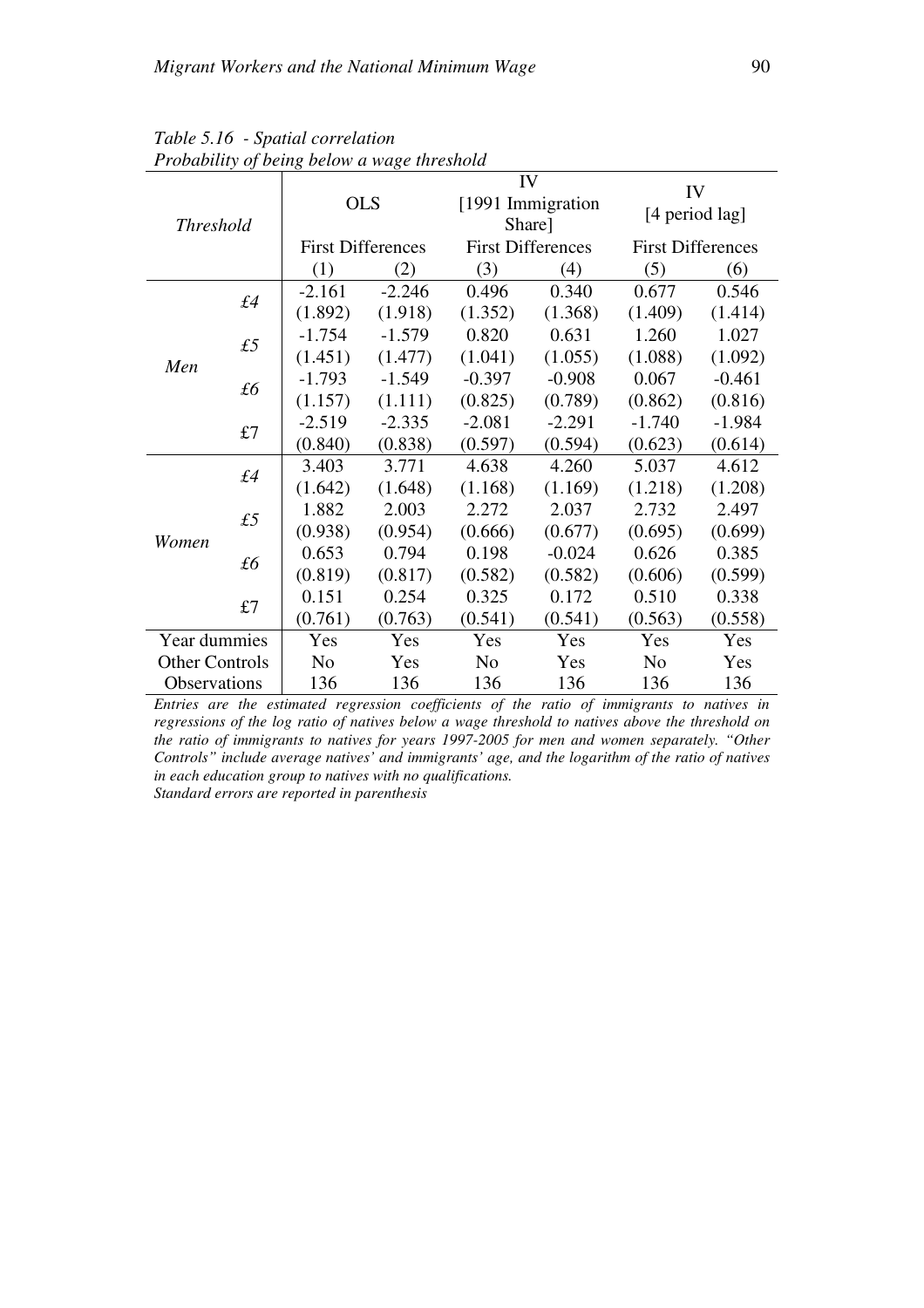| Education    | Years of   | Log average wages |           |           |           |  |
|--------------|------------|-------------------|-----------|-----------|-----------|--|
|              | experience | 1994-1996         | 1997-1999 | 2000-2002 | 2003-2005 |  |
|              | $1 - 5$    | 2.184             | 2.210     | 2.326     | 2.350     |  |
|              | $6 - 10$   | 2.555             | 2.572     | 2.684     | 2.685     |  |
|              | $11 - 15$  | 2.707             | 2.751     | 2.850     | 2.887     |  |
| High         | $16 - 20$  | 2.736             | 2.782     | 2.900     | 2.990     |  |
|              | $21 - 25$  | 2.745             | 2.776     | 2.883     | 2.945     |  |
|              | $26 - 30$  | 2.833             | 2.774     | 2.849     | 2.925     |  |
|              | 31-35      | 2.834             | 2.757     | 2.876     | 2.895     |  |
|              | 36-40      | 2.722             | 2.738     | 2.836     | 2.861     |  |
|              | $1 - 5$    | 1.636             | 1.699     | 1.819     | 1.864     |  |
|              | $6 - 10$   | 2.063             | 2.060     | 2.121     | 2.169     |  |
|              | $11 - 15$  | 2.254             | 2.260     | 2.350     | 2.374     |  |
| Intermediate | 16-20      | 2.301             | 2.324     | 2.419     | 2.489     |  |
|              | $21 - 25$  | 2.336             | 2.398     | 2.462     | 2.510     |  |
|              | $26 - 30$  | 2.413             | 2.400     | 2.479     | 2.539     |  |
|              | 31-35      | 2.431             | 2.440     | 2.497     | 2.539     |  |
|              | 36-40      | 2.407             | 2.425     | 2.485     | 2.532     |  |
|              | $1 - 5$    | 1.365             | 1.435     | 1.599     | 1.657     |  |
|              | $6 - 10$   | 1.800             | 1.818     | 1.904     | 1.973     |  |
|              | $11 - 15$  | 1.954             | 1.983     | 2.071     | 2.130     |  |
| Low          | $16 - 20$  | 2.008             | 2.044     | 2.149     | 2.219     |  |
|              | $21 - 25$  | 2.043             | 2.061     | 2.155     | 2.245     |  |
|              | $26 - 30$  | 2.027             | 2.060     | 2.172     | 2.245     |  |
|              | 31-35      | 2.058             | 2.068     | 2.156     | 2.247     |  |
|              | 36-40      | 1.997             | 2.044     | 2.134     | 2.211     |  |

*Table 5.17 – Log average hourly wages by education and experience* 

*Entries are the log average hourly wages of natives by education and experience (pooling males and females). We report numbers for the years 1994/1996, 1997/1999,2000/2002, 2003/2005. Wages are expressed in 2005 pounds.* 

*Source: LFS, various years.*